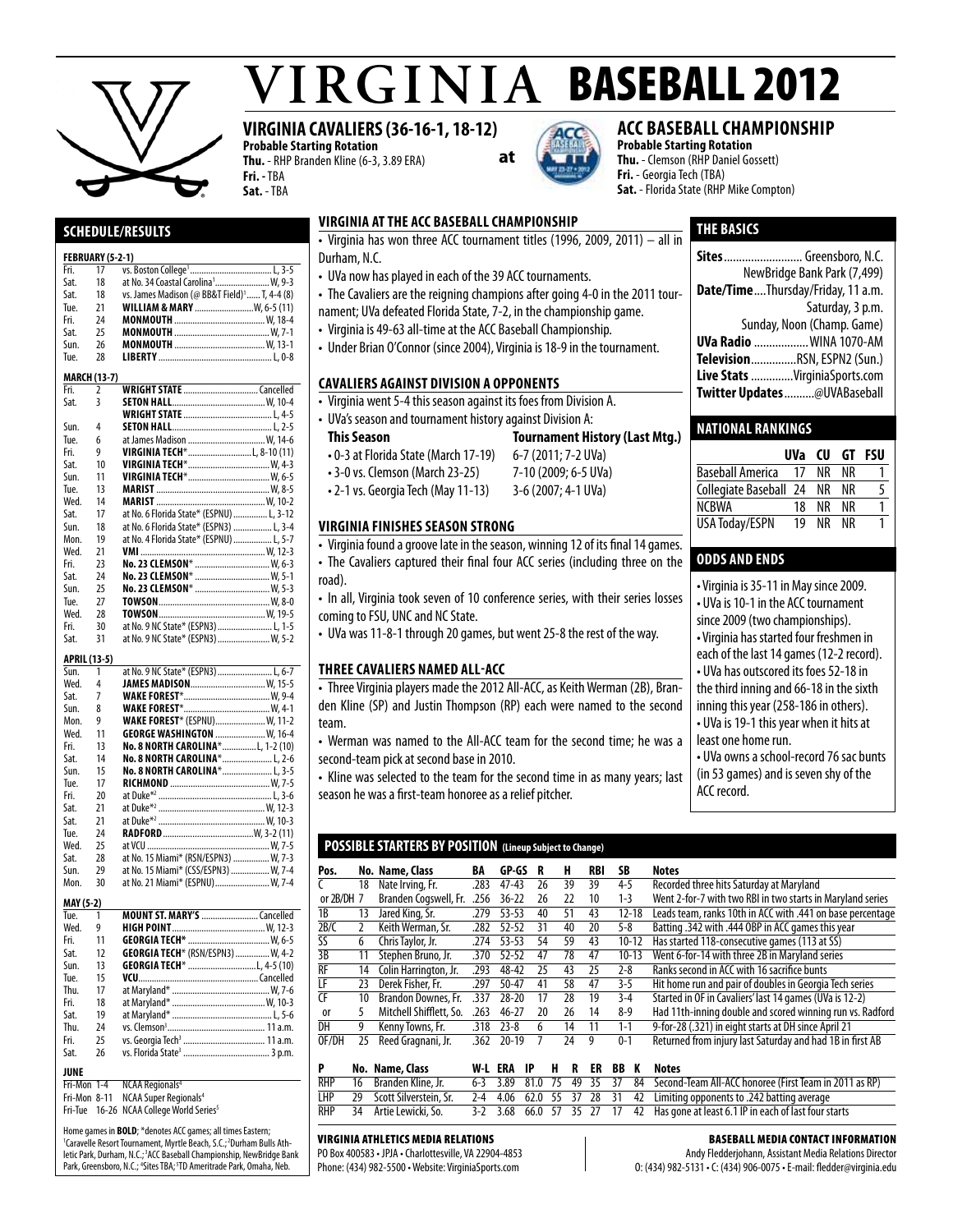#### **BULLPEN STRONG OVER LAST FEW WEEKS**

• After some ups and downs in the first month of the season, Virginia's bullpen has solidified since early April. • In the last 24 games, Virginia's bullpen has a 1.73 ERA in 114.1 innings of work.

• Virginia had a streak of 39.0-consecutive scoreless innings in ACC games snapped in the ninth inning on May 13 against Georgia Tech. UVa had last allowed an earned run in ACC play on April 15 against North Carolina.

**ACCStandings(final regular season)** 

#### **Get 'Em On, Get 'Em Over, Get 'Em In**

• Virginia ranks ninth nationally in scoring with 7.1 runs per game. UVa finds a variety of ways to get its runners home.

• The Cavaliers lead the ACC and rank 16th nationally in hit by pitch (87), are 10th in the country in on base percentage (.401) and 28th in walks (240).

• Once UVa gets runners on base, it ranks fifth nationally with 76 sacrifice bunts and ninth with 34 sac flies. • Keith Werman leads the nation with 23 sac bunts this year.

**uva week-by-week in the polls**

#### **cavaliers boast mostwins in nation since 2009**

• Virginia owns 192 wins since 2009 – most in Division I baseball.

• Virginia set a school record with 49 wins in 2009, topped it in 2010 with 51 victories, then upped it again last year with a national-best 56 wins.

• Shane Halley, Jared King, Scott Silverstein, Justin Thompson and Keith Werman all are in their fourth years at UVa and have been part of this entire stretch.

#### **Wins from 2009-2012 (All Division I programs)**

1. Virginia, 192

- 2. South Carolina, 188
- 3. Florida, 182

4. Arizona State, Coastal Carolina, Florida State, 182

### **Four is the Magic Number**

• Four has been the magic number for the Cavaliers to find success this year.

• UVa is 35-6-1 when scoring four runs or more, but just 1-10 when scoring fewer than four runs; the lone win came April 24 against Radford.

#### **Werman Reaches Top 10 in Career Games**

• Keith Werman has reached the top 10 in career games played at UVa with 208.

• He needs to play in seven more games to match Tim Henry (2004-07) for seventh on the UVa career games

|  | ---- | - |
|--|------|---|
|  |      |   |

| 8. Keith Werman (2009-present) 208 |  |
|------------------------------------|--|
|                                    |  |

|--|--|--|--|

#### **Downes holds it down in center field**

• Freshman Brandon Downes has given Virginia a boost in the outfield since returning from a broken hand.

• Since returning from his injury on April 4, Downes is batting .302 (19-for-63) with 11 RBI and 13 runs.

• He has started UVa's last 14 games (13 in CF), and the Cavaliers have gone 12-2 in that stretch.

#### **bunts piling up for cavaliers**

• While Virginia historically is a strong bunting team, this team has proven to be particularly adept in laying down bunts.

• Virginia owns 76 sacrifices in 53 games this season, seven shy of the ACC record of 83, set by the 1990 North Carolina squad (65 games).

• UVa already has shattered the progam record of 63 sacrifice hits, set over the course of 62 games in 2006.

• Keith Werman (1st, 23) and Colin Harrington (13th, 16) each rank among the top 20 nationally in sacrifices, while Nate Irving also has 14 sacrifices. The trio ranks 1-2-3 in sac bunts in the ACC.

| Atlantic              | ACC       | Pct. | <b>Overall</b> | Pct. | <b>Streak</b> |
|-----------------------|-----------|------|----------------|------|---------------|
| <b>Florida State</b>  | $24-6$    | .800 | 43-12          | .782 | W-2           |
| <b>NC State</b>       | 19-11     | .633 | $38 - 15$      | .717 | $L-2$         |
| Clemson               | $16 - 14$ | .533 | $32 - 24$      | .571 | $L-3$         |
| <b>Wake Forest</b>    | 13-17     | .433 | $32-22$        | .593 | $W-4$         |
| <b>Boston College</b> | $10 - 20$ | .333 | $22 - 33$      | .400 | $W-1$         |
| Maryland              | $10 - 20$ | .333 | $32 - 24$      | .571 | $W-1$         |
| Coastal               | ACC       | Pct. | Overall        | Pct. | <b>Streak</b> |
| North Carolina        | $22 - 8$  | .733 | $42 - 13$      | .764 | W-13          |
|                       |           |      |                |      |               |

| <b>North Carolina</b> | $22 - 8$  | .733 | $42 - 13$     | .764 | W-13  |
|-----------------------|-----------|------|---------------|------|-------|
| Virginia              | 18-12     | .600 | $36 - 16 - 1$ | .689 | l-1   |
| Miami                 | $16-14$   | .533 | 34-19         | .642 | l-1   |
| Georgia Tech          | $12 - 18$ | .400 | $32 - 24$     | .571 | $W-1$ |
| Virginia Tech         | 11-19     | .367 | 34-21         | .618 | L-3   |
| Duke                  | $9 - 21$  | .300 | 21-34         | .382 | I-1   |
|                       |           |      |               |      |       |

# **THE POLLS(AS OF MAY 21)**

**Baseball America** 

- *1. Florida State*  2. Louisiana State 3. Florida
- 4. Rice
- 5. Oregon
- 6. Baylor 7. South Carolina
- 8. Texas A&M
- 9. UCLA
- 
- *10. North Carolina*
- 11. Kentucky
- 12 Cal State Fullerton
- 13. Arizona 14. Stanford
- *15. North Carolina State*
- 16. Arizona State
- **17. Virginia**
- 18. Purdue 19. Central Florida
- 20. Texas Christian
- 21. San Diego
- 22. Louisville
- 23. Oregon State
- 24. Mississippi State
- 25. Arkansas
- *Italics* = 2012 UVa opponent

| 3. South Carolina     | 3. Bay   |
|-----------------------|----------|
| 4. Florida            | 4. Sou   |
| 5. Florida State      | 5t. No   |
| 6. Baylor             | 5t. LSI  |
| 7. North Carolina     | 7. Rice  |
| 8. Arizona            | 8. Texa  |
| 9. Rice               | 9.0re    |
| <b>10. UCLA</b>       | $10.$ UC |
| 11. Texas A&M         | 11. Sti  |
| 12. Stanford          | 12. Ke   |
| 13. Kentucky          | 13. Ar   |
| 14. Arkansas          | 14t. A   |
| 15. Cal St. Fullerton | 14t. N   |
| 16. N.C. State        | 16. Pu   |
| 17. Arizona State     | 17. Ce   |
| 18. Purdue            | 18. Ca   |
| 19. Central Florida   | 19. Vi   |
| 20. San Diego         | 20.0r    |
| 21. Mississippi State | 21. Mi   |
| 22. Texas             | 22. Lo   |
| 23. Miami, Fla.       | 23. Sa   |
| 24. Virginia          | 24. TC   |
| 25. Oklahoma          | 25. Mi   |
| 26. Louisville        |          |
| 27. Kent State        |          |
| 28. Oregon State      |          |
| 29. Texas Christian   |          |

**Collegiate Baseball** 

1. Oregon 2. Louisiana State

| <b>SA Today/ESPN Coaches</b>   | N              |
|--------------------------------|----------------|
| Florida State (17)             | 1              |
| Florida (5)                    | 2              |
| Baylor (3)                     | 3              |
| South Carolina                 | 4              |
| North Carolina (1)             | 5              |
| : LSU(2)                       | 6              |
| Rice                           | 7              |
| Texas A&M (2)                  | δ              |
| <b>Oregon</b>                  | g              |
| ). UCLA (1)                    | 1              |
| I. Stanford                    | 1              |
| 2. Kentucky                    | 1              |
| 3. Arizona                     | 1              |
| <b>4t. Arkansas</b>            | 1              |
| 4t. North Carolina State       | 1              |
| 5. Purdue                      | 1              |
| <sup>7</sup> . Central Florida | 1              |
| 3. Cal State Fullerton         | 1              |
| 9. Virginia                    | 1              |
| . Oregon State                 | 2              |
| I. Miami (Fla.)                | Ž              |
| 2. Louisville                  | 2              |
| 3. San Diego                   | 2              |
| 1. TCU                         | 2              |
| 5. Mississippi State           | $\overline{2}$ |
|                                | $\overline{a}$ |
|                                | 2              |
|                                | $\overline{a}$ |
|                                | $\overline{a}$ |
|                                | 3              |

| 1. Florida State<br>2. Florida<br>3. Baylor<br>4. Rice<br>5. South Carolina<br>6. Texas A&M<br>7.LSU<br>8. North Carolina<br>9. Oregon<br>10. UCI A<br>11. Stanford<br>12. Kentucky<br>13. Arizona<br>14. Arkansas<br>15. Purdue<br>16. UCF<br>17. NC State<br>18. Virginia<br>19. Cal State Fullerton<br>20. Oregon State<br>21. Miami (Fla.)<br>22. Arizona State<br>23. Louisville<br>24. TCU<br>25. San Diego<br>26. Mississippi State<br>27. Utah Valley<br>28. Oklahoma<br>29. Ole Miss | NCBWA |
|-----------------------------------------------------------------------------------------------------------------------------------------------------------------------------------------------------------------------------------------------------------------------------------------------------------------------------------------------------------------------------------------------------------------------------------------------------------------------------------------------|-------|
|                                                                                                                                                                                                                                                                                                                                                                                                                                                                                               |       |
|                                                                                                                                                                                                                                                                                                                                                                                                                                                                                               |       |
|                                                                                                                                                                                                                                                                                                                                                                                                                                                                                               |       |
|                                                                                                                                                                                                                                                                                                                                                                                                                                                                                               |       |
|                                                                                                                                                                                                                                                                                                                                                                                                                                                                                               |       |
|                                                                                                                                                                                                                                                                                                                                                                                                                                                                                               |       |
|                                                                                                                                                                                                                                                                                                                                                                                                                                                                                               |       |
|                                                                                                                                                                                                                                                                                                                                                                                                                                                                                               |       |
|                                                                                                                                                                                                                                                                                                                                                                                                                                                                                               |       |
|                                                                                                                                                                                                                                                                                                                                                                                                                                                                                               |       |
|                                                                                                                                                                                                                                                                                                                                                                                                                                                                                               |       |
|                                                                                                                                                                                                                                                                                                                                                                                                                                                                                               |       |
|                                                                                                                                                                                                                                                                                                                                                                                                                                                                                               |       |
|                                                                                                                                                                                                                                                                                                                                                                                                                                                                                               |       |
|                                                                                                                                                                                                                                                                                                                                                                                                                                                                                               |       |
|                                                                                                                                                                                                                                                                                                                                                                                                                                                                                               |       |
|                                                                                                                                                                                                                                                                                                                                                                                                                                                                                               |       |
|                                                                                                                                                                                                                                                                                                                                                                                                                                                                                               |       |
|                                                                                                                                                                                                                                                                                                                                                                                                                                                                                               |       |
|                                                                                                                                                                                                                                                                                                                                                                                                                                                                                               |       |
|                                                                                                                                                                                                                                                                                                                                                                                                                                                                                               |       |
|                                                                                                                                                                                                                                                                                                                                                                                                                                                                                               |       |
|                                                                                                                                                                                                                                                                                                                                                                                                                                                                                               |       |
|                                                                                                                                                                                                                                                                                                                                                                                                                                                                                               |       |
|                                                                                                                                                                                                                                                                                                                                                                                                                                                                                               |       |
|                                                                                                                                                                                                                                                                                                                                                                                                                                                                                               |       |
|                                                                                                                                                                                                                                                                                                                                                                                                                                                                                               |       |
|                                                                                                                                                                                                                                                                                                                                                                                                                                                                                               |       |
|                                                                                                                                                                                                                                                                                                                                                                                                                                                                                               |       |
| 30. Stony Brook                                                                                                                                                                                                                                                                                                                                                                                                                                                                               |       |

30. Utah Valley

 **BA CB Coaches NCBWA PRE** NR 33 17 23 **2/20** NR NR 17 26 **2/27** NR NR 14 20 **3/5** NR NR NR 27 **3/12** NR NR NR 26 **3/19** NR NR NR 30 **3/26** NR NR NR 26 **4/2** NR NR NR 29 **4/9** NR 29 24 23 **4/16** NR NR 25 27 **4/23** NR NR t25 26 **4/30** 23 23 22 22 **5/7** 21 23 22 21 **5/14** 19 23 19 19<br>**5/21** 17 24 19 18 **5/21** 17 24 19 18

**5/28 6/4**

USA *1. Florida State (17)*   $2.$  Flo

- played list.
	- -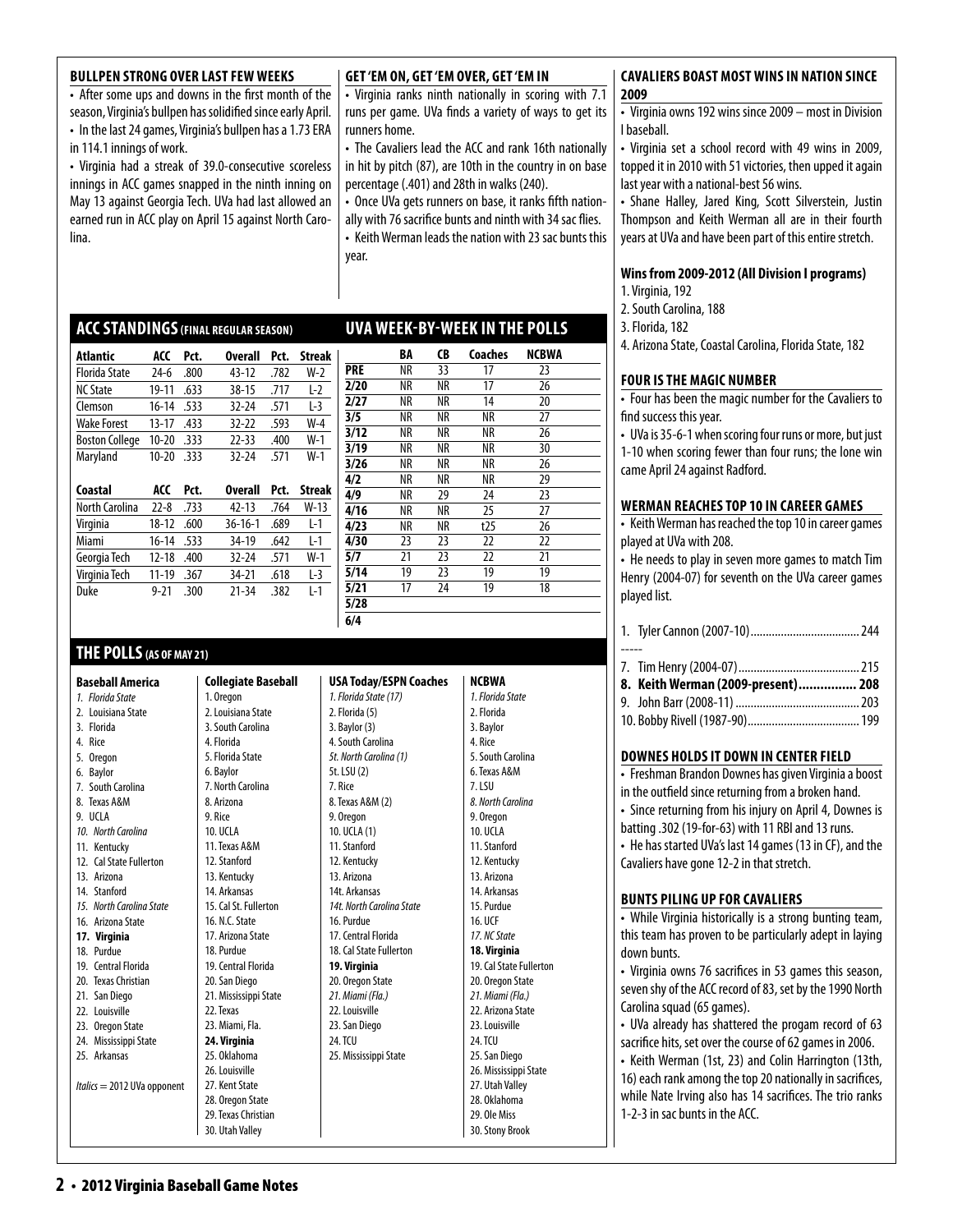# **Quick Facts**

#### **THE UNIVERSITY OF VIRGINIA**

#### **STADIUM INFORMATION**

| Facility (Capacity) Ted Davenport Field         |
|-------------------------------------------------|
| at UVa Baseball Stadium (5,074)                 |
|                                                 |
|                                                 |
|                                                 |
|                                                 |
| vs. North Carolina (April 14, 2012)             |
| UVa's Overall Record in Facility  289-91 (.761) |
| First Game Feb. 16, 2002 vs. Bucknell           |
| Hosted Regionals  2004, 2006, 2007, 2010, 2011  |
| Hosted Super Regionals 2010, 2011               |

#### **COACHING STAFF**

| Head Coach  Brian O'Connor (Creighton, '93)             |
|---------------------------------------------------------|
| ninth season                                            |
| Career/School Record 408-146-2, 166-91-1 ACC            |
| Associate Head Coach  Kevin McMullan (Indiana-Pa., '90) |
|                                                         |
| Assistant Coach Matt Kirby (William and Mary, '03)      |

#### **TEAM INFORMATION**

| ACC Record/Finish 22-8/T-1st, Coastal Division     |  |
|----------------------------------------------------|--|
|                                                    |  |
| NCAA TournamentWon C'Ville Regional/Super Regional |  |
| 2-2 at College World Series (T-3rd)                |  |
| Position Starters Returning/Lost  4/5              |  |
|                                                    |  |
|                                                    |  |
|                                                    |  |
|                                                    |  |

#### **Athletics MEDIA RELATIONS**

| Assistant AD for Media Relations Jim Daves         |  |
|----------------------------------------------------|--|
| Asst. Director/Baseball Contact Andy Fledderjohann |  |
|                                                    |  |
|                                                    |  |
|                                                    |  |
| UVa Media Relations  (434) 982-5500                |  |
| Media Relations Fax  (434) 982-5525                |  |
| Davenport Field Press Box  (434) 244-4071          |  |
| Official UVa Athletics Website VirginiaSports.com  |  |

#### 2012 ACC Coaches Preseason Poll

| (first-place votes in parentheses)                  |                           |  |  |  |  |
|-----------------------------------------------------|---------------------------|--|--|--|--|
| <b>Atlantic Division</b><br><b>Coastal Division</b> |                           |  |  |  |  |
| <b>Team, Points</b>                                 | <b>Team, Points</b>       |  |  |  |  |
| 1. Clemson (7), 67                                  | 1. North Carolina (7), 63 |  |  |  |  |
| 2. Florida State (5), 64                            | 2. Georgia Tech (4), 57   |  |  |  |  |
| 3. NC State, 46                                     | T3. Miami (1), 47         |  |  |  |  |
| 4. Wake Forest, 34                                  | T3. Virginia, 47          |  |  |  |  |
| 5. Maryland, 27                                     | 5. Virginia Tech, 20      |  |  |  |  |
| 6. Boston College, 14                               | 6. Duke, 18               |  |  |  |  |
| <b>Overall champion: UNC (7)</b>                    |                           |  |  |  |  |
|                                                     |                           |  |  |  |  |

#### **O'Connor second fastestto 400 Wins in acc history Multiple Hit Games 2 3 4 5+ Total**

• Brian O'Connor became just the second UVa coach to  $\left| \right|$ reach 400 career wins when UVa topped VCU on April |  $25$ ; he is 408-146-2 in his nine-year career.  $\vert$ 

• He was the second fastest to reach 400 wins in ACC  $\vert$ history, doing so in his 546th game at UVa (400-144- $\quad$   $\vert$ 2). Mike Martin (Florida State) achieved this feat in 542  $\vert$ games. 18 National Communication 4 3 1 - 8 1 - 8 1 - 8 1 - 8 1 - 8 1 - 8 1 - 8 1 - 8 1 - 8 1 - 8 1 - 9 1 - 9 1 - 9 1

games.<br>• O'Connor is second in career wins at UVa to Dennis  $\qquad \qquad \mid$ Womack (594; 1981-2003).  $\frac{25}{2}$  contain target with at over to before  $\frac{25}{2}$ 

#### **Fastest to 400 Wins - ACC History**  $\vert$  **3**  $\vert$

1. Mike Martin (Florida State)... 542 games (1992-1999) |

10 Brandon Downes 5 2 - - 7

- 2. Brian O'Connor (Virginia)...... 546 games (2004-2012) |
- 3. Jack Leggett (Clemson).........556 games (1994-2002) |
- 4. Danny Hall (Georgia Tech).....572 games (1993-2003)
- 5. Mike Fox (North Carolina).....577 games (1999-2008)

#### **BRUNO CONTINUES TO SWING A HOT STICK**

• Stephen Bruno has been UVa's go-to hitter of late, with hits in 23 of his last 25 games to lift his batting average to  $.370$  (third in ACC).

arenage to 1970 (time mirres).<br>• In ACC play, Bruno is batting .380 (second in league). play, brand is batting is so (second in it

• Bruno is batting .425 (38-for-104) with 18 extra-base hits, 29 runs scored and 27 RBI during the 25-game stretch.

• He went 6-for-14 with five runs in the Maryland series.

• Bruno hit in 13-straight games from April 1-21. He also had a 10-game streak from March 3-18 and currently is riding a 9-game hit streak.

#### Bruno in the ACC Rankings:

|                        | <b>Overall</b> | <b>ACC Games</b> |
|------------------------|----------------|------------------|
| Batting:               | 3rd (.370)     | 2nd (.380)       |
| Hits:                  | 4th (78)       | 1st $(46)$       |
| Doubles:               | 4th (20)       | 5th (11)         |
| Total Bases: 5th (120) |                | T1st (71)        |
| Slugging:              | 7th (.569)     | 2nd (.587)       |
| Runs:                  | 8th (47)       | 6th (25)         |
| RBI:                   | T8th (47)      | T4th (24)        |
| OBP:                   |                | 9th (.429)       |

#### **BRUNO NAMED ACC PLAYER OF WEEK** 10 Regarded Downer

• Virginia infielder Stephen Bruno was named the ACC Player of the Week on May 14.

• Bruno went 6-for-15 (.400) with two home runs and eight RBI in four games and had hits and RBI in each contest as Virginia went 3-1 on the week, including a series win over Georgia Tech.

• After delivering a two-run double in the Wednesday win over High Point, he went 4-for-10 in the Georgia Tech series. On Friday Bruno recorded his first career real senest on the y stand recorded his time career.<br>
multi-home run game with a pair of blasts in Virginia's 6-5 win over the Yellow Jackets. He also drove in three runs. 18 none run game with a pair or blasts in virginias

9 Kenny Towns 2 - - - 2

| <b>Hitting Streaks</b>                 |                | Longest                 |                | Current        |                |
|----------------------------------------|----------------|-------------------------|----------------|----------------|----------------|
| 2 Keith Werman                         |                | 15                      |                | 1              |                |
| 11 Stephen Bruno                       |                | 13                      |                | 9              |                |
| 14 Colin Harrington                    |                | 10                      |                | 1              |                |
| 38 Mike Papi                           |                | 9                       |                |                |                |
| 6 Chris Taylor                         |                | 9                       |                | 8              |                |
| 5 Mitchell Shifflett                   |                | 8                       |                |                |                |
| 23 Derek Fisher                        |                | 7                       |                |                |                |
| 10 Brandon Downes                      |                | 6                       |                | 1              |                |
| 13 Jared King                          |                | 5                       |                | 1              |                |
| 18 Nate Irving                         |                | 5                       |                | 1              |                |
| 7 Branden Cogswell                     |                | 5                       |                | 5              |                |
| 9 Kenny Towns                          |                | 5                       |                | 2              |                |
| 25 Reed Gragnani                       |                | 4                       |                | 1              |                |
| 33 Nick Howard                         |                | 4                       |                |                |                |
| 37 Thomas Woodruff                     |                | 1                       |                |                |                |
| 8 Chace Mitchell                       |                | 1                       |                |                |                |
|                                        |                |                         |                |                |                |
| <b>Reached Base Streaks</b>            |                | Longest                 |                | <b>Current</b> |                |
| 6 Chris Taylor                         |                | 30                      |                | 8              |                |
| 2 Keith Werman                         |                | 28                      |                | 1              |                |
| 11 Stephen Bruno                       |                | 25                      |                | 25             |                |
| 10 Brandon Downes                      |                | 17                      |                | 17             |                |
| 13 Jared King                          |                | 15<br>11                |                | 3<br>5         |                |
| 14 Colin Harrington<br>23 Derek Fisher |                | 10                      |                | L.             |                |
| 38 Mike Papi                           |                | 9                       |                |                |                |
| 18 Nate Irving                         |                | 8                       |                | 2              |                |
| 5 Mitchell Shifflett                   |                | 8                       |                |                |                |
| 7 Branden Cogswell                     |                | 7                       |                | 5              |                |
| 25 Reed Gragnani                       |                | 7                       |                | 1              |                |
| 33 Nick Howard                         |                | 5                       |                |                |                |
| 9 Kenny Towns                          |                | 5                       |                | $\overline{c}$ |                |
| 8 Chace Mitchell                       |                | 1                       |                |                |                |
| 37 Thomas Woodruff                     |                | 1                       |                |                |                |
|                                        |                |                         |                |                |                |
| <b>Multiple Hit Games</b>              | 2              | 3<br>6                  | 4              | 5+<br>1        | Total          |
| 11 Stephen Bruno                       | 16<br>12       | 3                       | 2              |                | 23             |
| 23 Derek Fisher                        | 9              | 6                       | $\overline{a}$ |                | 17<br>15       |
| 13 Jared King                          | 9              | 3                       | 1              |                | 13             |
| 6 Chris Taylor<br>14 Colin Harrington  | $10\,$         | 1                       |                |                | 11             |
| 2 Keith Werman                         | 8              | 1                       |                |                | 9              |
| 18 Nate Irving                         | 4              | 3                       | 1              |                | 8              |
| 5 Mitchell Shifflett                   | 6              | 1                       |                |                | 7              |
| 25 Reed Gragnani                       | 4              | 1                       | 2              |                | 7              |
| 38 Mike Papi                           | 5              | $\overline{\mathbf{c}}$ | L              |                | 7              |
| 10 Brandon Downes                      | 5              | $\overline{2}$          |                |                | 7              |
| 33 Nick Howard                         | 3              | $\overline{2}$          |                |                | 5              |
| 7 Branden Cogswell                     | 4              | $\overline{a}$          |                |                | 4              |
|                                        |                |                         |                |                |                |
| <b>Multiple RBI Games</b>              | 2              | 3                       | 4              | 5+             | <b>Total</b>   |
| 11 Stephen Bruno                       | 11             | $\overline{2}$          | $\overline{a}$ | ÷,             | 13             |
| 13 Jared King                          | 5              | 4                       | 2              |                | 11             |
| 23 Derek Fisher                        | 5              | 3                       | 1              | 1              | 10             |
| 6 Chris Taylor                         | 5              | 4                       | 1              |                | 10             |
| 18 Nate Irving                         | 3              | 3                       | 1              |                | 7              |
| 14 Colin Harrington                    | 4              | $\overline{a}$          | $\overline{2}$ |                | 6              |
| 10 Brandon Downes                      | 3              | $\overline{a}$          | 2              |                | 5              |
| 5 Mitchell Shifflett                   | 5              |                         |                |                | 5              |
| 2 Keith Werman                         | 4              |                         |                |                | 4              |
| 25 Reed Gragnani                       | $\overline{c}$ | 1                       |                |                | 3              |
| 38 Mike Papi                           | $\overline{2}$ | 1                       |                |                | 3              |
| 9 Kenny Towns                          | 1              | 1                       |                |                | $\overline{2}$ |

**Multiple RBI Games 2 3 4 5+ Total** 11 Stephen Bruno 11 2 - - 13 13 Jared King 5 4 2 - 11 23 Derek Fisher 5 3 1 1 10 6 Chris Taylor 5 4 1 - 10 18 Nate Irving 3 3 1 - 7 14 Colin Harrington 4 - 2 - 6 10 Brandon Downes 3 - 2 - 5  $5 - 5$  Mitchell Shifflett 5  $-$ 2 Keith Werman 25 Reed Gragnani 2 1 - - 3 38 Mike Papi 2 1 - - 3 9 Kenny Towns 1 1 - - 2 7 Branden Cogswell 1 - - - 1 TEAM 51 19 9 19 19 19

**Reached Base Streaks Longest Current** 6 Chris Taylor 30 8 2 Keith Werman 28 1 11 Stephen Bruno 25 25 10 Brandon Downes 17 17 13 Jared King 15 3 14 Colin Harrington 11 5 23 Derek Fisher 10 - 38 Mike Papi 9 - 18 Nate Irving 8 2 5 Mitchell Shifflett 8 -

25 Reed Gragnani 7 1

 $18.8 \pm 0.000$ 

 7 Branden Cogswell 1 - - - 1 TEAM 51 19 9 1 80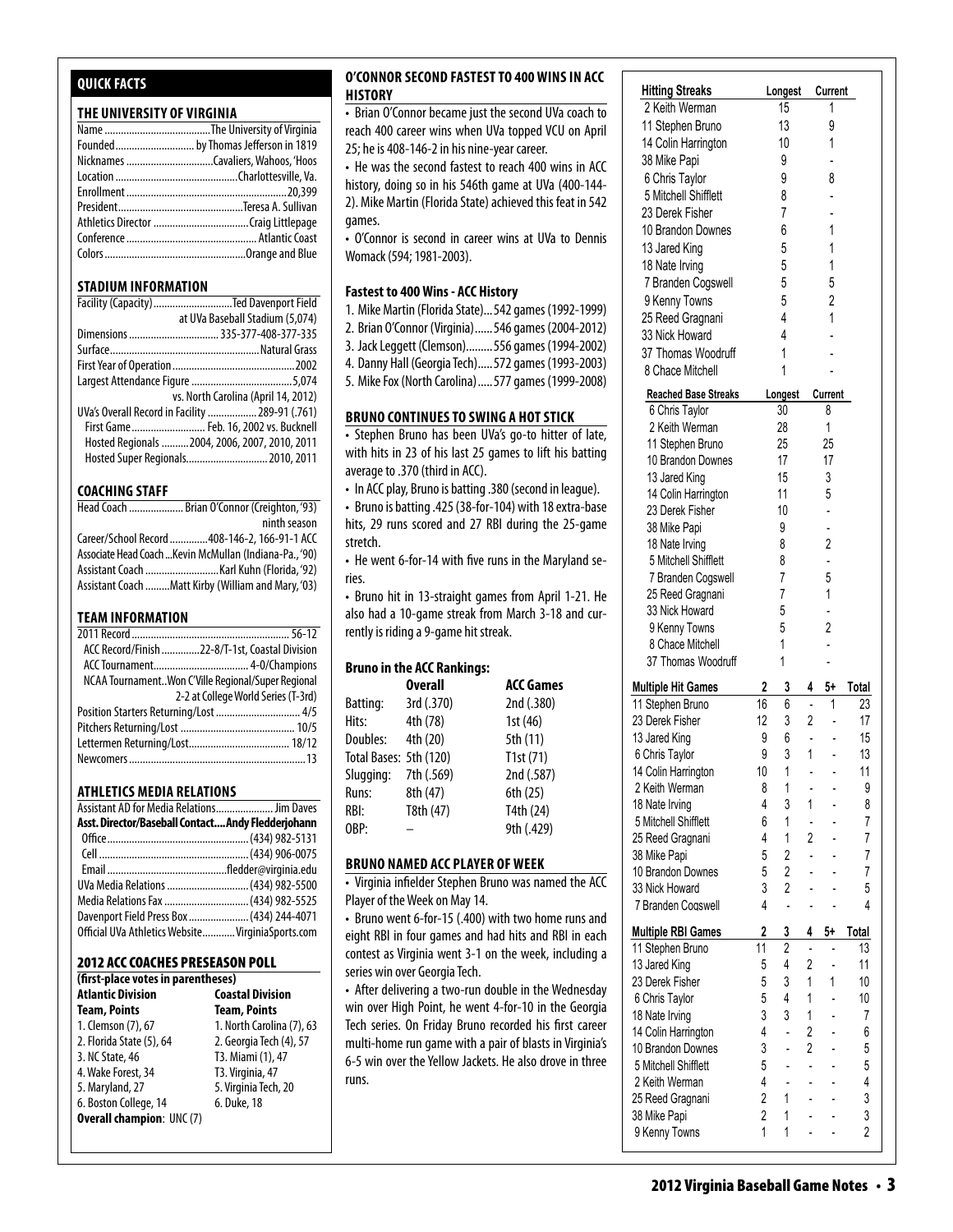• After leading the nation in triples for much of the year, Virginia now ranks second with 32.

• Northern Colorado (38) leads all Division I teams.

• UVa has tied the school single-season triples record, which was set in 2010.

• Freshman Derek Fisher is fifth nationally with eight triples, which already is tied for the single-season program record, set by Jarrett Parker in 2010.

• Fisher is one off the national lead.

### **uva stands 14th in latest RPI report**

• Virginia stands at No. 14 in the third NCAA RPI Rankings (through games of May 20).

• UVa has played 15 games against the RPI top 25 (7-8) and 28 versus the top 50 (17-11).

• Ten ACC teams rank among the top 50, including six in the top 25.

### **Werman does thelittlethings**

• Keith Werman continues to do the little things to help the Cavaliers succeed.

- He leads the country with 23 sacrifice bunts (Werman led Division I last year with 26).
- Werman is third on the team in walks (28).
- Werman also has been solid defensively, committing just three errors (.991 fielding percentage).
- He leads the team and ranks eighth in the conference with a .430 on base percentage in ACC games.

• He had a career-best 15-game hit streak snapped April 8 against Wake Forest; he hit .458 (22-for-48) during the streak.

# **Close But Not Quite**

• Twelve of Virginia's 16 losses this season have come by three runs or fewer.

• UVa held leads in the eighth or ninth inning in six of the defeats.

• UVa is 9-10 in games decided by one or two runs.

# **Veterans anchor cavaliers' infield**

• Virginia's returning starting infielders – 1B Jared King, 2B Keith Werman, SS Chris Taylor) have combined to play in 501 career games (432 starts).

• Werman has played in 208 career games – eighth most in program history.

• Taylor has started 121-consecutive games, with 116 of those coming at shortstop.

• King has made 75-straight starts at first base.

# **Lewicki thrives in game 3 starts**

• Artie Lewicki has settled into his role as UVa's No. 3 starter, and has been particularly strong the last three week, going 6.1 innings in each start.

• In ACC starts this year, Lewicki is 3-1 with a 2.82 ERA in 51.0 innings. He has walked just nine batters and allowed 42 hits in ACC play.

• He pitched 6.2 innings and gave up four unearned runs last week against Maryland; he retired 16 straight batters at one point.

• He worked 7.0 innings against Georgia Tech and at Duke; in between, he pitched 6.1 innings in a win at Miami.

• He worked into the eighth inning April 21 at Duke and totaled a career-best 7.0 innings while allowing just three runs (two earned), six hits and a walk.

#### **HOT TICKET AT DAVENPORT FIELD**

• Entering the week (through 32 dates), UVa ranked 17th nationally in total attendance and 18th in average attendance.

• UVa has drawn 101,289 fans this year, an average of 3,165 per game. This marks the third straight year UVa has eclipsed the 100,000 mark in attendance.

• Virginia shattered the program record for season ticket sales prior to the start of the season.

• UVa ranked 14th nationally in total attendance (125,355) and 19th in average attendance (3,298) last year. It marked the second straight year that UVa drew more than 125,000 fans at home.

# **FRESHMEN MAKE UP ONE-THIRD OF LINEUP**

• Virginia has had at least three freshmen in 49 of its 53 starting lineups this season (four on 19 occasions, five on one occasion).

• UVa has started four freshmen in each of the last 14 games (12-2 record).

• UVa welcomed in 11 freshmen this season; 10 have seen action thus far.

• Freshmen have accounted for 39 percent of UVa's plate appearances this year (879 of 2253).

# **fisher is stat-sheet stuffer**

• Freshman Derek Fisher leads the team in triples (8) and home runs (7), is tied for the RBI lead (47), ranks second in extra-base hits (26) and stands fourth in doubles (11).

• He already has tied the UVa single-season record for triples and is four shy of the ACC single-season record of 12, set by Georgia Tech's Jay Payton in 1993.

• Fisher had four hits in his first eight games this year, although all of those hits came in one game; since then Fisher is hitting .309 in 42 games (54-for-175).

• He tops ACC freshmen in triples (8), home runs (7), RBI (47), total bases (106) and slugging (.544).

# **Fisher Comparison**

**1st 8 games:** 4-20 (.200 with 7 hitless games) **Last 42 Games**: 54-175 (.309 w/hits in 34 of 40 games)

# **Single-Season Triples at Virginia**

1. **Derek Fisher (2012)........... 8 (50 games)** Jarrett Parker (2010)...............8 (65 games)

# **cavaliers in the pros (as of may 22)**

#### **Major League Baseball (4)**

| Brandon Guyer (2005-07) Tampa Bay Rays        |  |
|-----------------------------------------------|--|
| Javier Lopez (1996-98)San Francisco Giants    |  |
| Mark Reynolds (2001-04)Baltimore Orioles      |  |
| Ryan Zimmerman (2003-05) Washington Nationals |  |

#### **Minor League Baseball (26)**

| Kevin Arico (2008-10)  Billings Mustangs (Rookie)<br>Mike Ballard (2003-06)  Harrisburg Senators (AA)<br>John Barr (2008-11)  Mahoning Valley Scrappers (A)<br>Tyler Cannon (2007-10) Carolina Mudcats (High A)<br>Andrew Carraway (2006-09)  Tacoma Rainiers (AAA)<br>Sean Doolittle (2005-07)Midland RockHounds (AA) |
|------------------------------------------------------------------------------------------------------------------------------------------------------------------------------------------------------------------------------------------------------------------------------------------------------------------------|
|                                                                                                                                                                                                                                                                                                                        |
|                                                                                                                                                                                                                                                                                                                        |
|                                                                                                                                                                                                                                                                                                                        |
|                                                                                                                                                                                                                                                                                                                        |
|                                                                                                                                                                                                                                                                                                                        |
|                                                                                                                                                                                                                                                                                                                        |
| Jeremy Farrell (2006-08)  Altoona Curve (AA)                                                                                                                                                                                                                                                                           |
| Phil Gosselin (2008-10) Mississippi Braves (AA)                                                                                                                                                                                                                                                                        |
| Dan Grovatt (2008-10) Bradenton Marauders (High A)                                                                                                                                                                                                                                                                     |
| John Hicks (2009-11)  High Desert Mavericks (High A)                                                                                                                                                                                                                                                                   |
| Danny Hultzen (2009-11) Jackson Generals (AA)                                                                                                                                                                                                                                                                          |
| Casey Lambert (2004-07)Bowie Baysox (AA)                                                                                                                                                                                                                                                                               |
| Jeff Lorick (2007-09)  Peoria Chiefs (A)                                                                                                                                                                                                                                                                               |
| Greg Miclat (2005-07) Round Rock Express (AAA)                                                                                                                                                                                                                                                                         |
| Mike Mitchell (2004-07) Tulsa Drillers (AA)                                                                                                                                                                                                                                                                            |
| Robert Morey (2008-10)  Jupiter Hammerheads (High A)                                                                                                                                                                                                                                                                   |
| Matt Packer (2007-09) Columbus Clippers (AAA)                                                                                                                                                                                                                                                                          |
| Jarrett Parker (2008-10) San Jose Giants (High A)                                                                                                                                                                                                                                                                      |
| Steven Proscia (2009-11)  Jackson Generals (AA)                                                                                                                                                                                                                                                                        |
| Will Roberts (2009-11) Carolina Mudcats (High A)                                                                                                                                                                                                                                                                       |
| Michael Schwimer (2005-08)  Lehigh Valley IronPigs (AAA)                                                                                                                                                                                                                                                               |
| Beau Seabury (2006-07)  Harrisburg Senators (AA)                                                                                                                                                                                                                                                                       |
| Kenny Swab (2010-11) Kane County Cougards (A)                                                                                                                                                                                                                                                                          |
| Tyler Wilson (2008-11)  Frederick Keys (A Advanced)                                                                                                                                                                                                                                                                    |
| Cody Winiarski (2010-11)  Great Falls Voyagers (Rookie)                                                                                                                                                                                                                                                                |

#### **hit mewith your best shot**

• Virginia batters have been plunked by an ACC-high 87 pitches this year (1.6 HBP per game).

- UVa ranks eighth nationally in the category.
- Stephen Bruno has been hit by a team-high 14 pitch-

es, with Derek Fisher and Nate Irving each have been hit by 10.

# **defense a key in cavaliers' success**

• Virginia is tied with Clemson and Maryland for the ACC lead in fielding (.973).

• UVa is 18-3 when failing to commit an error.

• In its first 20 games, Virginia had a .968 fielding percentage (25 errors); UVa was 11-8-1 during that time.

• Since that point the Cavaliers have committed 28 errors in the last 33 games, good for a .977 fielding mark (25-8 record).

• Prior to committing an error in the ninth inning April 1 at NC State, UVa had played 70-consecutive errorless innings.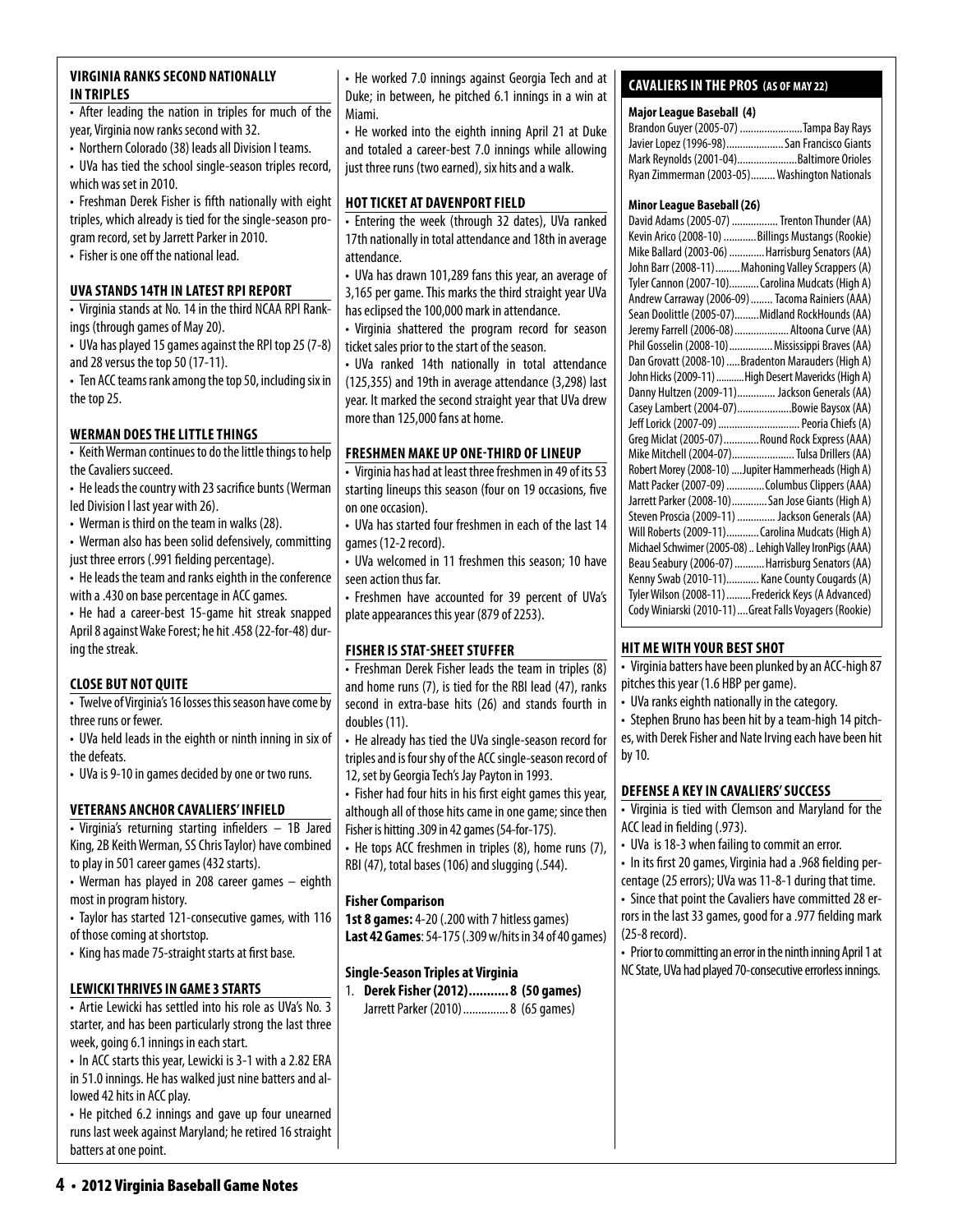| <b>SENIORS HONORED IN FINAL HOME GAME</b>                    | <b>VIRGINIA SWEEPS MIAMI</b>                                                       | <b>VIRGINIA LEADS NATION IN ERA LAST SEVEN</b>           |
|--------------------------------------------------------------|------------------------------------------------------------------------------------|----------------------------------------------------------|
| • Virginia honored its five fourth-year players on May       | • Virginia picked up its first-ever sweep over Miami                               | <b>YEARS</b>                                             |
| 13 in Senior Day ceremonies at Davenport Field.              | April 28-30, taking all three games from the Hurricanes                            | • Virginia led all NCAA Division I teams in ERA over the |
| • Shane Halley, Jared King, Scott Silverstein, Justin        | in Coral Gables.                                                                   | past seven seasons, boasting a 3.10 team ERA since       |
| Thompson and Keith Werman all were honored on the            | • Defense was the story of the weekend. UVa commit-                                | 2005.                                                    |
| field (King and Silverstein still have one year of eligibil- | ted one error (dropped foul ball against last UM batter                            | • UVa is the only school to rank in the top 20 in the    |
| ity remaining because of redshirt seasons).                  | of series). Miami committed 14 errors in the series.                               | country in ERA each of the last seven seasons            |
| • The class has been a part of 192 victories in four years,  | • Virginia's pitchers limited Miami to 15 hits in three                            | • Virginia led the nation in ERA last year (2.24) and    |
| already the most ever for a four-year Virginia baseball      | games.                                                                             | posted No. 3 marks in 2005, 2006, 2007 and 2009.         |
| class.                                                       | • Keith Werman was UVa's top hitter, going 5-for-8                                 | • Virginia also is the only team in Division I to rank   |
| • They have been a part of two ACC championships,            | (.675) with a .667 OBP, while Colin Harrington was                                 | among the top 20 nationally in ERA, strikeouts and       |
| three NCAA regional championships, two super regional        | 4-for-7 (.571) with a team-best three RBI.                                         | fewest hits allowed each of the last four years.         |
| titles and a pair of trips to the College World Series.      |                                                                                    |                                                          |
| <b>HOME COOKIN'</b>                                          | <b>NEW BLOOD BEHIND THE DISH</b>                                                   | <b>NCAA Division I ERA Since 2005</b>                    |
| • The Cavaliers are 123-26 at home since 2009 (25-8 in       | • None of UVa's current catchers had any experience at                             |                                                          |
| 2012); UVa had won 15-straight games at Davenport            | the Division I level entering the year.                                            |                                                          |
| Field prior to the UNC series (April 13-15).                 | • It marked the first time in the O'Connor era (since                              |                                                          |
| • Virginia won a school-record 35 home games last            | 2004) that Virginia entered a season with no returning                             |                                                          |
| season, which was fourth most nationally behind North        | experience from any of its catchers.                                               |                                                          |
| Carolina, South Carolina and Texas (36 each).                | • Freshman Nate Irving is the first No. 1 starting catcher<br>of the O'Connor era. | DEFENSE TOPS ACC UNDER CURRENT STAFF                     |
| • In going 35-5 at Davenport Field last year, UVa broke      |                                                                                    | • Virginia's defense has racked up the ACC's best field- |
| the previous single-season record for home wins, 34,         | • UVa's two catchers from last season each left via the                            | ing percentage since the current coaching staff arrived  |
| which was set in 2010.                                       | MLB Draft (John Hicks and Kenny Swab).                                             | in 2004.                                                 |
|                                                              | <b>O'CONNOR REACHES 400 WINS</b>                                                   | • Virginia has accumulated a .973 fielding percentage    |
| <b>CAVALIERS TAKE TWO OF THREE AT MARYLAND</b>               | • In his ninth season as Virginia's head coach, Brian                              | over the last eight years combined, including a school-  |
| • Virginia won its fourth straight ACC series last week-     | O'Connor stands at 408 career wins (408-146-2); he                                 | record .978 mark last season.                            |
| end when it took two of three games against Maryland         | reached 350 on April 15, 2011 and 400 on April 25 at                               | • North Carolina ranks second in the ACC over the same   |
| in College Park.                                             | VCU.                                                                               | span with a .969 fielding mark.                          |
| • All three games were nip-and-tuck. UVa won the             | • He posted 350 wins in the fewest number of games in                              | • Virginia owns a .973 fielding mark this year, which is |
| opener, 7-6, and got a game-ending double play with          | ACC history (472).                                                                 | tied for the conference lead.                            |
| runners on the corners.                                      | • Mike Martin of Florida State previously was the fast-                            |                                                          |
| • In Game 2, the Cavaliers exploded for eight runs in the    | est in ACC history to reach 350 wins (while a member of                            |                                                          |
| ninth inning to rally and win, 10-3. Maryland countered      | the ACC). He needed 478 games (in seven seasons from                               |                                                          |
| with a ninth-inning rally of its own on Saturday, with a     | 1992 to 1998) to reach the mark.                                                   |                                                          |
| walk-of 6-5 victory.                                         | • Other current coaches of note in the ACC: Jack Leggett                           |                                                          |
| • Stephen Bruno had another big series, going 6-for-14       | (Clemson) and Danny Hall (GT) each needed 487 games                                |                                                          |
| (.429) with three doubles. Brandon Downes was 4-for-         | to reach 350 wins (350-137 each).                                                  |                                                          |
| 12, while Derek Fisher was 4-for-13 in the series.           |                                                                                    |                                                          |
| • In Game 2, UVa trailed 3-2 in the ninth inning before      | O'CONNOR RANKS THIRD IN WIN PERCENTAGE                                             |                                                          |
| coming back to take the lead, and a Chris Taylor grand       | <b>ENTERING 2012</b>                                                               |                                                          |
| slam blew the game open.                                     | • UVa head coach Brian O'Connor entered 2012 with a                                |                                                          |
|                                                              | career record of 372-130-1 (.741) and a 148-79-1 re-                               |                                                          |
| <b>CAVALIERS EARN SERIES WIN OVER GEORGIA TECH</b>           | cord in ACC play.                                                                  |                                                          |
| • Virginia won its third straight series over Georgia Tech   | • O'Connor's 74.1 winning percentage ranked as the                                 |                                                          |
| May 11-13 in Charlottesville. It also marked the Cava-       | third-best mark among active NCAA Division I coaches                               |                                                          |
| liers' third straight ACC series win this year.              | entering the 2012 season.                                                          |                                                          |
| • UVa trailed at only two points in the series - the         | • The only coaches who own a higher winning per-                                   |                                                          |
| fourth inning of Game 2 and the 10th inning of Game 3.       | centage are Mike Fox (North Carolina) and Mike Martin                              |                                                          |
| • All three games were close and were decided by two         | (Florida State).                                                                   |                                                          |
| runs or fewer (two one-run games).                           |                                                                                    |                                                          |
| • Stephen Bruno was 4-for-10 with a pair of homers           |                                                                                    |                                                          |
| and six RBI in the series, while Brandon Downes was          |                                                                                    |                                                          |
| $3$ -for-8.                                                  |                                                                                    |                                                          |
|                                                              |                                                                                    |                                                          |
|                                                              |                                                                                    |                                                          |
|                                                              |                                                                                    |                                                          |
|                                                              |                                                                                    |                                                          |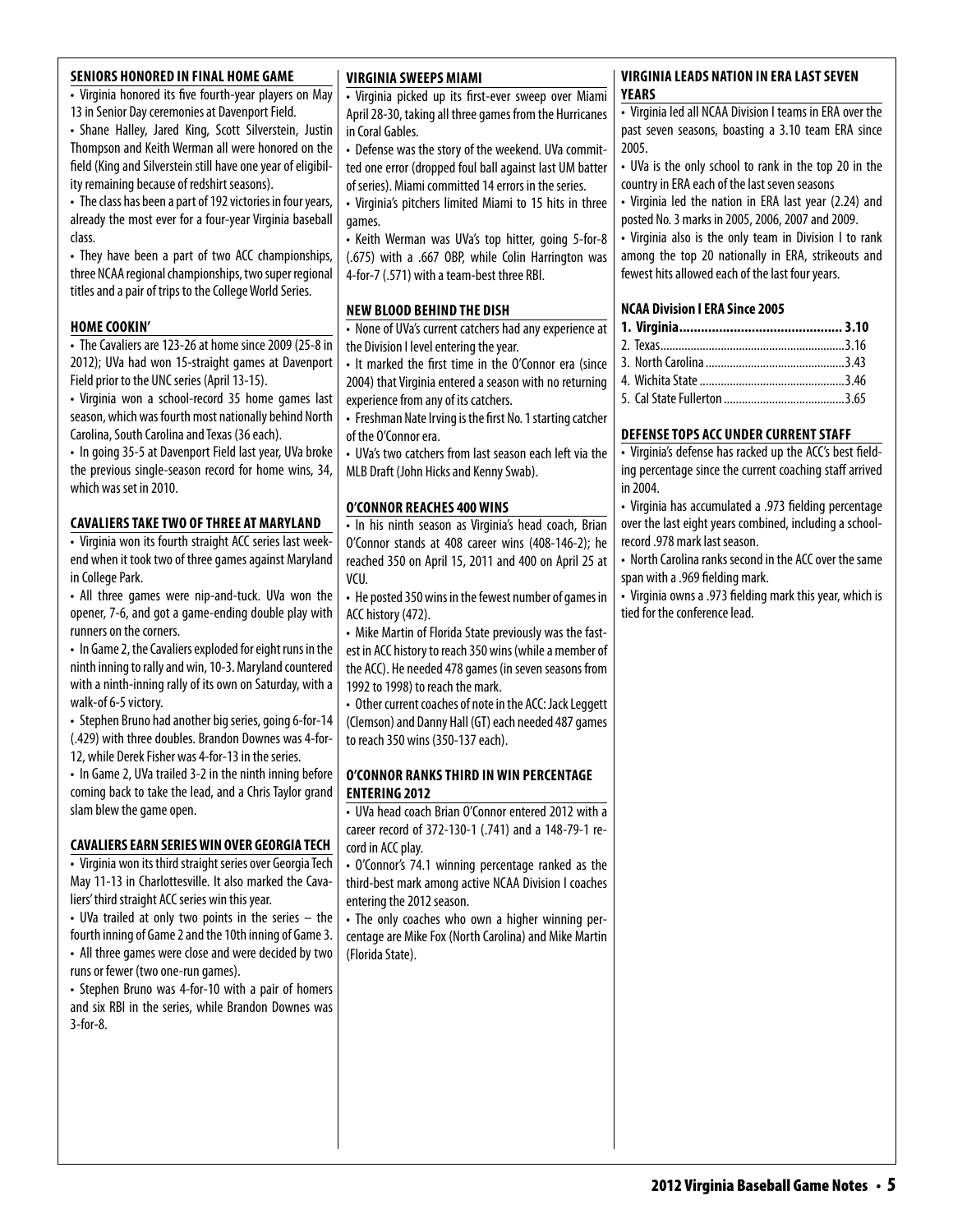# **VIRGINIA VS. POOL OPPONENTS**



### **No. 5 clemson 2012 - UVa 3-0**

• Virginia swept a three-game series from Clemson from March 23-25 in Charlottesville.

• Keith Werman was 6-for-10 with four RBI in the series; Colin Harrington added five hits in the series.

Game 3. • Jared King went 3-for-4 with three RBI in Game 1 of the series.

• UVa committed just one error in the series (Clemson made five errors).

• Virginia trailed for only one inning in the series.

• Branden Kline threw a complete-game two hitter in Game 2. He did not walk a batter and struck out six. After giving up a leadoff triple to start the game, he retired 27 of the final 28 batters, surrendering just a fourth-inning single to Jason Stolz.

• Justin Thompson earned saves in games 1 and 3.

#### **ALL-TIME SERIES**

• Clemson has dominated the all-time series and owns a 102-47 edge.

• Virginia has been strong against Clemson since the current coaching staff started in 2004, winning 20 of 24 games versus the Tigers, including seven straight.

• Last year UVa swept Clemson at Doug Kingsmore Stadium, marking the Cavaliers' first-ever series sweep at Clemson.

• UVa is 7-10 all-time against Clemson in the ACC tournament. The teams last played in the tournament in 2009, a 6-5 UVa win in Durham.

*(full stats from Clemson series located on page 11 of notes package)*



#### **NO. 8 GEORGIA TECH 2012 - UVa 2-1**

• Virginia claimed two of three games in its series with Georgia Tech, May 11-13 in Charlottesville.

• UVa trailed at only two points in the series – the fourth inning of Game 2 and the 10th inning of

• All three games were close and were decided by two runs or fewer (two one-run games).

• UVa had a chance for the series sweep but squandered a ninth-inning lead in Game 3, then fell in 10 innings.

• Virginia hit a season-high four home runs in the Game 1 win, including two from Stephen Bruno.

• Bruno was 4-for-10 with a pair of homers and six RBI in the series, while Brandon Downes was 3-for-8.

#### **ALL-TIME SERIES**

• Georgia Tech owns a 65-44-2 series edge over Virginia, although UVa is 17-10-1 against the Yellow Jackets since the current coaching staff took over in 2004.

• Last year the Cavaliers took two of three in Atlanta, marking the Cavaliers' second straight series win over Georgia Tech.

• Recent games have been extremely tight – 23 of the 28 games since 2004 have been decided by three runs or fewer (12 by one run or a tie).

• UVa is 3-6 all-time against Georgia Tech in the ACC tournament, but the teams have played just twice in the postseason since 1997 (GT 4-3 in 2005 championship game, UVa 4-1 in 2007).

*(full stats from Georgia Tech series located on page 12 of notes package)*



#### **No. 1 florida state 2012 - FSU 3-0**

• Florida State earned a threegame sweep over Virginia from March 17-19 in Tallahassee.

• Virginia fell 12-3 in the opener before faltering late in 4-3 and 7-5 defeats.

• UVa held three-run leads in all

three games and took a lead into the eighth inning of the final two contests.

• Jared King was 4-for-9 with three doubles in the series to lead the UVa offense.

#### **ALL-TIME SERIES**

• Florida State owns a 48-19 advantage in the all-time series against Virginia.

• Prior to the Seminoles' sweep of UVa in March, Virginia had won three straight series against FSU, including the Cavaliers' first-ever series win at FSU in 2010.

• The Cavaliers have won eight of the last 14 meetings, including three of four in 2011.

• UVa defeated FSU, 7-2, in the 2011 ACC Championship Game and is 6-7 all-time against FSU in the tournament. *(full stats from FSU series located on page 13 of notes package)*

#### **random acc tournament nuggets**

• Virginia is 10-1 in the ACC tournament over the last three years.

• UVa is 49-63 all-time in the tournament.

• UVa is 5-5 in extra inning games, with the last coming in 2008 against No. 1 UNC (8-7 UVa win).

• UVa has 26 all-time selections to the ACC All-Tournament team, including the 2011 MVP Steven Proscia.

• UVa went 2-1 at NewBridge Bank Park in 2010.

• UVa's most ACC tournament wins against any team is nine against NC State (9-15 record); UVa also has seven wins against Clemson.

• UVa has reached the championship game six times, with five coming as the No. 5, 6 or 7 seed.

#### **Virginia at ACC BaseballChampionship Last 10 Years**

| Year | Record                            | Site                 |
|------|-----------------------------------|----------------------|
| 2002 | 0-2                               | St. Petersburg, Fla. |
| 2003 | $1-2$                             | Salem, Va.           |
| 2004 | $0 - 2$                           | Salem, Va.           |
| 2005 | $3-1$                             | Jacksonville, Fla.   |
| 2006 | $1-2$                             | Jacksonville, Fla.   |
| 2007 | $2-1$                             | Jacksonville, Fla.   |
| 2008 | $2-2$                             | Jacksonville, Fla.   |
| 2009 | 4-0                               | Durham, N.C.         |
| 2010 | $2-1$                             | Greensboro, N.C.     |
| 2011 | 4-0                               | Durham, N.C.         |
|      | <b>Bold denotes ACC champions</b> |                      |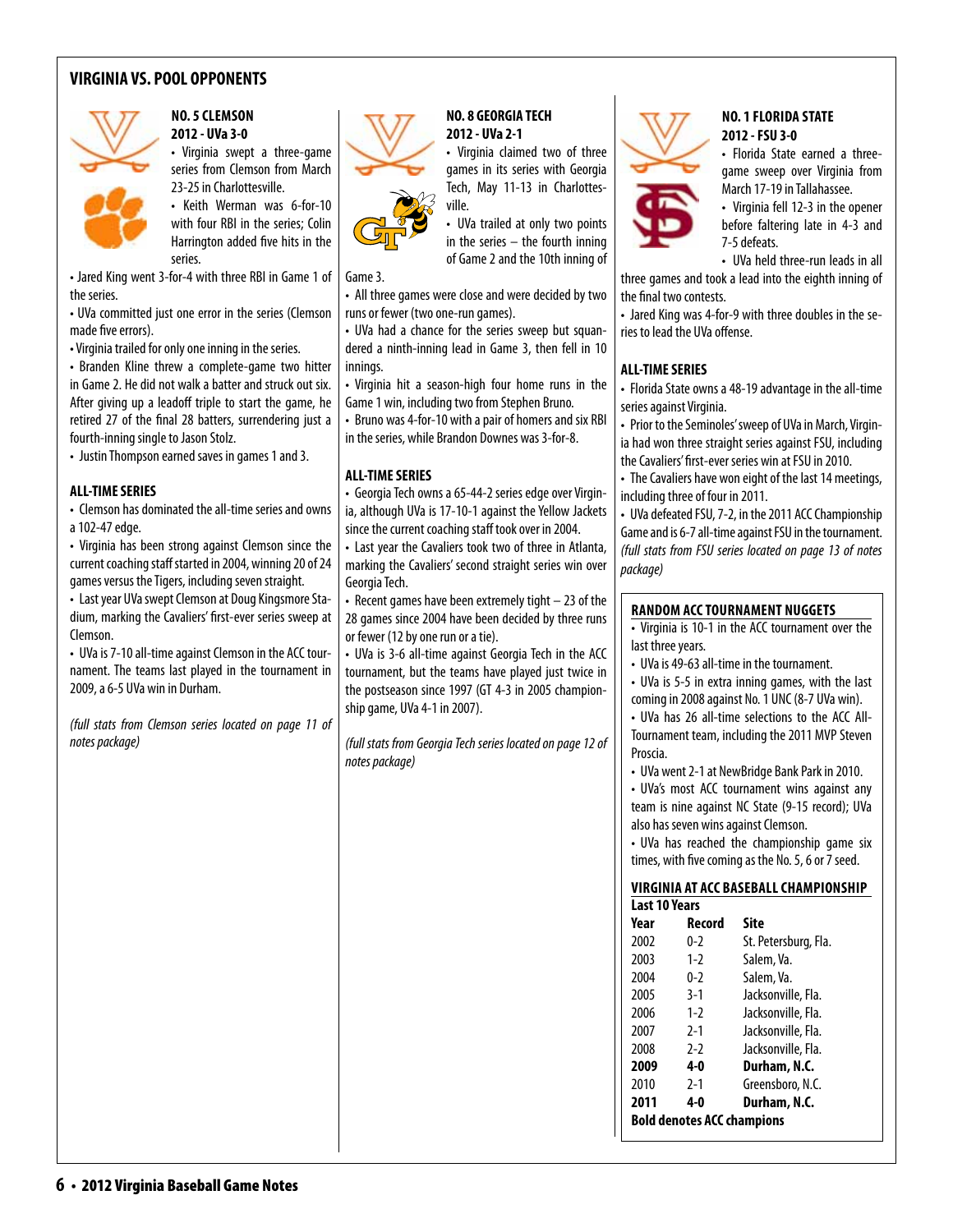# **head coach brian o'connor**

# **PERSONAL INFORMATION**

**Born:** April 21, 1971, in Omaha, Neb. **High School:** Saint Albert H.S., Council Bluffs, Iowa (1989) **College:** Creighton (1993), bachelor's in marketing **Coaching Career:**  Creighton, Assistant Coach (1993-94) Notre Dame, Assistant Coach (1994-2001)

Notre Dame, Assoc. Head Coach (2001-03) Virginia, Head Coach (2004-present) **Family:** Married to former Cindy Petratis; three children - daughters, Ellie and Maggie and son, Dillon

#### **virginia Notes**

- Ninth season at Virginia
- Overall record of 408-146-2 (166-91-1 ACC)
- 2009 National Coach of the Year (NCBWA, CBI)
- 2009 and 2011 ACBA Atlantic Region Coach of the Year

• Three-time ACC Coach of the Year (2004, 2010, 2011) • NCAA tournament appearances in each of his eight seasons (UVa had been to three NCAA tournaments prior to his arrival)

• Guided UVa to 2009 and 2011 College World Series

• 2009 trip to CWS was first in school history (Irvine Regional and Oxford Super Regional champions)

• Hosted five NCAA regionals and two super regionals

• Led UVa to 2010 and 2011 ACC Coastal Division titles

• Fastest coach in ACC history to 350 wins (472 games) • Led teams to ACC Championship games in 2005, 2008, 2009 and 2011 (won '09 and '11 titles)

• In first eight seasons, his teams averaged 46.5 wins per season

• Guided UVa to school-record win total each of last three seasons (49 in 2009, 51 in 2010, 56 in 2011)

**•**  Program has had 47 players picked in Major League Baseball Draft over the last eight years

• UVa has had 15 All-America and 37 all-conference selections in his tenure

• UVa has posted seven 40-win seasons (39 in 2008)

• Second in career wins at UVa – only Dennis Womack has more (594, 1981-2003)

#### **CAREER NOTES**

• Associate head coach of Notre Dame's 2002 College World Series team

• Coached at Notre Dame from 1994-2003

• Played college baseball at Creighton and pitched on the Bluejays' 1991 College World Series team

• Played in the minor leagues in the Philadelphia Phillies' farm system before assistant coaching stints at Creighton and Notre Dame

#### **Coaching Record at virginia**

| Year | <b>Overall</b>            | ACC           | <b>Postseason</b>                |
|------|---------------------------|---------------|----------------------------------|
| 2004 | 44-15                     | $18-6$        | <b>NCAA Regional</b>             |
| 2005 | $41 - 20$                 | $14 - 14$     | <b>NCAA Regional</b>             |
| 2006 | $47 - 15$                 | $21-9$        | <b>NCAA Regional</b>             |
| 2007 | 43-14                     | $19-9$        | <b>NCAA Regional</b>             |
| 2008 | $39 - 23$                 | $15 - 15$     | <b>NCAA Regional</b>             |
| 2009 | 49-15-1                   | $16 - 11 - 1$ | <b>NCAA College World Series</b> |
| 2010 | $51 - 14$                 | $23 - 7$      | <b>NCAA Super Regional</b>       |
| 2011 | $56-12$                   | $22 - 8$      | <b>NCAA College World Series</b> |
| 2012 | $36 - 16 - 1$             | $18 - 12$     |                                  |
|      | Career 408-146-2 166-91-1 |               |                                  |

# **THE LAST TIME VIRGINIA ...**

| Hit consecutive home runs Stephen Bruno and Derek Fisher vs. Georgia Tech (May 11, 2012) |                                                       |
|------------------------------------------------------------------------------------------|-------------------------------------------------------|
|                                                                                          |                                                       |
|                                                                                          | and Dan Street at Virginia Tech (April 18, 2001)      |
|                                                                                          |                                                       |
|                                                                                          | Sean Doolittle, Joe Florio at Liberty (April 5, 2005) |
|                                                                                          |                                                       |
|                                                                                          |                                                       |
|                                                                                          |                                                       |
|                                                                                          |                                                       |
|                                                                                          |                                                       |
|                                                                                          |                                                       |

# **THE LAST TIME A CAVALIER ...**

| Hit three home runs in a game Dan Street vs. Old Dominion in Charleston, S.C. (February 22, 2002) |
|---------------------------------------------------------------------------------------------------|
|                                                                                                   |
|                                                                                                   |
|                                                                                                   |
| vs. Central Connecticut (March 7, 2004)                                                           |
|                                                                                                   |
|                                                                                                   |
|                                                                                                   |
|                                                                                                   |
|                                                                                                   |
|                                                                                                   |
|                                                                                                   |
|                                                                                                   |
|                                                                                                   |
|                                                                                                   |
|                                                                                                   |
|                                                                                                   |
|                                                                                                   |
|                                                                                                   |
|                                                                                                   |
|                                                                                                   |
|                                                                                                   |
| Had 10 or more strikeouts in a gameBranden Kline (10) vs. North Carolina (April 13, 2012)         |
|                                                                                                   |
| Pitched back-to-back complete games  Robert Morey vs. Duke (May 1, 2010) and UNC (May 15, 2010)   |
|                                                                                                   |
|                                                                                                   |
|                                                                                                   |
|                                                                                                   |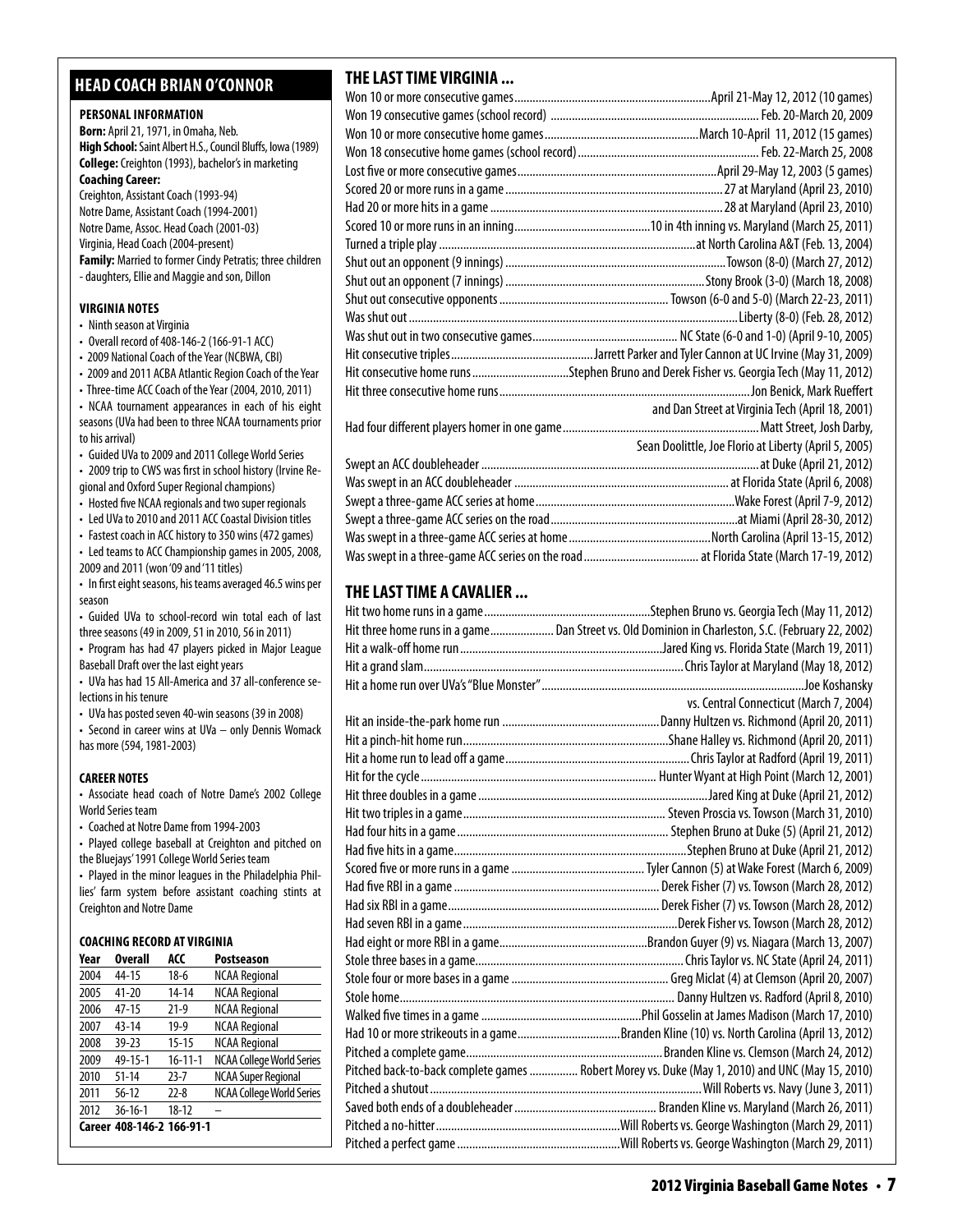#### **2012 Virginia Baseball Overall Statistics for Virginia (as of May 19, 2012) (All games Sorted by Batting avg)**

Record: 36-16-1 Home: 25-8 Away: 11-7 Neutral: 0-1-1 ACC: 18-12

| Player               | ava  | gp-gs     | ab             |             | h        | 2b | 3b | hr          | rbi          | tb          | $slq\%$ | bb       | hp          | so  | gdp         | ob%   | sf             | sh             | sb-att    | DO             | a              | е              | fid%  |
|----------------------|------|-----------|----------------|-------------|----------|----|----|-------------|--------------|-------------|---------|----------|-------------|-----|-------------|-------|----------------|----------------|-----------|----------------|----------------|----------------|-------|
| 11 Stephen Bruno     | .370 | 52-52     | 211            | 47          | 78       | 20 | 2  | 6           | 47           | 120         | .569    | 13       | 14          | 21  | 4           | .425  | 9              | 4              | $10 - 13$ | 28             | 92             | 11             | .916  |
| 23 Derek Fisher      | .297 | 50-47     | 195            | 41          | 58       | 11 | 8  |             | 47           | 106         | .544    | 18       | 10          | 54  | 3           | .382  | $\overline{2}$ | 1              | $3-5$     | 48             | $\Omega$       | 4              | .923  |
| 14 Colin Harrington  | .293 | 48-42     | 147            | 25          | 43       | 5  | 2  |             | 25           | 55          | .374    | 17       | 9           | 14  | 2           | .392  | 3              | 16             | $2 - 8$   | 71             | $\overline{2}$ |                | .986  |
| 18 Nate Irving       | .283 | 47-43     | 138            | 26          | 39       | 5  |    |             | 35           | 46          | .333    | 20       | 10          | 23  | 3           | .406  | $\overline{2}$ | 14             | $4 - 5$   | 331            | 29             | 4              | .989  |
| 2 Keith Werman       | .282 | 52-52     | 142            | 31          | 40       | 4  | 2  | 0           | 20           | 48          | .338    | 28       | 3           | 20  |             | .399  | 5              | 23             | $5 - 8$   | 171            | 144            | 3              | .991  |
| 13 Jared King        | .279 | 53-53     | 183            | 40          | 51       | 12 | 5  |             | 43           | 85          | .464    | 47       | 6           | 39  | 3           | .432  | 5              | 1              | $12 - 18$ | 428            | 42             | 3              | .994  |
| 6 Chris Taylor       | .274 | 53-53     | 215            | 54          | 59       | 12 | 5  | 5           | 43           | 96          | .447    | 30       | 4           | 35  | 5           | .3681 | 4              | 4              | $10 - 12$ | 72             | 135            | 16             | .928  |
| ------------------   |      |           |                |             |          |    |    |             |              |             |         |          |             |     |             |       |                |                |           |                |                |                |       |
| 25 Reed Gragnani     | .362 | $20 - 19$ | 69             | 7           | 25       | 2  | 0  | 0           | 9            | 27          | .391    | 2        | 5           | 10  |             | .421  | 0              |                | $0 - 1$   | 26             | $\overline{7}$ | 3              | .917  |
| 33 Nick Howard       | .346 | $26 - 11$ | 52             | 11          | 18       |    |    |             | 6            | 21          | .404    | 8        |             | 13  |             | .435  |                | 0              | $1 - 2$   | 12             | 9              | $\overline{2}$ | .913  |
| 10 Brandon Downes    | .337 | 28-20     | 83             | 17          | 28       | 6  | 2  |             | 19           | 41          | .494    | 13       | 3           | 20  |             | .444  | 0              | $\overline{2}$ | $3 - 4$   | 44             | 1              | 0              | 1.000 |
| 9 Kenny Towns        | .318 | $23 - 8$  | 44             | 6           | 14       | 5  | 0  |             | 11           | 19          | .432    | 4        | 3           | 9   | $\Omega$    | .412  | 0              |                | $1 - 1$   | 11             |                | 0              | 1.000 |
| 38 Mike Papi         | .283 | 35-28     | 106            | 24          | 30       | 8  | 0  |             | 17           | 41          | .387    | 15       | 6           | 17  |             | .395  | 2              |                | $5 - 7$   | 40             | 1              | 3              | .932  |
| 5 Mitchell Shifflett | .263 | 46-27     | 99             | 20          | 26       | 3  | 0  | 0           | 14           | 29          | .293    | 11       | 3           | 26  | $\Omega$    | .354  | 0              | 4              | $8-9$     | 71             | 3              | $\overline{2}$ | .974  |
| 7 Branden Cogswell   | .256 | 36-22     | 86             | 26          | 22       |    | 4  |             | 10           | 31          | .360    | 13       | 9           | 15  |             | .404  |                | 4              | $1 - 3$   | 26             | 38             | $\overline{2}$ | .970  |
| 37 Thomas Woodruff   | .200 | $6 - 0$   | 5              | 1           |          | 1  | 0  | $\Omega$    |              | 2           | .400    |          | $\Omega$    | 2   | $\Omega$    | .333  | $\mathbf{0}$   | 0              | $0 - 0$   | 0              | $\mathbf 0$    | 0              | .000  |
| 8 Chace Mitchell     | .143 | $9 - 0$   | $\overline{7}$ | 0           |          | 0  | 0  | 0           | 1            |             | .143    | 0        | 0           | 4   | 0           | .143  | 0              | 0              | $0-0$     | 19             | 2              | 0              | 1.000 |
| 19 Joel Effertz      | .000 | $1 - 0$   | $\mathbf{1}$   | $\mathbf 0$ | 0        | 0  | 0  | $\mathbf 0$ | $\mathbf{0}$ | $\mathbf 0$ | .000    | 0        | $\mathbf 0$ |     | $\mathbf 0$ | .000  | 0              | $\mathbf 0$    | $0 - 0$   | $\overline{2}$ | 2              | 0              | 1.000 |
| 17 Shane Halley      | .000 | $3 - 0$   | 1              | 0           | 0        | 0  | 0  | 0           | 0            | 0           | .000    | 0        |             | 0   | 0           | .500  | 0              | 0              | $0-0$     | $\overline{2}$ | 5              | 0              | 1.000 |
| 30 Rob Amaro         | .000 | $1 - 0$   | $\mathbf{1}$   | $\mathbf 0$ | $\Omega$ | 0  | 0  | $\Omega$    | $\Omega$     | $\Omega$    | .000    | $\Omega$ | 0           |     | $\Omega$    | .000  | 0              | $\mathbf 0$    | $0 - 0$   | 0              | $\Omega$       | 0              | .000  |
| 31 Justin Thompson   | .000 | $1 - 0$   | 0              | 0           | 0        | 0  | 0  | 0           | 0            | 0           | .000    | 0        | 0           | 0   | 0           | .000  | 0              | 0              | $0-0$     | $\overline{2}$ | 10             | 0              | 1.000 |
| Totals               | .299 | 53        | 1785           | 376         | 533      | 96 | 32 | 25          | 348          | 768         | .430    | 240      | 87          | 324 | 26          | .401  | 34             | 76             | 65-96     | 1434           | 569            | 56             | .973  |
| Opponents            | .241 | 53        | 1753           | 222         | 423      | 90 | 14 | 21          | 198          | 604         | .345    | 164      | 39          | 413 | 35          | .317  | 17             | 43             | 52-70     | 1381           | 552            | 90             | .956  |

LOB - Team (467), Opp (361). DPs turned - Team (51), Opp (37). CI - Team (1), Irving, N. 1, Opp (2).

### **(All games Sorted by Earned run avg)**

| Player               | era   | w-l     | app | gs       | cg       | sho | sv | ip    | h   |     | er             | bb  | sol             | 2 <sub>b</sub> | 3b             | hr            | b/avg | wp             | hp |          |          | bk sfa sha |
|----------------------|-------|---------|-----|----------|----------|-----|----|-------|-----|-----|----------------|-----|-----------------|----------------|----------------|---------------|-------|----------------|----|----------|----------|------------|
| 3 Kyle Crockett      | 2.50  | $4-2$   | 28  | 2        | 0        | 0/1 | 0  | 54.0  | 38  | 21  | 15             | 12  | 50l             | 5              | 0              |               | .200  | $\overline{2}$ | 8  | 0        |          | 5          |
| 34 Artie Lewicki     | 3.68  | $3 - 2$ | 14  | 11       | 0        | 0/0 | 01 | 66.0  | 57  | 35  | 27             | 17  | 42              | 16             |                | 3             | .2301 | 3              | 6  | 3        |          | 6          |
| 16 Branden Kline     | 3.89  | $6 - 3$ | 14  | 13       |          | 0/0 | 0  | 81.0  | 75  | 49  | 35             | 37  | 84              | 22             | 5              |               | .244  | 5              |    |          | 3        | 6          |
| 29 Scott Silverstein | 4.06  | $2 - 4$ | 14  | 14       | 0        | 0/0 | Οl | 62.0  | 55  | 37  | 28             | 31  | 42              | 11             | 3              | 5             | .242  | $\overline{2}$ | 6  | $\Omega$ | 4        | 8          |
|                      |       |         |     |          |          |     |    |       |     |     |                |     |                 |                |                |               |       |                |    |          |          |            |
| 33 Nick Howard       | 1.69  | $3-0$   | 17  | $\Omega$ | $\Omega$ | 0/0 | Οl | 37.1  | 29  | 8   | $\overline{7}$ | 6   | 33 <sub>1</sub> | 4              |                | $\Omega$      | .215  | $\overline{2}$ | 2  | $\Omega$ | $\Omega$ | 3          |
| 17 Shane Halley      | 1.71  | $9 - 1$ | 21  | 2        | 0        | 0/1 | 0  | 47.1  | 29  | 10  | 9              | 18  | 42              | 3              |                |               | .1781 |                |    | 0        | 0        | 0          |
| 31 Justin Thompson   | 2.52  | $4 - 3$ | 30  | $\Omega$ | 0        | 0/0 | 11 | 35.2  | 34  | 12  | 10             | 12  | 35 <sub>l</sub> | 5              |                | $\mathcal{P}$ | .2661 | 0              | 2  | $\Omega$ | $\Omega$ | 9          |
| 39 Austin Young      | 3.54  | $1 - 1$ | 19  | 0        | n        | 0/1 |    | 28.0  | 25  | 13  | 11             | 5   | 28              |                | O              | 3             | .248  |                |    |          |          | 3          |
| 47 Whit Mayberry     | 3.67  | $2 - 0$ | 5   | 5        | 0        | 0/0 | ΩI | 27.0  | 31  | 11  | 11             | 6   | 24              | 4              | $\mathfrak{p}$ |               | .313  | 0              |    | $\Omega$ |          | 2          |
| 19 Joel Effertz      | 4.50  | $0-0$   | 9   | 2        | 0        | 0/1 | Οl | 12.0  | 12  | 6   | 6              | 8   | 14              |                |                |               | .279  | 0              |    |          |          |            |
| 46 Nathaniel Abel    | 5.06  | $0 - 0$ |     | $\Omega$ | 0        | 0/0 | 01 | 5.1   | 5   | 5   | 3              | 4   | 4               | $\Omega$       | $\Omega$       | $\Omega$      | .238  | $\mathcal{P}$  |    | $\Omega$ |          | 0          |
| 21 Barrett O'Neill   | 5.23  | $2 - 0$ | 10  | 4        | 0        | 0/0 | 0  | 20.2  | 30  | 13  | 12             | 5   | 15 <sub>l</sub> | 10             | 0              |               | .357  |                | 3  | 0        | 2        | O          |
| 20 Ryan Ashooh       | 10.80 | $0-0$   | 3   | 0        | 0        | 0/0 | 01 | 1.2   | 3   | 2   | 2              | 3   | <sup>0</sup>    | 2              |                |               | .429  | 0              |    | $\Omega$ | 0        | 0          |
| Totals               | 3.31  | $36-16$ | 53  | 53       |          | 1/1 |    | 478.0 | 423 | 222 | 176            | 164 | 413             | 90             | 14             | 21            | .241  | 19             | 39 |          | 17       | 43         |
| Opponents            | 6.33  | 16-36   | 53  | 53       | ŋ        | 1/1 | 10 | 460.1 | 533 | 376 | 324            | 240 | 324l            | 96             | 32             | 25            | .299  | 50             | 87 | 13       | 34       | 76         |

PB - Team (14), Irving, N. 12, Werman, K. 2, Opp (9). Pickoffs - Team (8), Irving, N. 3, Silverstein, 2, Howard, N. 1, Werman, K. 1, Crockett, K. 1, Opp (8).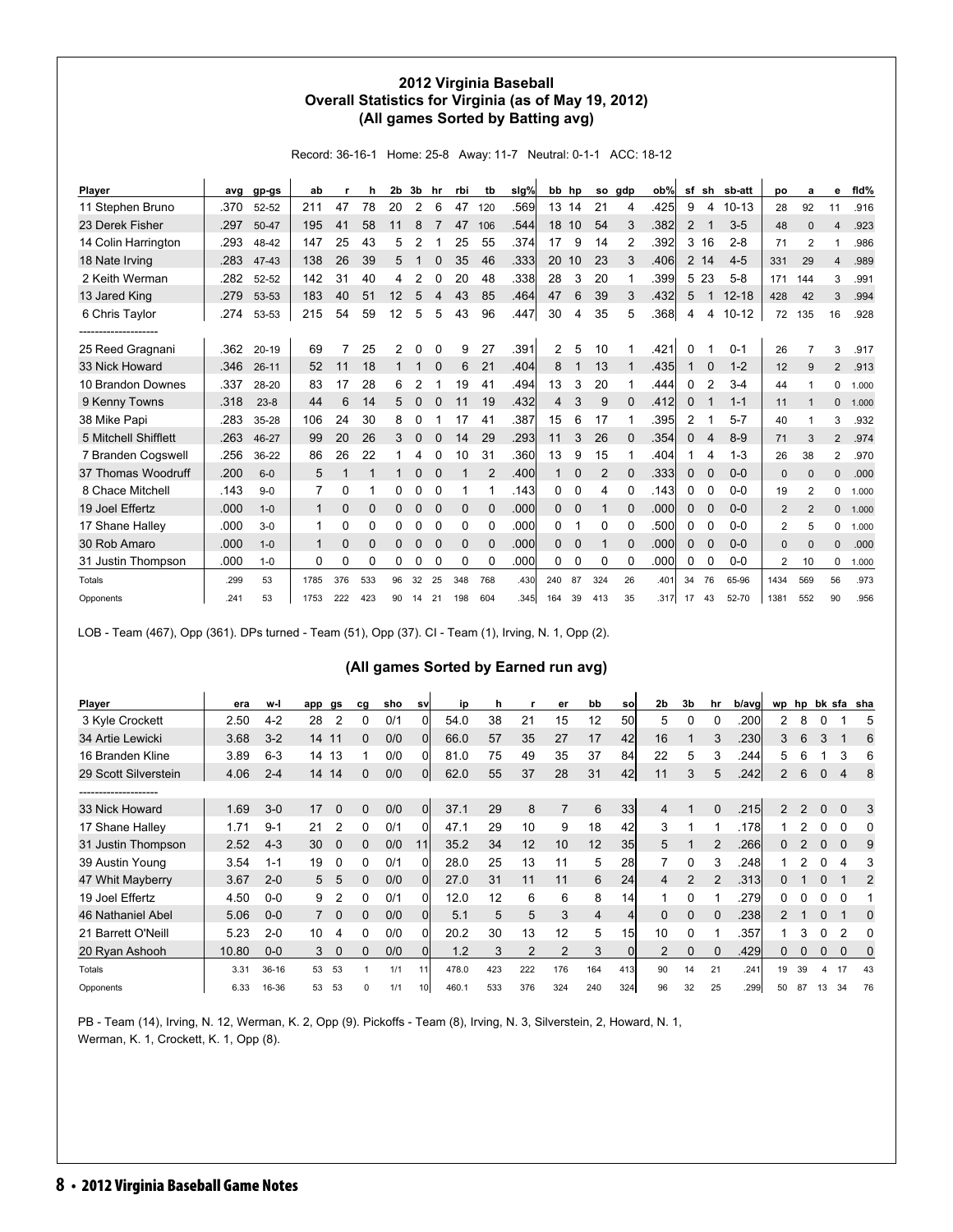#### **2012 Virginia Baseball Conference statistics for Virginia (as of May 20, 2012) (ACC games only Sorted by Batting avg)**

Record: 18-12 Home: 10-5 Away: 8-7 ACC: 18-12

| Player               | ava  | gp-gs     | ab           |             | h        | 2b | 3b | hr       | rbi          | tb       | sig%  | bb  | hp             | so          | gdp      | ob%   | sf                | sh             | sb-att    | po             | a            | е              | fld%  |
|----------------------|------|-----------|--------------|-------------|----------|----|----|----------|--------------|----------|-------|-----|----------------|-------------|----------|-------|-------------------|----------------|-----------|----------------|--------------|----------------|-------|
| 11 Stephen Bruno     | .380 | 30-30     | 121          | 25          | 46       |    |    | 4        | 24           | 71       | .587  | 6   | 8              | 13          | 2        | .429  | 5                 | 0              | $5-8$     | 20             | 53           | 5              | .936  |
| 2 Keith Werman       | .321 | 30-30     | 81           | 18          | 26       | 3  | 2  | $\Omega$ | 11           | 33       | .407  | 15  | 2              | 12          |          | .430  | $\overline{2}$    | 11             | $4 - 4$   | 79             | 82           | $\overline{2}$ | .988  |
| 14 Colin Harrington  | .284 | $27 - 25$ | 95           | 12          | 27       | 5  | 2  |          | 14           | 36       | .379  | 6   | 4              | 10          |          | .346  | 2                 | 8              | $2 - 4$   | 51             |              |                | .981  |
| 23 Derek Fisher      | .276 | 29-29     | 116          | 22          | 32       | 8  | 3  | 3        | 19           | 55       | .474  | 10  | 6              | 36          |          | .358  | 2                 |                | $1 - 2$   | 35             | 0            | 4              | .897  |
| 18 Nate Irving       | .256 | 28-27     | 90           | 14          | 23       | 2  |    |          | 16           | 27       | .300  | 10  | 4              | 16          | 3        | .3561 | 0                 | 9              | $4 - 4$   | 212            | 18           | 2              | .991  |
| 6 Chris Taylor       | .213 | 30-30     | 122          | 24          | 26       | 5  | 3  |          | 19           | 43       | .352  | 15  | $\overline{2}$ | 25          | 3        | .303  | 3                 | 3              | $5-5$     | 42             | 82           | 8              | .939  |
| 13 Jared King        | .196 | 30-30     | 107          | 15          | 21       |    |    |          | 15           | 33       | .308  | 26  | 2              | 31          | 0        | .358  | 2                 |                | $3 - 7$   | 241            | 25           |                | .996  |
|                      |      |           |              |             |          |    |    |          |              |          |       |     |                |             |          |       |                   |                |           |                |              |                |       |
| 10 Brandon Downes    | .354 | $15 - 11$ | 48           | 9           | 17       | 4  |    |          | 10           | 24       | .500  | 6   | 2              | 11          |          | .446  | $\Omega$          | 0              | $2 - 2$   | 31             | $\Omega$     | 0              | 1.000 |
| 9 Kenny Towns        | .333 | $13 - 7$  | 30           | 3           | 10       | 4  | 0  | $\Omega$ | 8            | 14       | .467  | 3   | 2              | 5           | 0        | .429  | 0                 |                | $0-0$     | $\mathbf{0}$   | $\mathbf{0}$ | 0              | .000  |
| 25 Reed Gragnani     | .321 | $8 - 8$   | 28           |             | 9        | 0  | 0  | 0        | 2            | 9        | .321  | 0   | 0              | 6           | 0        | .321  | 0                 |                | $0 - 1$   | 5              | 2            | $\overline{2}$ | .778  |
| 33 Nick Howard       | .286 | $11 - 4$  | 21           | 2           | 6        | 0  | 0  | $\Omega$ | 2            | 6        | .286  |     | $\mathbf 0$    | 9           |          | .3041 |                   | 0              | $1 - 2$   | $\overline{2}$ |              |                | .750  |
| 7 Branden Cogswell   | .256 | $18 - 10$ | 39           | 10          | 10       |    |    |          | 6            | 13       | .3331 | 6   | 2              | 5           |          | .375  |                   | 3              | $0-0$     | 8              | 9            |                | .944  |
| 5 Mitchell Shifflett | .167 | $26 - 18$ | 60           | 9           | 10       |    | 0  | $\Omega$ | 6            | 11       | .183  | 5   |                | 19          | $\Omega$ | .242  | 0                 | $\overline{2}$ | $5-6$     | 43             |              | $\overline{2}$ | .957  |
| 38 Mike Papi         | .163 | $16 - 11$ | 43           | 5           |          |    | 0  | O        |              | 9        | .209  | 4   | 2              | 11          |          | .260  |                   | 0              | $2 - 2$   | 16             | $\Omega$     | 2              | .889  |
| 17 Shane Halley      | .000 | $1 - 0$   | $\mathbf{0}$ | $\mathbf 0$ | $\Omega$ | 0  | 0  | $\Omega$ | $\mathbf{0}$ | $\Omega$ | .000  | 0   | 0              | $\mathbf 0$ | $\Omega$ | .000  | $\mathbf{0}$      | $\mathbf 0$    | $0 - 0$   | $\overline{2}$ | 1            | 0              | 1.000 |
| 31 Justin Thompson   | .000 | $1 - 0$   | 0            | 0           | 0        | 0  | 0  | 0        | 0            | $\Omega$ | .000  | 0   | 0              | 0           | 0        | .000  | 0                 | 0              | $0-0$     | 0              | 3            | 0              | 1.000 |
| Totals               | .270 | 30        | 1001         | 169         | 270      | 53 | 14 | 11       | 153          | 384      | .384  | 113 | 37             | 209         | 14       | .359  | 19                | 40             | 34-47     | 804            | 304          | 32             | .972  |
| Opponents            | .243 | 30        | 987          | 132         | 240      | 51 | 9  | 14       | 119          | 351      | .356  | 95  | 23             | 224         | 22       | .3211 | $12 \overline{ }$ | 26             | $34 - 43$ | 794            | 312          | 46             | .960  |

LOB - Team (249), Opp (208). DPs turned - Team (26), Opp (18). CI - Team (1), Irving, N. 1, Opp (2).

| (ACC games only Sorted by Earned run avg) |  |  |  |
|-------------------------------------------|--|--|--|
|-------------------------------------------|--|--|--|

| Player               | era   | w-l       | app         | gs          | cg | sho | <b>SV</b> | ip    | h   |                | er       | bb             | sol       | 2 <sub>b</sub> | 3b       | hr | b/avg | wp | hp |          |          | bk sfa sha |
|----------------------|-------|-----------|-------------|-------------|----|-----|-----------|-------|-----|----------------|----------|----------------|-----------|----------------|----------|----|-------|----|----|----------|----------|------------|
| 34 Artie Lewicki     | 2.87  | $3-1$     | 10          | 9           | 0  | 0/0 |           | 53.1  | 45  | 23             | 17       | 10             | 33        | 12             |          | 3  | .227  |    |    |          |          | 6          |
| 3 Kyle Crockett      | 3.31  | $2 - 2$   | 19          | $\Omega$    | 0  | 0/0 | ΩI        | 32.2  | 24  | 14             | 12       | 6              | 32        | 2              | 0        |    | .207  | 0  | 5  | $\Omega$ |          | 3          |
| 16 Branden Kline     | 4.30  | $3 - 2$   | 10          | 9           |    | 0/0 |           | 58.2  | 49  | 32             | 28       | 27             | 65        | 14             | 4        |    | .227  | 3  |    |          | 3        | 3          |
| 29 Scott Silverstein | 5.14  | $1 - 3$   | 10          | 10          | 0  | 0/0 | 0l        | 42.0  | 44  | 30             | 24       | 25             | <b>26</b> | 9              | 2        | 5  | .277  |    |    |          | 3        | 6          |
| -----------------    |       |           |             |             |    |     |           |       |     |                |          |                |           |                |          |    |       |    |    |          |          |            |
| 33 Nick Howard       | 0.00  | $2 - 0$   | $7^{\circ}$ | $\Omega$    | 0  | 0/0 | Οl        | 13.1  |     | 1              | $\Omega$ | 3              |           |                | $\Omega$ |    | .149  | O. |    | $\Omega$ | $\Omega$ | $\Omega$   |
| 21 Barrett O'Neill   | 0.00  | $0-0$     |             | 0           | 0  | 0/0 | Οl        | 1.0   |     | 0              | 0        |                |           |                |          |    | .250  | 0  |    | 0        | 0        | 0          |
| 17 Shane Halley      | 1.48  | $6-0$     | 10          | $\Omega$    | 0  | 0/0 | Οl        | 24.1  | 21  | $\overline{4}$ | 4        |                | 17        | $\mathcal{P}$  |          |    | .247  |    |    | $\Omega$ | $\Omega$ | 0          |
| 31 Justin Thompson   | 3.92  | $1 - 3$   | 19          | 0           | 0  | 0/0 | 9         | 20.2  | 24  | 10             | 9        |                | 25        | 4              |          |    | .300  | n  |    | 0        |          | 5          |
| 39 Austin Young      | 5.25  | $0 - 1$   | 10          | $\Omega$    | 0  | 0/0 | Οl        | 12.0  | 12  | 9              |          | $\overline{2}$ | 11        | $\mathcal{P}$  | 0        | 2  | .279  | 0  |    | $\Omega$ | 2        | 3          |
| 47 Whit Mayberry     | 6.00  | $0-0$     | 2           | 2           | 0  | 0/0 |           | 9.0   | 11  | 6              | 6        | 6              | 10        | 4              |          |    | .314  | O. |    |          |          | 0          |
| 46 Nathaniel Abel    | 27.00 | $0-0$     |             | $\mathbf 0$ | 0  | 0/0 |           | 1.0   | 2   | 3              | 3        |                |           |                | 0        |    | .500  | 0  |    | 0        |          | 0          |
| Totals               | 3.69  | $18 - 12$ | 30          | 30          |    | 0/0 | o         | 268.0 | 240 | 132            | 110      | 95             | 224       | 51             | 9        | 14 | .243  | 7  | 23 | 4        | 12       | 26         |
| Opponents            | 4.69  | $12 - 18$ | 30          | 30          | 0  | 0/0 |           | 264.2 | 270 | 169            | 138      | 113            | 209       | 53             | 14       | 11 | .270  | 26 | 37 |          | 19       | 40         |

PB - Team (8), Irving, N. 7, Werman, K. 1, Opp (5). Pickoffs - Team (4), Irving, N. 1, Howard, N. 1, Silverstein, 1, Crockett, K. 1, Opp (3).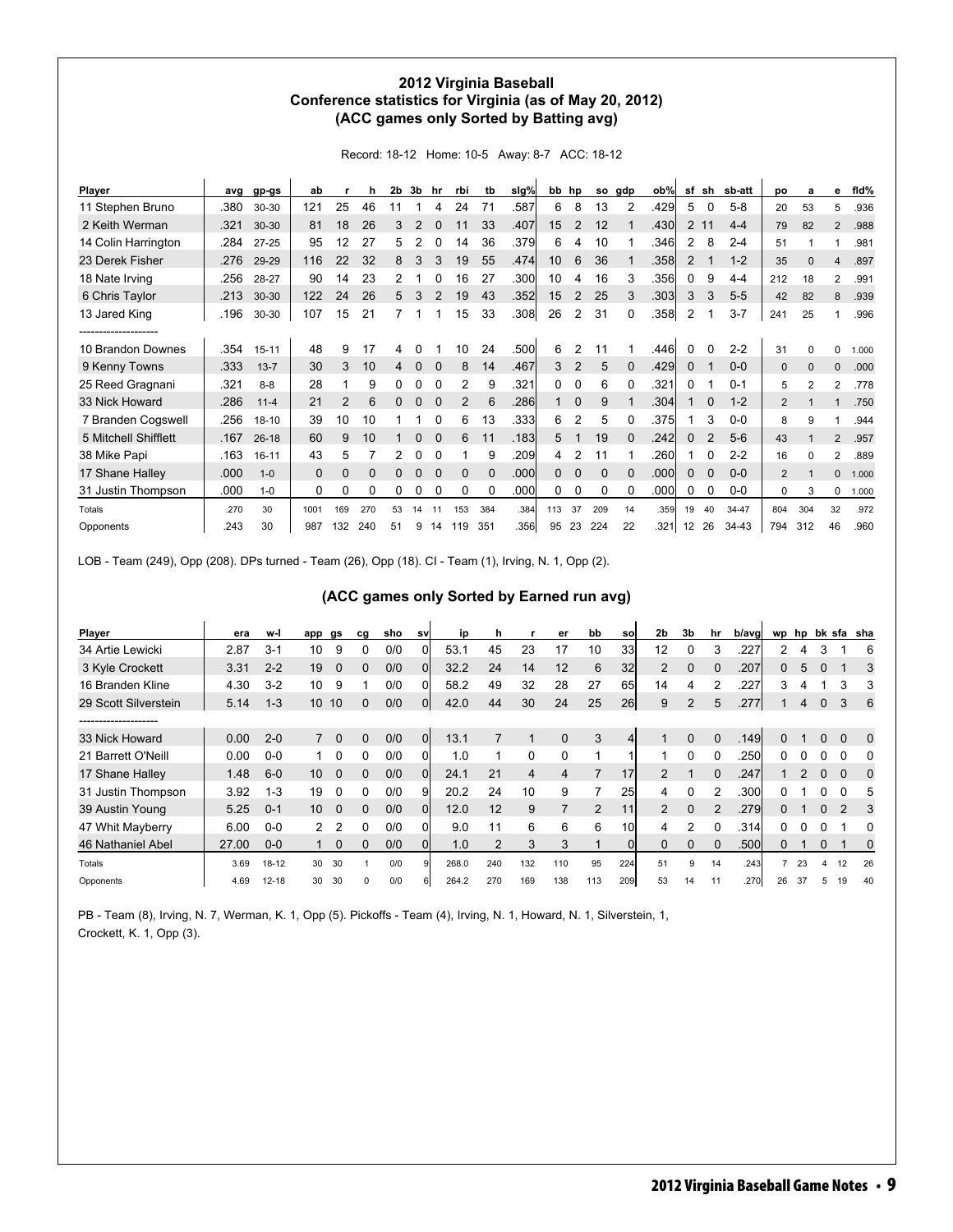#### **2012 Virginia Baseball Game Results for Virginia (as of May 20, 2012) (All games)**

| Date           | Opponent                  |             | <b>Score</b> | Inns | Overall       | <b>ACC</b>    | <b>Pitcher of record</b> | Attend         | Time |
|----------------|---------------------------|-------------|--------------|------|---------------|---------------|--------------------------|----------------|------|
| % Feb 17, 2012 | vs Boston College         | L           | $3-5$        | 9    | $0 - 1 - 0$   | $0 - 0 - 0$   | Kline, B. (L 0-1)        | 564            | 2:52 |
| % Feb 18, 2012 | at #35 Coastal Carolina   | W           | $9 - 3$      | 9    | $1 - 1 - 0$   | $0 - 0 - 0$   | Mayberry, W. (W 1-0)     | 1635           | 3:25 |
| % Feb 18, 2012 | vs James Madison          | $\mathsf T$ | $4 - 4$      | 8    | $1 - 1 - 1$   | $0 - 0 - 0$   | None                     | 752            | 3:13 |
| Feb 22, 2012   | <b>WILLIAM &amp; MARY</b> | W           | $6-5$        | (11) | $2 - 1 - 1$   | $0 - 0 - 0$   | Thompson, J. (W 1-0)     | 2598           | 4:17 |
| Feb 24, 2012   | <b>MONMOUTH</b>           | W           | $18 - 4$     | 9    | $3 - 1 - 1$   | $0 - 0 - 0$   | Kline, B. (W 1-1)        | 2603           | 3:21 |
| Feb 25, 2012   | <b>MONMOUTH</b>           | W           | $7 - 1$      | 9    | $4 - 1 - 1$   | $0 - 0 - 0$   | Silverstein, (W 1-0)     | 2736           | 2:33 |
| Feb 26, 2012   | <b>MONMOUTH</b>           | W           | $13 - 1$     | 9    | $5 - 1 - 1$   | $0 - 0 - 0$   | Mayberry, W. (W 2-0)     | 2737           | 3:08 |
| Feb 28, 2012   | <b>LIBERTY</b>            | L           | $0 - 8$      | 9    | $5 - 2 - 1$   | $0 - 0 - 0$   | Lewicki, A. (L 0-1)      | 2490           | 3:11 |
| Mar 03, 2012   | <b>SETON HALL-1</b>       | W           | $10 - 4$     | 9    | $6 - 2 - 1$   | $0 - 0 - 0$   | Kline, B. (W 2-1)        | $\blacksquare$ | 3:05 |
| Mar 03, 2012   | <b>WRIGHT STATE-2</b>     | L           | $4 - 5$      | 9    | $6 - 3 - 1$   | $0 - 0 - 0$   | Halley, S. $(L 0-1)$     | 2798           | 3:05 |
| Mar 04, 2012   | <b>SETON HALL</b>         | L           | $2 - 5$      | 9    | $6 - 4 - 1$   | $0 - 0 - 0$   | Silverstein, (L 1-1)     | 2778           | 3:21 |
| Mar 06, 2012   | at James Madison          | W           | $14-6$       | 9    | $7 - 4 - 1$   | $0 - 0 - 0$   | Young, A. (W 1-0)        | 917            | 3:20 |
| * Mar 09, 2012 | <b>VIRGINIA TECH</b>      | L           | $8 - 10$     | (11) | $7 - 5 - 1$   | $0 - 1 - 0$   | Kline, B. (L 2-2)        | 2926           | 4:36 |
| * Mar 10, 2012 | <b>VIRGINIA TECH</b>      | W           | $4 - 3$      | 9    | $8 - 5 - 1$   | $1 - 1 - 0$   | Halley, S. (W 1-1)       | 3458           | 2:41 |
| * Mar 11, 2012 | <b>VIRGINIA TECH</b>      | W           | $6-5$        | 9    | $9 - 5 - 1$   | $2 - 1 - 0$   | Thompson, J. (W 2-0)     | 4066           | 3:16 |
| Mar 13, 2012   | <b>MARIST</b>             | W           | $8 - 5$      | 9    | $10 - 5 - 1$  | $2 - 1 - 0$   | Kline, B. (W 3-2)        | 2530           | 2:45 |
| Mar 14, 2012   | <b>MARIST</b>             | W           | $10-2$       | 9    | $11 - 5 - 1$  | $2 - 1 - 0$   | O'Neill, B. (W 1-0)      | 2561           | 2:45 |
| * Mar 17, 2012 | at #6 Florida State       | Г           | $3 - 12$     | 9    | $11 - 6 - 1$  | $2 - 2 - 0$   | Silverstein, (L 1-2)     | 5165           | 3:23 |
| * Mar 18, 2012 | at #6 Florida State       | $\mathsf L$ | $3 - 4$      | 9    | $11 - 7 - 1$  | $2 - 3 - 0$   | Crockett, K. (L 0-1)     | 4490           | 2:42 |
| * Mar 19, 2012 | at #4 Florida State       | L           | $5 - 7$      | 9    | $11 - 8 - 1$  | $2 - 4 - 0$   | Crockett, K. (L 0-2)     | 4521           | 3:38 |
| Mar 21, 2012   | VMI                       | ${\sf W}$   | $12 - 3$     | 9    | $12 - 8 - 1$  | $2 - 4 - 0$   | O'Neill, B. (W 2-0)      | 2666           | 3:09 |
| * Mar 23, 2012 | #23 CLEMSON               | W           | $6 - 3$      | 9    | $13 - 8 - 1$  | $3-4-0$       | Silverstein, (W 2-2)     | 3227           | 3:07 |
| * Mar 24, 2012 | #23 CLEMSON               | W           | $5-1$        | 9    | $14 - 8 - 1$  | $4 - 4 - 0$   | Kline, B. (W 4-2)        | 3033           | 2:14 |
| * Mar 25, 2012 | #23 CLEMSON               | W           | $5 - 3$      | 9    | $15 - 8 - 1$  | $5 - 4 - 0$   | Lewicki, A. (W 1-1)      | 3129           | 2:56 |
| Mar 27, 2012   | <b>TOWSON</b>             | W           | $8-0$        | 9    | $16 - 8 - 1$  | $5 - 4 - 0$   | Crockett, K. (W 1-2)     | 2481           | 2:37 |
| Mar 28, 2012   | <b>TOWSON</b>             | W           | $19-5$       | 9    | $17 - 8 - 1$  | $5 - 4 - 0$   | Howard, N. (W 1-0)       | 2488           | 2:59 |
| * Mar 30, 2012 | at #9 NC State            | L           | $1 - 5$      | 9    | $17-9-1$      | $5 - 5 - 0$   | Silverstein, (L 2-3)     | 1942           | 2:31 |
| * Mar 31, 2012 | at #9 NC State            | W           | $5-2$        | 9    | $18-9-1$      | $6 - 5 - 0$   | Halley, S. (W 2-1)       | 2178           | 2:52 |
| * Apr 01, 2012 | at #9 NC State            | L           | $6 - 7$      | 9    | $18 - 10 - 1$ | $6 - 6 - 0$   | Thompson, J. (L 2-1)     | 1760           | 4:04 |
| Apr 04, 2012   | <b>JAMES MADISON</b>      | W           | $15 - 5$     | 9    | $19-10-1$     | $6 - 6 - 0$   | Crockett, K. (W 2-2)     | 3337           | 2:53 |
| * Apr 07, 2012 | <b>WAKE FOREST</b>        | W           | $9 - 4$      | 9    | $20 - 10 - 1$ | $7 - 6 - 0$   | Kline, B. (W 5-2)        | 4187           | 3:00 |
| * Apr 08, 2012 | <b>WAKE FOREST</b>        | W           | $4 - 1$      | 9    | $21 - 10 - 1$ | $8 - 6 - 0$   | Halley, S. (W 3-1)       | 3359           | 2:39 |
| * Apr 09, 2012 | <b>WAKE FOREST</b>        | W           | $11-2$       | 9    | $22 - 10 - 1$ | $9 - 6 - 0$   | Crockett, K. (W 3-2)     | 3241           | 3:36 |
| Apr 11, 2012   | <b>GEORGE WASHINGTON</b>  | W           | $16 - 4$     | 9    | $23 - 10 - 1$ | $9 - 6 - 0$   | Halley, S. (W 4-1)       | 2579           | 3:00 |
| *Apr 13, 2012  | #8 NORTH CAROLINA         | L           | $1 - 2$      | (10) | $23 - 11 - 1$ | $9 - 7 - 0$   | Young, A. (L 1-1)        | 4179           | 3:24 |
| * Apr 14, 2012 | #8 NORTH CAROLINA         | L           | $2 - 6$      | 9    | $23 - 12 - 1$ | $9 - 8 - 0$   | Silverstein, (L 2-4)     | 5074           | 3:25 |
| *Apr 15, 2012  | #8 NORTH CAROLINA         | L           | $3-5$        | 9    | $23 - 13 - 1$ | $9 - 9 - 0$   | Lewicki, A. (L 1-2)      | 4422           | 3:04 |
| Apr 17, 2012   | RICHMOND                  | W           | $7 - 5$      | 9    | $24 - 13 - 1$ | $9 - 9 - 0$   | Halley, S. (W 5-1)       | 2871           | 2:53 |
| * Apr 20, 2012 | at Duke                   | L           | $3-6$        | 9    | $24 - 14 - 1$ | $9 - 10 - 0$  | Kline, B. (L 5-3)        | 734            | 2:46 |
| *Apr 21, 2012  | at Duke-1                 | W           | $12-3$       | 9    | $25 - 14 - 1$ | $10-10-0$     | Halley, S. (W 6-1)       | 616            | 2:57 |
| * Apr 21, 2012 | at Duke-2                 | W           | $10-3$       | 9    | $26 - 14 - 1$ | $11 - 10 - 0$ | Lewicki, A. (W 2-2)      | 648            | 2:39 |
| Apr 24, 2012   | <b>RADFORD</b>            | W           | $3 - 2$      | (11) | $27 - 14 - 1$ | $11-10-0$     | Thompson, J. (W 3-1)     | 2607           | 3:10 |
| Apr 25, 2012   | at VCU                    | W           | $7 - 5$      | 9    | $28 - 14 - 1$ | $11 - 10 - 0$ | Thompson, J. (W 4-1)     | 3427           | 3:33 |
| * Apr 28, 2012 | at #18 Miami              | W           | $7-3$        | 9    | 29-14-1       | $12 - 10 - 0$ | Kline, B. (W 6-3)        | 2750           | 3:21 |
| * Apr 29, 2012 | at #18 Miami              | W           | $7 - 4$      | 9    | $30 - 14 - 1$ | $13 - 10 - 0$ | Halley, S. (W 7-1)       | 1936           | 2:58 |
| * Apr 30, 2012 | at #21 Miami              | W           | $7 - 4$      | 9    | $31 - 14 - 1$ | 14-10-0       | Lewicki, A. (W 3-2)      | 2253           | 3:15 |
| May 09, 2012   | <b>HIGH POINT</b>         | ${\sf W}$   | $12-3$       | 9    | $32 - 14 - 1$ | $14 - 10 - 0$ | Halley, S. (W 8-1)       | 2517           | 3:10 |
| * May 11, 2012 | <b>GEORGIA TECH</b>       | W           | $6-5$        | 9    | $33 - 14 - 1$ | $15 - 10 - 0$ | Howard, N. (W 2-0)       | 3622           | 2:51 |
| * May 12, 2012 | <b>GEORGIA TECH</b>       | ${\sf W}$   | $4 - 2$      | 9    | $34 - 14 - 1$ | $16-10-0$     | Halley, S. (W 9-1)       | 3906           | 3:00 |
| * May 13, 2012 | <b>GEORGIA TECH</b>       | L           | $4 - 5$      | (10) | $34 - 15 - 1$ | $16 - 11 - 0$ | Thompson, J. (L 4-2)     | 4083           | 3:16 |
| * May 17, 2012 | at Maryland               | ${\sf W}$   | $7-6$        | 9    | $35 - 15 - 1$ | $17 - 11 - 0$ | Crockett, K. (W 4-2)     | 639            | 3:28 |
| * May 18, 2012 | at Maryland               | W           | $10-3$       | 9    | $36 - 15 - 1$ | $18 - 11 - 0$ | Howard, N. (W 3-0)       | 747            | 3:20 |
| * May 19, 2012 | at Maryland               | L           | $5-6$        | 9    | $36 - 16 - 1$ | 18-12-0       | Thompson, J. (L 4-3)     | 1039           | 3:08 |

\* = Conference game

% = Caravelle Resort Tournament; Conway/Myrtle Beach, S.C.

() extra inning game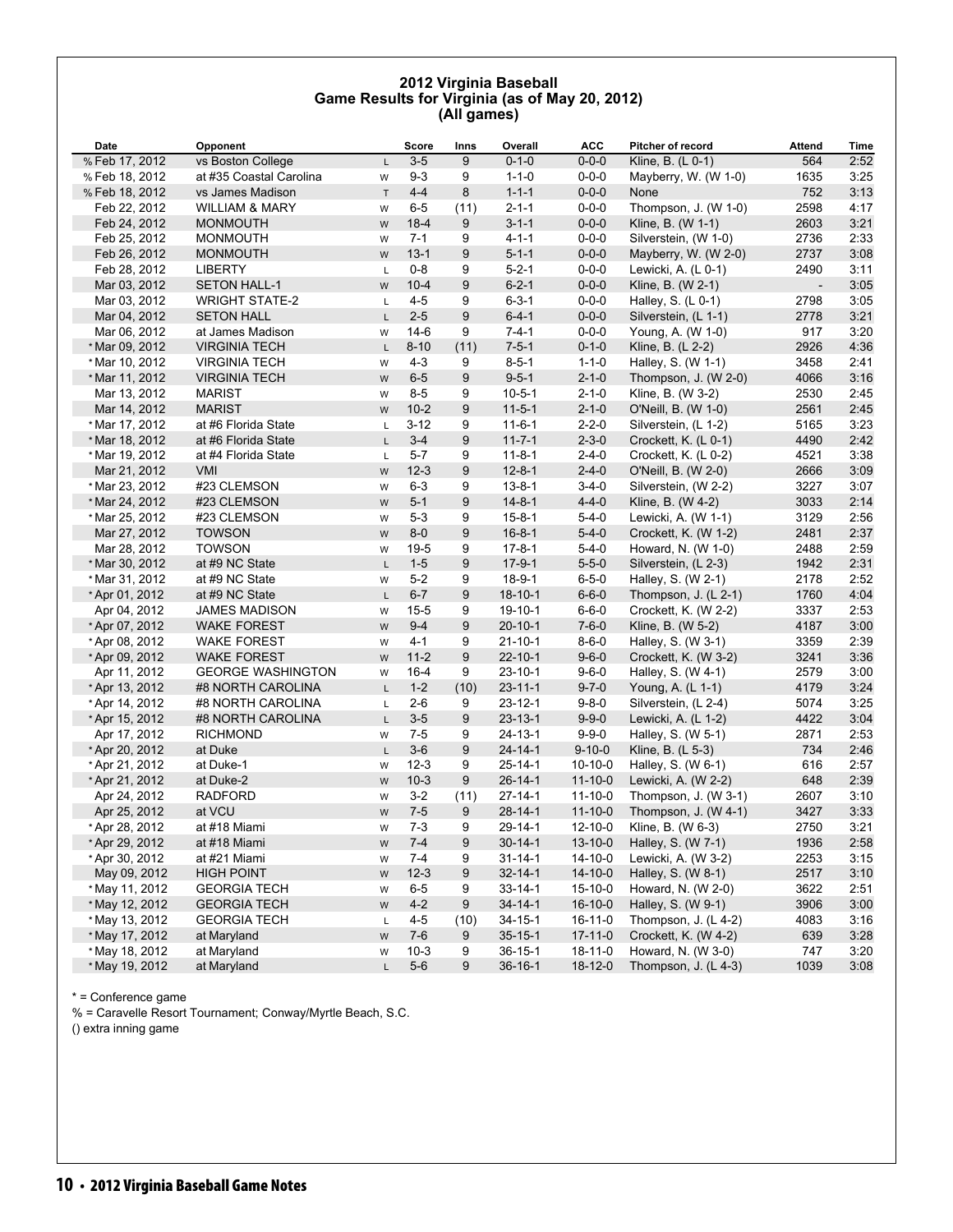### **2012 Virginia Baseball Overall Statistics for Virginia (as of May 21, 2012) (All games vs Clemson Sorted by Batting avg)**

Record: 3-0 Home: 3-0 Away: 0-0 ACC: 3-0

| Player               | avg  | gp-gs   | ab |                | h. | 2b | 3b | hr | rbi | tb | slg%  | bb             | hp       | so | gdp      | ob%   | sf       | sh          | sb-att  | po             | a            | е | fid%  |
|----------------------|------|---------|----|----------------|----|----|----|----|-----|----|-------|----------------|----------|----|----------|-------|----------|-------------|---------|----------------|--------------|---|-------|
| 2 Keith Werman       | .600 | $3 - 3$ | 10 |                | 6  |    |    |    |     |    | .700  |                |          |    |          | .636  |          | 0           | 1-1     | 6              | 13           | 0 | 1.000 |
| 14 Colin Harrington  | .385 | $3 - 3$ | 13 | 3              | 5  |    |    |    |     | 9  | .692  |                |          |    |          | .429  | 0        | 0           | $0 - 1$ |                | 0            |   | .875  |
| 13 Jared King        | .333 | $3-3$   | 9  | 0              |    |    |    |    |     |    | .556  | 3              |          |    |          | .462  |          |             | $0 - 1$ | 26             | 2            | 0 | 1.000 |
| 23 Derek Fisher      | .333 | $3 - 3$ | 9  | 4              |    |    |    |    |     | 9  | 1.000 | $\mathbf{2}$   |          | 4  |          | .5381 | 0        | $\Omega$    | $0 - 0$ | 0              | $\mathbf{0}$ | 0 | .000  |
| 6 Chris Taylor       | .308 | $3 - 3$ | 13 | 3              |    |    |    |    |     |    | .5381 |                |          |    |          | .357  |          | 0           | $1 - 1$ | 6              |              | 0 | 1.000 |
| 11 Stephen Bruno     | .300 | $3 - 3$ | 10 | $\mathfrak{p}$ |    |    |    |    |     | 4  | .400  | $\overline{2}$ | $\Omega$ |    | $\Omega$ | .3851 |          | $\mathbf 0$ | $0 - 0$ | $\overline{2}$ | 4            | 0 | 1.000 |
| 5 Mitchell Shifflett | .200 | $3 - 3$ | 10 |                |    |    |    |    |     |    | .200  |                |          |    |          | .2731 | 0        | 0           | $0 - 1$ |                | 0            | 0 | 1.000 |
| 18 Nate Irving       | .143 | $3 - 3$ |    |                |    |    |    |    |     |    | .1431 | $\overline{2}$ | $\Omega$ |    |          | .3331 | $\Omega$ | 3           | $1 - 1$ | 18             |              | 0 | 1.000 |
| 38 Mike Papi         | .000 | $3 - 3$ | 9  | 0              |    |    |    |    |     |    | .000  | 3              |          |    |          | .3081 |          | 0           | $1 - 1$ | 6              | $\Omega$     | 0 | 1.000 |
| Totals               | .300 | 3       | 90 | 16             | 27 | 6  | 4  |    | 16  | 44 | .489  | 16             | 3        | 16 | 2        | .414  | 2        | 3           | $4 - 7$ | 81             | 35           |   | .991  |
| Opponents            | 208  | 3       | 96 |                | 20 |    |    |    |     | 29 | .302  |                |          | 19 | 3        | .2601 |          | $\Omega$    | $0-0$   | 72             | 35           | 5 | .955  |

LOB - Team (26), Opp (16). DPs turned - Team (4), Opp (2).

#### **(All games vs Clemson Sorted by Earned run avg)**

| Player               | era  | w-l     | app          | gs          | cg | sho | <b>SV</b>      | ip   |    |    | er       | bb          | sol            | 2 <sub>b</sub> | 3b | hr | b/avgl            |              |   |          |          | wp hp bk sfa sha |
|----------------------|------|---------|--------------|-------------|----|-----|----------------|------|----|----|----------|-------------|----------------|----------------|----|----|-------------------|--------------|---|----------|----------|------------------|
| 16 Branden Kline     | 1.00 | $1 - 0$ |              |             |    | 0/0 |                | 9.0  |    |    |          | 0           | 6              |                |    |    | .069'             | 0            |   |          |          | 0                |
| 29 Scott Silverstein | .50  | $1 - 0$ |              |             |    | 0/0 | Οl             | 6.0  | 5  |    |          | 4           |                | 0              |    |    | .2381             | 0            |   |          |          | $\Omega$         |
| 34 Artie Lewicki     | 3.00 | $1 - 0$ |              |             |    | 0/0 |                | 6.0  | 6  |    |          | 2           |                |                |    |    | .261              |              |   |          |          | 0                |
| 31 Justin Thompson   | 6.00 | $0-0$   |              | $2 \quad 0$ |    | 0/0 | 2 <sup>1</sup> | 3.0  | 4  | 2  |          | $\Omega$    | 5 <sup>1</sup> | 0              |    |    | .3331             | $\mathbf{0}$ |   |          | $\Omega$ | $\mathbf{0}$     |
| ------------------   |      |         |              |             |    |     |                |      |    |    |          |             |                |                |    |    |                   |              |   |          |          |                  |
| 39 Austin Young      | 0.00 | $0-0$   |              |             |    | 0/0 | 0l             | 2.0  |    | 0  | $\Omega$ | $\mathbf 0$ |                |                |    |    | .000 <sub>l</sub> | 0            |   |          |          | $\Omega$         |
| 3 Kyle Crockett      | 9.00 | $0-0$   |              | U           |    | 0/0 |                | 1.0  |    |    |          |             |                |                |    |    | .500l             | 0            |   |          |          | 0                |
| Totals               | 2.33 | $3-0$   | 3            | 3           |    | 0/0 |                | 27.0 | 20 |    |          |             | 19             |                |    |    | .208              | 0            | 0 | $\Omega$ |          | 0                |
| Opponents            | 5.25 | $0 - 3$ | $\mathbf{3}$ | 3           | 0  | 0/0 |                | 24.0 | 27 | 16 | 14       | 16          | 16I            | 6              |    |    | .300              |              |   |          |          | 3                |

PB - Team (1), Irving, N. 1. Pickoffs - Team (0), Opp (1).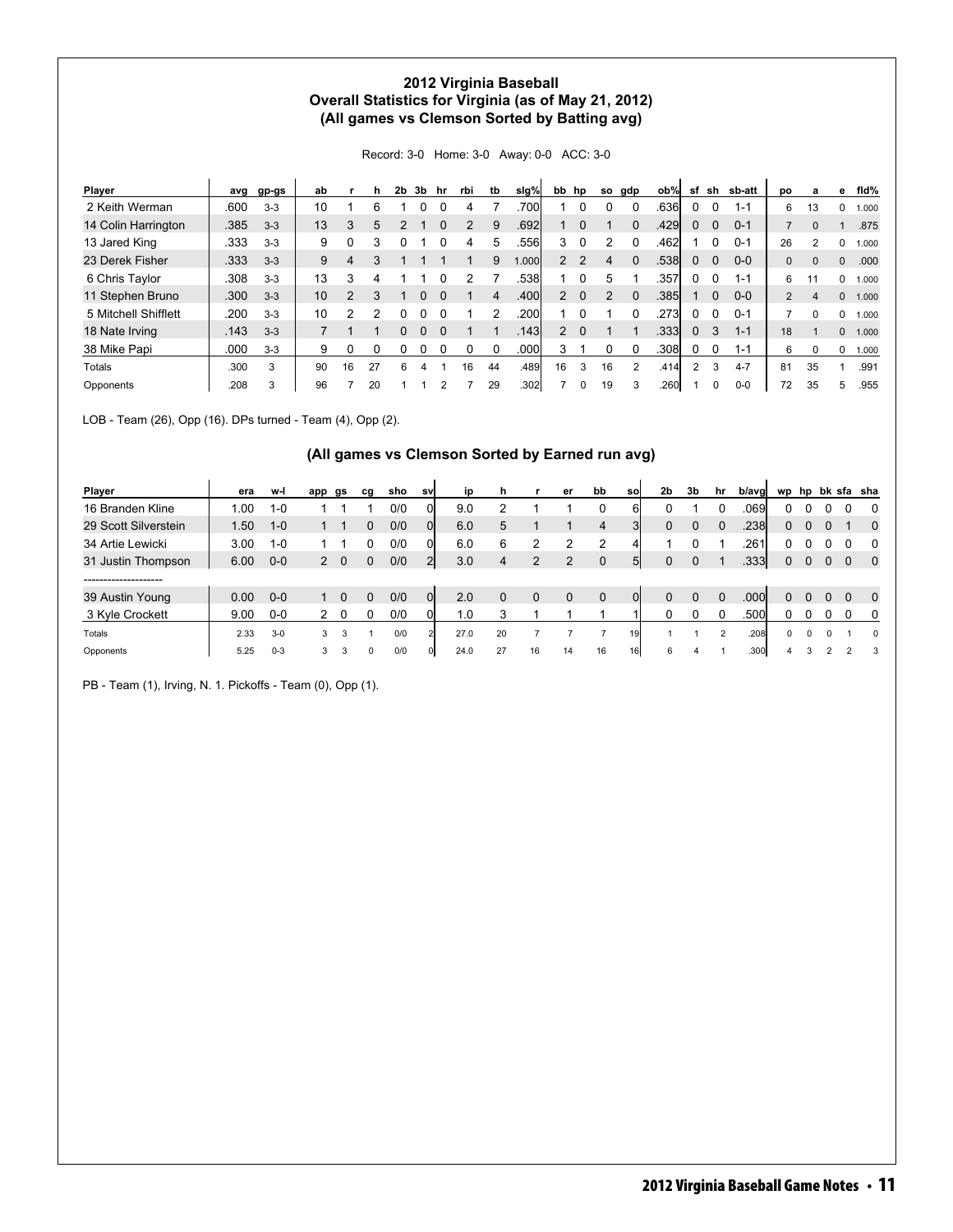### **2012 Virginia Baseball Overall Statistics for Virginia (as of May 21, 2012) (All games vs Georgia Tech Sorted by Batting avg)**

Record: 2-1 Home: 2-1 Away: 0-0 ACC: 2-1

| Player               | avg  | gp-gs   | ab             |                | h        | 2b       | 3b | hr | rbi          | tb       | slg%  | bb hp    |                | so       | gdp      | ob%   | sf             | sh       | sb-att  | po             | a        | е        | fid%  |
|----------------------|------|---------|----------------|----------------|----------|----------|----|----|--------------|----------|-------|----------|----------------|----------|----------|-------|----------------|----------|---------|----------------|----------|----------|-------|
| 11 Stephen Bruno     | .400 | $3 - 3$ | 10             | 2              | 4        |          |    |    | 6            | 10       | 000.1 | $\Omega$ |                |          |          | .462  |                | 0        | $0 - 2$ | $\overline{2}$ | 5        | 0        | 1.000 |
| 10 Brandon Downes    | .375 | $3 - 3$ | 8              | 2              | 3        | $\Omega$ |    |    |              | 6        | .750  |          |                |          |          | .500  | $\mathbf 0$    | 0        | $1 - 1$ | 8              | $\Omega$ | 0        | 1.000 |
| 6 Chris Taylor       | .333 | $3-3$   | 12             | 3              | 4        |          |    |    |              | 5        | .417  |          |                | 3        |          | .385  | <sup>0</sup>   | 0        | $2 - 2$ | 5              | 12       | 3        | .850  |
| 23 Derek Fisher      | .308 | $3 - 3$ | 13             | $\mathfrak{p}$ | 4        |          |    |    | 2            | 9        | .692  | 0        |                | 5.       |          | .3081 | $\Omega$       | $\Omega$ | $0 - 0$ | 5              | $\Omega$ | 0        | 1.000 |
| 14 Colin Harrington  | .250 | $3 - 3$ | 8              | 0              | 2        |          |    |    | <sup>0</sup> | 2        | .250  | 1        |                | $\Omega$ |          | .3331 | 0              | 3        | $1 - 1$ | 6              | U        | 0        | 1.000 |
| 2 Keith Werman       | .143 | $3-3$   | $\overline{7}$ | $\mathcal{P}$  |          |          |    |    |              |          | .143  | 2        | $\Omega$       |          |          | .3331 | $\Omega$       | 2        | $1 - 1$ | 10             | 8        | $\Omega$ | 1.000 |
| 18 Nate Irving       | .111 | $3-3$   | 9              | 0              |          |          |    |    | 0            |          | .111  | 2        | 0              | 3        | 0        | .273  | 0              | 0        | $0-0$   | 20             | 4        |          | .960  |
| 13 Jared King        | .000 | $3 - 3$ | 12             |                | $\Omega$ | $\Omega$ | 0  |    | $\Omega$     | $\Omega$ | .000  |          | $\Omega$       | 2        |          | .077  | $\mathbf{0}$   | $\Omega$ | $0-0$   | 27             |          | $\Omega$ | 1.000 |
| -------------------  |      |         |                |                |          |          |    |    |              |          |       |          |                |          |          |       |                |          |         |                |          |          |       |
| 9 Kenny Towns        | .500 | $2 - 1$ | $\overline{4}$ | $\Omega$       | 2        |          | 0  |    |              | 3        | .750  | $\Omega$ | $\Omega$       | $\Omega$ | $\Omega$ | .500  | $\Omega$       | $\Omega$ | $0 - 0$ | $\Omega$       | $\Omega$ | $\Omega$ | .000  |
| 7 Branden Cogswell   | .333 | $2 - 2$ | 6              | 2              | 2        | 0        |    |    |              |          | .333  | 0        | $\Omega$       | $\Omega$ | $\Omega$ | .286  |                |          | $0 - 0$ | 0              | $\Omega$ | 0        | .000  |
| 5 Mitchell Shifflett | .000 | $3 - 0$ |                | 0              |          |          |    |    |              |          | .000  | 0        |                | 0        |          | .000  |                | $\Omega$ | $0 - 0$ |                | $\Omega$ | $\Omega$ | 1.000 |
| Totals               | .256 | 3       | 90             | 14             | 23       | 4        | 0  | 4  | 14           | 39       | .433  | 8        | 3              | 16       |          | .330  | $\overline{2}$ | 6        | $5 - 7$ | 84             | 32       | 4        | .967  |
| Opponents            | .228 | 3       | 101            | 12             | 23       | 4        |    |    | 12           | 33       | .327  | 10       | $\mathfrak{p}$ | 19       | 5        | .310  | 0              |          | $1 - 3$ | 78             | 31       |          | .991  |

LOB - Team (17), Opp (19). DPs turned - Team (5), Opp (2). CI - Team (1), Irving, N. 1.

### **(All games vs Georgia Tech Sorted by Earned run avg)**

| Player               | era   | w-l     | app | gs | ca       | sho | <b>SV</b> | ip   |    |                | er       | bb          | <b>SO</b>      | 2b            | 3b       | hr             | b/avgl | wp           | hp |          |          | bk sfa sha   |
|----------------------|-------|---------|-----|----|----------|-----|-----------|------|----|----------------|----------|-------------|----------------|---------------|----------|----------------|--------|--------------|----|----------|----------|--------------|
| 3 Kyle Crockett      | 0.00  | $0-0$   | 2   | 0  |          | 0/0 |           | 4.2  | 4  |                | 0        |             | 61             |               |          |                | .235   |              |    |          |          | 0            |
| 33 Nick Howard       | 0.00  | $1 - 0$ | 3   | 0  | 0        | 0/0 | 0         | 4.0  |    | 0              | 0        | 0           |                | 0             | 0        | 0              | .083   |              |    | 0        |          | 0            |
| 34 Artie Lewicki     | 2.57  | $0-0$   |     |    |          | 0/0 |           | 7.0  | 4  |                | 2        | 3           | າ              | $\mathcal{P}$ | 0        |                | .167   |              |    |          |          | 0            |
| 29 Scott Silverstein | 4.50  | $0-0$   |     |    | 0        | 0/0 | 0         | 4.0  |    | $\overline{2}$ | 2        | 0           | $\overline{2}$ |               | $\Omega$ |                | .188   | 0            |    | $\Omega$ |          | 0            |
| 31 Justin Thompson   | 6.75  | $0 - 1$ | 3   | 0  | 0        | 0/0 | 2         | 4.0  | 5  | 3              | 3        | 3           | 4              |               |          |                | .313   |              |    |          |          |              |
| 16 Branden Kline     | 13.50 | $0-0$   |     |    | 0        | 0/0 | 0l        | 3.1  | 5  | 5              | 5        | 3           | $\overline{2}$ |               | $\Omega$ | $\Omega$       | .385   | 0            |    | $\Omega$ | $\Omega$ | $\mathbf{0}$ |
| -------------------  |       |         |     |    |          |     |           |      |    |                |          |             |                |               |          |                |        |              |    |          |          |              |
| 17 Shane Halley      | 0.00  | $1 - 0$ |     | 0  | 0        | 0/0 |           | 1.0  |    | 0              | $\Omega$ | $\mathbf 0$ |                | $\Omega$      | $\Omega$ | $\Omega$       | .333   |              |    |          |          | 0            |
| Totals               | 3.86  | $2 - 1$ | 3   | 3  | $\Omega$ | 0/0 |           | 28.0 | 23 | 12             | 12       | 10          | 19             | 4             | 0        | $\overline{2}$ | .228   | <sup>0</sup> |    | $\Omega$ | $\Omega$ |              |
| Opponents            | 4.50  | $1 - 2$ | 3   | 3  | $\Omega$ | 0/0 |           | 26.0 | 23 | 14             | 13       | 8           | <b>16</b>      | 4             |          |                | .256   | 6            |    |          | 2        | 6            |

PB - Team (1), Irving, N. 1. Pickoffs - Team (1), Howard, N. 1.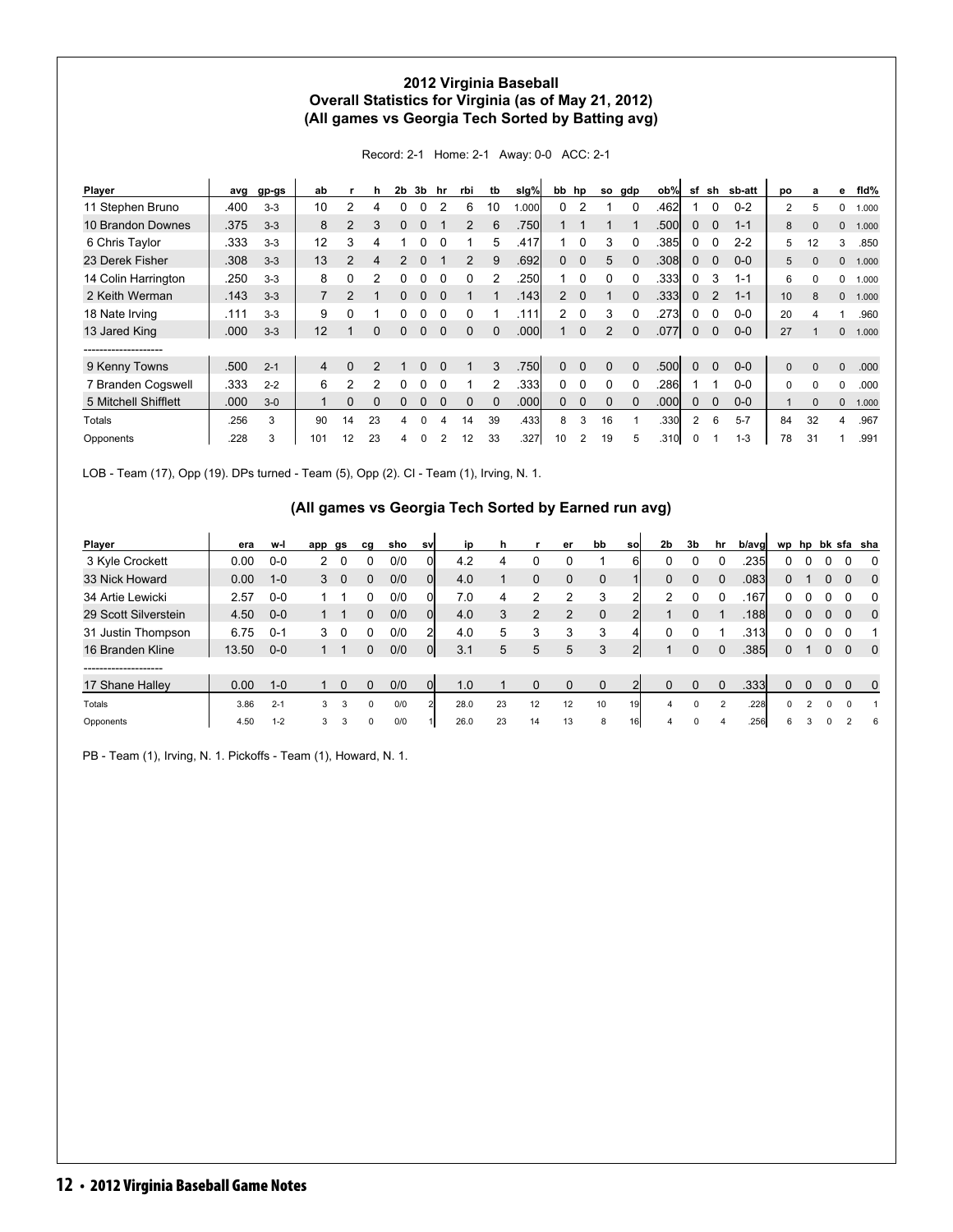### **2012 Virginia Baseball Overall Statistics for Virginia (as of May 21, 2012) (All games vs Florida State Sorted by Batting avg)**

Record: 0-3 Home: 0-0 Away: 0-3 ACC: 0-3

| Player               | avg  | gp-gs   | ab             |               | h             | 2b | 3b | hr           | rbi      | tb             | slg%              | bb           | hp       | so             | gdp          | ob%               | sf       | sh             | sb-att  | po             | a              | е              | fid%  |
|----------------------|------|---------|----------------|---------------|---------------|----|----|--------------|----------|----------------|-------------------|--------------|----------|----------------|--------------|-------------------|----------|----------------|---------|----------------|----------------|----------------|-------|
| 13 Jared King        | .444 | $3-3$   | 9              |               |               |    |    |              | 3        | 6              | .667              | 4            | 0        |                |              | .615              | 0        | 0              | $1 - 2$ | 16             | 3              | 0              | 1.000 |
| 25 Reed Gragnani     | .385 | $3 - 3$ | 13             |               | 5             | 0  | 0  | $\Omega$     | 2        | 5              | .385              | $\mathbf{0}$ | $\Omega$ |                | 0            | .385              | 0        | 0              | $0 - 1$ | 3              | $\overline{2}$ | $\overline{2}$ | .714  |
| 2 Keith Werman       | .375 | $3-3$   | 8              |               | 3             |    | N  |              |          | 4              | .500              | 0            | 0        | 2              | <sup>0</sup> | .375              | 0        | 2              | $0 - 0$ | 15             | 5              | 0              | 1.000 |
| 11 Stephen Bruno     | .250 | $3-3$   | 12             |               | 3             |    | 0  |              |          | 3              | .250              |              | $\Omega$ | $\Omega$       | $\Omega$     | .308              | $\Omega$ | $\Omega$       | $0 - 0$ | 2              | 6              | 0              | 1.000 |
| 14 Colin Harrington  | .200 | $3-2$   | 10             | $\Omega$      | 2             |    |    |              | 0        | 2              | .200              | 0            | $\Omega$ |                | 0            | .200              | 0        | 0              | $0-0$   | 3              | 0              | 0              | 1.000 |
| 23 Derek Fisher      | .167 | $3-3$   | 12             |               | $\mathcal{P}$ |    | 0  |              |          | 3              | .250              |              | $\Omega$ | 3              | $\Omega$     | .231              | $\Omega$ | $\Omega$       | $0 - 0$ | $\Omega$       | 0              | 0              | .000  |
| 6 Chris Taylor       | .167 | $3-3$   | 12             |               | 2             |    |    |              |          |                | .167              |              |          | 5              |              | .286              | 0        | 0              | $0 - 0$ | $\overline{2}$ | 3              |                | .833  |
| 38 Mike Papi         | .100 | $3 - 3$ | 10             | $\mathcal{P}$ |               |    | 0  | $\Omega$     | $\Omega$ |                | .200              | $\mathbf{0}$ | $\Omega$ | 3              |              | .100              | $\Omega$ | $\mathbf 0$    | $0-0$   | 5              | 0              | 0              | 1.000 |
| -----------------    |      |         |                |               |               |    |    |              |          |                |                   |              |          |                |              |                   |          |                |         |                |                |                |       |
| 5 Mitchell Shifflett | .429 | $2 - 2$ | $\overline{7}$ | 2             | 3             |    | 0  |              |          | $\overline{4}$ | .571              |              | $\Omega$ | $\overline{2}$ | $\Omega$     | .500l             | $\Omega$ | $\Omega$       | $1 - 1$ | 4              | $\Omega$       | 0              | 1.000 |
| 18 Nate Irving       | .167 | $2 - 2$ | 6              |               |               |    | 0  |              |          |                | .167              | $\mathbf{2}$ | $\Omega$ | $\Omega$       | $\Omega$     | .375              | $\Omega$ | 0              | $0-0$   | 19             | 0              | 0              | 1.000 |
| 9 Kenny Towns        | .000 | $1 - 0$ |                | 0             | 0             |    | N  |              | $\Omega$ | $\Omega$       | .000 <sub>1</sub> | $\Omega$     | $\Omega$ | $\Omega$       | $\Omega$     | .000 <sub>1</sub> | $\Omega$ | $\Omega$       | $0 - 0$ | 0              | $\Omega$       | 0              | .000  |
| 33 Nick Howard       | .000 | $1 - 0$ |                | 0             | 0             |    |    |              | 0        | 0              | .000              | 0            | 0        |                |              | .000              | 0        | 0              | $0 - 0$ | 0              | 0              | 0              | .000  |
| 7 Branden Cogswell   | .000 | $1 - 0$ |                | $\Omega$      | 0             | 0  | 0  | $\Omega$     | $\Omega$ | $\Omega$       | .000              | 0            | $\Omega$ |                | $\Omega$     | .000              | 0        | $\mathbf 0$    | $0-0$   | 0              | $\Omega$       | 0              | .000  |
| Totals               | .255 | 3       | 102            | 11            | 26            | 6  | 0  | <sup>0</sup> | 11       | 32             | .314              | 10           |          | 19             |              | .327              | $\Omega$ | $\overline{2}$ | $2 - 4$ | 72             | 23             | 3              | .969  |
| Opponents            | 287  | 3       | 94             | 23            | 27            | 8  |    |              | 22       | 38             | .404              | 13           | 6        | 25             | 4            | .397              | 3        |                | $1 - 1$ | 81             | 34             | 4              | .966  |

LOB - Team (24), Opp (22). DPs turned - Team (4), Opp (2). CI - Team (0), Opp (1).

### **(All games vs Florida State Sorted by Earned run avg)**

| Player               | era   | w-l     | app           | gs       | ca       | sho | sv       | ip   | n              |    | er | bb | sol             | 2 <sub>b</sub> | 3b       | hr       | b/aval |   |          |          |   | wp hp bk sfa sha |
|----------------------|-------|---------|---------------|----------|----------|-----|----------|------|----------------|----|----|----|-----------------|----------------|----------|----------|--------|---|----------|----------|---|------------------|
| 16 Branden Kline     | 0.00  | $0-0$   |               |          | 0        | 0/0 | ΟI       | 6.1  |                |    | 0  | 0  | 61              | 2              | 0        | 0        | .174   |   |          |          |   | 0                |
| 29 Scott Silverstein | 2.08  | $0 - 1$ |               |          | 0        | 0/0 | Οl       | 4.1  | 5              | 5  |    | 4  |                 | $\Omega$       | $\Omega$ | $\Omega$ | .278   | 0 |          | 0        |   | 0                |
| 47 Whit Mayberry     | 8.10  | $0-0$   |               |          | 0        | 0/0 | 01       | 3.1  | 4              | 3  | 3  | 2  | 31              | 2              | 0        |          | .333   | 0 |          |          |   | $\Omega$         |
| -------------------  |       |         |               |          |          |     |          |      |                |    |    |    |                 |                |          |          |        |   |          |          |   |                  |
| 31 Justin Thompson   | 0.00  | $0-0$   | $\mathcal{P}$ | 0        | 0        | 0/0 |          | 1.0  |                | 0  | 0  | 0  |                 |                |          |          | .400   |   |          |          |   | $\Omega$         |
| 34 Artie Lewicki     | 3.86  | $0-0$   |               | $\Omega$ | 0        | 0/0 | $\Omega$ | 2.1  | 3              |    |    |    | 3 <sup>l</sup>  | 3              | $\Omega$ | $\Omega$ | .273   | 0 | $\Omega$ |          | 0 | 0                |
| 17 Shane Halley      | 9.00  | $0-0$   |               | 0        | 0        | 0/0 |          | 1.0  | 3              |    |    |    |                 |                |          |          | .500l  |   |          |          |   | $\Omega$         |
| 39 Austin Young      | 15.43 | $0 - 0$ | $\mathcal{P}$ | $\Omega$ | 0        | 0/0 | $\Omega$ | 2.1  | $\mathfrak{p}$ | 4  | 4  |    | 31              | $\Omega$       | $\Omega$ |          | .286l  | 0 |          | $\Omega$ |   |                  |
| 3 Kyle Crockett      | 19.29 | $0 - 2$ | $\mathbf{2}$  | $\Omega$ | 0        | 0/0 |          | 2.1  |                | 5  | 5  | 3  | 51              |                |          |          | .250   |   |          |          |   | 0                |
| 46 Nathaniel Abel    | 27.00 | $0-0$   |               | $\Omega$ | 0        | 0/0 | Οl       | 1.0  |                | 3  | 3  |    | 01              | 0              |          |          | .500l  |   |          | 0        |   | 0                |
| Totals               | 6.75  | $0 - 3$ | 3             | 3        | $\Omega$ | 0/0 |          | 24.0 | 27             | 23 | 18 | 13 | 25              | 8              |          |          | .287   | 0 | 6        |          | 3 |                  |
| Opponents            | 2.67  | $3 - 0$ |               | 3        | $\Omega$ | 0/0 |          | 27.0 | 26             | 11 | 8  | 10 | 19 <sup>l</sup> |                |          |          | .255   |   |          |          |   |                  |

PB - Team (2), Irving, N. 2.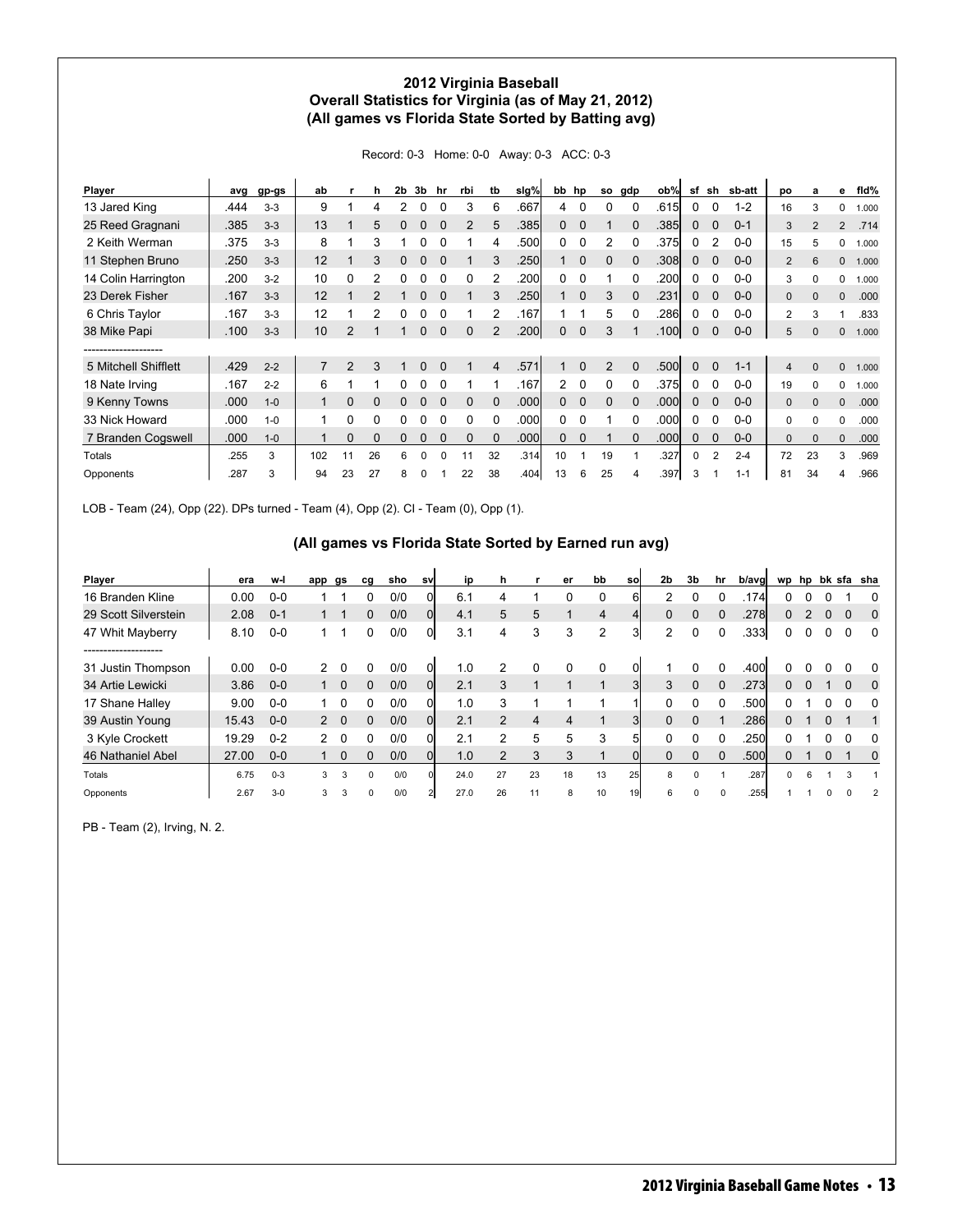### **2011 Virginia Baseball Overall Statistics for Virginia (May 31, 2011) (All games - Series ACCT Sorted by Batting avg)**

Record: 4-0 Home: 0-0 Away: 0-0 Neutral: 4-0 ACC: 0-0

| Player               | avg  | gp-gs   | ab       |                | h              | 2 <sub>b</sub> | 3 <sub>b</sub> | hr       | rbi            | tb       | slg%  |              | bb hp          | so       | gdp          | ob%  | sf          | sh       | sb-att  | po             | a            | е           | fid%  |
|----------------------|------|---------|----------|----------------|----------------|----------------|----------------|----------|----------------|----------|-------|--------------|----------------|----------|--------------|------|-------------|----------|---------|----------------|--------------|-------------|-------|
| 9 David Coleman      | .455 | $4 - 3$ | 11       | 3              | 5              |                |                |          |                |          | .636  | 0            |                |          |              | .417 |             | 0        | $0 - 1$ | 5              | 0            | 0           | 1.000 |
| 35 Kenny Swab        | .438 | $4 - 4$ | 16       | 3              |                | $\mathcal{P}$  | 0              |          | 4              | 9        | .563  | $\mathbf{0}$ | $\Omega$       |          |              | .438 | $\mathbf 0$ | 0        | $1 - 1$ | 19             |              | 0           | 1.000 |
| 6 Chris Taylor       | .438 | $4 - 4$ | 16       | 3              |                | 2              |                |          |                | 12       | .750  | 1            |                | 3        | <sup>0</sup> | .444 |             | 0        | $0 - 0$ | 6              | 10           | 3           | .842  |
| 19 Steven Proscia    | .438 | $4 - 4$ | 16       | 5              |                | 2              |                |          | 5              | 17       | 1.063 | 0            |                | 4        |              | .412 |             | $\Omega$ | $0 - 0$ | 4              | 2            | $\mathbf 1$ | .857  |
| 13 Jared King        | .333 | $4 - 4$ | 15       | 4              | 5              | 3              |                |          | 2              | 8        | .533  |              |                | 4        |              | .375 |             | 0        | $0 - 1$ | 22             |              | 0           | 1.000 |
| 7 John Barr          | .286 | $4 - 4$ | 14       | 2              | 4              |                | 0              |          | 3              | 5        | .357  | $\mathbf{0}$ | 3              | 2        | $\Omega$     | .389 |             | $\Omega$ | $0 - 0$ | $\overline{4}$ | $\Omega$     | $\Omega$    | 1.000 |
| 2 Keith Werman       | .200 | $4 - 4$ | 10       | $\overline{2}$ | $\overline{2}$ |                |                |          | 3              | 3        | .300  |              | 2              |          |              | .385 | 0           | 2        | $0 - 0$ | 5              | 10           |             | .938  |
| 8 John Hicks         | .167 | $4 - 4$ | 18       | 3              | 3              | $\Omega$       | $\Omega$       |          | $\overline{2}$ | 6        | .333  | $\Omega$     | $\Omega$       | 2        |              | .167 | $\mathbf 0$ | $\Omega$ | $0-0$   | 32             |              | 0           | 1.000 |
| -----------------    |      |         |          |                |                |                |                |          |                |          |       |              |                |          |              |      |             |          |         |                |              |             |       |
| 14 Colin Harrington  | .500 | $3 - 1$ | 2        | $\overline{2}$ |                | $\Omega$       | 0              | $\Omega$ | $\Omega$       |          | .500  | $\Omega$     | $\overline{2}$ | $\Omega$ | $\Omega$     | .750 | $\Omega$    | $\Omega$ | $2 - 2$ | $\mathbf{0}$   | $\Omega$     | $\Omega$    | .000  |
| 4 Reed Gragnani      | .333 | $2 - 2$ | 6        | 0              |                | $\Omega$       |                |          |                | 2        | .333  | 0            | 0              |          |              | .333 | 0           | 0        | $0-0$   | 2              |              | 0           | 1.000 |
| 23 Danny Hultzen     | .000 | $2 - 2$ | 6        | 2              | $\Omega$       | $\Omega$       | O              |          | $\Omega$       | $\Omega$ | .000  | 1            | $\Omega$       | $\Omega$ | $\Omega$     | .143 | $\Omega$    |          | $1 - 1$ | $\mathbf{0}$   | $\Omega$     | $\Omega$    | .000  |
| 27 Tyler Biddix      | .000 | $1 - 0$ |          | 0              | 0              | 0              |                |          | 0              | 0        | .000  | 0            | 0              | O        |              | .000 | 0           | 0        | $0 - 0$ | 0              | <sup>0</sup> | 0           | .000  |
| 5 Mitchell Shifflett | .000 | $3 - 0$ | $\Omega$ | $\Omega$       | $\Omega$       | $\Omega$       | 0              | $\Omega$ | $\Omega$       | $\Omega$ | .000  | 0            | $\Omega$       | 0        | $\Omega$     | .000 | 0           | $\Omega$ | $0-0$   | $\overline{2}$ | $\Omega$     | 0           | 1.000 |
| Totals               | .328 | 4       | 131      | 29             | 43             | 13             |                | 4        | 28             | 70       | .534  | 4            |                | 19       |              | .370 | 4           | 3        | $4-6$   | 102            | 27           | 5           | .963  |
| Opponents            | .214 | 4       | 126      | 9              | 27             | 6              | 2              |          | 9              | 46       | .365  | 9            | 3              | 42       |              | .283 | 0           | 2        | $1 - 2$ | 93             | 35           | 5           | .962  |

LOB - Team (27), Opp (29). DPs turned - Team (4), Opp (1).

### **(All games - Series ACCT Sorted by Earned run avg)**

| Player               | era  | w-l     | app           | gs             | cg       | sho | sv           | ip   | h  |             | er             | bb             | sol             | 2 <sub>b</sub> | 3b       | hr       | b/avg |    |          |          |              | wp hp bk sfa sha |
|----------------------|------|---------|---------------|----------------|----------|-----|--------------|------|----|-------------|----------------|----------------|-----------------|----------------|----------|----------|-------|----|----------|----------|--------------|------------------|
| 18 Tyler Wilson      | 1.17 | $1 - 0$ | 2             |                | 0        | 0/0 |              | 7.2  |    |             |                |                | 14              |                |          |          | .077  | 0  |          |          |              | 0                |
| 32 Cody Winiarski    | 2.70 | $0 - 0$ | 2             |                | 0        | 0/0 | Οl           | 6.2  | 5  | 2           | 2              |                |                 | $\mathcal{P}$  |          |          | .227  | 0  |          |          |              | 0                |
| 23 Danny Hultzen     | 3.00 | $1 - 0$ |               |                |          | 0/0 | Οl           | 6.0  | 6  | 2           | 2              |                | 5               |                |          |          | .250  |    |          |          |              | 0                |
| 25 Will Roberts      | 3.60 | $0-0$   |               |                | 0        | 0/0 | 0l           | 5.0  | 3  | 2           | $\overline{2}$ | 3              | 5 <sup>1</sup>  | 2              | $\Omega$ |          | .200  |    |          | 0        | 0            | 2                |
| ------------------   |      |         |               |                |          |     |              |      |    |             |                |                |                 |                |          |          |       |    |          |          |              |                  |
| 47 Whit Mayberry     | 0.00 | $1 - 0$ |               | $\Omega$       | 0        | 0/0 | <sub>0</sub> | 2.0  | 0  | $\mathbf 0$ | $\Omega$       | 0              | 5 <sup>1</sup>  | $\Omega$       | $\Omega$ | $\Omega$ | .000l | 0  | $\Omega$ | $\Omega$ | 0            | $\Omega$         |
| 16 Branden Kline     | 0.00 | $0 - 0$ | $\mathcal{P}$ | $\Omega$       | 0        | 0/0 | 2            | 2.0  | 2  | 0           | 0              | $\overline{2}$ | 4               |                |          |          | .250  | 0  |          |          |              | $\Omega$         |
| 3 Kyle Crockett      | 0.00 | $0-0$   | 2             | $\overline{0}$ | 0        | 0/0 | Οl           | 0.2  | 0  | $\mathbf 0$ | $\Omega$       | $\mathbf{0}$   | 0l              | $\Omega$       | $\Omega$ | $\Omega$ | .000  | 0  | $\Omega$ | $\Omega$ | 0            | $\mathbf 0$      |
| 29 Scott Silverstein | 0.00 | $0-0$   |               |                |          | 0/0 |              | 0.1  |    | 0           | 0              | 0              |                 | U              |          |          | .667  |    |          |          |              | 0                |
| 31 Justin Thompson   | 4.91 | $1 - 0$ | 2             | $\Omega$       | 0        | 0/0 | Οl           | 3.2  |    | 2           | 2              |                |                 |                |          |          | .350  | O. | $\Omega$ | $\Omega$ |              | 0                |
| Totals               | 2.38 | $4 - 0$ | 4             |                | $\Omega$ | 0/0 |              | 34.0 | 27 | 9           | 9              | 9              | 42              | 6              |          |          | .214  |    | 3        | $\Omega$ | <sup>0</sup> | $\overline{2}$   |
| Opponents            | 7.26 | $0 - 4$ | 4             |                | $\Omega$ | 0/0 |              | 31.0 | 43 | 29          | 25             |                | 19 <sup>l</sup> | 13             |          |          | .328  |    |          |          |              | 3                |

PB - Team (1), Swab, K. 1. SBA/ATT - Swab, K. (1-2), Winiarski, C (1-2).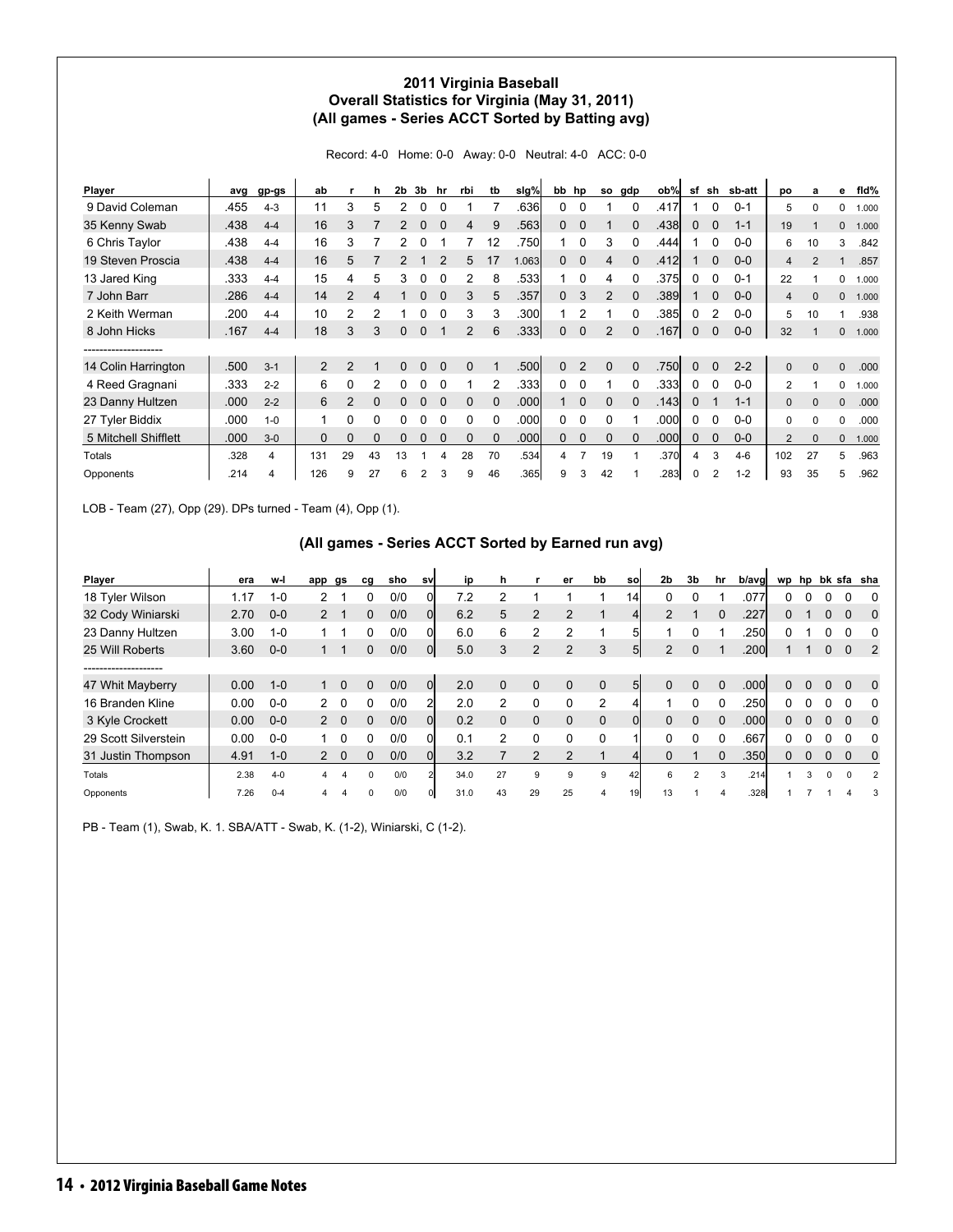#### **2012 Virginia Baseball Games Summary for Virginia (as of May 20, 2012) (All games)**

| <b>Score by innings</b><br>Virginia<br>Opponents                                   |                                                                                                                                                                | 1<br>42<br>23                            | $\mathbf 2$<br>3<br>52<br>31<br>31<br>18  | 4<br>43<br>44                                 | 5<br>40<br>21 | 6<br>66<br>18 | 7<br>36<br>19 | 8<br>43<br>18           | 9<br>19<br>24 | EX<br>4<br>6                                                                       |              | <b>Total</b><br>376<br>222                                                        |
|------------------------------------------------------------------------------------|----------------------------------------------------------------------------------------------------------------------------------------------------------------|------------------------------------------|-------------------------------------------|-----------------------------------------------|---------------|---------------|---------------|-------------------------|---------------|------------------------------------------------------------------------------------|--------------|-----------------------------------------------------------------------------------|
|                                                                                    | Record when                                                                                                                                                    | Overall<br>Conference                    | $36 - 16 - 1$                             | 18-12                                         |               |               |               |                         |               | After 6 leading<br>trailing                                                        |              | $27-6$<br>$6 - 9 - 1$                                                             |
|                                                                                    | Non-Conference<br>Home games<br>Away games<br>vs Left starter                                                                                                  | Neutral site<br>Day games<br>Night games | $18 - 4 - 1$<br>$24 - 10$<br>$12 - 6 - 1$ | $25 - 8$<br>$11 - 7$<br>$0 - 1 - 1$<br>$17-3$ |               |               |               |                         |               | tied<br>After 7 leading<br>trailing<br>tied<br>After 8 leading<br>trailing<br>tied |              | $3 - 1$<br>$27 - 4$<br>$4 - 10$<br>$5 - 2 - 1$<br>$31 - 2$<br>$3 - 11$<br>$2 - 3$ |
|                                                                                    | vs Right starter<br>1-Run games<br>2-Run games<br>5+Run games<br>Extra innings                                                                                 |                                          | $19 - 13 - 1$                             | 6-6<br>4-4<br>$18 - 2$<br>$2 - 3$             |               |               |               |                         |               | Hit 0 home runs<br>1 home run<br>2+ home runs                                      |              | $17 - 15 - 1$<br>$16-1$<br>$3-0$                                                  |
|                                                                                    | Scoring 0-2 runs                                                                                                                                               | Shutouts                                 |                                           | $1 - 1$<br>0-5                                |               |               |               | Opponent 0 home runs    |               | 1 home run<br>2+ HRs                                                               |              | $23 - 10 - 1$<br>$11 - 6$<br>$2 - 0$                                              |
|                                                                                    | 3-5 runs<br>6-9 runs<br>10+ runs                                                                                                                               |                                          |                                           | $7 - 9 - 1$<br>$15 - 2$<br>$14-0$             |               |               |               |                         |               | Made 0 errors<br>$\dots$ 1 error<br>$\dots$ 2+ errors                              |              | $18-3$<br>$8 - 8$<br>$10 - 5 - 1$                                                 |
|                                                                                    | Opponent 0-2 runs<br>3-5 runs<br>6-9 runs<br>10+ runs                                                                                                          |                                          | $24 - 7 - 1$                              | $10-1$<br>$2 - 6$<br>$0 - 2$                  |               |               |               | Opp. made 0 errors      |               | 1 error<br>2+ errors                                                               |              | $10 - 6$<br>$8 - 5 - 1$<br>$18 - 5$                                               |
|                                                                                    | Scored in 1st inning<br>Opp. scored in 1st<br>Opp. scores first                                                                                                | Scores first                             | $19 - 10 - 1$                             | $18-5$<br>$10-3$<br>$17-6$                    |               |               |               | Out-hit by opponent     |               | Out-hit opponent<br>Hits are tied                                                  |              | $30 - 2 - 1$<br>$5 - 13$<br>$1 - 1$                                               |
| 0<br>Runs<br>W-L<br>$0 - 1$                                                        | <b>Record when team scores:</b><br>2<br>1<br>$0 - 2$<br>$0 - 2$                                                                                                |                                          | 3<br>$1 - 5$                              | 4<br>$3 - 2$                                  | 5<br>$3 - 2$  | 6<br>$4 - 1$  |               | $\overline{7}$<br>$7-0$ | 8<br>$2 - 1$  |                                                                                    | 9<br>$2 - 0$ | $10+$<br>$14-0$                                                                   |
| 0<br>Runs<br>$1 - 0$<br>W-L                                                        | Record when opponent scores:<br>2<br>1<br>$4 - 0$<br>$5 - 1$                                                                                                   |                                          | 3<br>$10 - 0$                             | 4<br>$6 - 1$                                  | 5<br>$8-6$    | 6<br>$2 - 3$  |               | 7<br>$0 - 2$            | 8<br>0-1      |                                                                                    | 9<br>0-0     | $10+$<br>$0 - 2$                                                                  |
| 1<br>Inn.<br>W-L<br>14-5                                                           | Record when leading after:<br>$\mathbf{2}^{\prime}$<br>3<br>$19 - 7$<br>$24 - 8$                                                                               |                                          | 4<br>$21-6$                               | 5<br>$26 - 4$                                 | 6<br>$27-6$   | 7<br>$27 - 4$ |               | 8<br>$31 - 2$           |               |                                                                                    |              |                                                                                   |
| 1<br>Inn.<br>W-L<br>$6 - 3$                                                        | Record when trailing after:<br>3<br>2<br>$11 - 5$<br>8-3                                                                                                       |                                          | 4<br>$8 - 7$                              | 5<br>$6 - 10$                                 | 6<br>$6-9$    | 7<br>$4 - 10$ |               | 8<br>$3 - 11$           |               |                                                                                    |              |                                                                                   |
| Record when tied after:<br>Inn.<br>1<br>W-L<br>$16 - 8$                            | 3<br>2.<br>$4 - 5$<br>$6 - 4$                                                                                                                                  |                                          | 4<br>$7-3$                                | 5<br>$4 - 2$                                  | 6<br>$3 - 1$  | 7<br>$5-2$    |               | 8<br>$2 - 3$            |               |                                                                                    |              |                                                                                   |
| Current losing streak: 1<br>Longest winning streak: 10<br>Longest losing streak: 3 |                                                                                                                                                                |                                          |                                           |                                               |               |               |               |                         |               |                                                                                    |              |                                                                                   |
|                                                                                    | Home attendance : 101289 (32 dates avg = 3165)<br>Away attendance: 38713 (20 dates avg = 1935)<br>Total attendance: 140002 ( $\overline{52}$ dates avg = 2692) |                                          |                                           |                                               |               |               |               |                         |               |                                                                                    |              |                                                                                   |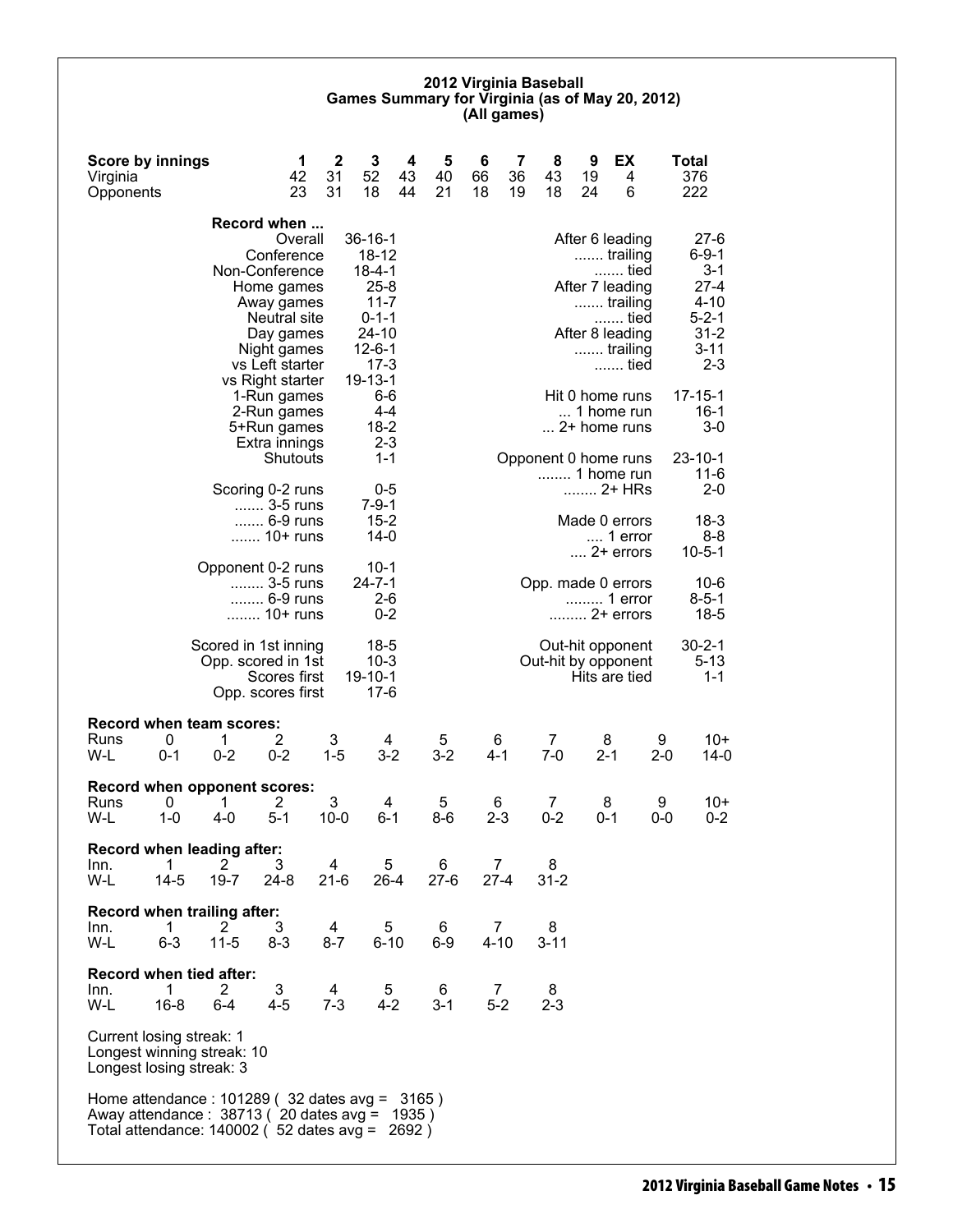|                                                        |                                       | Opponent<br>Boston College<br>Coastal Carolina |                                                                | James Madison<br>William & Mary         | Monmouth                                          |          | Monmouth<br>Monmouth             | Liberty       | Seton <sup>'</sup> Hall         | Wright State<br>Seton Hall                                | James Madison   |                                                           |                                                                                                                                                                   | Virginia Tech<br>Virginia Tech<br>Virginia Tech                                   | Marist                                                    |                                                                                         |                    | Marist<br>Florida State<br>Florida State<br>Florida State<br>VMI                                         |                 | Clemson<br>Clemson                                        |                           | Clemson<br>Towson                                              | Towson                        | NC State<br>NC State<br>NC State |                                                           | James Madison                                                  | Wake Forest          | Wake Forest<br>Wake Forest                                |                            |                                                    | George Washington<br>North Carolina<br>North Carolina<br>North Carolina                                                                       |                            | Richmond<br>Duke                                               | Duke                                                      |               | Duke<br>Radford<br>VCU | Miami    | Miami                                                          |                                                           | Miami<br>High Point |                                                                                                                                                                                                | Georgia Tech<br>Georgia Tech<br>Georgia Tech<br>Maryland                                              |                    | Maryland                                        | Maryland        |
|--------------------------------------------------------|---------------------------------------|------------------------------------------------|----------------------------------------------------------------|-----------------------------------------|---------------------------------------------------|----------|----------------------------------|---------------|---------------------------------|-----------------------------------------------------------|-----------------|-----------------------------------------------------------|-------------------------------------------------------------------------------------------------------------------------------------------------------------------|-----------------------------------------------------------------------------------|-----------------------------------------------------------|-----------------------------------------------------------------------------------------|--------------------|----------------------------------------------------------------------------------------------------------|-----------------|-----------------------------------------------------------|---------------------------|----------------------------------------------------------------|-------------------------------|----------------------------------|-----------------------------------------------------------|----------------------------------------------------------------|----------------------|-----------------------------------------------------------|----------------------------|----------------------------------------------------|-----------------------------------------------------------------------------------------------------------------------------------------------|----------------------------|----------------------------------------------------------------|-----------------------------------------------------------|---------------|------------------------|----------|----------------------------------------------------------------|-----------------------------------------------------------|---------------------|------------------------------------------------------------------------------------------------------------------------------------------------------------------------------------------------|-------------------------------------------------------------------------------------------------------|--------------------|-------------------------------------------------|-----------------|
|                                                        | Date                                  | eb−                                            | FFFFFFFFSSSSSSSSSSS<br>99999999553955555<br>555248883338895554 |                                         |                                                   |          |                                  |               |                                 |                                                           |                 |                                                           |                                                                                                                                                                   |                                                                                   |                                                           |                                                                                         |                    |                                                                                                          |                 |                                                           |                           |                                                                |                               |                                  |                                                           |                                                                |                      |                                                           |                            |                                                    |                                                                                                                                               |                            |                                                                |                                                           |               |                        |          |                                                                |                                                           |                     |                                                                                                                                                                                                |                                                                                                       |                    | May 18<br>May 19                                |                 |
|                                                        | Amaro, R<br>#30                       | Î                                              | $\vdots$                                                       | Î                                       | ļ<br>ĺ                                            | Î        | ļ                                | $\vdots$      | ł                               | $\begin{array}{c} \vdots \\ \vdots \\ \vdots \end{array}$ | ļ               | $\begin{array}{c} \vdots \\ \vdots \\ \vdots \end{array}$ | $\begin{array}{c} \vdots \\ \vdots \\ \vdots \end{array}$<br>Î                                                                                                    | Î                                                                                 | $\begin{array}{c} \vdots \\ \vdots \\ \vdots \end{array}$ | ł                                                                                       | Î<br>Î             | $\vdots$                                                                                                 | ļ               | $\frac{1}{2}$                                             | ļ                         | $\begin{array}{c} \vdots \\ \vdots \\ \vdots \end{array}$<br>ł | $\frac{1}{2}$                 | Î                                | $\vdots$                                                  | $-0.0 - 0.1$                                                   | $\vdots$             | $\frac{1}{2}$                                             | ļ<br>Î                     | ļ                                                  | $\vdots$                                                                                                                                      | ł                          | $\begin{array}{c} \vdots \\ \vdots \\ \vdots \end{array}$<br>ļ | $\begin{array}{c} \vdots \\ \vdots \\ \vdots \end{array}$ | ļ             | $\frac{1}{2}$          | ļ        | $\begin{array}{c} \vdots \\ \vdots \\ \vdots \end{array}$<br>ł | $\begin{array}{c} \vdots \\ \vdots \\ \vdots \end{array}$ | ļ                   | $\begin{array}{c} \begin{array}{c} \begin{array}{c} \begin{array}{c} \begin{array}{c} \end{array}\\ \end{array} \end{array} \end{array} \end{array} \end{array}$                               | ļ                                                                                                     | $\vdots$<br>Î      | ł                                               | ł               |
|                                                        | #11                                   |                                                |                                                                |                                         |                                                   |          | $6 - 0 - 1$                      |               | $2-0-2$<br>$4-0-2-0$<br>$4-1-1$ |                                                           |                 |                                                           |                                                                                                                                                                   |                                                                                   |                                                           | 4 4 4 10 4 4 4 4<br>4 0 0 0 0 1 - 1 0 0<br>4 0 0 0 0 1 - 1 0 0<br>4 0 0 0 1 - 1 0 0 1 0 |                    | $4000$<br>$4001$<br>$5121$<br>$2111$                                                                     |                 | $4 - 0 - 1 - 0$                                           |                           | $4 - 1 - 1 - 0$<br>$4 - 1 - 1 - 1$                             | $4 - 1 - 2 - 1$<br>3-0-1-0    |                                  |                                                           |                                                                |                      |                                                           |                            |                                                    |                                                                                                                                               |                            |                                                                |                                                           |               |                        |          |                                                                |                                                           |                     |                                                                                                                                                                                                | トンジントーロロートングリートリートリック<br>トーマントーンシントートングリート                                                            |                    |                                                 |                 |
|                                                        | m<br>Cogswell,<br>#7                  |                                                | $1 - 0 - 0$<br>2-0-0-0                                         |                                         | $0.1 - 0.1$<br>$3 - 2 - 2 - 0$<br>$1 - 0 - 1 - 0$ |          |                                  | $\vdots$      |                                 | $3-0-1-0$<br>$3-0-0-0$                                    |                 | $0 - 1 - 0 - 0$                                           |                                                                                                                                                                   | $7 - 0 - 0 - 0$<br>$2 - 1 - 0 - 0 - 0$<br>$1 - 0 - 0 - 0 - 0$                     |                                                           |                                                                                         | $1 - 0 - 0$        |                                                                                                          | $6 - 2 - 1 - 1$ | $\begin{array}{c} \vdots \\ \vdots \\ \vdots \end{array}$ | j                         | $3-0-1-1$                                                      | $1 - 0 - 0 - 0$               | ļ                                | $3-1-1-1$                                                 | $3 - 2 - 0$                                                    |                      | $4 - 2 - 2 - 2$                                           |                            | $24 - 1 - 0$<br>$1 - 0 - 0 - 0$<br>$2 - 1 - 1 - 0$ |                                                                                                                                               |                            |                                                                |                                                           |               |                        |          |                                                                |                                                           |                     |                                                                                                                                                                                                | $2 - 1 - 1 - 1$<br>3-0-1-1                                                                            |                    |                                                 | $4 - 0 - 1 - 1$ |
|                                                        | Downes, B<br>#10                      |                                                | $0 - 0 - 0 - 0$                                                | Î                                       |                                                   |          | $20040$<br>$70040$<br>$70040$    |               | $3 - 0 - 2 - 0$                 |                                                           | $5 - 1 - 2 - 4$ |                                                           | $\begin{array}{c} \begin{array}{c} \begin{array}{c} \begin{array}{c} \end{array} \\ \begin{array}{c} \end{array} \end{array} \end{array} \end{array}$<br>$\vdots$ | Î                                                                                 | $\begin{array}{c} \vdots \\ \vdots \\ \vdots \end{array}$ | ļ                                                                                       | $\frac{1}{2}$<br>ļ | $\vdots$                                                                                                 | ļ               | $\begin{array}{c} \vdots \\ \vdots \\ \vdots \end{array}$ | ļ                         | $\frac{1}{2}$<br>Î                                             | $\vdots$                      | ļ                                | $\frac{1}{2}$                                             | $1 - 0 - 0 - 0$                                                | ĺ                    | $1 - 1 - 1 - 1$                                           | $3 - 1 - 0 - 0$            |                                                    |                                                                                                                                               |                            |                                                                |                                                           |               |                        |          |                                                                |                                                           |                     |                                                                                                                                                                                                | ؘۣۣؖ؋؋؆؇؇ڂ؋؇؋؇ڂ؇؇ڂ؋؇؋<br>ؘڹۻ؋ڂ؋ڂ؋ۻۻڂڂ؋ۻڂڂ؋ۻ<br>ؘڣ؋ٵۻ؋ٵۼ؋ػ؋ۻڂڂ؋ۻڂ؋ۻ<br>ؘ؋؋ڂ؋؇ڣۄڂ؋؇؋؇؋ڂ؋؇؋              |                    |                                                 |                 |
|                                                        | Effertz, J<br>#19                     | ł                                              | $\frac{1}{2}$                                                  | ł                                       | $\vdots$                                          | $\vdots$ | ļ                                | $\frac{1}{2}$ | ł                               | $\vdots$                                                  | ļ               | $\frac{1}{2}$                                             | $\frac{1}{2}$<br>Î                                                                                                                                                | ł                                                                                 | $\vdots$                                                  | ļ                                                                                       | $\frac{1}{2}$<br>Î | $\vdots$                                                                                                 | ļ               | $\begin{array}{c} \vdots \\ \vdots \\ \vdots \end{array}$ | ļ                         | Ť<br>ł                                                         | $\frac{1}{2}$                 | ļ                                | $\vdots$                                                  | $\begin{array}{c} \vdots \\ \vdots \\ \vdots \end{array}$<br>ł | ł                    | $\begin{array}{c} \vdots \\ \vdots \\ \vdots \end{array}$ | $0 - 0 - 1$                | ļ                                                  | $\begin{array}{c} \begin{array}{c} \bullet \\ \bullet \\ \bullet \end{array} \end{array}$                                                     | ł                          | $\frac{1}{2}$<br>ŧ                                             | Ť                                                         | ļ             | $\vdots$               | ł        | $\frac{1}{2}$<br>ŧ                                             | ł                                                         | ł                   | $\vdots$                                                                                                                                                                                       | ļ                                                                                                     | Î<br>ł             | Ť                                               | ł               |
| (All games)                                            | #23<br>Fisher,D<br>4-0-0-1<br>4-0-0-0 |                                                |                                                                | $347722$<br>$-0.4000$ $-0.700$ $-0.700$ |                                                   |          |                                  |               |                                 |                                                           |                 |                                                           |                                                                                                                                                                   |                                                                                   |                                                           |                                                                                         |                    |                                                                                                          |                 |                                                           |                           |                                                                |                               |                                  |                                                           |                                                                |                      |                                                           |                            |                                                    | <del>ؘݼݷݷݷݷݷݷ╓᠗ݷݷݸݡݸݸݷݷݷ╓ݸݸݸݸݸݸݸݸݷݙݦݸݸݸݡݷݡݸݸݸݙݙ<br/>ݔᢅᢅᢅᢅᢅᢅᢅᢀᠰᡋᡄᡄ᠔ᡰ᠊᠗ᡫᡄᡠᢂᢤᡶᢒᡞᡃᡳ᠀ᡶ᠘ᢓᡳᢓᡰᡰᡉ᠅᠀᠗ᡶᡄᡫᡰ<br/>᠅ᢢ᠅ᡇᢓᡰᡄᡏᡇᢪᡕᢂᡮᠯᡇᠮ᠑᠅᠔᠕ᡶ᠀ᡶᡗᡏ᠅ᡶᡳᢄᢤᡇᢪᡳ᠅᠀</del> |                            |                                                                |                                                           |               |                        |          |                                                                |                                                           |                     |                                                                                                                                                                                                |                                                                                                       |                    | 50-1-1<br>5-1-2-1-0-2<br>5-1-2-1-0-2<br>5-0-2-1 |                 |
| 2012 Virginia Baseball                                 | #25                                   |                                                |                                                                |                                         |                                                   |          |                                  |               |                                 | $3 - 0 - 0 - 0$                                           |                 | $3-0-1-0$                                                 |                                                                                                                                                                   |                                                                                   |                                                           |                                                                                         |                    |                                                                                                          |                 | $\frac{1}{2}$                                             | $\frac{1}{2}$             | $\frac{1}{2}$                                                  | 2-0-0-0<br>4-0-2-0<br>2-0-0-0 |                                  |                                                           | $\vdots$<br>ļ                                                  | ł                    | $\vdots$                                                  | ļ                          | $\vdots$<br>ļ                                      | ł                                                                                                                                             | ł                          | $\frac{1}{2}$<br>ł                                             | $\frac{1}{2}$                                             | ļ             | ł                      | $\vdots$ | $\vdots$<br>ł                                                  | ł                                                         | Î                   | $\begin{array}{c} \begin{array}{c} \begin{array}{c} \begin{array}{c} \begin{array}{c} \end{array} \end{array} \\ \begin{array}{c} \end{array} \end{array} \end{array} \end{array} \end{array}$ | ļ                                                                                                     | $\frac{1}{2}$<br>ł |                                                 | $2 - 0 - 1 - 0$ |
| AB-R-H-RBI Breakdown for Virginia (as of May 20, 2012) | Halley, S<br>#17                      | ļ                                              | $\frac{1}{2}$                                                  | Î                                       | $-0.0 -$                                          | $\vdots$ | $\frac{1}{2}$                    | $\frac{1}{2}$ | ĺ                               | $\begin{array}{c} \vdots \\ \vdots \end{array}$           | ł               | $\frac{1}{2}$                                             | $\frac{1}{2}$<br>Î                                                                                                                                                | Î                                                                                 | $\frac{1}{2}$                                             | ŧ                                                                                       | ł                  | $\vdots$<br>ł                                                                                            | ł               | $\begin{array}{c} \vdots \\ \vdots \\ \vdots \end{array}$ | ļ                         | $\vdots$<br>Î                                                  | $\frac{1}{2}$                 | ł                                | $\begin{array}{c} \vdots \\ \vdots \\ \vdots \end{array}$ | $0 - 0 - 0 - 0$                                                | Î                    | $\begin{array}{c} \vdots \\ \vdots \\ \vdots \end{array}$ | $\frac{1}{2}$<br>ł         | ł                                                  | ंड                                                                                                                                            |                            | $\begin{array}{c} \vdots \\ \vdots \\ \vdots \end{array}$<br>ŧ | $\frac{1}{2}$                                             | ł             | $\frac{1}{2}$          | ŧ        | $\frac{1}{2}$<br>ŧ                                             | ł                                                         | ł                   | ŧ                                                                                                                                                                                              | j                                                                                                     | Î<br>ł             | Ť                                               | ł               |
|                                                        | #14                                   | Harrington<br>4-0-1-0                          |                                                                |                                         |                                                   |          |                                  |               |                                 |                                                           |                 |                                                           |                                                                                                                                                                   |                                                                                   |                                                           |                                                                                         |                    |                                                                                                          |                 |                                                           |                           |                                                                | $2 - 0 - 1 - 2$               |                                  |                                                           |                                                                | といよいしくしょうしょうしょうしょうかい |                                                           |                            |                                                    |                                                                                                                                               |                            |                                                                |                                                           |               |                        |          |                                                                |                                                           | $3 - 1 - 0 - 0$     |                                                                                                                                                                                                | 3-0-0-0<br>2-0-1-0<br>3-0-1-1<br>3-0-1-1                                                              |                    | $4 - 1 - 0 - 0$<br>$3 - 1 - 1 - 0$              |                 |
|                                                        | $#33$<br>Howard, N                    | $1 - 0 - 0$                                    | $3-0-1-0$                                                      |                                         | $2-0-2-1$<br>3-1-1-0                              |          |                                  |               |                                 |                                                           |                 |                                                           | $4 - 2 - 2 - 0$                                                                                                                                                   |                                                                                   | $4 - 0 - 0 - 0$                                           | $1 - 0 - 0 - 0$                                                                         |                    | ĺ                                                                                                        | $1 - 0 - 0 - 0$ | $\begin{array}{c} \vdots \\ \vdots \\ \vdots \end{array}$ | ŧ                         |                                                                |                               |                                  |                                                           |                                                                |                      | $4-0-1-1$<br>1-1-1-1<br>3-0-0-1                           |                            |                                                    | $0 - 0 - 0 - 0$                                                                                                                               |                            | $-0.0 - 1$                                                     | $\frac{1}{2}$                                             | $\frac{1}{2}$ | $\frac{1}{2}$          | I        | $\vdots$                                                       | $0 - 0 - 1$                                               | Î                   | $\begin{array}{c} \vdots \\ \vdots \\ \vdots \end{array}$                                                                                                                                      | ļ                                                                                                     | $\vdots$<br>ļ      | Ť                                               | Î               |
|                                                        | #18                                   |                                                |                                                                |                                         |                                                   |          | $3270000$<br>$370000$<br>$70000$ |               |                                 |                                                           |                 |                                                           | 4 9 4 4 9<br>4 9 - 7 - 7 - 9<br>4 9 - 7 - 9 - 9<br>4 9 4 5 9                                                                                                      |                                                                                   |                                                           | $2 - 1 - 0 - 0$<br>$2 - 1 - 1 - 0$                                                      |                    | $\begin{array}{l} 799977 \\ -9997979 \\ -9997979 \\ -999799 \end{array}$                                 |                 |                                                           |                           |                                                                |                               |                                  |                                                           |                                                                |                      |                                                           |                            |                                                    | <del>ؘڂ؋ڂ؋؇؇ڂ؋ۼ؋؇؇؋<br/>ؘڹڂ؋؇ڂڂ؋؋ڂ؋ڂ؋ڂ؋ڂڂڂ<br/>ؘڂ؋ڂ؋ڂ؋؊؋؋؋؋؋؇؇</del>                                                                          |                            |                                                                |                                                           |               |                        |          |                                                                |                                                           |                     |                                                                                                                                                                                                | ゙ゖぃヰゕヰぃぃぺヰヰぃぃ<br>゚゠゙ヰ゚゚゚゚゚゠゙゙ゖゖ゙゠゙ゖゖゟゖ゠ゖゖ<br>゙ヸ゠゙ゖゖ゙゠ゖゟゖゟゖ゠ゖゖ                                         |                    |                                                 |                 |
|                                                        | #13                                   |                                                |                                                                |                                         |                                                   |          |                                  |               |                                 |                                                           |                 |                                                           |                                                                                                                                                                   |                                                                                   |                                                           |                                                                                         |                    |                                                                                                          |                 |                                                           |                           |                                                                |                               |                                  |                                                           |                                                                |                      |                                                           |                            |                                                    |                                                                                                                                               |                            |                                                                |                                                           |               |                        |          |                                                                |                                                           |                     |                                                                                                                                                                                                |                                                                                                       | $4 - 1 - 1 - 1$    | $4 - 1 - 1 - 1$<br>$4 - 1 - 1 - 1$              |                 |
|                                                        | #8<br>Mitchell,C                      | ł                                              | ł                                                              | Î                                       |                                                   |          | $1 - 0 - 0$<br>$1 - 0 - 0 - 0$   | $\frac{1}{2}$ | Î                               | ł                                                         | Def             |                                                           |                                                                                                                                                                   | Ш                                                                                 | $1 - 0 - 0 - 0$                                           |                                                                                         | $\vdots$<br>Î      |                                                                                                          | $1 - 0 - 0 - 0$ | $\begin{array}{c} \vdots \\ \vdots \\ \vdots \end{array}$ | $\ddot{\ddot{\mathrm{}}}$ | $\frac{1}{2}$                                                  | $2 - 0 - 1 - 1$               | Ť.                               | $\frac{1}{2}$                                             | ief<br>Def                                                     | Î                    | $\vdots$                                                  | $1 - 0 - 0 - 0$            | $\vdots$                                           | ł                                                                                                                                             | Ť.                         | $\frac{1}{2}$<br>$\frac{1}{2}$                                 | $\mathbb{I}$                                              | ł             | $\frac{1}{2}$          | Î.       | $\frac{1}{2}$<br>ŧ                                             | $\frac{1}{2}$                                             | ł                   | $\frac{1}{2}$                                                                                                                                                                                  | ł                                                                                                     | $\frac{1}{2}$<br>ł | Ť                                               | Î               |
|                                                        | Papi, M<br>#38                        |                                                | $4 - 2 - 2 - 0$<br>$4 - 0 - 1 - 1$                             |                                         |                                                   |          |                                  |               |                                 |                                                           |                 |                                                           |                                                                                                                                                                   |                                                                                   |                                                           |                                                                                         |                    | ヰヰゕヮヰゕゖゖゕヰヰゕ<br>゚゚゚゠゙ゕ゚゠ゖ゠ゖゟゖゟゖゟゖゟゖゟ゠ゟゖゟゟゟゟ<br>゚゚゠ヸゟ゠ゖゟヹゖゟゖヹゟゟヿ゚ヸゟゟゖゟゟゟゖ<br>゙ゕ゚ヸゟヹゟヹゕゟゟゕ゙ヹゟゟヹゟヹ゚゚゠ゖゟゟゟゟヹ |                 |                                                           |                           |                                                                |                               |                                  |                                                           | $3.0000$ $0.0000$ $0.0000$ $0.0000$                            |                      | $3 - 0 - 1 - 0$                                           | $4 - 1 - 1 - 1$<br>1-0-0-0 |                                                    |                                                                                                                                               | $1 - 0 - 0 - 0$<br>2-2-1-1 |                                                                | $1 - 0 - 0 - 0$                                           | ļ             | $\frac{1}{2}$          | ł        | $\frac{1}{2}$<br>ŧ                                             | $\vdots$                                                  | ł                   | $\vdots$                                                                                                                                                                                       | ł                                                                                                     | Î<br>ł             | ł                                               | ł               |
|                                                        | #5<br>Shifflett,M                     |                                                | $1 - 1 - 0$                                                    |                                         | $0 - 1 - 0 - 0$<br>1-1-0-1                        |          |                                  |               |                                 |                                                           |                 |                                                           |                                                                                                                                                                   | ゚゚゚゚゚゚゚゚゚゚゚゚゚゚゚゚゠゚゚゚ゟゟヸゖヸゖヸ<br>゚ゖ゚ゖゖゖゖゖゖ゠ゖゖ゠゚゚゚゚゚ゕゖ<br>゚ゖゖゖゖゖゖゖ゠ゖゖ゠<br>゚ゖゖゖゖゖゖゖゖゖ |                                                           |                                                                                         | $3 - 2 - 1 - 0$    |                                                                                                          |                 |                                                           |                           |                                                                |                               |                                  |                                                           |                                                                |                      |                                                           |                            |                                                    | ゚゚゚ヾ゙゙゙゚゚゚ヮヮヮ゠ヮゕヮヮヮヮヮヮヮヮゞヮヮ<br>゚゚ゕ゙゙゙゠ヮゕ゚゚゚゚ヮ゠゙ゕ゚゚ヮゟゟ゠゙ゟゟゟ゠ゟゟゟゕ゚゚゚゚ゟ<br>゚ゕ゙゠ゟゟ゠ゟゕゟゟゟゟゟゟゟゟゟゟゟゟ                                                 |                            |                                                                | $\begin{array}{c} \vdots \\ \vdots \\ \vdots \end{array}$ |               |                        |          |                                                                |                                                           |                     |                                                                                                                                                                                                | <del>ָ</del> ף סְּפְמְּפָ פְּסְּפָ<br>הָיִיִּהַ בְּפְלָּפְרָיִם<br>הָיִיִּהַ בְּפְלָּפְרָיִם<br>הָיִי |                    |                                                 | jef             |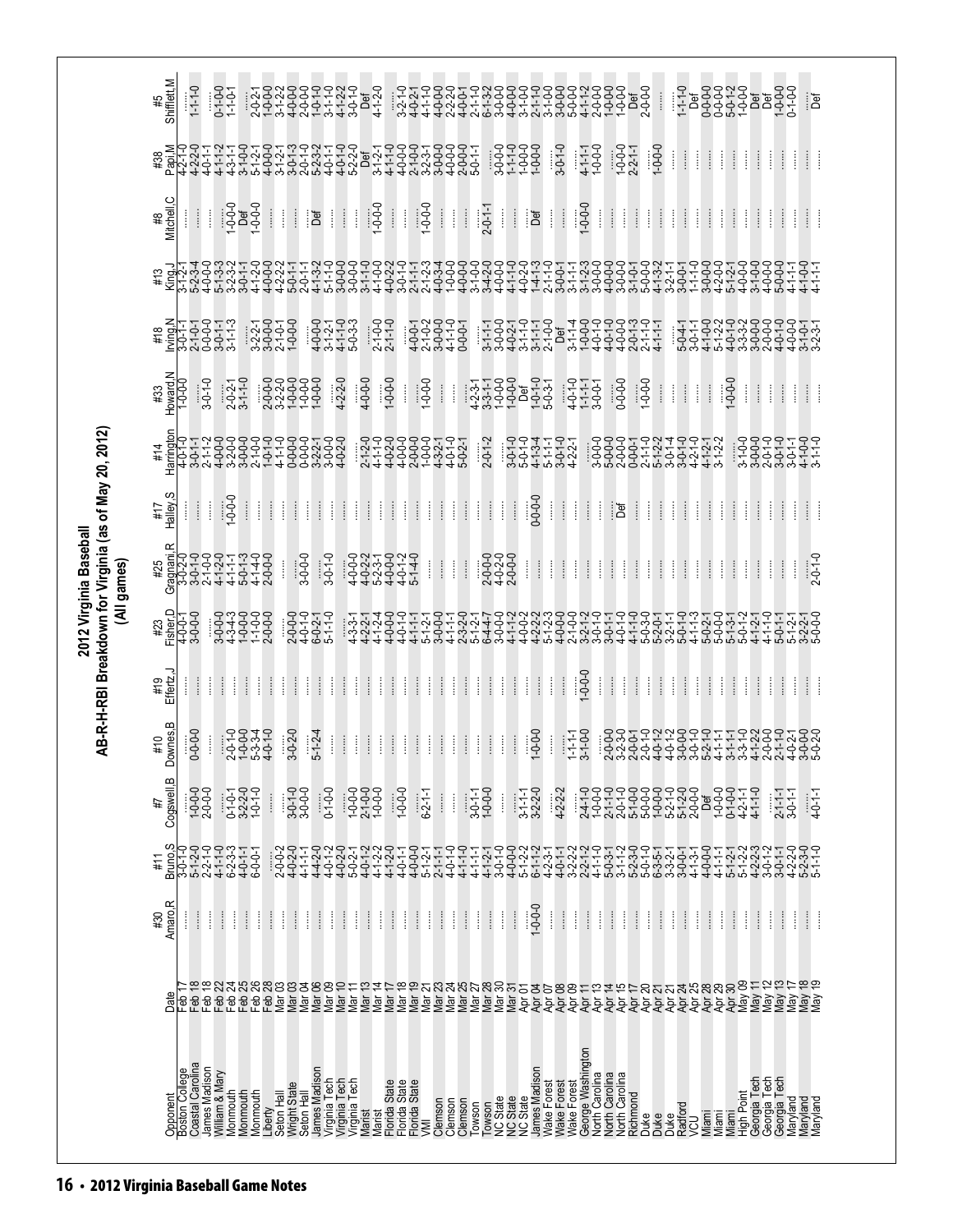| 2012 Virginia Baseball | AB-R-H-RBI Breakdown for Virginia (as of May 20, 2012 | (All games) |
|------------------------|-------------------------------------------------------|-------------|
|                        |                                                       |             |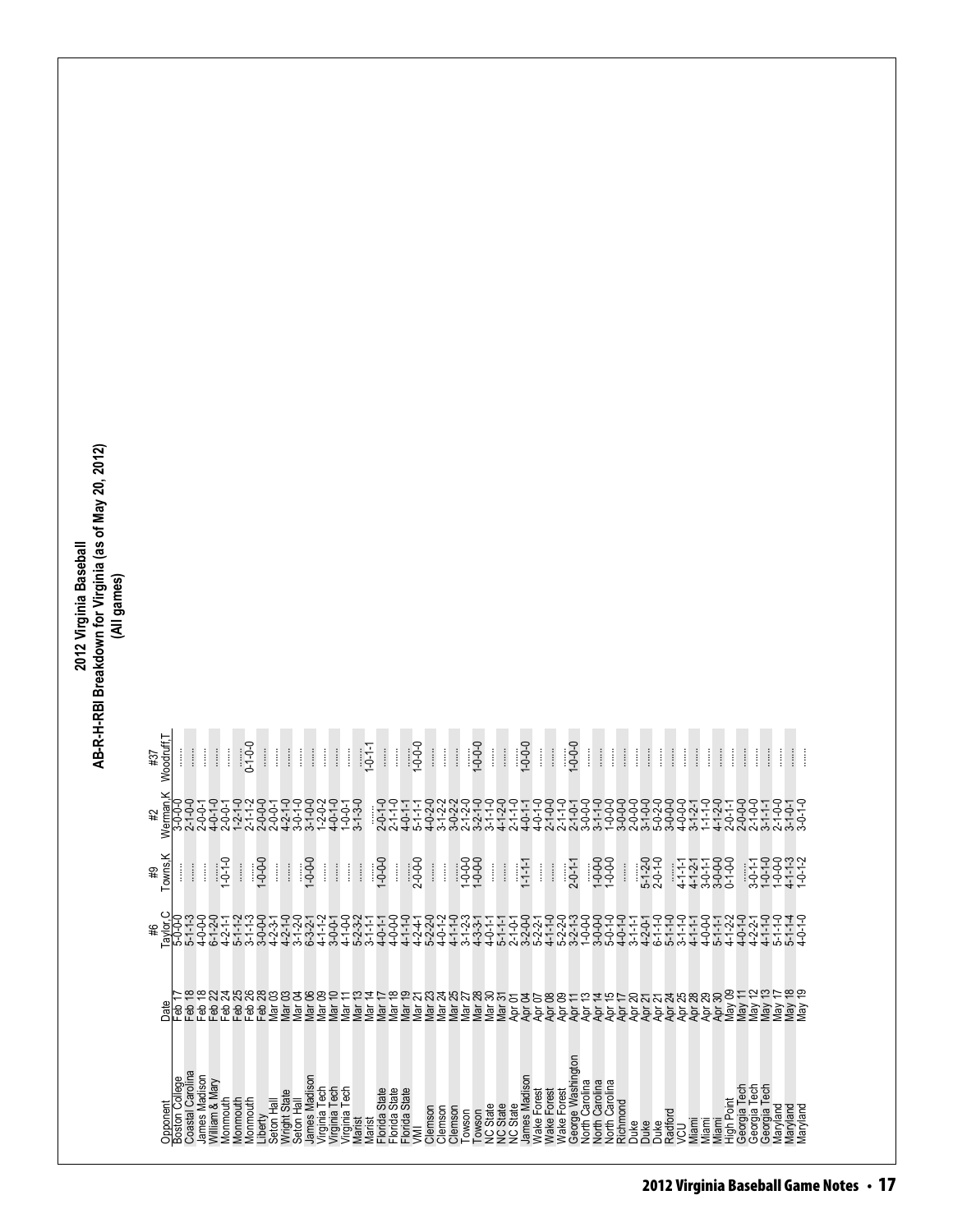### **2012 Virginia Baseball Team Game-by-Game for Virginia (as of May 22, 2012) Batting (All games)**

| Date              | Opponent                | ab   |                | h              | rbi            | 2b             | 3b             | hr     | bb           | ibb            | sb             | СS             | hbp            | sac            | sf             | gdp            | k              | po              | а               | e              | $\frac{avg}{242}$ |
|-------------------|-------------------------|------|----------------|----------------|----------------|----------------|----------------|--------|--------------|----------------|----------------|----------------|----------------|----------------|----------------|----------------|----------------|-----------------|-----------------|----------------|-------------------|
| Feb 17            | vs Boston College       | 33   | 3              | $\overline{8}$ | 3              | $\overline{0}$ | 1              | 0      | 1            | $\overline{0}$ | 0              | 1              | 4              | $\overline{0}$ | $\overline{0}$ | $\overline{0}$ | 4              | $\overline{27}$ | $\overline{12}$ | 0              |                   |
| Feb 18            | at Coastal Carolina     | 34   | 9              | 11             | 9              | 0              | $\mathbf{0}$   | 2      | 12           | 0              | 3              | 3              | 3              | 1              | 0              | $\mathbf{0}$   | 8              | 27              | 14              | 0              | .284              |
| Feb 18            | vs James Madison        | 25   | 4              | 4              | 4              | 1              | 1              | 0      | 5            | 1              | 0              | 1              | 4              | 0              | 1              | 0              | 1              | 24              | 13              | 3              | .250              |
| Feb <sub>22</sub> | WILLIAM & MARY          | 37   | 6              | 11             | 6              | 2              | 0              | 0      |              | 0              | 0              |                | 2              | 3              | 0              | 0              | 3              | 33              | 15              | 4              | .264              |
| Feb 24            | <b>MONMOUTH</b>         | 41   | 18             | 18             | 18             | 4              | 1              | 1      | 6            | 0              | 2              |                | 3              | 0              | 1              | 1              | 1              | 27              | 7               | $\mathbf{0}$   | .306              |
| Feb <sub>25</sub> | <b>MONMOUTH</b>         | 32   | 7              | 8              | 7              | 2              |                | 0      | 4            | $\mathbf{0}$   | $\mathbf{0}$   | $\mathbf{0}$   |                | 1              | 0              | 0              | 5              | 27              | $\overline{7}$  | 0              | .297              |
| Feb <sub>26</sub> | <b>MONMOUTH</b>         | 39   | 13             | 18             | 13             | 3              | 1              | 1      | 5            | 0              | 0              | 0              | 3              | $\overline{2}$ | 0              | 1              | 1              | 27              | 12              | $\mathbf{0}$   | .324              |
| Feb <sub>28</sub> | <b>LIBERTY</b>          | 29   | $\mathbf{0}$   | $\overline{2}$ | $\mathbf{0}$   | 0              | 0              | 0      | 6            | $\mathbf{0}$   |                | $\mathbf{0}$   | 0              | $\mathbf{0}$   | 0              |                | 9              | 27              | 13              | $\overline{4}$ | .296              |
| Mar <sub>03</sub> | <b>SETON HALL</b>       | 27   | 10             | 12             | 10             | 1              | 0              | 1      | 5            | 0              | 1              | 0              | 1              | 5              | 2              | 1              | 5              | 27              | 8               | 1              | .310              |
| Mar 03            | <b>WRIGHT STATE</b>     | 34   | 4              | 9              | $\overline{4}$ | 0              | 0              | 0      | 4            | 0              | 3              | $\mathbf{0}$   | 1              | 2              | 1              | 0              | 8              | 27              | 12              | 0              | .305              |
| Mar 04            | <b>SETON HALL</b>       | 27   | $\overline{2}$ | $\overline{7}$ | $\overline{2}$ | 4              | 0              | 0      |              | 0              | 0              | 1              | 2              | $\overline{c}$ | 0              | 3              | 7              | 27              | 17              | $\overline{2}$ | .302              |
| Mar 06            | at James Madison        | 43   | 14             | 17             | 11             |                | 3              |        | 3            | 0              | 4              |                | 6              | 0              | 1              | 0              | 4              | 27              | 11              | 0              | .312              |
| *Mar 09           | <b>VIRGINIA TECH</b>    | 35   | 8              | 9              | 8              | 2              | 1              | 0      | 7            | 1              | 2              | 0              | 4              | 3              | 3              | 2              | 10             | 33              | 8               | $\overline{2}$ | .307              |
| *Mar 10           | <b>VIRGINIA TECH</b>    | 34   | 4              | 11             | 3              | 0              | 0              | 0      |              | 0              | 5              | $\mathbf{0}$   | 0              | 0              | 1              | 0              | 3              | 27              | 8               | 0              | .309              |
| *Mar 11           | <b>VIRGINIA TECH</b>    | 35   | 6              | 11             | 6              | 0              | 1              | 0      | 4            | 0              | 4              | 1              | 2              | 1              | 1              | 0              | 7              | 27              | 9               | 3              | .309              |
| Mar 13            | <b>MARIST</b>           | 31   | 8              | 14             | 7              | 2              | 0              | 1      | 4            | 0              | 2              |                | 2              | 3              | 0              | 3              |                | 27              | 13              | 2              | .317              |
| Mar 14            | <b>MARIST</b>           | 36   | 10             | 14             | 10             | 2              | 1              |        | 5            | 0              | 4              |                | 2              | 1              | 0              | 0              | 6              | 27              | 10              | 1              | .322              |
| *Mar 17           | at Florida State        | 34   | 3              | 10             | 3              | 2              | 0              | 0      |              | $\mathbf{0}$   | 0              | 0              | 0              |                | 0              | 0              | 9              | 24              | 8               | $\mathbf 1$    | .320              |
| *Mar 18           | at Florida State        | 33   | 3              | 6              | 3              | $\overline{2}$ | 0              | 0      | 2            | 0              | 1              | 0              | 1              | 1              | 0              | 1              | 6              | 24              | 5               | $\mathbf 1$    | .313              |
| *Mar 19           | at Florida State        | 35   | 5              | 10             | 5              | 2              | 0              | 0      |              | $\mathbf{0}$   |                | $\overline{2}$ | 0              | 0              | 0              | $\Omega$       | 4              | 24              | 10              | 1              | .312              |
| Mar 21            | VMI                     | 42   | 12             | 16             | 11             | 4              | 1              | 0      | 4            | 0              | 2              | 0              | 3              | 0              | 1              | 0              | 9              | 27              | 9               | 0              | .316              |
| *Mar 23           | <b>CLEMSON</b>          | 32   | 6              | 10             | 6              |                | $\overline{2}$ | 0      | 5            | 0              | 2              | 0              | 2              | 1              | 2              |                | 6              | 27              | 13              | 1              | .316              |
| *Mar 24           | <b>CLEMSON</b>          | 30   | 5              | 9              | 5              | 1              | 1              | 1      | 4            | 0              | 1              | $\overline{2}$ | 0              | 0              | 0              | 0              | 6              | 27              | 7               | 0              | .315              |
| *Mar 25           | <b>CLEMSON</b>          | 28   | 5              | 8              | 5              | 4              | 1              | 0      |              |                |                | 1              |                | 2              | 0              |                | 4              | 27              | 15              | 0              | .314              |
| Mar 27            | <b>TOWSON</b>           | 32   | 8              | 13             | 8              | 1              | 2              | 1      | 4            | 0              | 1              | $\Omega$       | 1              | 4              | 1              | 1              | $\overline{2}$ | 27              | 12              | $\mathbf{0}$   | .317              |
| <b>Mar 28</b>     | <b>TOWSON</b>           | 41   | 19             | 19             | 16             | 5              | 1              |        | 9            | 0              | 2              | $\theta$       |                | 2              | 0              | 0              | 5              | 27              | 16              | 0              | .324              |
| *Mar 30           | at NC State             | 31   | 1              | 5              | 1              | 3              | 0              | 0      | 0            | 0              | 0              | 0              | 3              | 0              | 0              | 0              | 10             | 24              | 15              | $\Omega$       | .319              |
| *Mar 31           | at NC State             | 36   | 5              | 9              | 4              | 0              | 2              | 1      | $\mathbf{0}$ | 0              | 1              | $\mathbf 0$    | 1              | 0              | 0              |                | 14             | 27              | 10              | 0              | .316              |
| *Apr 01           | at NC State             | 32   | 6              | 8              | 6              | 0              | 1              | 0      | 6            | 0              | 0              | 0              | 0              | 2              | 2              | 1              | 6              | 25              | 10              | 1              | .314              |
| Apr <sub>04</sub> | JAMES MADISON           | 36   | 15             | 14             | 14             | 0              | 2              | 2      | 5            | $\mathbf{0}$   |                | $\mathbf 1$    | 5              | 1              | 1              |                | 6              | 27              | 13              | 2              | .317              |
| *Apr 07           | <b>WAKE FOREST</b>      | 35   | 9              | 13             | 7              | 2              | 1              | 1      | 3            | 0              |                | 0              | 2              | 3              | 0              | 1              | 5              | 27              | 5               | $\mathbf{1}$   | .318              |
| *Apr 08           | <b>WAKE FOREST</b>      | 30   | $\overline{4}$ | 6              | 4              | 2              |                | 0      |              | 0              |                | 0              | 0              | 0              | 1              | 0              | 5              | 27              | 13              | 2              | .315              |
| *Apr 09           | <b>WAKE FOREST</b>      | 32   | 11             | 11             | 9              | 1              | 1              | 0      | 8            | 0              | 3              | 1              | 1              | 2              | 1              | 0              | 9              | 27              | 12              | 0              | .316              |
| Apr 11            | <b>GEORGE WASHINGTO</b> | 33   | 16             | 10             | 16             | 2              | 3              | 0      | 6            | 0              | $\mathbf{0}$   | $\mathbf 0$    | 3              | 2              | $\overline{2}$ | $\mathbf{0}$   | 7              | 27              | 9               | 0              | .316              |
| *Apr 13           | NORTH CAROLINA          | 28   | 1              | 3              | 1              | 1              | 0              | 0      | 3            | 0              | 0              | 0              | 0              | 4              | 1              | 1              | 10             | 30              | 9               | 1              | .311              |
| *Apr 14           | <b>NORTH CAROLINA</b>   | 33   | 2              | $\overline{7}$ | $\overline{2}$ | 1              | 0              | 0      | 8            | $\mathbf{0}$   | $\mathbf{0}$   | $\mathbf{0}$   | 1              | 1              |                | $\mathbf{0}$   | 6              | 27              | 10              | 4              | .308              |
| *Apr 15           | NORTH CAROLINA          | 30   | 3              | 7              | $\overline{2}$ | 2              | 0              | 1      | 3            | 0              | $\Omega$       | 1              | 1              | 2              | 1              | 1              | 9              | 27              | 13              | 1              | .306              |
| Apr 17            | <b>RICHMOND</b>         | 30   | 7              | $\overline{7}$ | 7              | 2              | 0              | 1      | 6            | 0              |                | $\theta$       | 0              | 4              | 1              | 0              | 6              | 27              | 6               | 1              | .304              |
| *Apr 20           | at Duke                 | 34   | 3              | 8              | 1              | 1              | 0              | 0      | 5            | 0              | 0              | 0              | 0              | 1              | 1              | 0              | 13             | 24              | 10              | -1             | .303              |
| *Apr 21           | at Duke                 | 42   | 12             | 14             | 10             | 6              | 0              | 0      | 3            | 0              |                | $\mathbf{0}$   | 2              |                | 0              | $\mathbf{0}$   | 7              | 27              | 12              | 2              | .304              |
| *Apr 21           | at Duke                 | 34   | 10             | 11             | 9              | 1              | 0              | 1      | 9            | 0              | 1              | 0              | $\overline{2}$ | 0              | 2              | $\overline{2}$ | 1              | 27              | 10              | $\overline{2}$ | .304              |
| Apr 24            | <b>RADFORD</b>          | 36   | 3              | 10             | 3              |                | 0              | 0      | 4            | $\mathbf{0}$   | 2              | 3              | 1              | 1              | 2              | $\mathbf{0}$   | 8              | 33              | 17              | 2              | .303              |
|                   | at VCU                  | 32   | 7              | 10             | 6              | 4              | 0              | 1      | 8            | 0              | 1              | 1              | $\overline{2}$ | 0              | 1              | 0              | 4              | 27              | 9               | $\mathbf{0}$   | 304               |
| Apr 25            |                         | 36   | 7              | 10             |                | 2              |                | 0      | 3            | $\mathbf{0}$   | $\overline{2}$ | $\theta$       | 2              | 3              | 0              | $\Omega$       | 4              |                 | $\overline{4}$  | $\mathbf{0}$   |                   |
| *Apr 28           | at Miami                |      |                |                | 5              |                |                |        |              |                |                |                |                |                |                |                |                | 27              |                 |                | .303              |
| *Apr 29           | at Miami                | 34   | 7              | 8              | 7              | 3              | 0              | 0      | 2            | 0              |                | 0              | 3              | 4              | 0              |                | 5              | 27              | 11              | 0              | .301              |
| *Apr 30           | at Miami                | 40   | 7              | 13             | 7              |                |                | 0      | 3            | 0              | 0              | 0              | 0              | 1              | 0              | 0              | 9              | 27              | 8               | 1              | .302              |
| May 09            | <b>HIGH POINT</b>       | 34   | 12             | 11             | 10             | 2              | 0              | 0      | 7            | 0              | 1              | $\overline{2}$ | 0              | 2              | 0              | $\Omega$       | 5              | 27              | 10              | $\overline{2}$ | .302              |
| *May 11           | <b>GEORGIA TECH</b>     | 31   | 6              | 8              | 6              | 1              | 0              | 4      | 3            | $\mathbf{0}$   |                | $\theta$       | 0              | $\overline{2}$ | 0              | $\mathbf{0}$   | 8              | 27              | 13              | 2              | .302              |
| *May 12           | <b>GEORGIA TECH</b>     | 26   | 4              | 6              | 4              | 2              | 0              | 0      | 2            | 0              | $\overline{2}$ | 1              | 1              | 2              | 1              | 0              | 5              | 27              | 12              | 1              | .300              |
| *May 13           | <b>GEORGIA TECH</b>     | 33   | 4              | 9              | 4              | 1              | 0              | 0      | 3            | 0              | 2              | 1              | 2              | 2              |                |                | 3              | 30              | $\overline{7}$  | $\mathbf 1$    | .300              |
| *May 17           | at Maryland             | 35   | 7              | 10             | 5              | 2              | 0              | 1      | 2            | 0              | 0              | 2              | 3              | 0              | 0              | 0              | 10             | 27              | 13              | -1             | .300              |
| *May 18           | at Maryland             | 34   | 10             | 7              | 10             | 4              | 0              |        | 5            | 0              | $\mathbf{0}$   | 1              | 2              |                | 0              | 0              | 10             | 27              | 10              | 0              | .298              |
| *May 19           | at Maryland             | 39   | 5              | 13             | 5              | 3              | 0              | 0      | 3            | 0              |                | 0              | 1              | 0              | 0              | 0              | 5              | 26              | 14              | $\overline{2}$ | .299              |
| Totals            |                         | 1785 | 376            | 533            | 348            | 96             | 32             | $25\,$ | 240          | 3              | 65             | 31             | 87             | 76             | 34             | 26             |                | 324 1434        | 569             | 56             | .299              |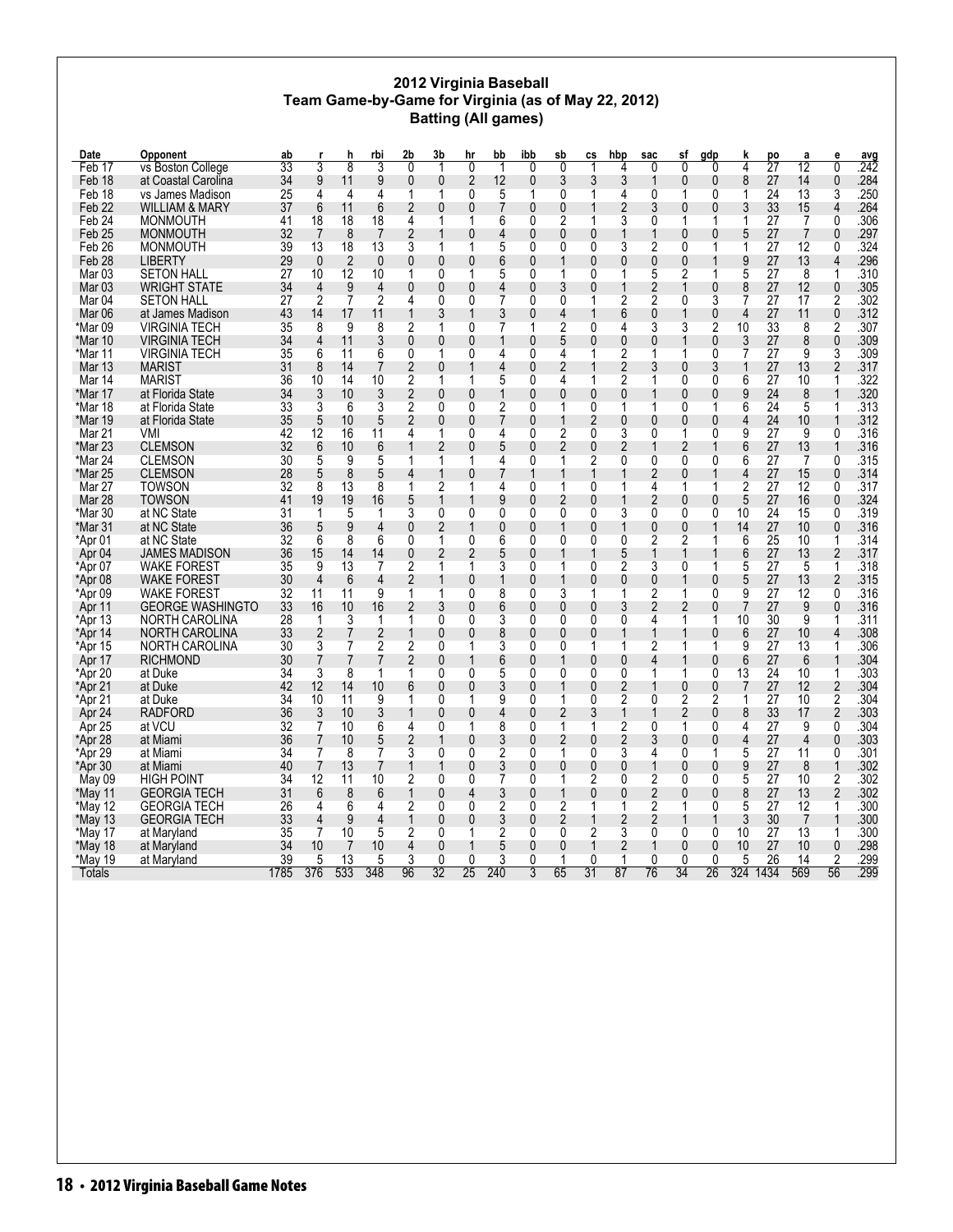#### **2012 Virginia Baseball Team Game-by-Game for Virginia (as of May 22, 2012) Pitching (All games)**

| Date              | Opponent                | ip    | h              |                | er             | bb             | SO             | 2b             | 3b             | hr                       | wp             | bk             | hbp | dp           | ibb            | score    | w-l       | S٧             | era  |
|-------------------|-------------------------|-------|----------------|----------------|----------------|----------------|----------------|----------------|----------------|--------------------------|----------------|----------------|-----|--------------|----------------|----------|-----------|----------------|------|
| Feb 17            | vs Boston College       | 90    | g              | 5              | 1              | $\overline{4}$ | 6              | 3              | $\overline{0}$ | 1                        | -1             | $\overline{0}$ | U   | 2            | 0              | $3-5$    | 0-1       | $\overline{0}$ | 1.00 |
| Feb 18            | at Coastal Carolina     | 9.0   | 8              | 3              | 3              | 2              | 7              | 1              | 0              | $\overline{\phantom{a}}$ | $\mathbf 0$    | $\mathbf{0}$   |     | 5            | 0              | $9 - 3$  | $1 - 1$   | 0              | 2.00 |
| Feb 18            | vs James Madison        | 8.0   | 3              | 4              | 2              | 4              | 7              | 1              | 0              | 0                        | $\mathbf{0}$   | 0              | 2   | 0            | 0              | 4-4      | $1 - 1$   | $\Omega$       | 2.08 |
| Feb 22            | WILLIAM & MARY          | 11.0  | 12             | 5              | 3              | 10             | 10             | 3              | 0              | 0                        | 1              | 0              | 2   | $\mathbf{0}$ | $\mathbf{1}$   | $6-5$    | 2-1       | 0              | 2.19 |
| Feb 24            | <b>MONMOUTH</b>         | 9.0   | 9              | 4              | 4              | 3              | 6              | $\overline{2}$ | 1              | 0                        | 1              | 0              | 0   | 1            | 0              | $18 - 4$ | $3-1$     | 0              | 2.54 |
| Feb <sub>25</sub> | <b>MONMOUTH</b>         | 9.0   | 3              |                | 1              | $\overline{2}$ | 12             | 1              | $\mathbf{0}$   | 0                        | 0              | $\mathbf{0}$   | 0   |              | 0              | $7 - 1$  | $4-1$     | $\mathbf{0}$   | 2.29 |
| Feb 26            | <b>MONMOUTH</b>         | 9.0   | 11             | 1              | 1              | 1              | 8              | 1              | 0              | 0                        | 0              | 0              | 0   | 1            | 0              | $13-1$   | 5-1       | 0              | 2.11 |
| Feb <sub>28</sub> | <b>LIBERTY</b>          | 9.0   | 11             | 8              | 4              | 4              | 5              | 2              |                | 0                        | 1              | 0              |     |              | $\mathbf{0}$   | $0 - 8$  | $5-2$     | $\mathbf{0}$   | 2.34 |
| Mar 03            | <b>SETON HALL</b>       | 9.0   | 6              | 4              | 1              | 5              | 8              | 1              | 0              | 0                        | 0              | 0              | 1   | 1            | 0              | $10 - 4$ | $6 - 2$   | 0              | 2.20 |
| Mar 03            | <b>WRIGHT STATE</b>     | 9.0   | 10             | 5              | 5              | 1              | 8              | 1              | $\bf{0}$       | 1                        | 0              | 0              | 0   | 1            | 0              | 4-5      | 6-3       | 0              | 2.47 |
| Mar <sub>04</sub> | <b>SETON HALL</b>       | 9.0   | 9              | 5              | 3              | 2              | 6              | 1              | 2              | 0                        | 1              | 0              | 0   | 0            | 0              | $2 - 5$  | 6-4       | $\Omega$       | 2.52 |
| Mar 06            | at James Madison        | 9.0   | $\overline{4}$ | 6              | 6              | 5              | 10             |                | 0              | 0                        |                | 0              | 0   | 0            | 0              | $14-6$   | 7-4       | 0              | 2.81 |
| *Mar 09           | <b>VIRGINIA TECH</b>    | 11.0  | 13             | 10             | 9              | 8              | 14             | 4              | $\overline{2}$ | 0                        | 1              | 0              | 1   | $\Omega$     | 1              | $8 - 10$ | $7-5$     | 0              | 3.22 |
| *Mar 10           | <b>VIRGINIA TECH</b>    | 9.0   | $\overline{4}$ | 3              | 3              | 2              | 12             | 0              | $\mathbf{0}$   | 2                        | 1              | $\mathbf{0}$   | 2   | $\mathbf{0}$ | 0              | $4 - 3$  | $8 - 5$   | 1              | 3.21 |
| *Mar 11           | VIRGINIA TECH           | 9.0   | 9              | 5              | $\overline{2}$ | 0              | 9              | $\overline{c}$ | 0              | 0                        | 0              | 1              |     | $\mathbf{0}$ | 0              | 6-5      | $9 - 5$   | 1              | 3.13 |
| <b>Mar 13</b>     | <b>MARIST</b>           | 9.0   | 10             | 5              | $\overline{2}$ | 3              | $\overline{7}$ | 4              | 0              | 0                        | 0              | $\mathbf{0}$   | 3   | $\mathbf{0}$ | $\mathbf{0}$   | $8 - 5$  | $10 - 5$  | $\overline{2}$ | 3.06 |
| Mar 14            | <b>MARIST</b>           | 9.0   | 9              | $\overline{2}$ | 1              | 0              | 8              | $\overline{2}$ | 0              | 0                        | 1              | 0              | 0   | 1            | 0              | $10 - 2$ | 11-5      | 2              | 2.94 |
| *Mar 17           | at Florida State        | 8.0   | 12             | 12             | 8              |                | 7              | 0              | 0              | 1                        | $\mathbf{0}$   | 0              | Δ   | $\mathbf 1$  | 0              | $3 - 12$ | $11-6$    | 2              | 3.24 |
| *Mar 18           | at Florida State        | 8.0   | 6              | 4              | 3              |                | 9              | 3              | 0              | 0                        | 0              | 0              |     | 0            | 0              | $3-4$    | $11 - 7$  | 2              | 3.24 |
| *Mar 19           | at Florida State        | 8.0   | 9              | 7              | 7              | 5              | 9              | 5              | 0              | 0                        | 0              | 1              |     | 3            | 0              | $5 - 7$  | $11 - 8$  | 2              | 3.45 |
| Mar 21            | VMI                     | 9.0   | 10             | 3              | 3              | 1              | 11             | 1              | 0              | 1                        | 1              | $\Omega$       | 2   | 0            | 0              | $12 - 3$ | $12 - 8$  | $\overline{2}$ | 3.43 |
| *Mar 23           | <b>CLEMSON</b>          | 9.0   | 8              | 3              | 3              | 5              | 8              | 0              | 0              | 1                        | 0              | 0              | 0   | 1            | 0              | $6 - 3$  | $13 - 8$  | 3              | 3.41 |
| *Mar 24           | <b>CLEMSON</b>          | 9.0   | 2              | 1              | 1              | 0              | 6              | 0              | 1              | 0                        | 0              | 0              | 0   | 0            | 0              | $5-1$    | $14 - 8$  | 3              | 3.30 |
| *Mar 25           | <b>CLEMSON</b>          | 9.0   | 10             | 3              | 3              | 2              | 5              | 1              | 0              | 1                        | 0              | 0              | 0   | 3            | 0              | $5-3$    | $15 - 8$  | 4              | 3.29 |
| Mar 27            | <b>TOWSON</b>           | 9.0   | 3              | 0              | 0              | 5              | 8              | 0              | 0              | 0                        | 0              | 0              | 0   | 1            | 0              | $8-0$    | 16-8      | 4              | 3.16 |
| Mar 28            | <b>TOWSON</b>           | 9.0   | 10             | 5              | 5              |                |                | 3              | $\mathbf{0}$   | 0                        | 1              | $\mathbf{0}$   |     |              | 0              | $19 - 5$ | $17 - 8$  | 4              | 3.23 |
| *Mar 30           | at NC State             | 8.0   | 9              | 5              | 5              | 3              | 4              | 3              | 0              | 0                        | 0              | 0              | 0   | 1            | 0              | $1-5$    | $17-9$    | 4              | 3.31 |
| *Mar 31           | at NC State             | 9.0   | 6              | 2              | $\overline{c}$ | 3              | 12             | 0              | 2              | 2                        | $\mathbf 0$    | 0              | 0   | 1            | 0              | $5-2$    | $18-9$    | 4              | 3.26 |
| *Apr 01           | at NC State             | 8.1   | 14             | 7              | 6              | 4              | 4              | 1              | 0              | 1                        | 0              | 0              | 0   | 0            | 1              | $6 - 7$  | 18-10     | 4              | 3.37 |
| Apr 04            | JAMES MADISON           | 9.0   | 8              | 5              | 3              | 4              | 8              | 2              | 0              | 0                        | 1              | $\mathbf{0}$   | 2   | 3            | 0              | $15 - 5$ | $19 - 10$ | 4              | 3.35 |
| *Apr 07           | <b>WAKE FOREST</b>      | 9.0   | 8              | 4              | 4              | 3              | 10             | 4              | 0              | 0                        | 0              | 0              | 0   | 0            | 0              | $9-4$    | $20 - 10$ | 4              | 3.37 |
| *Apr 08           | <b>WAKE FOREST</b>      | 9.0   | 5              | 1              | $\mathbf{1}$   | 6              | 5              | 0              | 0              | 1                        |                | 0              | 0   | 3            | 0              | $4-1$    | $21 - 10$ | 5              | 3.30 |
| *Apr 09           | <b>WAKE FOREST</b>      | 9.0   | 9              | 2              | 2              | 2              | 6              | $\overline{2}$ | $\Omega$       | 0                        | 1              | 0              | 1   | $\Omega$     | 0              | $11 - 2$ | $22 - 10$ | 6              | 3.26 |
| Apr 11            | <b>GEORGE WASHINGTO</b> | 9.0   | 9              | 4              | 4              | 3              | 14             | 2              | 0              | 1                        | 1              | 0              | 0   | 0            | 0              | $16 - 4$ | $23 - 10$ | 6              | 3.28 |
| *Apr 13           | NORTH CAROLINA          | 10.0  | 10             | $\overline{2}$ | $\overline{2}$ | 3              | 16             | 0              | 0              | 1                        | 1              | 1              | 0   | 1            | 0              | $1-2$    | $23 - 11$ | 6              | 3.24 |
| *Apr 14           | NORTH CAROLINA          | 9.0   | 9              | 6              | 3              | 2              | 3              | 1              | 1              | $\mathbf{0}$             | 0              | $\mathbf{0}$   |     | $\mathbf{0}$ | $\mathbf{0}$   | $2-6$    | $23-12$   | 6              | 3.23 |
| *Apr 15           | NORTH CAROLINA          | 9.0   | 8              | 5              | 5              | 2              | 7              | 0              | 0              | 0                        | 0              | 0              | 0   | 0            | 0              | 3-5      | $23 - 13$ | 6              | 3.28 |
| Apr 17            | <b>RICHMOND</b>         | 9.0   | 8              | 5              | 5              | 4              | 9              | 0              | 0              | 1                        | 0              | 0              | 0   | 0            | 0              | $7 - 5$  | 24-13     | $\overline{7}$ | 3.32 |
| *Apr 20           | at Duke                 | 8.0   | 9              | 6              | 5              | 4              | 7              | 3              | 0              | 0                        | 0              | 0              |     | $\Omega$     | 0              | $3-6$    | 24-14     | 7              | 3.38 |
| *Apr 21           | at Duke                 | 9.0   | 7              | 3              | 3              | 3              | 4              | 3              |                | 0                        | 0              | 0              | 0   | 1            | 0              | $12 - 3$ | $25 - 14$ | 7              | 3.37 |
| *Apr 21           | at Duke                 | 9.0   | 6              | 3              | 2              | 1              | $\overline{2}$ | 2              | 0              | 0                        | 1              | 0              | 0   | 0            | 0              | $10-3$   | $26 - 14$ | 7              | 3.33 |
| Apr 24            | <b>RADFORD</b>          | 11.0  | 8              | 2              | 1              |                | 11             | 4              | 0              | 0                        | $\mathbf 0$    | 0              |     | 4            | 0              | $3-2$    | $27 - 14$ | 7              | 3.26 |
| Apr 25            | at VCU                  | 9.0   | 7              | 5              | 5              | 2              | 6              | 1              |                | 0                        | $\overline{0}$ | 0              | 0   | 1            | 0              | $7-5$    | 28-14     | $\overline{7}$ | 3.30 |
| *Apr 28           | at Miami                | 9.0   | 5              | 3              | 3              | 5              | 14             | 1              | $\mathbf{0}$   | $\mathbf{0}$             | 0              | $\mathbf{0}$   |     | $\mathbf{0}$ | $\mathbf{0}$   | $7 - 3$  | $29 - 14$ | $\overline{7}$ | 3.29 |
| *Apr 29           | at Miami                | 9.0   | 6              | 4              | 4              | 5              | 10             | 2              | 0              | 1                        | 0              | 0              | 0   | 2            | 0              | $7-4$    | 30-14     | 8              | 3.31 |
| *Apr 30           | at Miami                | 9.0   | 4              | 4              | 2              | 2              | 8              | 1              | 0              |                          | 0              | 1              |     |              | 0              | $7-4$    | $31 - 14$ | 8              | 3.28 |
| May 09            | <b>HIGH POINT</b>       | 9.0   | 6              | 3              | 3              | 2              | 7              | $\overline{2}$ | 0              | 1                        | 1              | 0              | 0   | 1            | 0              | $12 - 3$ | 32-14     | 8              | 3.27 |
| *May 11           | <b>GEORGIA TECH</b>     | 9.0   | 7              | 5              | 5              | 4              | 9              | 1              | 0              | $\mathbf{0}$             | $\mathbf 0$    | $\mathbf{0}$   |     | 4            | 0              | $6-5$    | $33 - 14$ | 9              | 3.31 |
| *May 12           | <b>GEORGIA TECH</b>     | 9.0   | 6              | 2              | $\overline{2}$ | 3              | 6              | 1              | 0              | 1                        | 0              | 0              | 1   | 0            | 0              | $4-2$    | 34-14     | 10             | 3.28 |
| *May 13           | <b>GEORGIA TECH</b>     | 10.0  | 10             | 5              | 5              | 3              | 4              | 2              | $\bf{0}$       | 1                        | 0              | $\mathbf{0}$   | 0   | 1            | 0              | $4-5$    | $34 - 15$ | 10             | 3.31 |
| *May 17           | at Maryland             | 9.0   | 12             | 6              | 5              | 3              | 8              | 3              | 2              | 0                        | 1              | 0              | 3   | 1            | 0              | $7-6$    | $35 - 15$ | 11             | 3.34 |
| *May 18           | at Maryland             | 9.0   | 9              | 3              | 3              | 4              |                | 3              | 0              | 0                        | $\mathbf{0}$   | 0              | 0   |              | 0              | $10-3$   | $36 - 15$ | 11             | 3.34 |
| *May 19           | at Maryland             | 8.2   | 8              | 6              | $\overline{2}$ | 0              | 5              | 3              | $\Omega$       | 0                        | $\Omega$       | 0              | 3   | 1            | $\Omega$       | $5-6$    | 36-16     | 11             | 3.31 |
| Totals            |                         | 478.0 | 423            | 222            | 176            | 164            | 413            | 90             | 14             | $\overline{21}$          | 19             | $\overline{4}$ | 39  | 51           | $\overline{3}$ | 376-222  | $36 - 16$ | 11             | 3.31 |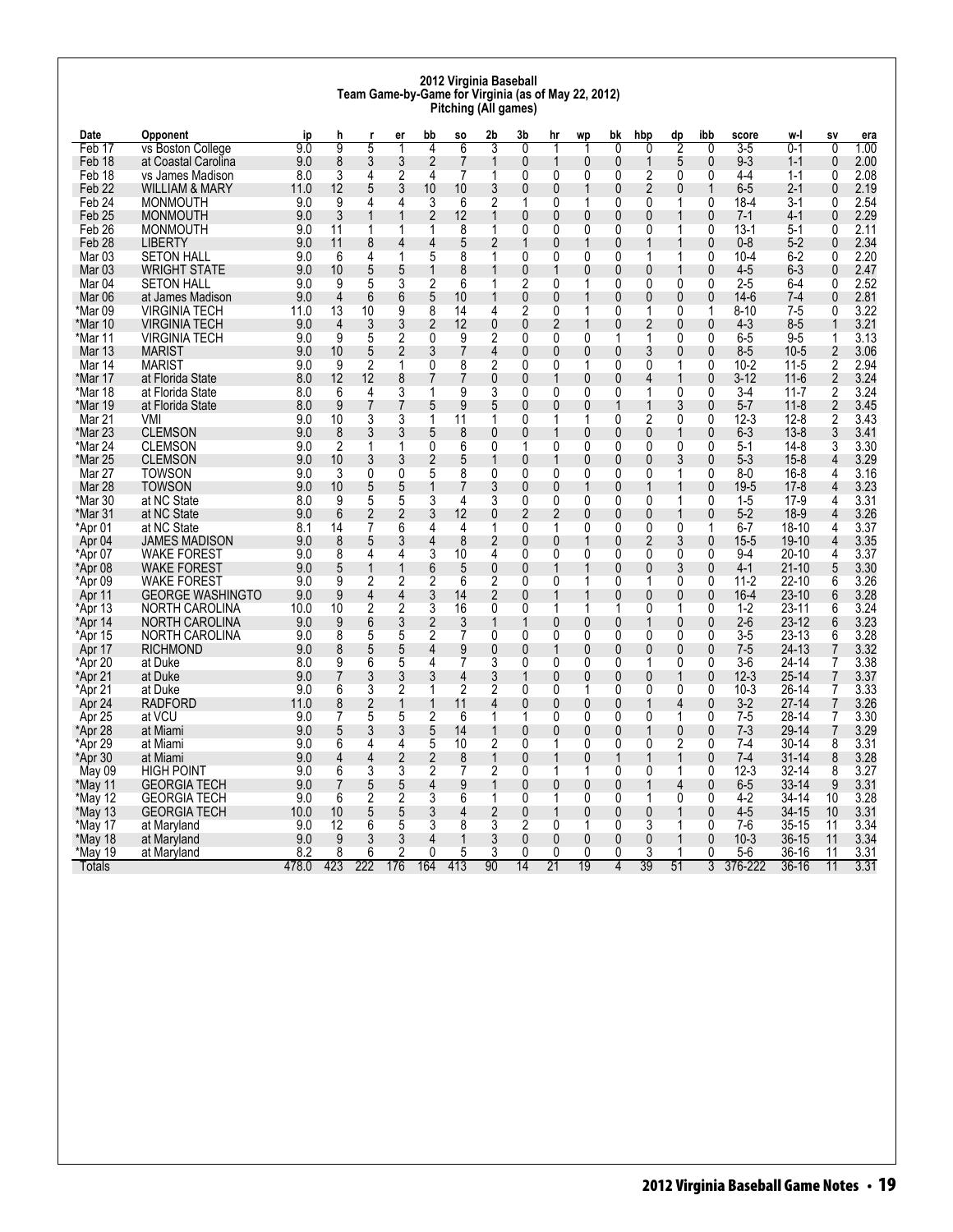#### **2012 Virginia Baseball Season Game Highs for Virginia (as of May 20, 2012) (All games)**

# TEAM GAME HIGHS

### Batting

| At bats:<br>Runs scored:<br>Hits:<br>RBI <sub>s</sub> :<br>Doubles:<br>Triples:<br>Home runs:<br>Total bases:<br>Walks:<br>Strikeouts:<br>Sac hits:<br>Sac flies:<br>Stolen bases:<br>Hit by pitch:<br>Caught stealing:<br>Runners LOB:<br>Hit into DP: | 19<br>19<br>18<br>6<br>3<br>3<br>$\overline{4}$<br>29<br>12 <sup>7</sup><br>14<br>5<br>3<br>5<br>6<br>3<br>3<br>15 <sub>15</sub><br>3<br>3 | $\sim 100$<br>$\sim$<br>$\sim$ $-$<br>$\sim$<br>$\sim$<br>$\sim$ .<br>$\sim$ $^{-1}$<br>$\sim$<br>$\sim$ $-$<br>$\sim$ $-$<br>$\sim 10$ | 43 - at James Madison (Mar 06, 2012)<br>- vs Towson (Mar 28, 2012)<br>- vs Towson (Mar 28, 2012)<br>- vs Monmouth (Feb 24, 2012)<br>at Duke (Apr 21, 2012)<br>at James Madison (Mar 06, 2012)<br>vs George Washington (Apr 11, 2012)<br>vs Georgia Tech (May 11, 2012)<br>vs Towson (Mar 28, 2012)<br>at Coastal Carolina (Feb 18, 2012)<br>at NC State (Mar 31, 2012)<br>vs Seton Hall (Mar 03, 2012)<br>- vs Virginia Tech (Mar 09, 2012)<br>vs Virginia Tech (Mar 10, 2012)<br>at James Madison (Mar 06, 2012)<br>at Coastal Carolina (Feb 18, 2012)<br>- vs Radford (Apr 24, 2012)<br>- vs North Carolina (Apr 14, 2012)<br>- vs Seton Hall (Mar 04, 2012)<br>- vs Marist (Mar 13, 2012)<br>Fielding |
|---------------------------------------------------------------------------------------------------------------------------------------------------------------------------------------------------------------------------------------------------------|--------------------------------------------------------------------------------------------------------------------------------------------|-----------------------------------------------------------------------------------------------------------------------------------------|----------------------------------------------------------------------------------------------------------------------------------------------------------------------------------------------------------------------------------------------------------------------------------------------------------------------------------------------------------------------------------------------------------------------------------------------------------------------------------------------------------------------------------------------------------------------------------------------------------------------------------------------------------------------------------------------------------|
| Putouts:                                                                                                                                                                                                                                                | 33<br>33                                                                                                                                   |                                                                                                                                         | 33 - vs William & Mary (Feb 22, 2012)<br>- vs Virginia Tech (Mar 09, 2012)<br>- vs Radford (Apr 24, 2012)                                                                                                                                                                                                                                                                                                                                                                                                                                                                                                                                                                                                |
| Assists:                                                                                                                                                                                                                                                | 17 <sup>17</sup><br>17                                                                                                                     |                                                                                                                                         | - vs Seton Hall (Mar 04, 2012)<br>- vs Radford (Apr 24, 2012)                                                                                                                                                                                                                                                                                                                                                                                                                                                                                                                                                                                                                                            |
| Errors:                                                                                                                                                                                                                                                 | 4<br>4<br>4                                                                                                                                | $\blacksquare$<br>$\blacksquare$                                                                                                        | vs William & Mary (Feb 22, 2012)<br>vs Liberty (Feb 28, 2012)<br>- vs North Carolina (Apr 14, 2012)                                                                                                                                                                                                                                                                                                                                                                                                                                                                                                                                                                                                      |
| Passed balls:                                                                                                                                                                                                                                           | $\overline{2}$<br>$\overline{2}$<br>$\overline{2}$                                                                                         |                                                                                                                                         | - vs Boston College (Feb 17, 2012 at Conway, S.C.)<br>- vs Seton Hall (Mar 03, 2012)<br>- at Florida State (Mar 17, 2012)                                                                                                                                                                                                                                                                                                                                                                                                                                                                                                                                                                                |
| DPs turned:                                                                                                                                                                                                                                             | 5                                                                                                                                          | $\sim$                                                                                                                                  | at Coastal Carolina (Feb 18, 2012)                                                                                                                                                                                                                                                                                                                                                                                                                                                                                                                                                                                                                                                                       |
|                                                                                                                                                                                                                                                         |                                                                                                                                            |                                                                                                                                         | Pitching                                                                                                                                                                                                                                                                                                                                                                                                                                                                                                                                                                                                                                                                                                 |
| Innings pitched:                                                                                                                                                                                                                                        | 11.0<br>11.0<br>11.0                                                                                                                       | $\overline{\phantom{a}}$<br>$\sim 100$                                                                                                  | vs William & Mary (Feb 22, 2012)<br>vs Virginia Tech (Mar 09, 2012)<br>- vs Radford (Apr 24, 2012)                                                                                                                                                                                                                                                                                                                                                                                                                                                                                                                                                                                                       |
| Runs allowed:<br>Earned runs:<br>Walks allowed:<br>Strikeouts:<br>Hits allowed:<br>Doubles allowed:<br>Triples allowed:<br>Homers allowed:                                                                                                              | 12 <sup>12</sup><br>9<br>$10-10$<br>16<br>14<br>5<br>$\overline{2}$<br>$\overline{2}$<br>$\overline{2}$                                    | $\sim$<br>$\overline{\phantom{0}}$<br>$\overline{\phantom{a}}$<br>$\overline{\phantom{0}}$<br>$\overline{\phantom{0}}$<br>$\sim$        | at Florida State (Mar 17, 2012)<br>vs Virginia Tech (Mar 09, 2012)<br>vs William & Mary (Feb 22, 2012)<br>vs North Carolina (Apr 13, 2012)<br>at NC State (Apr 01, 2012)<br>at Florida State (Mar 19, 2012)<br>- $(4 \times)$<br>vs Virginia Tech (Mar 10, 2012)<br>at NC State (Mar 31, 2012)                                                                                                                                                                                                                                                                                                                                                                                                           |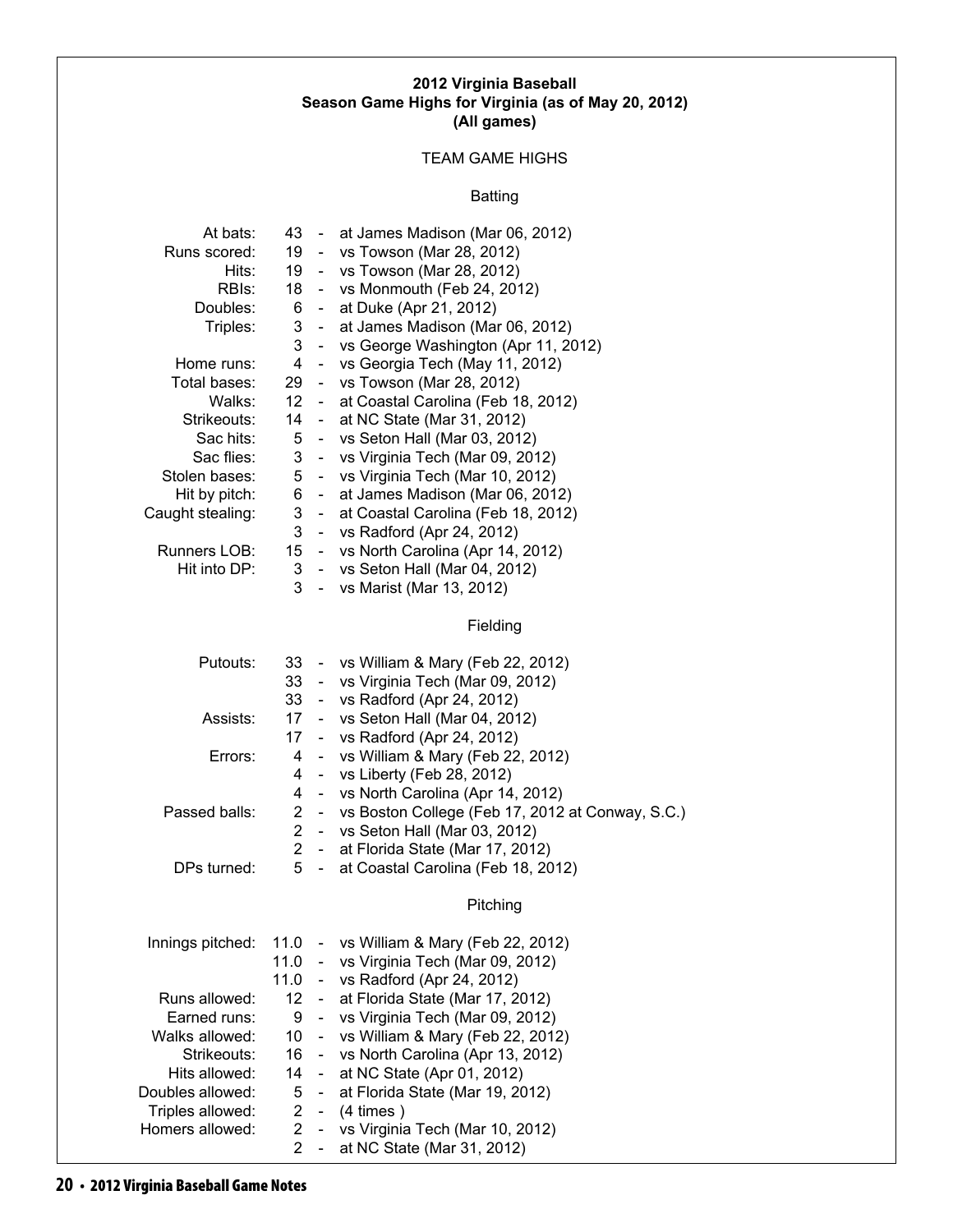#### **2012 Virginia Baseball Season Game Highs for Virginia (as of May 20, 2012) (All games)**

# INDIVIDUAL GAME HIGHS

# Batting

| At bats:         | 6               |                          | $-$ (11 times)                                               |
|------------------|-----------------|--------------------------|--------------------------------------------------------------|
| Runs scored:     | 4               | $\sim$                   | $(5 \times)$                                                 |
| Hits:            | 5 <sub>5</sub>  | $\sim$                   | Stephen Bruno at Duke (Apr 21, 2012)                         |
| RBIs:            | 7 <sup>1</sup>  | $\sim 100$               | Derek Fisher vs Towson (Mar 28, 2012)                        |
| Doubles:         | 3               | $\frac{1}{2}$            | Chris Taylor vs VMI (Mar 21, 2012)                           |
|                  | 3               | $\blacksquare$           | Jared King at Duke (Apr 21, 2012)                            |
| Triples:         | $\mathbf{1}$    |                          | $-$ (32 times)                                               |
| Home runs:       | $\overline{2}$  | $\blacksquare$           | Stephen Bruno vs Georgia Tech (May 11, 2012)                 |
| Total bases:     | 11              | $\sim$ $^{-1}$           | Derek Fisher vs Towson (Mar 28, 2012)                        |
| Walks:           | 4               | $\blacksquare$           | Jared King at VCU (Apr 25, 2012)                             |
| Strikeouts:      | 5               | $\sim$                   | Jared King at Duke (Apr 20, 2012)                            |
| Sac hits:        | $\overline{2}$  |                          | - $(9 \times)$                                               |
| Sac flies:       | $\overline{2}$  | $\blacksquare$           | Stephen Bruno vs Seton Hall (Mar 03, 2012)                   |
|                  | $\overline{2}$  | $\blacksquare$           | Colin Harrington at Duke (Apr 21, 2012)                      |
| Stolen bases:    | $\overline{2}$  | $\sim$                   | $(4 \times)$                                                 |
| Hit by pitch:    | $\overline{2}$  |                          | $-$ (6 times)                                                |
| Caught stealing: |                 | $2 -$                    | Colin Harrington vs Radford (Apr 24, 2012)                   |
| Runners LOB:     | 7               | $\omega_{\rm{eff}}$      | Nate Irving at Miami (Apr 30, 2012)                          |
|                  |                 |                          |                                                              |
|                  |                 |                          | Fielding                                                     |
| Putouts:         | 15 -            |                          | Nate Irving at Miami (Apr 28, 2012)                          |
| Assists:         | 7               | $\sim 100$               | Keith Werman vs Liberty (Feb 28, 2012)                       |
|                  | 7               | $\sim$                   | Keith Werman vs Radford (Apr 24, 2012)                       |
| Errors:          | $\overline{2}$  | $\frac{1}{2}$            | $(7 \times)$                                                 |
| Passed balls:    | $\overline{2}$  | $\sim$                   | Nate Irving vs Boston College (Feb 17, 2012 at Conway, S.C.) |
|                  | $\overline{2}$  | $\sim$                   | Nate Irving vs Seton Hall (Mar 03, 2012)                     |
|                  | $\overline{2}$  | $\sim$                   | Nate Irving at Florida State (Mar 17, 2012)                  |
|                  |                 |                          |                                                              |
|                  |                 |                          | Pitching                                                     |
| Innings pitched: | $9.0 -$         |                          | Branden Kline vs Clemson (Mar 24, 2012)                      |
| Runs allowed:    | 7               | $\sim$                   | Branden Kline vs Virginia Tech (Mar 09, 2012)                |
| Earned runs:     | 6               | $\sim$                   | Branden Kline vs Virginia Tech (Mar 09, 2012)                |
| Walks allowed:   | 5               | $\sim$                   | Branden Kline at Miami (Apr 28, 2012)                        |
| Strikeouts:      | 10 <sup>°</sup> | $\sim$ $-$               | Branden Kline at NC State (Mar 31, 2012)                     |
|                  | 10              | $\omega_{\rm{eff}}$      | Branden Kline vs North Carolina (Apr 13, 2012)               |
| Hits allowed:    | 9               |                          | Branden Kline at Duke (Apr 20, 2012)                         |
| Doubles allowed: | 4               | $\blacksquare$           | Branden Kline vs Marist (Mar 13, 2012)                       |
|                  | 4               | $\blacksquare$           | Branden Kline vs Wake Forest (Apr 07, 2012)                  |
| Triples allowed: | 2               | $\blacksquare$           | Whit Mayberry vs Virginia Tech (Mar 09, 2012)                |
|                  | 2               | $\blacksquare$           | Branden Kline at Maryland (May 17, 2012)                     |
| Homers allowed:  | $\overline{c}$  | $\blacksquare$           | Scott Silverstein vs Virginia Tech (Mar 10, 2012)            |
|                  | $\overline{2}$  | $\overline{\phantom{a}}$ | Branden Kline at NC State (Mar 31, 2012)                     |
| Wild pitches:    | $\mathbf{1}$    | $\blacksquare$           | $(19 \times)$                                                |
| Hit batters:     | 2               |                          | $(6 \times)$                                                 |
|                  |                 |                          |                                                              |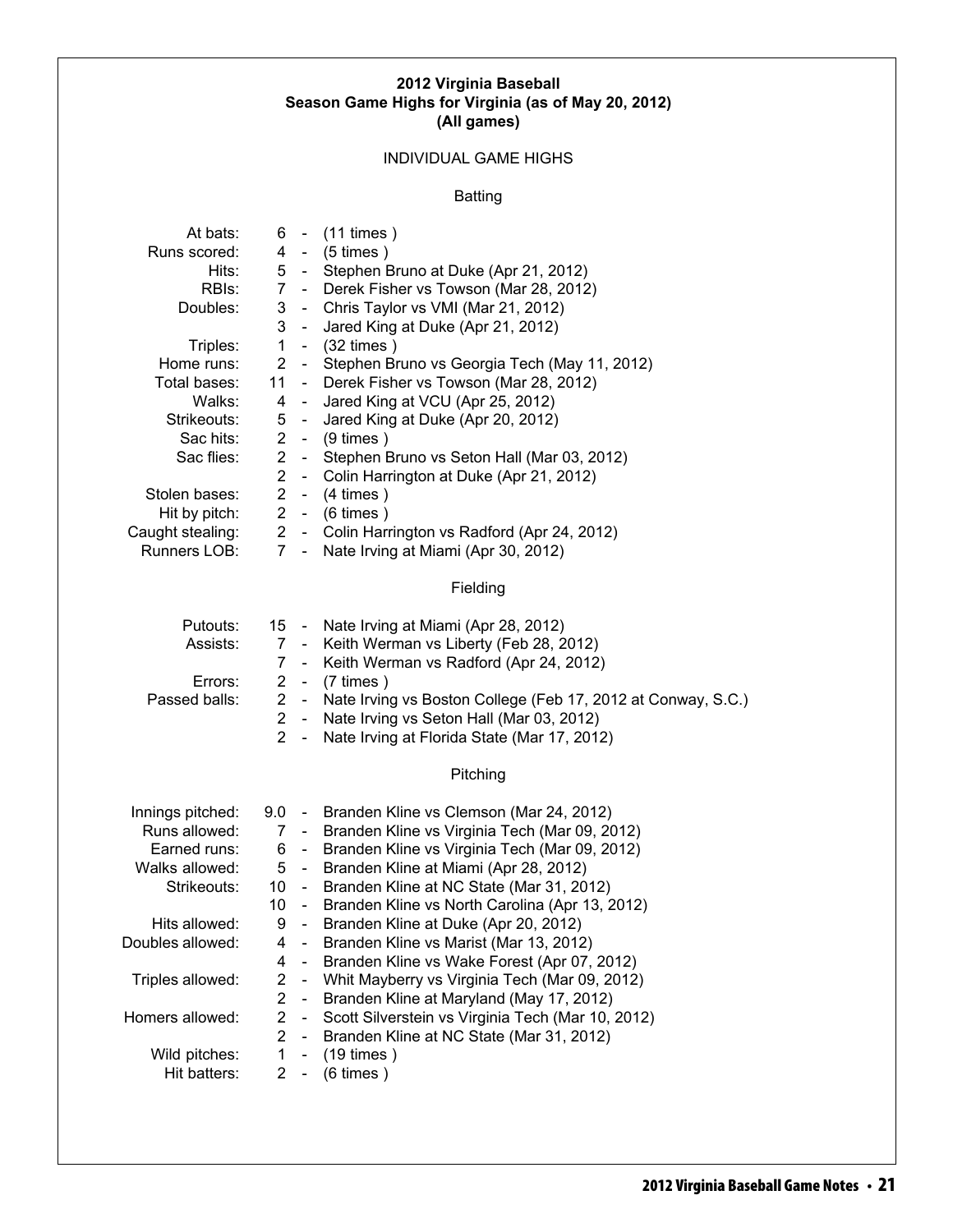|                                                                |                                      | Sb-Att             |                                     |                     |                | 15 5 4 3 5 8 3<br>15 5 4 5 7 8 9 3<br>15 4 3 9 8 9                                                                                                                                                                                                                                                        |         | 4 4 9 4 4 9                                                      |                   |               |                                                                             | woooooo<br>Haddoooo    |                                       |                 |                                 |                         |                       |                                      |                 |                 | <b>ន</b> ន្ទ្រីន្ទ្រី                     |                                          |       |          |                                                                                                                    |                   | <u> ಜಹಿಹಿಳಿ ಇಕ್ಕ</u> ನ                           |                          |           |
|----------------------------------------------------------------|--------------------------------------|--------------------|-------------------------------------|---------------------|----------------|-----------------------------------------------------------------------------------------------------------------------------------------------------------------------------------------------------------------------------------------------------------------------------------------------------------|---------|------------------------------------------------------------------|-------------------|---------------|-----------------------------------------------------------------------------|------------------------|---------------------------------------|-----------------|---------------------------------|-------------------------|-----------------------|--------------------------------------|-----------------|-----------------|-------------------------------------------|------------------------------------------|-------|----------|--------------------------------------------------------------------------------------------------------------------|-------------------|--------------------------------------------------|--------------------------|-----------|
|                                                                |                                      |                    |                                     |                     |                |                                                                                                                                                                                                                                                                                                           |         | <b>ひにのっておちっょー4ー0</b>                                             |                   |               |                                                                             |                        |                                       |                 |                                 |                         |                       |                                      |                 |                 | <b>ឌ</b> ុននន                             |                                          |       |          |                                                                                                                    |                   | $\infty$ pgoggatow                               |                          |           |
|                                                                |                                      | 흉                  |                                     |                     |                | <b>2252528</b>                                                                                                                                                                                                                                                                                            |         |                                                                  |                   |               |                                                                             | - mm c m o o o o n o o |                                       |                 |                                 |                         |                       |                                      |                 |                 | <b>EA</b> &6x                             |                                          |       |          |                                                                                                                    |                   | 了28128634                                        |                          |           |
|                                                                |                                      | 岊                  |                                     |                     |                | あなののある                                                                                                                                                                                                                                                                                                    |         | <u> 8 ∞ 5 4 5 6 5 − 0 0 w − 0</u>                                |                   |               |                                                                             |                        |                                       |                 |                                 |                         |                       |                                      | ≃               |                 | <b>ខ្លួន24</b>                            |                                          |       |          |                                                                                                                    |                   | <b>∞83</b> 은약 @ m <i>b</i> 4                     |                          |           |
|                                                                |                                      | 쭏                  |                                     |                     |                | 54999888                                                                                                                                                                                                                                                                                                  |         | 86922227-0700                                                    |                   |               |                                                                             |                        |                                       |                 |                                 |                         |                       |                                      | ᆂ               |                 | န်းစီစီအ                                  |                                          |       |          |                                                                                                                    |                   |                                                  |                          |           |
|                                                                |                                      | 또                  |                                     |                     |                | 0002                                                                                                                                                                                                                                                                                                      |         | 00-000000000                                                     |                   |               |                                                                             |                        |                                       |                 |                                 |                         |                       |                                      | 으               |                 | 0 - 0 -<br>8 - 0 -<br>8 - 0 -             |                                          |       |          |                                                                                                                    |                   |                                                  |                          |           |
|                                                                |                                      | CAREER<br>2B<br>3B |                                     |                     |                | ကထက $\leftarrow$ $\sim$ $\sim$ $\infty$                                                                                                                                                                                                                                                                   |         |                                                                  |                   |               |                                                                             | - NOOO TOOOOO          |                                       | $00-00$         |                                 |                         |                       |                                      | CAREER<br>ઢ     |                 | ంచం                                       |                                          |       |          |                                                                                                                    |                   | -to-oooo                                         |                          |           |
|                                                                |                                      |                    | ကြ                                  |                     |                | ≒∞ౖౖౣౢ                                                                                                                                                                                                                                                                                                    |         |                                                                  |                   |               | $-$ a a a a                                                                 |                        |                                       |                 |                                 |                         |                       |                                      | o               |                 | 0000                                      |                                          |       |          |                                                                                                                    |                   | 00000000                                         |                          |           |
|                                                                |                                      |                    |                                     |                     |                | <b>=</b>   ដូឌទីនងទីខ្ន                                                                                                                                                                                                                                                                                   |         | 5287557                                                          |                   |               |                                                                             |                        |                                       |                 |                                 | $\circ$ $\circ$ $\circ$ |                       |                                      | င်္တ<br>ပ္ပ     |                 | 00-0                                      |                                          |       |          |                                                                                                                    |                   | 000000000                                        |                          |           |
|                                                                |                                      |                    |                                     |                     |                |                                                                                                                                                                                                                                                                                                           |         | おけけてみああり00320                                                    |                   |               |                                                                             |                        |                                       |                 |                                 |                         |                       |                                      | ဖိ              | က               | けどお                                       |                                          |       |          |                                                                                                                    |                   | $\sim$ $\sim$ $\sim$ $\sim$ $\sim$ $\sim$ $\sim$ |                          |           |
|                                                                |                                      |                    |                                     |                     |                | 2222                                                                                                                                                                                                                                                                                                      |         | $8983482880 - 4$                                                 |                   |               |                                                                             |                        |                                       |                 |                                 | $\mathbb{R}^{\infty}$ ဝ |                       |                                      |                 |                 | <b>a</b> ុននន<br><b>a</b>                 |                                          |       |          |                                                                                                                    |                   | けれてのあっての5                                        |                          |           |
| ridual Season/Career Summary for Virginia (as of May 20, 2012) | Away: 11-7 Neutral: 0-1-1 ACC: 18-12 | G-S                | 95-83                               | 76-55<br>50-47      | 47-43          | 208-174<br>137-118                                                                                                                                                                                                                                                                                        | 150-134 | 99-72<br>26-11<br>28-20                                          |                   | $23 - 8$      | $35 - 28$<br>$97 - 32$<br>$36 - 22$                                         |                        |                                       |                 |                                 |                         |                       |                                      | ミ               |                 | 7.3.54<br>7.3.54                          |                                          | $3-0$ | $14 - 1$ | $10-4$                                                                                                             |                   | 132523                                           |                          |           |
|                                                                |                                      |                    |                                     |                     |                | <b>ទា</b> ន្ធ ក្នុង ក្នុង ក្នុង<br><b>4</b> កុំ កុំ កុំ កុំ កុំ កុំ កុំ កុំ                                                                                                                                                                                                                               |         | ndununun 1001-002                                                |                   |               |                                                                             |                        |                                       |                 |                                 |                         |                       |                                      |                 |                 |                                           |                                          |       |          |                                                                                                                    |                   | 8841968888<br>- 23444669                         |                          |           |
| (All games Sorted by Batting avg)                              |                                      |                    |                                     |                     |                | <b>99</b><br>99999829<br><b>99</b> 99982                                                                                                                                                                                                                                                                  |         | ことなといることところころ                                                    |                   |               |                                                                             |                        |                                       |                 |                                 |                         | 65-96<br>52-70        | (All games Sorted by Earned run avg) |                 |                 | 88322                                     |                                          |       |          |                                                                                                                    |                   | sassataro                                        | $\frac{4}{3}$<br>324     |           |
|                                                                |                                      | င္တ                |                                     |                     |                | <b>ដូ</b> ង្គីដូន្តូង                                                                                                                                                                                                                                                                                     |         | <b>UUSのけぬちっょっしょっ</b>                                             |                   |               |                                                                             |                        |                                       |                 |                                 |                         | $\frac{24}{33}$       |                                      |                 |                 | <b>思</b> 右는 2월                            |                                          |       |          |                                                                                                                    |                   | <u>ၜၜ</u> ၯၑၜၜ႖ၑၑ                                | <u>le st</u>             |           |
|                                                                |                                      |                    |                                     |                     |                | $\frac{1}{2}$ = $\frac{1}{2}$ = $\frac{1}{2}$ = $\frac{1}{2}$ = $\frac{1}{2}$ = $\frac{1}{2}$ = $\frac{1}{2}$ = $\frac{1}{2}$ = $\frac{1}{2}$ = $\frac{1}{2}$ = $\frac{1}{2}$ = $\frac{1}{2}$ = $\frac{1}{2}$ = $\frac{1}{2}$ = $\frac{1}{2}$ = $\frac{1}{2}$ = $\frac{1}{2}$ = $\frac{1}{2}$ = $\frac{1$ |         |                                                                  |                   |               |                                                                             | mmcmoooo-oo            |                                       |                 |                                 |                         | $\frac{8}{29}$        |                                      |                 |                 | $E_{52}^{2}$ 28                           |                                          |       |          |                                                                                                                    |                   | っかけけるっかっ                                         | $\frac{176}{324}$        |           |
| 2012 Virginia Baseball                                         |                                      | 58                 |                                     |                     |                | おはけのぬけい                                                                                                                                                                                                                                                                                                   |         | $\sim$ ∞ $\sim$ $\sim$ $\sim$ $\sim$ $\sim$ $\sim$ $\sim$ $\sim$ |                   |               |                                                                             |                        |                                       |                 |                                 |                         | <u>240</u><br>164     |                                      |                 |                 | $E$ $\approx$ $E$ $\approx$ $E$ $\approx$ |                                          |       |          |                                                                                                                    |                   | 80000052                                         | 226                      |           |
|                                                                | Home: 25-8                           | 巼                  |                                     |                     |                | 44gegaa                                                                                                                                                                                                                                                                                                   |         |                                                                  |                   |               |                                                                             |                        |                                       |                 |                                 |                         |                       |                                      |                 |                 | 면역영역                                      |                                          |       |          |                                                                                                                    |                   | ສູສູສູສຸກສູ                                      | <b>ដូ</b> ន្ល            |           |
|                                                                |                                      | 뚠                  |                                     |                     |                | 07-0040                                                                                                                                                                                                                                                                                                   |         | 00-00-0000000                                                    |                   |               |                                                                             |                        |                                       |                 |                                 |                         | ಸಿ ಸ                  |                                      | ௨               |                 | ದ ಹಿ<br> <br> ದ ಹಿ ಜ ದ                    |                                          |       |          |                                                                                                                    |                   | $4888852878787807778077$                         |                          |           |
|                                                                | rd: 36-16-1                          | SON<br>ä           |                                     |                     |                | $\frac{m}{2}$                                                                                                                                                                                                                                                                                             |         |                                                                  |                   |               |                                                                             |                        |                                       |                 |                                 |                         | uooo4000000M7         |                                      | EASON<br>စိ     |                 | 0000                                      |                                          |       |          |                                                                                                                    |                   | °°±000000                                        |                          |           |
| Í                                                              | Reco                                 | <b>ဟ လ</b>         |                                     |                     |                | $B_0$ $\approx$ $B_1$ $\approx$ $B_2$ $\approx$ $B_3$ $\approx$ $B_4$ $\approx$ $B_5$                                                                                                                                                                                                                     |         |                                                                  |                   |               |                                                                             |                        |                                       |                 |                                 | $\sim$ 0000             |                       |                                      | ဟ<br><b>Sho</b> |                 | 0000                                      |                                          |       |          |                                                                                                                    |                   | 00000000                                         |                          |           |
|                                                                |                                      |                    |                                     |                     |                | Ⅰ 2 2 3 3 3 4 2 2 3                                                                                                                                                                                                                                                                                       |         | segussa-                                                         |                   |               |                                                                             |                        |                                       |                 |                                 |                         | ន្លៃខ្ញ               |                                      | ပ္ပ             |                 | 0 – 0                                     |                                          |       |          |                                                                                                                    |                   | 00000000                                         | $\overline{\phantom{0}}$ |           |
|                                                                |                                      |                    |                                     |                     |                | $\frac{1}{2}$ = 22223                                                                                                                                                                                                                                                                                     |         |                                                                  |                   |               |                                                                             | $\circ$ 388-00000      |                                       |                 |                                 |                         | 376                   |                                      | <u>ငိ</u>       |                 | けおは                                       |                                          |       |          |                                                                                                                    |                   | onoowno4o                                        | င္ဟြ ကို                 |           |
|                                                                |                                      | æ                  |                                     |                     |                | 29422825                                                                                                                                                                                                                                                                                                  |         | 888246880                                                        |                   |               |                                                                             |                        |                                       |                 |                                 |                         | 1785<br>1753          |                                      |                 |                 | <mark>요</mark> ペさささ<br>4                  |                                          |       |          |                                                                                                                    |                   | けひのねちゅてれる                                        | င္ဟြ ကို                 |           |
|                                                                |                                      | G-S                | 52-52<br>50-47                      | 48-42               |                | 42<br>422<br>4323                                                                                                                                                                                                                                                                                         |         | 20-19<br>26-11                                                   | 28-20             | 23-8<br>35-28 |                                                                             | 46-27<br>36-22         |                                       |                 |                                 | $-5 -$                  | 3<br>3<br>3<br>3<br>3 |                                      | ₹               |                 | というとし                                     |                                          |       | $5 -$    | $4 - 7$                                                                                                            |                   | SSSSS                                            | 36-16<br>16-36           |           |
|                                                                |                                      |                    | $\frac{25}{25}$                     |                     |                |                                                                                                                                                                                                                                                                                                           |         |                                                                  |                   |               |                                                                             |                        |                                       |                 |                                 |                         | 8855888885788888888   |                                      | ERA             |                 | <b>ន្ត្រី</b><br>និង និង<br>ក្នុង ម       |                                          |       |          |                                                                                                                    |                   | ត្ត<br>ក្នុងប្អូន មិនដូច<br>ទី២ មិនដូច           | $\frac{31}{33}$          |           |
|                                                                |                                      |                    |                                     |                     |                |                                                                                                                                                                                                                                                                                                           |         |                                                                  |                   |               |                                                                             |                        |                                       |                 |                                 |                         |                       |                                      |                 |                 |                                           |                                          |       |          |                                                                                                                    |                   |                                                  |                          |           |
|                                                                |                                      |                    |                                     |                     |                |                                                                                                                                                                                                                                                                                                           |         |                                                                  |                   |               |                                                                             |                        |                                       |                 |                                 |                         |                       |                                      |                 |                 |                                           |                                          |       |          |                                                                                                                    |                   |                                                  |                          |           |
|                                                                |                                      |                    | 11 Stephen Bruno<br>23 Derek Fisher | 14 Colin Harrington |                | 2 Keith Werman                                                                                                                                                                                                                                                                                            |         | 25 Reed Gragnani<br>33 Nick Howard                               | 10 Brandon Downes |               | 9 Kenny Towns<br>38 Mike Papi<br>5 Mitchell Shifflett<br>7 Branden Cogswell |                        | 37 Thomas Woodruft<br>8 Chace Mitchel |                 | 17 Shane Halley<br>30 Rob Amaro | 31 Justin Thompson      |                       |                                      |                 |                 |                                           | 16 Branden Kline<br>29 Scott Silverstein |       |          | 33 Nick Howard<br>17 Shane Halley<br>31 Justin Thompson<br>39 Austin Young<br>47 Whit Mayberry<br>47 Vhit Mayberry | 46 Nathaniel Abel | 21 Barrett O'Neill<br>20 Ryan Ashooh             |                          |           |
|                                                                |                                      |                    |                                     |                     | 18 Nate Irving | 13 Jared King<br>6 Chris Taylor                                                                                                                                                                                                                                                                           |         |                                                                  |                   |               |                                                                             |                        |                                       | 19 Joel Effertz |                                 |                         | Opponents             |                                      |                 | 3 Kyle Crockett | 34 Artie Lewicki                          |                                          |       |          |                                                                                                                    |                   |                                                  |                          | Opponents |
|                                                                |                                      | Player             |                                     |                     |                |                                                                                                                                                                                                                                                                                                           |         |                                                                  |                   |               |                                                                             |                        |                                       |                 |                                 |                         | Totals                |                                      | Player          |                 |                                           |                                          |       |          |                                                                                                                    |                   |                                                  | Totals                   |           |
|                                                                |                                      |                    |                                     |                     |                |                                                                                                                                                                                                                                                                                                           |         |                                                                  |                   |               |                                                                             |                        |                                       |                 |                                 |                         |                       |                                      |                 |                 |                                           |                                          |       |          |                                                                                                                    |                   |                                                  |                          |           |
| 22 • 2012 Virginia Baseball Game Notes                         |                                      |                    |                                     |                     |                |                                                                                                                                                                                                                                                                                                           |         |                                                                  |                   |               |                                                                             |                        |                                       |                 |                                 |                         |                       |                                      |                 |                 |                                           |                                          |       |          |                                                                                                                    |                   |                                                  |                          |           |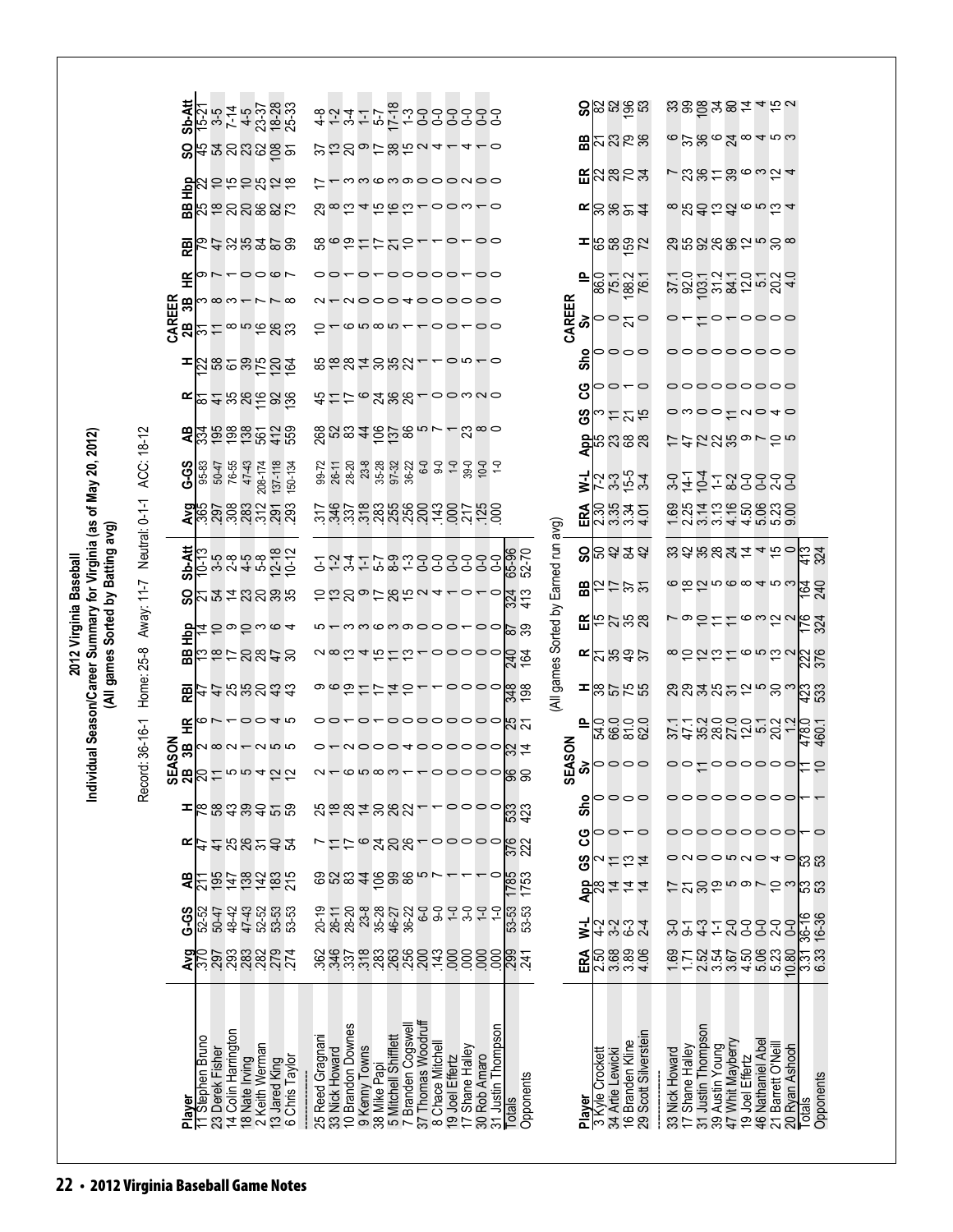| 2 KEITH WERMAN . INF/C                                                                                                       | <b>3 KYLE CROCKETT • LHP</b>                                                                                                          | 3/27         | Towson                               |        | $1.2$ 0 0 0 0                      |                                     | 3 W                              |     |
|------------------------------------------------------------------------------------------------------------------------------|---------------------------------------------------------------------------------------------------------------------------------------|--------------|--------------------------------------|--------|------------------------------------|-------------------------------------|----------------------------------|-----|
| Last 5 Games: .154 (2-13)                                                                                                    | • Has fired 54.0 innings (45.0 out of bullpen)                                                                                        | 3/31         | at NC State                          |        | $0.2 \t0 \t0 \t0$                  | $\mathbf 0$                         | 0                                |     |
| Last 10 Games: .320 (8-25)<br>- Named Second-Team All-ACC at second base (also was Sec-                                      | • Owns 50 strikeouts (third on team)<br>• Top lefty option out of bullpen with 28 appearances (second                                 | 4/1<br>4/4   | at NC State<br>JMU                   |        | $1.0$ 2 2 2 0<br>4.0 3 2 2 1       |                                     | 0<br>2 W                         |     |
| ond-Team All-ACC in 2010)                                                                                                    | on team, seventh in ACC)                                                                                                              | 4/8          | <b>Wake Forest</b>                   |        | 0.1 0 0 0                          | $\mathbf 0$                         | 0                                |     |
| • Has started 52 games this season, 42 times at second base                                                                  | Opponents are batting .200 against him (.207 against in ACC                                                                           | 4/9          | <b>Wake Forest</b>                   |        | $4.0$ 1 0 0                        | $\mathbf 0$                         | 2 W                              |     |
| and 10 at catcher                                                                                                            | play, which ranks sixth in conference)                                                                                                | 4/13         | <b>North Carolina</b>                |        | 3.0 2 0 0                          | 0                                   | 4                                |     |
| • Ranks eighth in career games at Virginia with 208                                                                          | • Made 19 appearances in ACC play (second most in league                                                                              | 4/15<br>4/21 | North Carolina                       |        | 2.2 2 1 1 0<br>$2.0 \t0 \t0 \t0$   |                                     | 3                                |     |
| • Reached base safely in 28-consecutive games earlier this<br>season; snapped April 13 vs. UNC                               | and on team)<br>• Struck out 32 and allowed just three earned runs and two                                                            | 4/24         | at Duke<br>Radford                   | $\ast$ | $5.0$ 3 1 0                        | 0<br>0                              | $\overline{1}$<br>8              |     |
| - Ranks eighth in conference in OBP in ACC games (.430); bat-                                                                | walks in his last 13 appearances (30.1 IP, 0.89 ERA)                                                                                  | 4/28         | at Miami                             |        | 3.1 1 0 0                          | 0                                   | 4                                |     |
| ting .342 in ACC play (second on team, ninth in league)                                                                      |                                                                                                                                       | 4/30         | at Miami                             |        | $2.0 \t1 \t2 \t0$                  | $\overline{1}$                      | 3                                |     |
| • First nationally with 23 sacrifice bunts; holds school record                                                              | • Held BC scoreless for five innings in his first appearance of                                                                       | 5/9          | <b>High Point</b>                    |        | 0.1 0 0 0                          | $\mathbf 0$                         | $\mathbf{0}$                     |     |
| with 68 career sac bunts                                                                                                     | the season (2/17)                                                                                                                     | 5/11<br>5/12 | Georgia Tech<br>Georgia Tech         |        | 3.2 2 0 0 1<br>$1.0$ 2 0 0         | 0                                   | 5<br>$\mathbf{1}$                |     |
| • Had a team-high 15-game hitting streak earlier this season<br>• Received day off March 14 vs. Marist; had played in        | • Did not allow an earned run in 2.1 innings out of the bullpen<br>against Liberty (2/28; 2.1 IP, 4H, 2R, 0ER, 0BB, 0K)               | 5/17         | at Maryland                          |        | $1.2$ 2 2 2 0                      |                                     | $\mathbf{1}$                     | W   |
| 95-straight games, dating to May 21, 2010, at Miami                                                                          | - Pitched twice in Virginia Tech series (Friday/Sunday), includ-                                                                      | 5/19         | at Maryland                          |        | $1.1$ 2 0 0                        | 0                                   | $\mathbf{0}$                     |     |
|                                                                                                                              | ing a perfect 1.1 innings on Friday                                                                                                   |              |                                      |        |                                    |                                     |                                  |     |
| • Went 2-for-5, with three runs scored and three RBI in series                                                               | • Pitched scoreless seventh inning to set up Thompson for save in                                                                     | 2011         |                                      |        | GS IP H R ER BB SO DE              |                                     |                                  |     |
| sweep of Monmouth (2/24-26)<br>• Registed one hit, two RBI, one walk and one run in final                                    | first game of Clemson series (3/23; 1.0 IP, 0H, 0R, 0ER, 1BB, 1K)<br>• Earned his first win of the season with 1.2 perfect innings of | 2/20         | Date Opponent<br>vs. Arkansas State  |        | $1.0 \t0 \t0 \t0$                  | $\mathbf 0$                         | 0                                |     |
| game against Monmouth (2/26)                                                                                                 | work against Towson, including three strikeouts (3/27)                                                                                | 2/26         | East Carolina                        |        | 0.1 0 0 0 0                        |                                     | 0                                |     |
| • Went 3-for-3 with sac bunt against Marist (3/13)                                                                           | • Pitched a perfect two-thirds of an inning late in the game                                                                          | 3/1          | William and Mary *                   |        | 4.0 2 0 0 1                        |                                     |                                  | 6 W |
| • Went 3-for-8 with one run and an RBI in series at Florida                                                                  | against NC State (3/31)                                                                                                               | 3/5          | Rider                                |        | 0.1 0 0 0                          | $\overline{1}$                      | 0                                |     |
| State (3/17-19)                                                                                                              | • Earned first start of the season against JMU to get his second                                                                      | 3/12<br>3/13 | at Clemson<br>at Clemson             |        | 0.1 1 3 2 1<br>$1.0$ 1 1 0         | $\mathbf 0$                         | $\overline{1}$<br>$\overline{2}$ |     |
| • Registered at least two hits in each game against Clemson,<br>going 6-for-10 with four RBI and one run in series (3/23-25) | win (4/4; 4.0 IP, 3H, 2R, 2ER, 1BB, 2K)<br>• Pitched four innings of one-hit ball out of the bullpen in final                         | 3/16         | James Madison                        |        | 0.1 1 0 0                          | $\mathbf 0$                         | $\mathbf 0$                      |     |
| • Went 4-for-9 with three runs scored in series at NC State                                                                  | game against Wake Forest (4/9; 4.0 IP, 1H, 0R, 0ER, 0BB, 2K)                                                                          | 3/19         | <b>Florida State</b>                 |        | $1.1 \t0 \t0 \t0$                  | $\mathbf{0}$                        | 3                                |     |
| $(3/20-4/1)$                                                                                                                 | • Struck out four batters in 3.0 IP in the first game of the North                                                                    | 3/22         | Towson                               |        | 3.0 2 0 0                          | 0                                   | 4                                |     |
| • Hit a lead-off triple in the eighth inning on Saturday; scored                                                             | Carolina series (4/13; 3.0 IP, 2H, 0R, 0ER, 0BB, 4K)                                                                                  | 3/26         | Maryland-1                           |        | 0.2 0 0 0                          | $\mathbf 0$                         | $1 \quad W$                      |     |
| the go-ahead run in a 5-2 victory (3/31)                                                                                     | • Started against Radford (4/24) and worked 5.0 innings, al-                                                                          | 4/3<br>4/5   | at Virginia Tech<br>Radford          |        | $2.1$ 2 0 0<br>1.0 1 0 0           | $\overline{\mathbf{0}}$<br>$\bm{0}$ | $\mathbf{1}$<br>$\overline{1}$   |     |
| • Recorded fifth-inning single against JMU to extend hit<br>streak to 14 games (4/4)                                         | lowing just unearned run while striking out career-high eight<br>- Did not allow an earned run over 5.1 innings of work in Mi-        | 4/9          | at Georgia Tech                      |        | 0.1 2 0 0                          | $\overline{1}$                      | $\overline{1}$                   |     |
| • Went 1-for-2 with with a run and two walks in the final                                                                    | ami series (4/28-30); pitched in games 1 and 3                                                                                        | 4/10         | at Georgia Tech                      |        | $1.0$ 2 1 1 1                      |                                     | 0                                |     |
| game against Wake Forest (4/9)                                                                                               | • Worked 4.2 scoreless innings in first two games of Georgia                                                                          | 4/13         | Coastal Carolina                     |        | $0.2 \t0 \t0 \t0$                  | 0                                   | 0                                |     |
| • Scored a run off after drawing a walk and drove in another                                                                 | Tech series; pitched 3.2 scoreless with 5 strikeouts in Game 1                                                                        | 4/20         | Richmond                             |        | $1.0 \t1 \t0 \t0$                  | 0                                   | 0<br>2 W                         |     |
| run with a sac fly, all in the nine-run fourth inning against<br>George Washington on Wednesday (4/11)                       | • Gave up pair of runs in first game of Maryland series to snap<br>streak of 18.2-consecutive scoreless innings (5/17), but still     | 4/24<br>4/30 | <b>NC State</b><br>at Boston College |        | $2.1$ 3 0 0 0<br>$2.0 \t0 \t0 \t0$ | $\overline{1}$                      | 3                                |     |
| • Was 1-for-7 in North Carolina series (4/13-15) and 2-for-10                                                                | earned win; rebounded to throw 1.1 scoreless innings in                                                                               | 5/14         | Miami                                |        | 0.0 0 0 0                          | $\overline{1}$                      | 0                                |     |
| in Duke series (4/20-22)                                                                                                     | Game 3.                                                                                                                               | 5/15         | Miami                                |        | 0.1 0 0 0 0                        |                                     | $\overline{1}$                   |     |
| • Went 5-for-8, scored three times in Miami series (4/28-30)                                                                 |                                                                                                                                       | 5/19         | at North Carolina                    |        | $0.2$ 2 2 2 1 0                    |                                     |                                  |     |
| • Was 1-for-7 with two runs in Georgia Tech series (5/11-13)<br>• Went 1-for-8 in Maryland series (5/17-19)                  | <b>SEASON HIGHS</b><br>IP<br>5.0<br>vs. Boston College (2/17)                                                                         | 5/21         | at North Carolina                    |        | $1.0$ 2 0 0                        | $0\quad 0$                          |                                  |     |
|                                                                                                                              | $\overline{H}$<br>4<br>Liberty (2/28)                                                                                                 |              |                                      |        |                                    |                                     |                                  |     |
| <b>SEASON HIGHS</b>                                                                                                          | R<br>3<br>at Florida State (3/18)                                                                                                     |              |                                      |        |                                    |                                     |                                  |     |
| 2x, last at Duke (4/21)<br>AB<br>5                                                                                           | ER<br>3<br>at Florida State (3/18)<br>BB<br>$\overline{2}$<br>3x, last vs. Florida State (3/19)                                       |              |                                      |        |                                    |                                     |                                  |     |
| $\overline{2}$<br>$\overline{\mathsf{R}}$<br>4x, last vs. Towson (3/28)<br>Н<br>3<br><b>Marist (3/13)</b>                    | K<br>8<br>Radford (4/24)                                                                                                              |              |                                      |        |                                    |                                     |                                  |     |
| BB<br>$\overline{2}$<br>6x, last vs. Wake Forest (4/9)                                                                       | <b>CAREER HIGHS</b>                                                                                                                   |              |                                      |        |                                    |                                     |                                  |     |
| <b>RBI</b><br>2<br>4x, last vs. Clemson (3/25)                                                                               | IP<br>vs. Boston College (2/17/12)<br>5.0<br>H<br>4<br>Liberty (2/28/12)                                                              |              |                                      |        |                                    |                                     |                                  |     |
| $\overline{\text{SB}}$<br>1<br>5x, last vs. Georgia Tech (5/13)<br><b>CAREER HIGHS</b>                                       | 3<br>R<br>2x, last at Florida State (3/18/12)                                                                                         |              |                                      |        |                                    |                                     |                                  |     |
| at NC State (4/3/10)<br>AB<br>6                                                                                              | ER<br>3<br>at Florida State (3/18)                                                                                                    |              |                                      |        |                                    |                                     |                                  |     |
| R<br>3<br>2x, last at Georgia Tech (4/9/11)                                                                                  | $\overline{2}$<br><b>BB</b><br>3x, last vs. Florida State (3/19/12)                                                                   |              |                                      |        |                                    |                                     |                                  |     |
| H<br>4<br>3x, last at Duke (4/30/10)<br><b>BB</b><br>4<br>Rider (3/4/11)                                                     | K<br>8<br>Radford (4/24/12)                                                                                                           |              |                                      |        |                                    |                                     |                                  |     |
| $\overline{\mathbf{3}}$<br><b>RBI</b><br>2x, last at Georgia Tech (4/9/11)                                                   | 2012                                                                                                                                  |              |                                      |        |                                    |                                     |                                  |     |
| $\overline{\text{SB}}$<br>$\overline{2}$<br>Radford (4/7/10)                                                                 | <b>Opponent</b><br>GS IP H R ER BB SO DEC<br>Date                                                                                     |              |                                      |        |                                    |                                     |                                  |     |
|                                                                                                                              | vs. Boston College<br>2/17<br>5.0 2 0 0 2 3                                                                                           |              |                                      |        |                                    |                                     |                                  |     |
|                                                                                                                              | <b>William and Mary</b><br>2/22<br>$1.0$ 1 1 0 2 1<br>Liberty<br>2/28<br>2.142000                                                     |              |                                      |        |                                    |                                     |                                  |     |
|                                                                                                                              | Seton Hall<br>3/3<br>1.0 0 0 0 1 1                                                                                                    |              |                                      |        |                                    |                                     |                                  |     |
|                                                                                                                              | <b>Seton Hall</b><br>3/4<br>1.0 1 1 1 0 0                                                                                             |              |                                      |        |                                    |                                     |                                  |     |
|                                                                                                                              | 3/9<br>Virginia Tech<br>$1.1$ 0 0 0 0 1                                                                                               |              |                                      |        |                                    |                                     |                                  |     |
|                                                                                                                              | 3/11<br>Virginia Tech<br>1.1 3 2 2 0 1<br>at Florida State                                                                            |              |                                      |        |                                    |                                     |                                  |     |
|                                                                                                                              | 3/18<br>1.0 1 3 3 1 3 L<br>at Florida State<br>3/19<br>1.1 1 2 2 2 2 L                                                                |              |                                      |        |                                    |                                     |                                  |     |
|                                                                                                                              | 3/23<br>Clemson<br>1.0 0 0 0 1 1                                                                                                      |              |                                      |        |                                    |                                     |                                  |     |
|                                                                                                                              |                                                                                                                                       |              |                                      |        |                                    |                                     |                                  |     |

| 4/1  | at NC State             |       | 1.0 | $\overline{2}$ | $\overline{2}$ | $\overline{\mathbf{c}}$ | 0            | 0              |        |
|------|-------------------------|-------|-----|----------------|----------------|-------------------------|--------------|----------------|--------|
| 4/4  | JMU                     | ∗     | 4.0 | $\overline{3}$ | $\overline{2}$ | $\overline{2}$          | 1            | $\overline{2}$ | W      |
| 4/8  | <b>Wake Forest</b>      |       | 0.1 | 0              | 0              | 0                       | 0            | 0              |        |
| 4/9  | <b>Wake Forest</b>      |       | 4.0 | 1              | 0              | 0                       | 0            | $\overline{2}$ | W      |
| 4/13 | <b>North Carolina</b>   |       | 3.0 | $\overline{2}$ | 0              | 0                       | 0            | 4              |        |
| 4/15 | North Carolina          |       | 2.2 | $\overline{2}$ | 1              | 1                       | 0            | 3              |        |
| 4/21 | at Duke                 |       | 2.0 | 0              | 0              | 0                       | 0            | 1              |        |
| 4/24 | Radford                 | ∗     | 5.0 | 3              | 1              | 0                       | 0            | 8              |        |
| 4/28 | at Miami                |       | 3.1 | 1              | 0              | 0                       | 0            | 4              |        |
| 4/30 | at Miami                |       | 2.0 | 1              | $\overline{2}$ | 0                       | 1            | 3              |        |
| 5/9  | <b>High Point</b>       |       | 0.1 | 0              | 0              | 0                       | 0            | 0              |        |
| 5/11 | Georgia Tech            |       | 3.2 | $\overline{2}$ | 0              | 0                       | 1            | 5              |        |
| 5/12 | Georgia Tech            |       | 1.0 | $\overline{2}$ | 0              | 0                       | 0            | 1              |        |
| 5/17 | at Maryland             |       | 1.2 | $\overline{2}$ | $\overline{2}$ | $\overline{2}$          | 0            | 1              | w      |
| 5/19 | at Maryland             |       | 1.1 | $\overline{2}$ | 0              | 0                       | 0            | 0              |        |
| 2011 |                         |       |     |                |                |                         |              |                |        |
| Date | <b>Opponent</b>         | GS IP |     | H              | R              | ER                      | <b>BB</b>    |                | SO DEC |
| 2/20 | vs. Arkansas State      |       | 1.0 | 0              | 0              | 0                       | 0            | 0              |        |
| 2/26 | <b>East Carolina</b>    |       | 0.1 | 0              | 0              | 0                       | 0            | 0              |        |
| 3/1  | <b>William and Mary</b> | ∗     | 4.0 | $\overline{2}$ | 0              | 0                       | 1            | 6              | W      |
| 3/5  | Rider                   |       | 0.1 | 0              | 0              | 0                       | 1            | 0              |        |
| 3/12 | at Clemson              |       | 0.1 | 1              | 3              | $\overline{2}$          | 1            | 1              |        |
| 3/13 | at Clemson              |       | 1.0 | 1              | 1              | 0                       | 0            | $\overline{2}$ |        |
| 3/16 | James Madison           |       | 0.1 | 1              | 0              | 0                       | 0            | 0              |        |
| 3/19 | <b>Florida State</b>    |       | 1.1 | 0              | 0              | 0                       | 0            | 3              |        |
| 3/22 | Towson                  |       | 3.0 | $\overline{2}$ | 0              | 0                       | 0            | $\overline{4}$ |        |
| 3/26 | Maryland-1              |       | 0.2 | 0              | 0              | 0                       | 0            | 1              | W      |
| 4/3  | at Virginia Tech        |       | 2.1 | $\overline{2}$ | 0              | 0                       | 0            | 1              |        |
| 4/5  | Radford                 |       | 1.0 | 1              | 0              | 0                       | 0            | 1              |        |
| 4/9  | at Georgia Tech         |       | 0.1 | $\overline{2}$ | 0              | 0                       | 1            | 1              |        |
| 4/10 | at Georgia Tech         |       | 1.0 | $\overline{2}$ | 1              | 1                       | 1            | 0              |        |
| 4/13 | Coastal Carolina        |       | 0.2 | 0              | 0              | 0                       | 0            | 0              |        |
| 4/20 | Richmond                |       | 1.0 | 1              | 0              | 0                       | 0            | 0              |        |
| 4/24 | <b>NC State</b>         |       | 2.1 | 3              | 0              | 0                       | 0            | 2              | W      |
| 4/30 | at Boston College       |       | 2.0 | 0              | 0              | 0                       | 1            | 3              |        |
| 5/14 | Miami                   |       | 0.0 | 0              | 0              | 0                       | 1            | 0              |        |
| 5/15 | Miami                   |       | 0.1 | 0              | 0              | 0                       | 0            | 1              |        |
| 5/19 | at North Carolina       |       | 0.2 | $\overline{2}$ | $\overline{2}$ | $\overline{2}$          | 1            | $\mathbf{0}$   |        |
| 5/21 | at North Carolina       |       | 1.0 | $\overline{2}$ | $\mathbf{0}$   | $\mathbf{0}$            | $\mathbf{0}$ | $\mathbf{0}$   |        |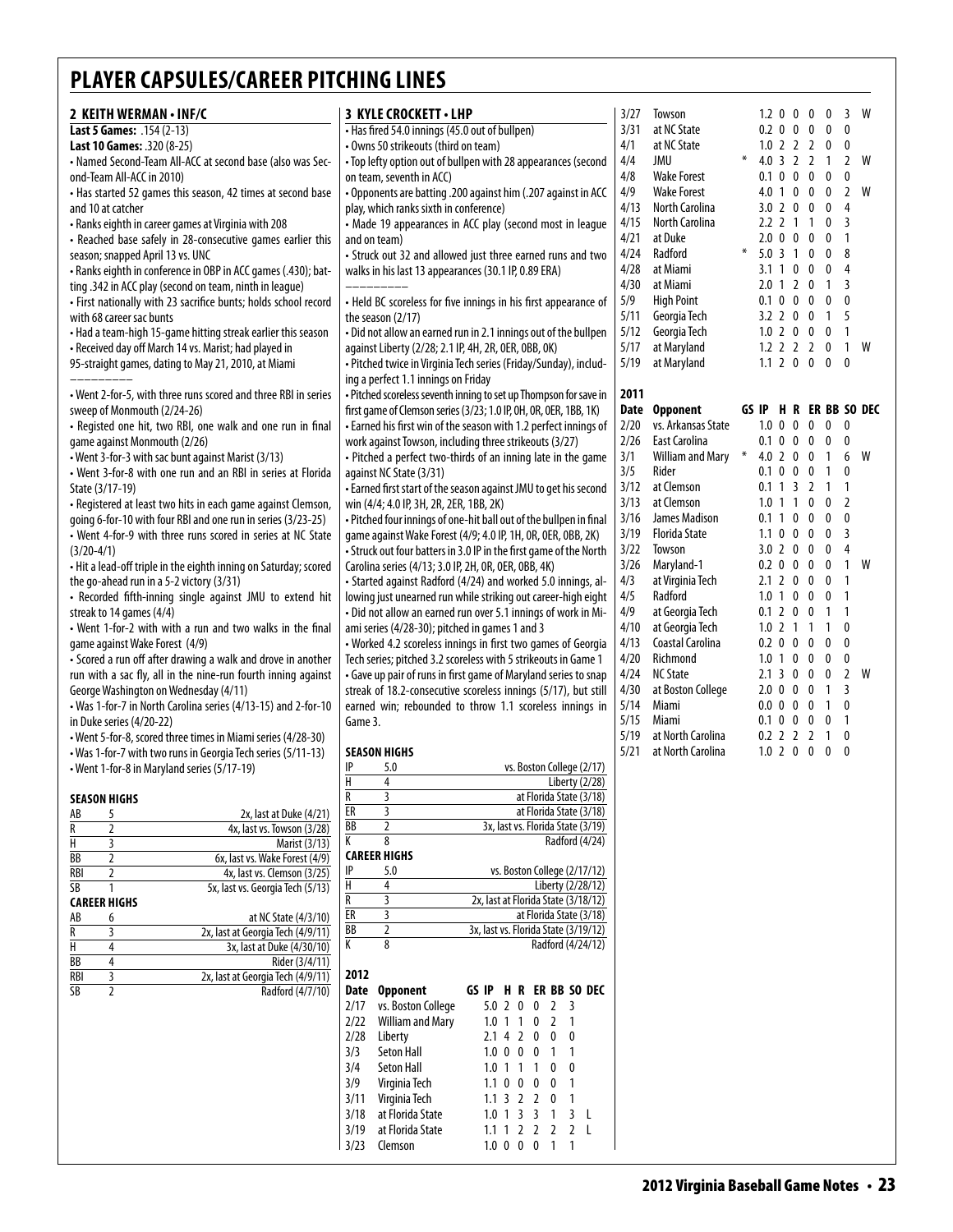### **5 MitchellShifflett• OF**

#### **Last 5 Games:** .000 (0-1) **Last 10 Games:** .143 (1-7)

• Has appeared in 45 games, with 27 starts in CF

• Fastest player on team (8-for-9 in SB attempts; 17-for-18 career) –––––––––

• Scored the game-winning run in the 11th inning against William and Mary (2/22)

• Recorded a walk, an RBI and a run in first win over Monmouth (2/24)

- Went 2-for-2 with RBI in final game against Monmouth (2/26)
- Was 2-for-3 with two RBI in first start of year vs. Seton Hall (3/3)
- Went 4-for-10, scored twice in Virginia Tech series

• Went 3-for-7 with an RBI and two runs scored in Florida State series (3/17-19)

• Went 2-for-2 with two runs scored against Clemson (3/24) • Had a career high three hits in six at bats, including two

doubles in second game versus Towson (3/28) • Went 1-for-2 with one run and one walk in 15-5 win over JMU on Wednesday (4/4)

• Hit one-out double and scored winning run in 11th inning of win over Radford (4/24)

• Stole pair of bases as pinch runner in Miami series (4/28-30); hit two-run single in final game of series

#### **season Highs**

| AB         | 6                   | Towson (3/28)                       |
|------------|---------------------|-------------------------------------|
| R          | 7                   | 2x, last vs. Clemson (3/24)         |
| Н          | 3                   | Towson (3/28)                       |
| <b>BB</b>  |                     | 11x, last vs. North Carolina (4/14) |
| <b>RBI</b> |                     | 5x, last at Miami (4/30)            |
| SB         |                     | 8x, last at Miami (4/29)            |
|            | <b>CAREER HIGHS</b> |                                     |
| AB         | 6                   | Towson (3/28/12)                    |
| R          |                     | 3x, last vs. Clemson (3/24/12)      |
|            |                     | Towson (3/28/12)                    |

| н          | Towson (3/28/12)                      |
|------------|---------------------------------------|
| BB         | 15x, last vs North Carolina (4/14/12) |
| <b>RBI</b> | 5x, last at Miami (4/30/12)           |
| SB         | 17x, last at Miami (4/29/12)          |

#### **6 Chris Taylor • INF**

**Last 5 Games:** .273 (6-22) **Last 10 Games:** .256 (11-43)

• One of two Cavaliers to have started all 53 games (52 at SS, one at DH)

- Has batted leadoff in every game this year
- Reached base in all but two games this year
- Enters tournament on 8-game hit streak (season high is 9)

• Leads team in ABs (215) and runs scored (54; 4th in ACC) • Second on team in hits (59); third in total bases (96) and

extra-base hits (22) • Named to watch list for Brooks Wallace Award (nation's top

shortstop) ––––––––– • Started an 11th inning rally to beat William and Mary with

a leadoff single (2/22)

- Hit a three-run home run against Coastal Carolina (2/18)
- Registered a hit in each game of the Monmouth series, including a triple in the middle game (2/24-26)
- Hit his second three-run home run of the season and drew one walk in final game against Monmouth (2/26)
- Went 6-for-11 during Wright State/Seton Hall weekend
- Tripled, homered and scored three times in win at JMU (3/6)
- Hit his third triple of the season, scoring two, versus Virginia Tech (3/9)
- Had three hits in 8-5 win over Marist (3/13)

• Went 4-for-13 with two RBI and three runs in Clemson series (3/23-25)

• Hit a triple to score two and take the lead in Saturday game versus Clemson (3/24)

• Had a career-high four hits in four at bats against VMI (3/21) • Went 5-for-7 with four runs, four RBI and one walk in Towson series (3/27-28)

• Drove in UVa's lone run on Friday, with a double in the third inning - one of three RBI against NC State (3/30-4/1)

• Recorded at least one hit in every game of the Wake Forest series, going 5-for-14 with a home run (4/7-9)

• Went 2-for-5 with two runs scored in both the Saturday and Monday match-ups with Wake

• Went 1-for-9 against North Carolina (4/13-15) and 2-for-13 with four runs in Duke series (4/20-22)

• Had good series against Georgia Tech, going 4-for-12 with hits in all three games; had go-ahead RBI double in fifth inning of Game 2

• Hit grand slam in ninth inning on Friday at Maryland (5/18) to break open close game; had hits in all three games and went 3-for-14 in series.

#### **Season Highs**

| AB         | 6                   | 3x, last at Duke (3/21)        |
|------------|---------------------|--------------------------------|
| R          | 3                   | 2x, last vs. Towson (3/28)     |
| H          | 4                   | VMI (3/21)                     |
| <b>BB</b>  | 2                   | 7x, last at VCU (4/25)         |
| <b>RBI</b> | 4                   | at Maryland (5/18)             |
| SB         | 1                   | 8x, last vs. Radford (4/24)    |
|            | <b>CAREER HIGHS</b> |                                |
| AB         | 6                   | 5x, last at Duke (3/21/12)     |
| R          | 4                   | Richmond (4/20/10)             |
| Н          | 4                   | VMI (3/21/12)                  |
| BB         | 3                   | Richmond (4/20/10)             |
| <b>RBI</b> | 4                   | 2x, last at Maryland (5/18/11) |
| SB         | ξ                   | NC State (4/24/11)             |
|            |                     |                                |

#### **7 Branden Cogswell• INF**

**Last 5 Games:** .333 (3-9) **Last 10 Games:** .278 (5-18)

• Has played in 36 games and earned 22 starts (nine at second base, 12 at DH, and one at SS)

• Has appeared in 18 of UVa's last 20 games

• Owns five extra-base hits – four are triples

–––––––––

• Made first career appearance against Coastal Carolina (2/18) • Made first career start against JMU (2/18)

• Went 2-for-3 with two runs in Game 2 of Monmouth series (2/25)

- Went 1-for-3 with a hit and an RBI in Sunday start against NC State (4/1) • Posted two hits and two runs against JMU (4/4)
- Went 2-for-4 with two-run triple, two runs, two RBI in win over Wake Forest (4/8)

• Scored career-high four runs and hit his fourth triple of the season against George Washington (4/11)

• Went 2-for-4 with one run and three walks in two starts against North Carolina (4/14-15)

• Was 1-for-11 with pair of runs scored in Duke series (4/20-22) • Had two hits against Radford (4/24)

• Went 2-for-6 with two runs in Georgia Tech series (5/11-13) • Was 2-for-7 in Maryland series; had hit and RBI and each of his two starts (5/17-19)

#### **Season/Career Highs**

| AB        | VMI (3/21)                  |
|-----------|-----------------------------|
| R         | George Washington (4/11)    |
| Н         | 4x, last vs. Radford (4/24) |
| ВB        | North Carolina (4/14)       |
| RBI       | Wake Forest (4/8)           |
| <b>SR</b> | Wright State (3/3)          |
|           |                             |

#### **8 chace mitchell• c**

**Last 5 Games:** .000 (0-0)

- **Last 10 Games:** .000 (0-0)
- Played in nine games as late-game replacement
- Had infield single and RBI in win over Towson (3/28)

#### **Season/career Highs**

| AB             |   | Towson (3/28) |
|----------------|---|---------------|
|                |   |               |
|                |   | Towson (3/28) |
| BB             | ۰ |               |
| <b>RBI</b>     |   | Towson (3/28) |
| $\overline{R}$ |   |               |

#### **9 Kenny towns • INF/P**

**Last 5 Games:** .400 (4-10)

- **Last 10 Games:** .350 (7-20)
- Has played in 23 games this year, with eight starts
- Made first career start at Duke (4/21) and has started six of UVa's last eight games at DH
- Batting .321 (9-for-28) as starter at DH (UVa is 8-0 in those games)
- Singled in first college at bat vs. Monmouth (2/24)
- 
- Singled to drive in the final run of the game in 16-4 win over George Washington (4/11)
- Made first two career starts in doubleheader at Duke (4/21)
- Had two hits in game one and was 3-for-7 in DH at Duke; reached base in 6 of 10 plate appearances
- Doubled, scored a run and drove in run in win at VCU (4/25) • Was 3-for-10 with two RBI in Miami series (4/28-30)
- Had two hits in four at bats in Georgia Tech series (5/11-13); doubled in Game 2
- Went 2-for-6 in Maryland series (5/17-19); had five RBI in
- series • Hit game-tying two-run double in eighth inning of Game 3
- of Maryland series; also had two-run double in Game 2

#### **Season Highs**

| AB         | at Duke (4/21)              |
|------------|-----------------------------|
| R          | 6x, last at Maryland (5/18) |
| н          | 2x, last at Miami (4/28)    |
| <b>BB</b>  | at Duke (4/21)              |
| <b>RBI</b> | at Maryland (5/18)          |
| SB         | High Point (5/9)            |

–––––––––

• Singled, picked up RBI in win over JMU (4/4)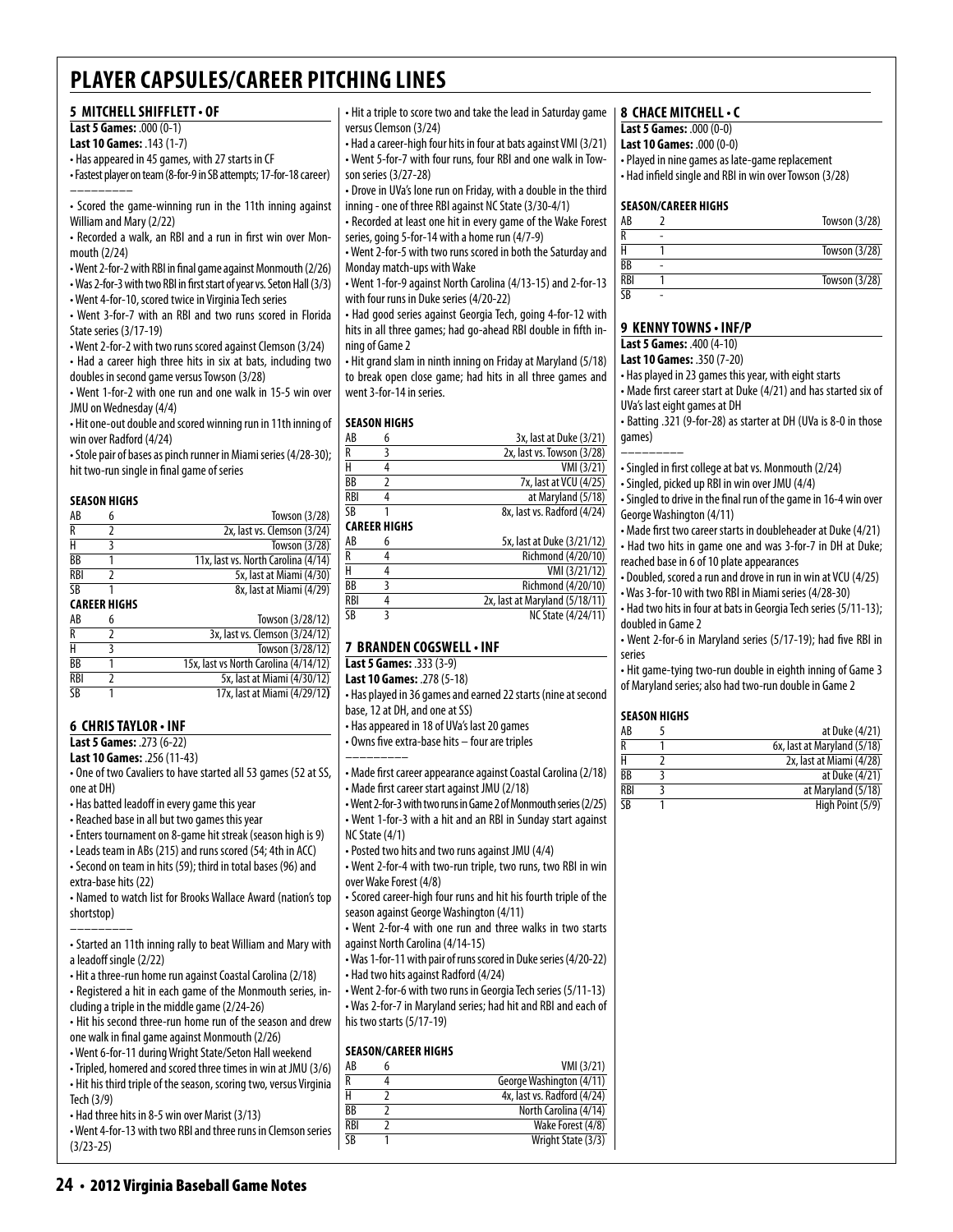#### **10 brandon downes • c/OF**

**Last 5 Games:** .313 (5-16)

**Last 10 Games:** .314 (11-35)

• Suffered broken hand March 6 at James Madison, but returned April 4 for the JMU game

• Has appeared in 28 games, starting 20 (four at DH, 15 in CF and one in RF); has started last 14 games (UVa is 12-2 in those games)

• Owns hits in 12 of last 15 games

• Has .444 on base percentage in 28 games

–––––––––

• Had first career appearance against Coastal Carolina (2/18) • Started first game of his career at DH in win against Monmouth, going 3-for-5 with two doubles, a triple, three runs and four RBI (2/26)

• Was 2-for-3 as DH against Wright State (3/3)

• Doubled, tripled and drove in four runs at JMU (3/6)

• Hit infield single to drive in a run in his lone at bat of the Wake Forest series (4/9)

• Earned first start since injury vs. George Washington (4/11)

• Went 3-for-3, including a double, with three runs off the bench in final game against North Carolina (4/15)

• Was 2-for-8 in DH at Duke, with two RBI in each game (4/21) • Had hits in all three games of Miami series (4/28-30); also scored four times

• Went 3-for-7 with three RBI in GT series; hit first college HR in Game 1

• Was 4-for-12 in Maryland series (5/17-19), with two hits in Games 1 and 3

#### **Season/Career Highs**

| AB         | 4x, last at Maryland (5/19)        |
|------------|------------------------------------|
| R          | 2x, last vs. High Point (5/9)      |
|            | 2x, last vs. North Carolina (4/15) |
| ВB         | 3x, last vs. High Point (5/9)      |
| <b>RBI</b> | 2x, last at James Madison (3/6)    |
| ςB         | 3x, last vs. Georgia Tech (5/12)   |

#### **11 Stephen Bruno • INF**

**Last 5 Games:** .400 (8-20)

**Last 10 Games:** .357 (15-42)

• Named ACC Player of the Week on May 14

• Started 52-of-53 games this season at third base

• Has a team-high 23 multiple-hit games

• Has reached base safely in 51-of-53 games this year, including 25 straight

• Enters tournament on 9-game hit streak; has had two hitting streaks of 10-plus games this year: 10 games from March 3-18 and 13 games from April 1-21

• Missed all but seven games last year because of injury

• Ranks first on team and third in ACC in batting at .370; hitting .380 in ACC games (second in ACC)

• Has a team-high 78 hits and 20 doubles, which both rank fourth in the ACC

• Fifth in ACC in total bases (120), eighth in RBI (47) and runs (47), seventh in slugging (.563)

• In ACC games, he ranks first in hits (46) and total bases (71), second in slugging (.587), fourth in RBI (24), fifth in doubles (11), sixth in runs (25) and ninth in OBP (.429)

• Owns 20 doubles this season, which ranks sixth in UVa

single-season record book; needs three doubles to tie record

• Third nationally with nine sacrifice flies in 2012 –––––––––

• Went 3-for-6 with home run, two runs and three RBI in the first game of the Monmouth series (2/24)

• Was 3-for-10 with three RBI during Wright State/Seton Hall weekend (3/3-4)

• Went 2-for-4, scored four runs and reached base four times in win at JMU (3/6)

• Was 5-for-13 (.385) in Virginia Tech series; hit game-tying single in ninth inning of Sunday comeback win

• Stole a career-high two bases in win over Marist (2/24)

• Went 2-for-4 with one run scored in final game of Florida State series (3/19); 3-for-12 in series

• Went 2-for-5 with one run an one RBI en route to a 12-3 win over VMI (3/21)

• Was 3-for-10 in Clemson series (3/23-25)

• Hit his second long ball of the season against Towson (3/27) and went 3-for-8 in the series (3/27-28)

• Went 2-for-5, including a two-run triple, at NC State (4/1) • Tied his career-high in hits, going 3-for-4 with one run and two RBI in 9-4 win over Wake Forest Friday (4/7)

• Went 6-for-11 (.545) with four RBI, four runs and two stolen

bases in three games against Wake Forest (4/7-9) • Had three hits on versus North Carolina (4/14)

• Recorded at least one hit in each of the three games against UNC; went 5-for-12, scored two runs and drove in another

three on the weekend (4/13-15)

• Was 8-for-14 (.571) in Duke series; went 7-for-9 in Saturday DH with career-high five hits in Game 1

• Went 3-for-13 in Miami series, with all three hits coming in final two games, including pair of doubles

• Was 4-for-10 with six RBI in GT series to cap a 6-for-15, eight-RBI week, which helped him earn ACC Player of Week honors

• Had first career two-homer game in Game 1 win over GT • Went 6-for-14 in Maryland series (5/17-19); hit three doubles and scored five runs in series

#### **Season Highs**

| AB              | 4x, last at Duke (4/21)          |
|-----------------|----------------------------------|
| R               | at James Madison (3/6)           |
| Н               | at Duke (4/21)                   |
| $\overline{BB}$ | Clemson (3/23)                   |
| RBI             | 2x, last vs. Georgia Tech (5/11) |
| SB              | Marist (3/14)                    |

#### **Career Highs**

| AB              | at Maryland (4/23/10)              |
|-----------------|------------------------------------|
| R               | 2x, last at James Madison (3/6/12) |
| н               | at Duke (4/21/12)                  |
| BB              | 3x, last vs. Clemson (3/23/12)     |
| <b>RBI</b>      | Rhode Island (2/27/10)             |
| $\overline{SB}$ | Marist (3/14/12)                   |

# **13 Jared King • INF**

**Last 5 Games:** .095 (2-21)

**Last 10 Games:** .100 (4-40)

• Has started all 53 games at first base this season (75 straight dating to 2011)

• Has 15 multi-hit games on the season and 11 multi-RBI games

• Owns fifth-most walks (47) and ninth-best OBP (.432) in ACC • Leads team, ranks 12th in ACC with 12 stolen bases

––––––––– • Went 3-for-5 against William and Mary with two doubles and 3 RBI (2/22)

• Hit a three-run home run to give UVa the lead at Coastal Carolina (2/18)

• Went 3-for-5 with three runs scored and four RBI against Coastal Carolina (2/18)

• Went 6-for-10 in Monmouth series (2/24-26)

• Tied his career-high for hits in a game, going 3-for-3 with two runs, two RBI and a walk in opening game against Monmouth (2/24)

• Was 4-for-11 with four RBI during Wright State/Seton Hall weekend (3/3-4)

• Hit go-ahead two-run homer against Seton Hall (3/3)

• Went 3-for-4 with triple, two RBI at JMU (3/6)

• Was 4-for-9 with two doubles, three RBI in FSU series (3/17-19) • Went 4-for-4 with four RBI in Friday night game against Clemson (3/23)

• Was 2-for-3 and tied his career high with four runs scored in 19-5 win over Towson (3/28)

• Recorded three hits and a run scored in final two starts against NC State (3/31-4/1)

• Hit 3-run home run and scored four times against JMU (4/4)

• Went 2-for-8 and drew four walks in Wake Forest series (4/7-9)

• Was 4-for-12 in Duke series (4-20-21); all four hits were doubles

• Was 2-for-12 with three runs, three walks in Miami series (4/28-30)

• Was 2-for-12 in Maryland series; hit solo HR in Game 1 (5/17)

#### **season Highs**

| AB         |                     | 6x, last at Miami (4/30)         |  |  |  |
|------------|---------------------|----------------------------------|--|--|--|
| R          | 4                   | 2x, last vs. James Madison (4/4) |  |  |  |
| н          | 3                   | 6x, last at Duke (4/21)          |  |  |  |
| ВB         | 4                   | at VCU (4/25)                    |  |  |  |
| <b>RBI</b> | 4                   | 2x, last vs. Clemson (3/23)      |  |  |  |
| <b>SB</b>  |                     | 2x, last vs Towson (3/28/12)     |  |  |  |
|            | <b>CAREER HIGHS</b> |                                  |  |  |  |
| AB         | 5                   | 9x, last at Duke (4/20/12)       |  |  |  |
| R          | 4                   | 3x, last vs. JMU (4/4/12)        |  |  |  |
| H          | 3                   | 11x, last at Duke (4/21/12)      |  |  |  |
| ВB         | 4                   | at VCU (4/25/12)                 |  |  |  |
| <b>RBI</b> | 4                   | 3x, last vs. Clemson (3/23/12)   |  |  |  |
|            |                     |                                  |  |  |  |

SB 2 2x, last vs Towson (3/28/12)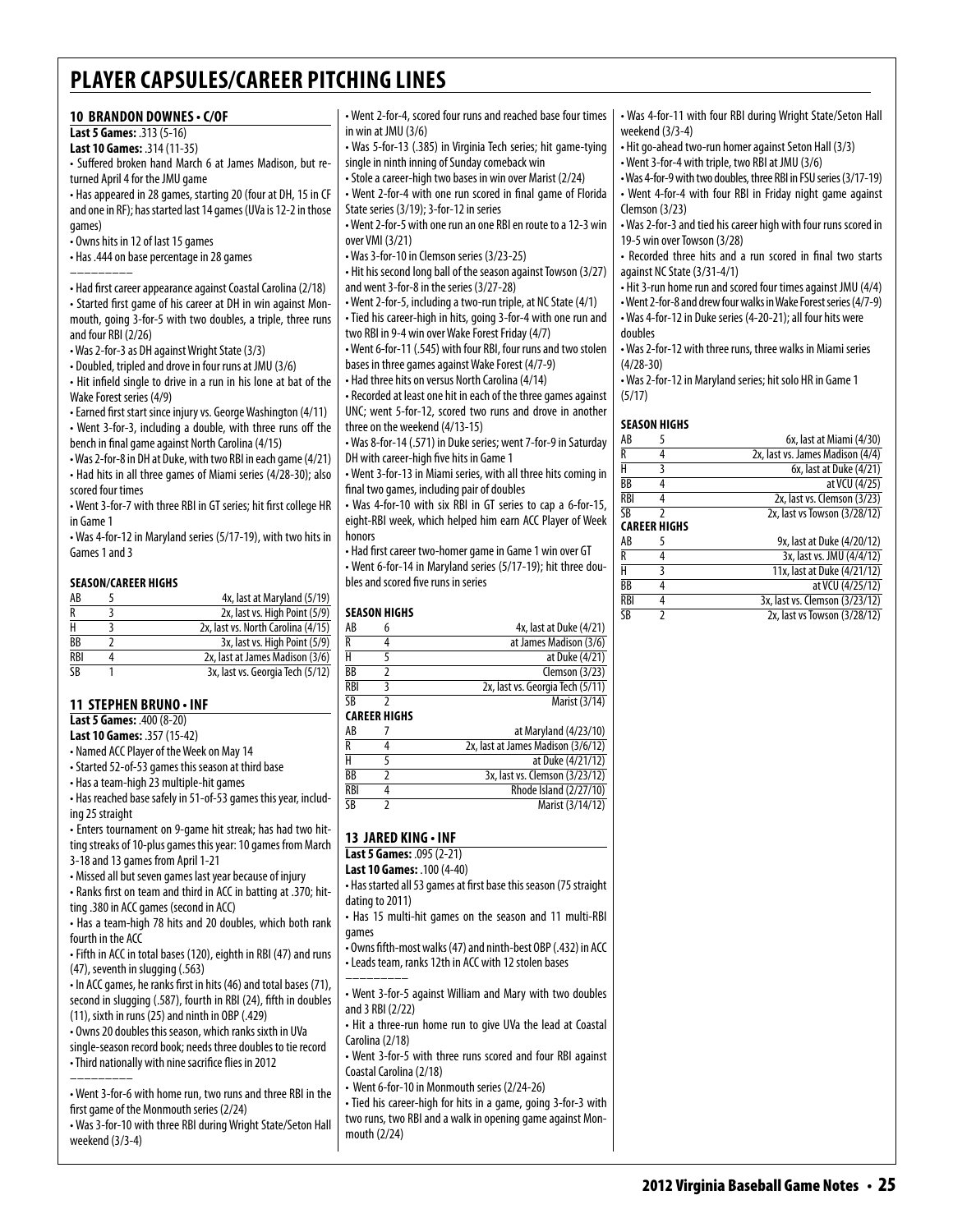| 14 COLIN HARRINGTON . OF<br>Last 5 Games: .267 (4-15)<br>Last 10 Games: .286 (8-28)<br>• Has played in 49 games, with 42 starts (21 in left field and<br>21 in right field)<br>- Second on team and in ACC with 16 sac bunts (11th nation-<br>ally)<br>• Recorded a 10-game hitting streak earlier in the year (March<br>23-April 9<br>• Went 1-for-2 with a single, two RBI and run scored against<br>Coastal Carolina (2/18)<br>• Notched a hit in each of the first three games of the season<br>• Went 2-for-3 with two runs in first game in 2-hole in order<br>at JMU (3/6)<br>• Recorded two singles in Saturday win over Va. Tech (3/10)<br>• Went 2-for-4 in the two-spot, in game 1 of Florida State<br>series (3/17)<br>• Had a key triple and a single, as well as three runs and RBI in<br>the opening game of the Clemson series (3/23)<br>. Recorded at least one hit in every game of the Clemson series, | • Earned win against Seton Hall on 3/3 (6.0 IP, 5H, 4R, 1ER,  <br>3BB, 6K)<br>- Struggled with control out of bullpen in Friday game vs. Vir-<br>qinia Tech; took the defeat (3.0 IP, 7R, 6ER, 5H, 4BB, 4K)<br>• Rebounded to earn win the following Tuesday vs. Marist;<br>shook off slow start to pitch 6.0 innings (5R, 2ER, 8H, 2BB, 5K)<br>· Tossed 6.1 strong innings in game 2 at Florida State (3/18;<br>6.1 IP, 4H, 1R, 0ER, 0BB, 6K)<br>- Pitched first complete game of his career with a spectacu-<br>lar showing vs. Clemson (3/24), allowing only two hits while<br>striking out six (3/24; 9.0 IP, 2H, 1R, 1ER, 0BB, 6K)<br>• Had another strong performance with 6.0 IP and career-high<br>10 strikeouts against NC State but took no-decision (3/31)<br>• Struck out eight in 7.0 innings of work to earn the win over<br>Wake Forest (4/7; 7.0 IP, 5H, 3R, 3ER, 3BB, 8K)<br>• Tied his career-high with 10 strikeouts in 6.0 IP against<br>North Carolina but got a no-decision (4/13; 6.0 IP, 5H, 1R,<br>1ER, 3BB, 10K)<br>· Suffered first loss in seven starts against Duke (4/20; 7.0 IP,<br>6R, 5ER, 9H, 4BB, 5K; four runs came with two outs in fourth<br>inning) | 3/8<br>Marshall<br>3/12<br>at Clemson<br>3/13<br>at Clemson<br>3/16<br>James Madison<br>3/19<br><b>Florida State</b><br>3/26<br>Maryland-1<br>3/26<br>Maryland-2<br>4/3<br>at Virginia Tech<br>4/5<br>Radford<br>4/8<br>at Georgia Tech<br>4/13<br>Coastal Carolina<br>4/17<br>Duke-1<br>4/20<br>Richmond<br>4/23<br>NC State-2<br>4/24<br><b>NC State</b><br>5/1<br>at Boston College<br>5/3<br>at VCU<br>5/14<br>Miami<br>5/15<br>Miami<br>5/21<br>at North Carolina | 2 S<br>$1.2 \t1 \t0 \t0 \t0$<br>0<br>2 <sup>5</sup><br>1.0 <sub>1</sub><br>0<br>$\mathbf{0}$<br>4S<br>$2.0$ 2 1 1<br>$\mathbf 0$<br>0<br>2 <sub>5</sub><br>$1.0 \t0 \t0 \t0$<br>2 W<br>3.1 4 1 1 3<br>2 <sup>5</sup><br>1.0 1 0 0 0<br>0.2 0 0 0 0<br>2 <sub>5</sub><br>$\overline{1}$<br>$\mathbf 0$<br>$1.0 \t0 \t0 \t0$<br>S<br>1.0 0 0 0 0<br>$\overline{1}$<br>$1.0 \t0 \t0 \t0$<br>0<br>0<br>$1.0$ 3 2 2 0<br>2 V<br>3.2 5 1 1 2 5 W<br>$\overline{3}$<br>1.0 0 1 1<br>2<br>S<br>1.0 1 0 0 0<br>$\overline{1}$<br>1.2 2 0 0 1 3 5<br>$1.0 \t0 \t0 \t0$<br>$\overline{1}$<br>0<br>1.0 0 0 0 0<br>$\overline{2}$<br>1.1 1 2 2 2 1 5<br>1.0 2 2 0 1 1 S<br>1.0 0 0 0 1 0 |
|---------------------------------------------------------------------------------------------------------------------------------------------------------------------------------------------------------------------------------------------------------------------------------------------------------------------------------------------------------------------------------------------------------------------------------------------------------------------------------------------------------------------------------------------------------------------------------------------------------------------------------------------------------------------------------------------------------------------------------------------------------------------------------------------------------------------------------------------------------------------------------------------------------------------------|--------------------------------------------------------------------------------------------------------------------------------------------------------------------------------------------------------------------------------------------------------------------------------------------------------------------------------------------------------------------------------------------------------------------------------------------------------------------------------------------------------------------------------------------------------------------------------------------------------------------------------------------------------------------------------------------------------------------------------------------------------------------------------------------------------------------------------------------------------------------------------------------------------------------------------------------------------------------------------------------------------------------------------------------------------------------------------------------------------------------------------------------------------------------------------------------|------------------------------------------------------------------------------------------------------------------------------------------------------------------------------------------------------------------------------------------------------------------------------------------------------------------------------------------------------------------------------------------------------------------------------------------------------------------------|-----------------------------------------------------------------------------------------------------------------------------------------------------------------------------------------------------------------------------------------------------------------------------------------------------------------------------------------------------------------------------------------------------------------------------------------------------------------------------------------------------------------------------------------------------------------------------------------------------------------------------------------------------------------------------|
| qoing 5-for-13 with three runs and two RBI overall (3/23-25)                                                                                                                                                                                                                                                                                                                                                                                                                                                                                                                                                                                                                                                                                                                                                                                                                                                              | • Earned win at Miami despite struggling with control (4/28;<br>5 IP, 3ER, 5H, 5BB, 8K)                                                                                                                                                                                                                                                                                                                                                                                                                                                                                                                                                                                                                                                                                                                                                                                                                                                                                                                                                                                                                                                                                                    | 2010<br>Date Opponent                                                                                                                                                                                                                                                                                                                                                                                                                                                  | GS IP H R ER BB SO D                                                                                                                                                                                                                                                                                                                                                                                                                                                                                                                                                                                                                                                        |
| • Hit his second triple of the year against NC State (3/31); went<br>2-for-8 in NC State series<br>• Had three hits, including his first career home run, as well as<br>a career-high four RBI against JMU (4/4)<br>• Recorded a hit in each game of the Wake Forest series and<br>went 2-for-4 with two runs scored in the final game (4/7-9)                                                                                                                                                                                                                                                                                                                                                                                                                                                                                                                                                                            | · Was lifted after 3.1 innings against Georgia Tech, took no<br>decision (5ER, 5H, 3BB, 2K)<br>• Pitched 6.0 innings at Maryland (5/17) and did not get a<br>decision (6IP, 3R, 2ER, 7H, 3BB, 6K)                                                                                                                                                                                                                                                                                                                                                                                                                                                                                                                                                                                                                                                                                                                                                                                                                                                                                                                                                                                          | 2/20<br>at East Carolina<br>2/27<br>Rhode Island<br>3/7<br>Dartmouth<br>3/10<br>at William & Mary<br>3/17<br>at James Madison                                                                                                                                                                                                                                                                                                                                          | 2.1 4 2 2 1 2<br>1.0 1 0 0 0<br>2<br>2 <sub>5</sub><br>2.1 1 0 0 1<br>4.0 4 3 3 3<br>$*$<br>3<br>$*$<br>$3 \sqrt{ }$<br>$5.0$ 2 2 1<br>$\mathbf{3}$                                                                                                                                                                                                                                                                                                                                                                                                                                                                                                                         |
| - Drove in the go-ahead run squeeze bunt in win against Rich-                                                                                                                                                                                                                                                                                                                                                                                                                                                                                                                                                                                                                                                                                                                                                                                                                                                             | <b>SEASON HIGHS</b>                                                                                                                                                                                                                                                                                                                                                                                                                                                                                                                                                                                                                                                                                                                                                                                                                                                                                                                                                                                                                                                                                                                                                                        | 3/23<br>Marshall                                                                                                                                                                                                                                                                                                                                                                                                                                                       | 2.0 1 0 0 0<br>$\overline{2}$                                                                                                                                                                                                                                                                                                                                                                                                                                                                                                                                                                                                                                               |
| mond (4/17)<br>· Tied career high with four RBI against Duke (4/21); went                                                                                                                                                                                                                                                                                                                                                                                                                                                                                                                                                                                                                                                                                                                                                                                                                                                 | IP<br>9.0<br>Clemson $(3/24)$<br>Н<br>9<br>at Duke (4/20)                                                                                                                                                                                                                                                                                                                                                                                                                                                                                                                                                                                                                                                                                                                                                                                                                                                                                                                                                                                                                                                                                                                                  | 3/30<br>Towson<br>4/3<br>at NC State                                                                                                                                                                                                                                                                                                                                                                                                                                   | $*$<br>$3.0$ 7 4 4 0<br>$\overline{2}$<br>$1 \quad 3 \quad 5$<br>$2.1 \t3 \t0 \t0$                                                                                                                                                                                                                                                                                                                                                                                                                                                                                                                                                                                          |
| 4-for-10 with six RBI in series                                                                                                                                                                                                                                                                                                                                                                                                                                                                                                                                                                                                                                                                                                                                                                                                                                                                                           | R<br>$\overline{7}$<br>Virginia Tech (3/9)                                                                                                                                                                                                                                                                                                                                                                                                                                                                                                                                                                                                                                                                                                                                                                                                                                                                                                                                                                                                                                                                                                                                                 | 4/6<br>James Madison                                                                                                                                                                                                                                                                                                                                                                                                                                                   | $1.0 \t0 \t0 \t0$<br>$\mathbf{0}$<br>$\overline{2}$                                                                                                                                                                                                                                                                                                                                                                                                                                                                                                                                                                                                                         |
| • Had good series at Miami (4/28-30), going 5-for-11 with                                                                                                                                                                                                                                                                                                                                                                                                                                                                                                                                                                                                                                                                                                                                                                                                                                                                 | ER<br>6<br>Virginia Tech (3/9)<br>$\overline{BB}$<br>5<br>at Miami (4/28)                                                                                                                                                                                                                                                                                                                                                                                                                                                                                                                                                                                                                                                                                                                                                                                                                                                                                                                                                                                                                                                                                                                  | 4/7<br>Radford<br>4/10<br>Georgia Tech                                                                                                                                                                                                                                                                                                                                                                                                                                 | 1.0 0 0 0 0 0<br>4.0 3 1 0 0 3                                                                                                                                                                                                                                                                                                                                                                                                                                                                                                                                                                                                                                              |
| three RBI, four runs<br>• Was 2-for-8 with three sacrifices in GT series (5/11-13)                                                                                                                                                                                                                                                                                                                                                                                                                                                                                                                                                                                                                                                                                                                                                                                                                                        | К<br>10<br>2x, last vs. North Carolina (4/13)                                                                                                                                                                                                                                                                                                                                                                                                                                                                                                                                                                                                                                                                                                                                                                                                                                                                                                                                                                                                                                                                                                                                              | 4/18<br>Virginia Tech                                                                                                                                                                                                                                                                                                                                                                                                                                                  | 2.0 0 0 0 0 1                                                                                                                                                                                                                                                                                                                                                                                                                                                                                                                                                                                                                                                               |
| • Went 2-for-10 in Maryland series (5/17-19)                                                                                                                                                                                                                                                                                                                                                                                                                                                                                                                                                                                                                                                                                                                                                                                                                                                                              | <b>CAREER HIGHS</b><br>IP<br>9.0<br>Clemson $(3/24)$                                                                                                                                                                                                                                                                                                                                                                                                                                                                                                                                                                                                                                                                                                                                                                                                                                                                                                                                                                                                                                                                                                                                       | 4/21<br>George Mason                                                                                                                                                                                                                                                                                                                                                                                                                                                   | 1.0 1 1 0 1 1                                                                                                                                                                                                                                                                                                                                                                                                                                                                                                                                                                                                                                                               |
| <b>SEASON HIGHS</b>                                                                                                                                                                                                                                                                                                                                                                                                                                                                                                                                                                                                                                                                                                                                                                                                                                                                                                       | Н<br>9<br>at Duke (4/20/12)                                                                                                                                                                                                                                                                                                                                                                                                                                                                                                                                                                                                                                                                                                                                                                                                                                                                                                                                                                                                                                                                                                                                                                | 4/27<br>Coastal Carolina<br>5/4<br>VCU                                                                                                                                                                                                                                                                                                                                                                                                                                 | $\ast$<br>$5.0$ 4 2 1<br>$\overline{1}$<br>4 W<br>5 W<br>$\ast$<br>6.05441                                                                                                                                                                                                                                                                                                                                                                                                                                                                                                                                                                                                  |
| AB<br>5<br>5x, last at Duke(4/21)                                                                                                                                                                                                                                                                                                                                                                                                                                                                                                                                                                                                                                                                                                                                                                                                                                                                                         | R<br>$\overline{7}$<br>Virginia Tech (3/13/12)<br>E                                                                                                                                                                                                                                                                                                                                                                                                                                                                                                                                                                                                                                                                                                                                                                                                                                                                                                                                                                                                                                                                                                                                        | 5/15<br><b>North Carolina</b>                                                                                                                                                                                                                                                                                                                                                                                                                                          | 3.0 1 0 0 0 3                                                                                                                                                                                                                                                                                                                                                                                                                                                                                                                                                                                                                                                               |
| H<br>3<br>James Madison (4/4)<br>R<br>3                                                                                                                                                                                                                                                                                                                                                                                                                                                                                                                                                                                                                                                                                                                                                                                                                                                                                   | 6<br>Virginia Tech (3/13/12)<br><b>BB</b><br>5<br>at Miami (4/28/12)                                                                                                                                                                                                                                                                                                                                                                                                                                                                                                                                                                                                                                                                                                                                                                                                                                                                                                                                                                                                                                                                                                                       | 5/20<br>at Miami                                                                                                                                                                                                                                                                                                                                                                                                                                                       | $\ast$<br>5.0 3 2 2 2 3                                                                                                                                                                                                                                                                                                                                                                                                                                                                                                                                                                                                                                                     |
| Clemson (3/23)<br><b>BB</b><br>$\overline{2}$<br>2x, last vs Radford (4/24)                                                                                                                                                                                                                                                                                                                                                                                                                                                                                                                                                                                                                                                                                                                                                                                                                                               | K<br>10<br>2x, last vs. North Carolina (4/13/12)                                                                                                                                                                                                                                                                                                                                                                                                                                                                                                                                                                                                                                                                                                                                                                                                                                                                                                                                                                                                                                                                                                                                           | vs. Florida State<br>5/27<br>5/29<br>vs. Miami                                                                                                                                                                                                                                                                                                                                                                                                                         | 2.0 2 0 0 1 2<br>2.2 1 1 1 1 3                                                                                                                                                                                                                                                                                                                                                                                                                                                                                                                                                                                                                                              |
| <b>RBI</b><br>4<br>2x, last at Duke (4/21)                                                                                                                                                                                                                                                                                                                                                                                                                                                                                                                                                                                                                                                                                                                                                                                                                                                                                | 2012                                                                                                                                                                                                                                                                                                                                                                                                                                                                                                                                                                                                                                                                                                                                                                                                                                                                                                                                                                                                                                                                                                                                                                                       | 6/5<br>Ole Miss                                                                                                                                                                                                                                                                                                                                                                                                                                                        | 3.0 2 1 1 1 4                                                                                                                                                                                                                                                                                                                                                                                                                                                                                                                                                                                                                                                               |
| SB<br>$\mathbf{1}$<br>Virginia Tech (3/9)<br><b>CAREER HIGHS</b>                                                                                                                                                                                                                                                                                                                                                                                                                                                                                                                                                                                                                                                                                                                                                                                                                                                          | GS IP H R ER BB SO DEC<br>Date Opponent                                                                                                                                                                                                                                                                                                                                                                                                                                                                                                                                                                                                                                                                                                                                                                                                                                                                                                                                                                                                                                                                                                                                                    | St. John's<br>6/7                                                                                                                                                                                                                                                                                                                                                                                                                                                      | 5.1 6 3 3 1 5 W<br>$*$                                                                                                                                                                                                                                                                                                                                                                                                                                                                                                                                                                                                                                                      |
| AB<br>5<br>5x, last at Duke (4/21/12)                                                                                                                                                                                                                                                                                                                                                                                                                                                                                                                                                                                                                                                                                                                                                                                                                                                                                     | 2/17<br>vs. Boston College<br>4.0 7 5 1<br>2<br>$\overline{\mathbf{3}}$<br>-L                                                                                                                                                                                                                                                                                                                                                                                                                                                                                                                                                                                                                                                                                                                                                                                                                                                                                                                                                                                                                                                                                                              | 6/14 Oklahoma                                                                                                                                                                                                                                                                                                                                                                                                                                                          | * 1.234421 L                                                                                                                                                                                                                                                                                                                                                                                                                                                                                                                                                                                                                                                                |
| $\overline{H}$<br>3<br>2x, last vs. James Madison (4/4/12)<br>R<br>3<br>Clemson (3/25/12)                                                                                                                                                                                                                                                                                                                                                                                                                                                                                                                                                                                                                                                                                                                                                                                                                                 | 2/24<br>Monmouth<br>$6.1\,6\,3\,3$<br>5<br>W<br>3<br><b>Seton Hall</b><br>6<br>3/3<br>$6.0\,5\,4\,1$<br>3<br>W                                                                                                                                                                                                                                                                                                                                                                                                                                                                                                                                                                                                                                                                                                                                                                                                                                                                                                                                                                                                                                                                             |                                                                                                                                                                                                                                                                                                                                                                                                                                                                        |                                                                                                                                                                                                                                                                                                                                                                                                                                                                                                                                                                                                                                                                             |
| <b>BB</b><br>$\overline{2}$<br>2x, last vs Radford (4/24/12)                                                                                                                                                                                                                                                                                                                                                                                                                                                                                                                                                                                                                                                                                                                                                                                                                                                              | 3/9<br>Virginia Tech<br>4<br>3.0 5 7 6<br>4<br>L                                                                                                                                                                                                                                                                                                                                                                                                                                                                                                                                                                                                                                                                                                                                                                                                                                                                                                                                                                                                                                                                                                                                           |                                                                                                                                                                                                                                                                                                                                                                                                                                                                        |                                                                                                                                                                                                                                                                                                                                                                                                                                                                                                                                                                                                                                                                             |
| <b>RBI</b><br>4<br>2x, last at Duke (4/21/12)<br><b>SB</b><br>1<br>4x, last vs. Virginia Tech (3/9/12)                                                                                                                                                                                                                                                                                                                                                                                                                                                                                                                                                                                                                                                                                                                                                                                                                    | 3/13<br>5<br>Marist<br>⋇<br>6.08522<br>W<br>at Florida State<br>⋇                                                                                                                                                                                                                                                                                                                                                                                                                                                                                                                                                                                                                                                                                                                                                                                                                                                                                                                                                                                                                                                                                                                          |                                                                                                                                                                                                                                                                                                                                                                                                                                                                        |                                                                                                                                                                                                                                                                                                                                                                                                                                                                                                                                                                                                                                                                             |
|                                                                                                                                                                                                                                                                                                                                                                                                                                                                                                                                                                                                                                                                                                                                                                                                                                                                                                                           | 3/18<br>$6.1$ 4 1 0<br>6<br>0<br>3/24<br>Clemson<br>⋇<br>$9.0$ 2 1 1<br>6<br>W<br>0                                                                                                                                                                                                                                                                                                                                                                                                                                                                                                                                                                                                                                                                                                                                                                                                                                                                                                                                                                                                                                                                                                        |                                                                                                                                                                                                                                                                                                                                                                                                                                                                        |                                                                                                                                                                                                                                                                                                                                                                                                                                                                                                                                                                                                                                                                             |
| 16 BRANDEN KLINE · RHP                                                                                                                                                                                                                                                                                                                                                                                                                                                                                                                                                                                                                                                                                                                                                                                                                                                                                                    | 4/1<br>at NC State<br>⋇<br>6.0 3 2 2 2<br>10                                                                                                                                                                                                                                                                                                                                                                                                                                                                                                                                                                                                                                                                                                                                                                                                                                                                                                                                                                                                                                                                                                                                               |                                                                                                                                                                                                                                                                                                                                                                                                                                                                        |                                                                                                                                                                                                                                                                                                                                                                                                                                                                                                                                                                                                                                                                             |
| - Second-Team All-ACC selection as starting pitcher (was first-<br>team pick as relief pitcher last year)                                                                                                                                                                                                                                                                                                                                                                                                                                                                                                                                                                                                                                                                                                                                                                                                                 | 4/7<br><b>Wake Forest</b><br>*<br>7.0 5 3 3 3<br>8 W<br>4/13<br>North Carolina<br>⋇                                                                                                                                                                                                                                                                                                                                                                                                                                                                                                                                                                                                                                                                                                                                                                                                                                                                                                                                                                                                                                                                                                        |                                                                                                                                                                                                                                                                                                                                                                                                                                                                        |                                                                                                                                                                                                                                                                                                                                                                                                                                                                                                                                                                                                                                                                             |
| • Received ACC Pitcher of the Week honors on March 26                                                                                                                                                                                                                                                                                                                                                                                                                                                                                                                                                                                                                                                                                                                                                                                                                                                                     | 6.0 5 1 1 3<br>10<br>4/20<br>at Duke<br>5 <sub>1</sub><br>*<br>7.0 9 6 5<br>4                                                                                                                                                                                                                                                                                                                                                                                                                                                                                                                                                                                                                                                                                                                                                                                                                                                                                                                                                                                                                                                                                                              |                                                                                                                                                                                                                                                                                                                                                                                                                                                                        |                                                                                                                                                                                                                                                                                                                                                                                                                                                                                                                                                                                                                                                                             |
| · Preseason All-American by Baseball America, Collegiate Baseball                                                                                                                                                                                                                                                                                                                                                                                                                                                                                                                                                                                                                                                                                                                                                                                                                                                         | 4/28<br>at Miami<br>5.0 4 3 3 5<br>8 <sup>8</sup><br>W                                                                                                                                                                                                                                                                                                                                                                                                                                                                                                                                                                                                                                                                                                                                                                                                                                                                                                                                                                                                                                                                                                                                     |                                                                                                                                                                                                                                                                                                                                                                                                                                                                        |                                                                                                                                                                                                                                                                                                                                                                                                                                                                                                                                                                                                                                                                             |
| • Averaging 6.0 IP per start over last nine starts<br>• Leads team in strikeouts (84) and innings pitched (81.0);<br>fifth in ACC in strikeouts and 10th in innings                                                                                                                                                                                                                                                                                                                                                                                                                                                                                                                                                                                                                                                                                                                                                       | 5/9<br>Georgia Tech<br>⋇<br>3.1 5 5 5 3<br>2<br>5/17<br>at Maryland<br>*<br>6.0 7 3 2 3 6                                                                                                                                                                                                                                                                                                                                                                                                                                                                                                                                                                                                                                                                                                                                                                                                                                                                                                                                                                                                                                                                                                  |                                                                                                                                                                                                                                                                                                                                                                                                                                                                        |                                                                                                                                                                                                                                                                                                                                                                                                                                                                                                                                                                                                                                                                             |
| • Has held conference opponents to a .227 batting average<br>(10th in league)                                                                                                                                                                                                                                                                                                                                                                                                                                                                                                                                                                                                                                                                                                                                                                                                                                             | 2011                                                                                                                                                                                                                                                                                                                                                                                                                                                                                                                                                                                                                                                                                                                                                                                                                                                                                                                                                                                                                                                                                                                                                                                       |                                                                                                                                                                                                                                                                                                                                                                                                                                                                        |                                                                                                                                                                                                                                                                                                                                                                                                                                                                                                                                                                                                                                                                             |
| • Ranks third in league with 65 strikeouts in ACC games                                                                                                                                                                                                                                                                                                                                                                                                                                                                                                                                                                                                                                                                                                                                                                                                                                                                   | Date Opponent<br>GS IP H R ER BB SO DEC<br>vs. UAB<br>2/18<br>0.2 0 0 0 0 2 5                                                                                                                                                                                                                                                                                                                                                                                                                                                                                                                                                                                                                                                                                                                                                                                                                                                                                                                                                                                                                                                                                                              |                                                                                                                                                                                                                                                                                                                                                                                                                                                                        |                                                                                                                                                                                                                                                                                                                                                                                                                                                                                                                                                                                                                                                                             |
|                                                                                                                                                                                                                                                                                                                                                                                                                                                                                                                                                                                                                                                                                                                                                                                                                                                                                                                           | VMI<br>2/23<br>1.0 0 0 0 0<br>1 S                                                                                                                                                                                                                                                                                                                                                                                                                                                                                                                                                                                                                                                                                                                                                                                                                                                                                                                                                                                                                                                                                                                                                          |                                                                                                                                                                                                                                                                                                                                                                                                                                                                        |                                                                                                                                                                                                                                                                                                                                                                                                                                                                                                                                                                                                                                                                             |
| - Started Cavaliers' first game of season against Boston Col-<br>lege and was credited with loss (4.0 IP, 7H, 5R, 1ER, 2BB, 3K)                                                                                                                                                                                                                                                                                                                                                                                                                                                                                                                                                                                                                                                                                                                                                                                           | 2/26<br><b>East Carolina</b><br>2 S<br>1.0 1 0 0<br>$\mathbf 0$                                                                                                                                                                                                                                                                                                                                                                                                                                                                                                                                                                                                                                                                                                                                                                                                                                                                                                                                                                                                                                                                                                                            |                                                                                                                                                                                                                                                                                                                                                                                                                                                                        |                                                                                                                                                                                                                                                                                                                                                                                                                                                                                                                                                                                                                                                                             |
| • Notched first win of the season, striking out five, against<br>Monmouth (2/24; 6.1 IP, 6H, 2R, 3ER, 3B, 5K)                                                                                                                                                                                                                                                                                                                                                                                                                                                                                                                                                                                                                                                                                                                                                                                                             | 2/27<br>East Carolina<br>$0.2 \t0 \t0 \t0$<br>0<br>$\overline{1}$<br>3/5<br>Rider<br>2.0 0 0 0 0 2 5                                                                                                                                                                                                                                                                                                                                                                                                                                                                                                                                                                                                                                                                                                                                                                                                                                                                                                                                                                                                                                                                                       |                                                                                                                                                                                                                                                                                                                                                                                                                                                                        |                                                                                                                                                                                                                                                                                                                                                                                                                                                                                                                                                                                                                                                                             |

3/12 at Clemson 1.0 1 0 0 0 2 S 13 at Clemson 2.0 2 1 1 0 4 S<br>1.0 0 0 0 0 2 S ames Madison 1.0 0 0 0 0 2 S |<br>| 10 T | 10 T | 10 T | 10 T | 10 T | 10 T | 10 T | 10 T | 10 T | 2 T | 10 T | 2 T | 10 T | 2 T | 10 T | 2 T | 1.0 1 0 0 0 2 S 3/26 Maryland-2 0.2 0 0 0 0 2 S 4/3 at Virginia Tech 1.0 0 0 0 1 0 Protocol and the card of the card of the card of the card of the card of the card of the card of the card of t<br>The card of the card of the card of the card of the card of the card of the card of the card of the card of th<br> <sup>1</sup> deorgia Tech Oastal Carolina 1.0 3 2 2 0 2 W 0uke-1 3.2 5 1 1 2 5 W 4/20 Richmond 1.0 0 1 1 3 2 4/23 NC State-2 1.0 1 0 0 0 1 S 1.2 2 0 0 1 3<br>1.0 0 0 0 1 0 at Boston College 1.0 0 0 0 1 1.0 0 0 0 0 0 2<br>1.1 1 2 2 2 1 1 1 2 2 2 1 5/14 Miami 1.1 1 2 2 2 1 S 1.0 2 2 0 1 1 5 5/21 at North Carolina 1.0 0 0 0 1 0 **Opponent GS IP H R ER BB SO DEC**<br>tt East Carolina 2.1 4 2 2 1 2 1 at East Carolina<br>
2.1 4 2 2 1 2<br>
2 ahode Island<br>
2 1.0 1 0 0 0 2  $1.0$  1 0 0 0 2 3/7 Dartmouth 2.1 1 0 0 1 2 S  $*$  4.0 4 3 3 3 3<br> $*$  5.0 2 2 1 3 3 3/17 at James Madison \* 5.0 2 2 1 3 3 W % Marshall 2.0 1 0 0 0 2<br>1 x 3.0 7 4 4 0 2 3.0 7 4 4 0 2<br>2.1 3 0 0 1 3 at NC State 2.1 3 0 0 1 3 S 4/6 James Madison 1.0 0 0 0 0 2 4/7 Radford 1.0 0 0 0 0 0 4.0 3 1 0 0 3 4/18 Virginia Tech 2.0 0 0 0 0 1 4/21 George Mason 1.0 1 1 0 1 1 .<br>1/20 Coastal Carolina \* 5.0 4 2 1 1 4 W<br>2/20 2 4 4 1 5 W 5/4 VCU \* 6.0 5 4 4 1 5 W  $3.0 1 0 0 0 3$ 5/20 at Miami \* 5.0 3 2 2 2 3 5/27 vs. Florida State 2.0 2 0 0 1 2 5. Miami 2.2 1 1 1 1 3<br>Ne Miss 3.0 2 1 1 1 4 8.0 2 1 1 1 6/7 St. John's \* 5.1 6 3 3 1 5 W 0klahoma \* 1.2 3 4 4 2 1 L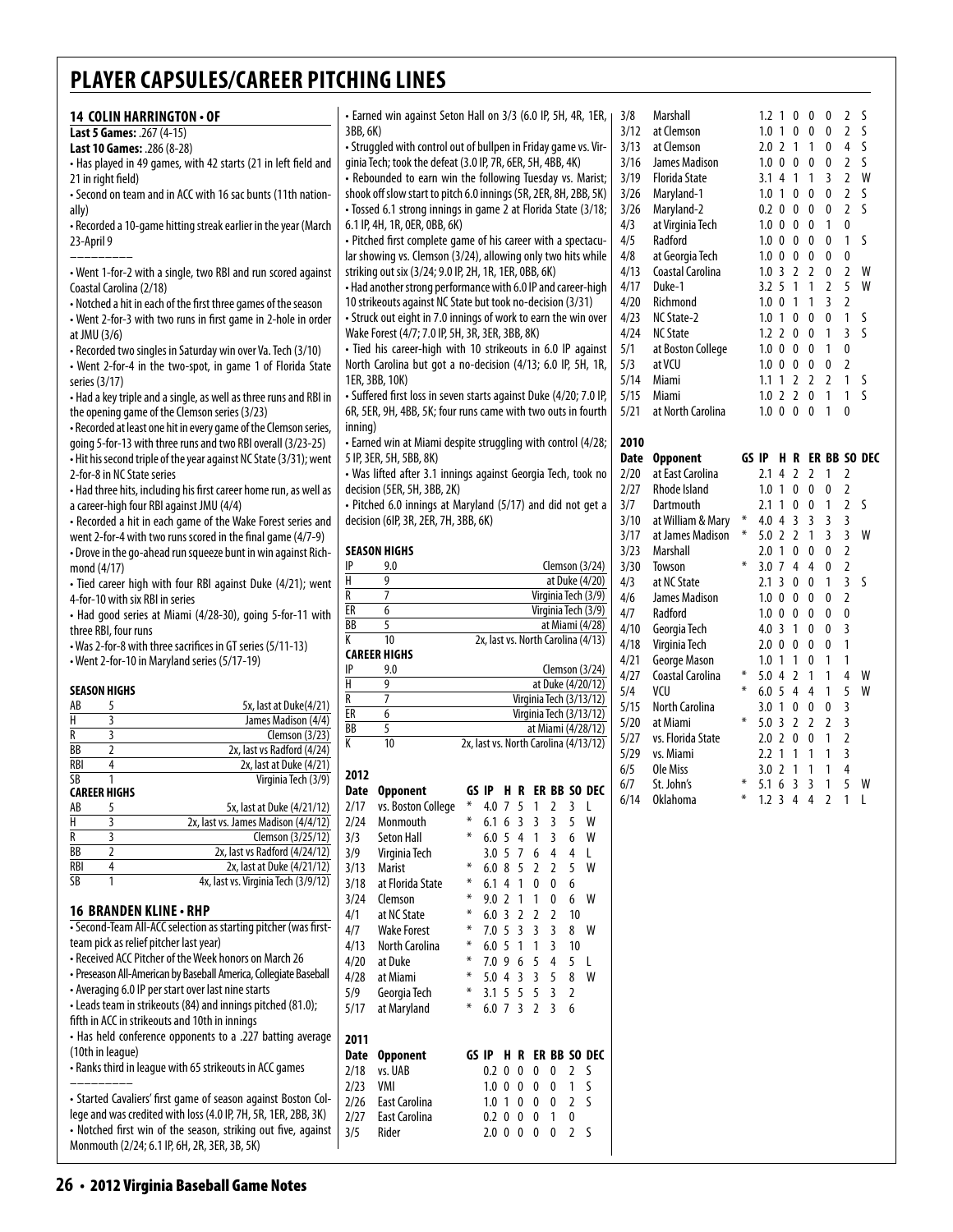#### **17 shane halley • RHP/OF**

• Has made 19 appearances out of bullpen as well as two starts • Tied for second in ACC with nine wins; eight of his wins have come in his last 11 appearances • Has pitched longer than one inning in 14 of his 21 outings

• Has 1.52 ERA and 8-0 record over his last 11 appearances (35.1 IP, 6 ER)

• Has held hitters to a team-low .178 average, struck out 42, and yielded only five extra-base hits in 47.1 innings of work –––––––––

• Made first appearance of the season against Coastal Carolina, tossing a scoreless inning without yielding a hit (2/18; 1.0 IP, 0H, 0R, 1BB, 1K)

• Pitched scoreless inning in relief against William & Mary (2/22) • Pitched a perfect inning in relief, notching two strikeouts, versus Monmouth (2/25; 1.0 IP, 0H, 0R, 0ER, 0, 2K)

• Had two scoreless innings last weekend against Virginia Tech; earned win with two innings of one-hit ball Saturday

• Pitched a career-high 4.1 innings of two-hit ball in his first start of the season to set Virginia up for a win over Towson

(3/27; 4.1 IP, 2H, 0R, 0ER, 3BB, 4K) • Earned the Saturday win over NC State with 1.2 scoreless innings in relief (3/31) but struggled on Sunday, giving up two

runs in 0.1 IP (4/1) • Pitched 2.2 two-hit innings in relief and was credited with the win against Wake Forest on Saturday (4/8; 2.2 IP, 2H, 0R, 0ER, 2BB, 1K)

• Struck out six and yielded only one hit in 3.1 IP to earn win against George Washington (4/11)

• Earned the win against Richmond with 1.1 innings of no-hit ball out of the bullpen (4/17; 1.1 IP, 0H, 0R, 0ER, 1BB, 2K)

• Fired career-high 6.0 innings out of bullpen and allowed just two hits and two walks to earn win vs. Duke (4/21)

• Started at VCU (4/25) and worked 3.2 innings (2ER, 0H, 2BB) • Worked 6.0 innings of scoreless relief and struck out career-

high seven batters to earn win at Miami (4/29)

• Notched eighth win with 3.0 innings of one-run relief vs. High Point (5/9)

• Picked up ninth win after firing scoreless inning of relief against Georgia Tech (5/12)

#### **SEASON HIGHS**<br>AB 1  $\frac{\text{AB}}{\text{R}}$  1 Monmouth (2/24) R -  $H$  - $\overline{BB}$  $RBI$  $\overline{SB}$

| 2x, last at Miami (4/29)<br>IP<br>6.0   |                |
|-----------------------------------------|----------------|
| Н<br>2x, last vs. North Carolina (4/14) | $\mathbf{z}$   |
| 3x, last vs. VCU (4/25)<br>R            | D              |
| ER<br>3x, last at VCU (4/25)            | $\overline{2}$ |
| BB<br>Towson (3/27)                     | 3,             |
| at Miami (4/29)                         | 3,             |

|  | CAREER HIGHS |  |  |
|--|--------------|--|--|
|  |              |  |  |

| AB        | at VCU (5/3/11)                    |
|-----------|------------------------------------|
| R         | 3x, last vs. Richmond (4/20/11)    |
| н         | Navy (3/10/09)                     |
| BB        | 3x, last at Virginia Tech (4/1/11) |
| RBI       | Richmond (4/20/11)                 |
| <b>SB</b> |                                    |

| Н    | 3                       |       |         |              |   |   |                |                | 3x, last vs. North Carolina (4/14/12) |
|------|-------------------------|-------|---------|--------------|---|---|----------------|----------------|---------------------------------------|
| R    | 3                       |       |         |              |   |   |                |                | at Virginia Tech (4/2/11)             |
| ER   | 3                       |       |         |              |   |   |                |                | at Virginia Tech (4/2/11)             |
| BB   | $\overline{\mathbf{3}}$ |       |         |              |   |   |                |                | 2x, last vs. Towson (3/27/12)         |
| К    | 7                       |       |         |              |   |   |                |                | at Miami (4/29/12)                    |
|      |                         |       |         |              |   |   |                |                |                                       |
|      |                         |       |         |              |   |   |                |                |                                       |
| 2012 |                         |       |         |              |   |   |                |                |                                       |
| Date | <b>Opponent</b>         |       | GS IP   | H            | R |   |                |                | ER BB SO DEC                          |
| 2/18 | at Coastal Carolina     |       | 1.0     | 0            | 0 | 0 | 1              | 1              |                                       |
| 2/22 | William and Mary        |       | 1.0     | 0            | 0 | 0 | 0              | 1              |                                       |
| 2/25 | Monmouth                |       | 1.0     | 0            | 0 | 0 | 0              | $\overline{2}$ |                                       |
| 2/28 | Liberty                 |       | 1.2     | 1            | 1 | 0 | 1              | $\overline{2}$ |                                       |
| 3/3  | <b>Wright State</b>     |       | 2.0     | 1            | 2 | 2 | 1              | 1              | L                                     |
| 3/4  | <b>Seton Hall</b>       |       | 0.2     | 1            | 0 | 0 | 0              | 2              |                                       |
| 3/10 | Virginia Tech           |       | 2.0     | 1            | 0 | 0 | 0              | 1              | W                                     |
| 3/11 |                         |       | 1.2     | 2            | 0 | 0 |                | $\overline{2}$ |                                       |
|      | Virginia Tech           |       |         |              |   |   | 0              |                |                                       |
| 3/17 | at Florida State        |       | 1.0     | 3            | 1 | 1 | 1              | 1              |                                       |
| 3/27 | <b>Towson</b>           | ∗     | 4.1     | 2            | 0 | 0 | 3              | 4              |                                       |
| 3/31 | at NC State             |       | 1.2     | 2            | 0 | 0 | 1              | 1              | W                                     |
| 4/1  | at NC State             |       | 0.1     | 3            | 2 | 2 | 0              | 0              |                                       |
| 4/8  | <b>Wake Forest</b>      |       | 2.2     | 2            | 0 | 0 | 2              | 1              | W                                     |
| 4/11 | George Washington       |       | 3.1     | 1            | 0 | 0 | 1              | 6              | W                                     |
| 4/14 | North Carolina          |       | 2.0     | 3            | 1 | 1 | 0              | 0              |                                       |
| 4/17 | Richmond                |       | 1.1     | 0            | 0 | 0 | 1              | 2              | W                                     |
| 4/21 | Duke                    |       | 6.0     | 2            | 0 | 0 | 1              | 2              | W                                     |
|      |                         | ⋇     |         |              |   |   |                |                |                                       |
| 4/25 | VCU                     |       | 3.2     | 0            | 2 | 2 | 2              | 2              |                                       |
| 4/29 | at Miami                |       | 6.0     | 2            | 0 | 0 | $\overline{2}$ | 7              | W                                     |
| 5/9  | <b>High Point</b>       |       | 3.0     | 2            | 1 | 1 | 1              | 2              | w                                     |
| 5/12 | Georgia Tech            |       | 1.0     | 1            | 0 | 0 | 0              | 2              | W                                     |
|      |                         |       |         |              |   |   |                |                |                                       |
| 2011 |                         |       |         |              |   |   |                |                |                                       |
| Date | <b>Opponent</b>         | GS IP |         | н            | R |   | ER BB          |                | SO DEC                                |
| 3/1  | <b>William and Mary</b> |       | 2.0     | 0            | 0 | 0 | 0              | 2              |                                       |
| 3/5  | Cornell                 |       | 0.2     | 2            | 2 | 2 | 3              | 1              |                                       |
| 3/13 | at Clemson              |       | 1.1     | 0            | 0 | 0 | 2              | 3              |                                       |
| 3/20 | <b>Florida State</b>    |       | 1.0     | 1            | 2 | 2 | 2              | 1              |                                       |
|      |                         |       |         |              |   |   |                |                |                                       |
| 3/25 | Maryland                |       | 3.0     | 0            | 0 | 0 | 0              | 6              | S                                     |
| 4/19 | at Radford              |       | 1.0     | 0            | 0 | 0 | 0              | 1              |                                       |
| 4/29 | at Boston College       |       | 2.0     | 0            | 0 | 0 | 0              | 3              |                                       |
|      |                         |       |         |              |   |   |                |                |                                       |
| 2010 |                         |       |         |              |   |   |                |                |                                       |
| Date | <b>Opponent</b>         | GS IP |         | H            | R |   |                |                | ER BB SO DEC                          |
| 3/16 | <b>William and Mary</b> |       | 1.0     | 0            | 0 | 0 | 0              | 1              |                                       |
| 3/19 | <b>Boston College</b>   |       | 1.0     | 1            | 0 | 0 | 0              | 0              |                                       |
| 3/27 | Clemson-1               |       | 0.2     | 1            | 0 | 0 | 0              | 0              |                                       |
| 3/30 | Towson                  |       | 3.0     | 2            | 1 | 1 | 0              | 2              | W                                     |
| 4/6  | James Madison           |       | 2.1     | 1            | 1 | 1 | 5              | 5              |                                       |
| 4/14 | at VMI                  |       | 1.0     | $\mathbf{1}$ | 0 | 0 | 0              | 2              |                                       |
|      |                         | ⋇     |         |              |   |   |                |                |                                       |
| 4/20 | Richmond                |       | 4.0     | 3            | 0 | 0 | 2              | 4              | W                                     |
| 4/28 | Georgetown              |       | 0.2     | 1            | 1 | 1 | 2              | 2              |                                       |
|      |                         |       |         |              |   |   |                |                |                                       |
| 2009 |                         |       |         |              |   |   |                |                |                                       |
| Date | <b>Opponent</b>         |       | GS IP   | H            | R |   |                |                | ER BB SO DEC                          |
| 2/20 | <b>Bucknell</b>         |       | 1.0     | 0            | 0 | 0 | 0              | 3              |                                       |
| 3/4  | George Washington       |       | 1.2     | 1            | 0 | 0 | 0              | 5              |                                       |
| 3/11 | VMI                     |       | 2.0     | 0            | 0 | 0 | 0              | 2              |                                       |
| 3/13 | Florida State           |       | 2.0     | 2            | 1 | 0 | 1              | 1              |                                       |
| 3/18 | Wagner                  |       | 2.2     | 0            | 0 | 0 | 1              | 4              | W                                     |
| 3/25 | Towson                  |       | 1.0     | 2            | 0 | 0 | 0              | 2              |                                       |
|      |                         |       |         |              |   |   |                |                |                                       |
| 3/29 | North Carolina          |       | $1.0\,$ | 0            | 0 | 0 | 0              | 0              |                                       |
| 4/1  | Norfolk State           |       | 3.1     | 1            | 0 | 0 | 0              | 3              | W                                     |
| 4/8  | <b>Stony Brook</b>      |       | 3.1     | 0            | 0 | 0 | 0              | 3              |                                       |
| 4/11 | Georgia Tech            |       | 1.1     | 4            | 4 | 4 | 1              | 0              | W                                     |
|      |                         |       |         |              |   |   |                |                |                                       |
|      |                         |       |         |              |   |   |                |                |                                       |
|      |                         |       |         |              |   |   |                |                |                                       |
|      |                         |       |         |              |   |   |                |                |                                       |

#### **1P** 6.0 **at Duke (4/21/12) 18 NATE IRVING • C**

|                                  | Last 5 Games: .250 (4-16)                                         |
|----------------------------------|-------------------------------------------------------------------|
|                                  |                                                                   |
|                                  | Last 10 Games: . 286 (10-35)                                      |
|                                  | - Has started 43 games at catcher this season (47 games to-       |
|                                  | tal); started UVa's last 12 games behind plate                    |
|                                  | • First primary starting freshman catcher in Brian O'Connor's     |
|                                  | tenure at UVa                                                     |
|                                  | - Fifth on team with 35 RBI; third in OBP at .406                 |
|                                  | • Third on team and in ACC with 14 sac bunts                      |
|                                  | • Drew three walks in 9-3 win over Coastal Carolina (2/18)        |
|                                  | · In two games against Monmouth, he went 3-for-6 (2/24-26)        |
|                                  | • Went 2-for-3 in final game against Monmouth, scoring two        |
|                                  | and driving in one (2/26)                                         |
|                                  | • Started all three games behind plate against Virginia Tech      |
|                                  | • Had big series against Hokies, going 6-for-12 with four RBI     |
|                                  | - Had three run-scoring singles in finale vs. VT, including walk- |
|                                  | off single (3/11)                                                 |
|                                  | • After falling into an 0-2 hole, he battled back to draw a       |
|                                  | bases-loaded walk, giving Virginia a key insurance run in the     |
|                                  | Sunday victory over Clemson (3/25)                                |
|                                  | - Went 1-for-3 with one run, one RBI, and one walk after tak-     |
|                                  | ing the first game of the Towson series off (3/28)                |
|                                  | • Drove in a ninth-inning run on a perfectly executed suicide     |
|                                  | squeeze against NC State; 2-for-4 on the day (3/31)               |
|                                  | • Hit a bases-clearing triple for three of his four RBI (career-  |
|                                  | high) against Wake Forest (4/9)                                   |
|                                  | . Drove in three RBI off of a double and a squeeze bunt against   |
|                                  | Richmond (4/17)                                                   |
|                                  | • Was 2-for-6 with two runs in Duke series (4/20-21)              |
|                                  | • Racked up career-high four hits, including walk-off single in   |
|                                  | 11th, in win over Radford (4/24)                                  |
|                                  | • Went 3-for-13 in Miami series (4/28-30)                         |
|                                  | · Picked up three hits, scored three times in win over High       |
| Point (5/9)                      |                                                                   |
|                                  | • Was 1-for-9 in Georgia Tech series (5/11-13)                    |
|                                  | - Went 3-for-10 in Maryland series, with all three knocks com-    |
|                                  |                                                                   |
|                                  | ing in Game 3 (5/19)                                              |
|                                  |                                                                   |
|                                  | <b>SEASON/CAREER HIGHS</b>                                        |
|                                  | 5<br>2x, last vs Radford (4/24)                                   |
|                                  | 3<br>High Point (5/9)                                             |
|                                  | 4<br>Radford (4/24)                                               |
| AB<br>R<br>Н<br>BB<br><b>RBI</b> | 3<br>at Coastal Carolina (2/18)<br>4                              |
|                                  |                                                                   |
| SB                               | 1                                                                 |
|                                  | Wake Forest (4/9)<br>4x, last vs. Wake Forest (4/9)               |
|                                  |                                                                   |
|                                  |                                                                   |
|                                  |                                                                   |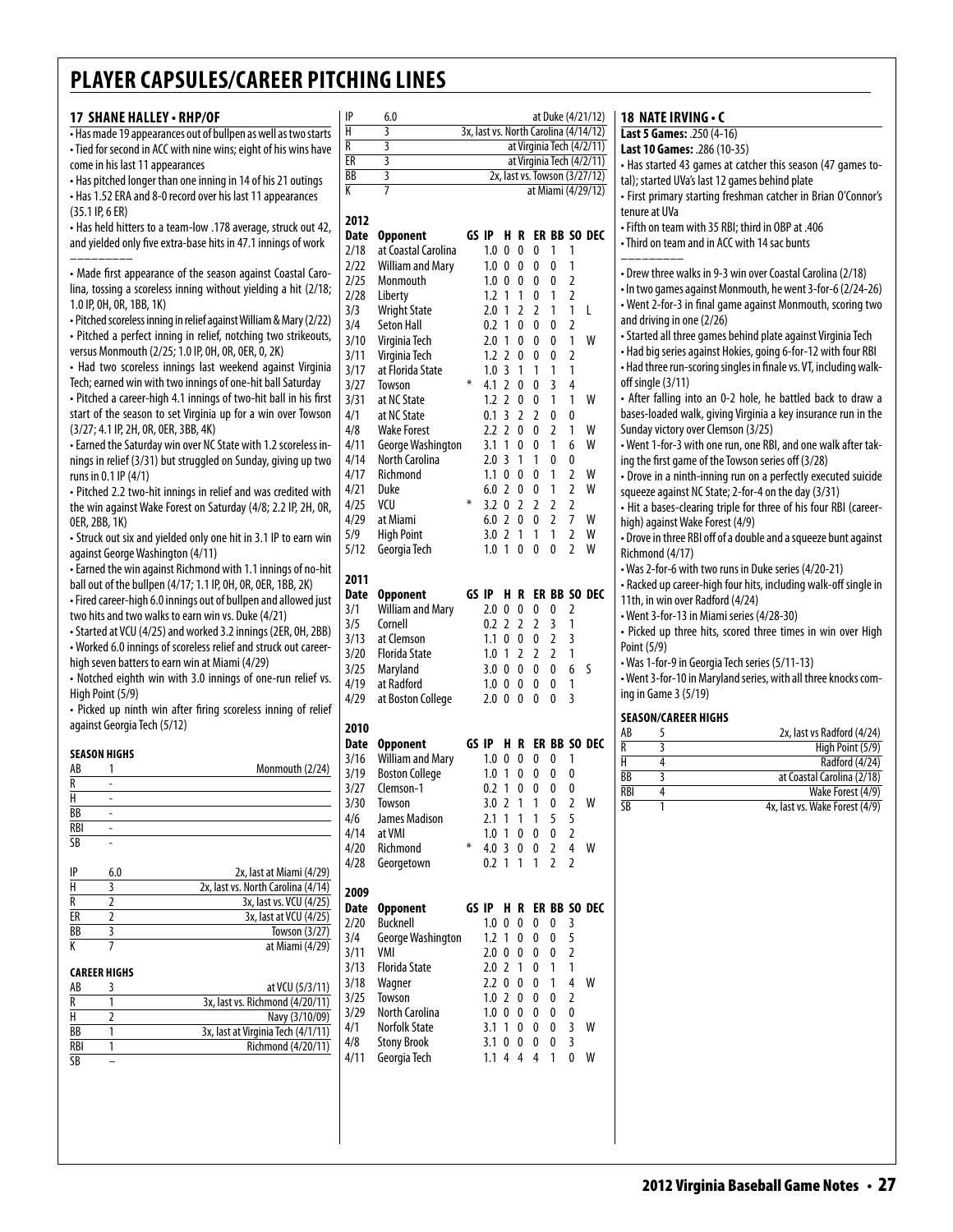#### **23 Derek fisher • of Last 5 Games:** .273 (6-22) **Last 10 Games:** .304 (14-46) • Appeared in 50 games this season, starting 47 (15 at DH, 32 in LF); has started 39 straight games, including last 25 in LF • Ranks fifth nationally in triples with eight; has matched Jarrett Parker (2010) for the UVa single-season triples record • Leads team in home runs (7) and triples (8; first in ACC) and second on team in extra-base hits (26) • Ranks among ACC leaders in 3B, RBI (47; 8th in ACC) and slugging (.544; 9th in ACC) • Tops ACC freshmen in triples (8), home runs (7), total bases (106), RBI (47) and slugging (.544) ––––––––– • Went 4-for-4 with double, triple, three RBI and three runs scored in middle game of Monmouth series (2/25) • Went 4-for-9 in two starts during Virginia Tech series; had three hits and three runs in series finale • Hit first two college home runs in the two Marist games (3/13-14) • Went 2-for-4 with 3-run homer, triple and four RBI in the second win over Marist • Went 2-for-2 with a double, a triple and three RBI as DH in final game against Clemson (3/25) • Hit his third long ball of the season to tie the game before going on to defeat Clemson (3/24) • Tied his career high for hits (4) and set new career highs in runs (4) and RBI (7) with two doubles, a triple and a grand slam in 18-3 win over Towson (3/28) • Went 6-for-11 five runs and eight RBI vs. Towson (3/27-28) • Hit game-tying, two-run homer off Carlos Rodon in win at NC State (3/31) • Had another strong offensive performance against JMU, going 2-for-4 with triple, two runs and two RBI (4/4) • Went 2-for-5 against Wake Forest with run and three RBI (4/7) • Was 3-for-10 with a double and an RBI in three games against North Carolina (4/13-15) and 4-for-13 with four runs at 2B, one in RF injury • Hitting .361 with a .421 OBP mouth (2/26) with single in first AB (5/19) **Season Highs**  $\overline{\text{CR}}$ **Career Highs**

in Duke series (4/20-21) • Hit go-ahead 2-run home run in ninth inning in 7-5 win at VCU (4/25)

• Went 5-for-15 in Miami series (4/28-30); had three hits in game 3 of series

• Was 4-for-13 in Georgia Tech series (5/11-13) with home run and pair of doubles

• Went 4-for-13 in Maryland series (5/17-19); had two hits in each of first two games

#### **Season/career Highs**

| AB  | 2x, last vs. Towson (3/28)     |
|-----|--------------------------------|
| R   | Towson (3/28)                  |
|     | 2x, last vs. Towson (3/28)     |
| ВB  | 3x, last at Maryland (5/18)    |
| RBI | Towson (3/28)                  |
| ٢R  | 3x, last vs. Radford (4/24/12) |
|     |                                |

#### **25 Reed Gragnani • INF/OF**

**Last 5 Games:** .500 (1-2)

**Last 10 Games:** .500 (102)

• Has started 19 games - 11 in CF, three in LF, two at DH, two

• Played Saturday for first time since March 31 because of

• One of two Cavaliers to have pair of four-hit games

• Hit a three-run double to clear the bases and drive in the

Cavaliers' final runs in the 7-1 win over Monmouth (2/25) • Went 4-for-4 with a run scored in final game against Mon-

• Had pair of RBI singles Tuesday vs. Marist (3/13), then followed it up with three hits Wednesday

• Went 4-for-5 (tied career-high in hits) with one run in Sunday game versus Florida State (3/19); 5-for-13 in series

• Did not play in Clemson series (3/23-25)

• Went 2-for-4 in Friday start against NC State (3/30) • Returned to lineup Saturday at Maryland and went 1-for-2

| AB         | 3x, last at Florida State (3/19) |
|------------|----------------------------------|
| R          | Marist (3/14)                    |
| Н          | 3x, last at Florida State (3/19) |
| <b>BB</b>  | vs. James Madison (2/18)         |
| <b>RBI</b> | Monmouth (2/25)                  |

| AB         | 3x, last at Florida State (3/19/12)     |
|------------|-----------------------------------------|
| R          | 4x, last vs. William and Mary (2/22/12) |
| н          | 3x, last at Florida State (3/19/12)     |
| ВB         | 6x, last vs. James Madison (2/18/12)    |
| <b>RBI</b> | 4x, last vs. Monmouth (2/25)            |
| SB         | Georgetown (4/28/11)                    |
|            |                                         |

#### **29 scott silverstein • LHP**

• Has a 2-4 record and 4.06 ERA in 14 starts this season • Third on team in IP (62.0); tied for third in strikeouts (42) • Has held opposing hitters to .242 batting average

––––––––– • Did not give up a hit to James Madison in his first start of the year (2/22; 5.0 IP, 0H, 2R, 1ER, 3BB, 4K)

• Struck out eight batters in win against Monmouth - the longest outing of his career (2/25; 7.0 IP, 3H, 1R, 2ER, 2BB, 8K) • Worked 6.0 solid innings against Seton Hall but was credited with loss (6H, 3R, ER, BB, 3K); committed error to allow two unearned runs in fifth inning

• Struck out career-high nine batters in 6.0 innings in UVa's 4-3 win over Virginia Tech (3/10; 3H, 3ER, 2BB; no decision) • Allowed one earned run in 4.1 IP against Florida State but took loss (3/18; 4.1 IP, 5R, 1ER, 4K) • Earned the win with 6.0 innings of work in which he allowed one run against Clemson (3/23; 6.0 IP, 5H, 1R, 1ER, 4BB, 3K) • Took loss in Friday start against NC State, giving up four runs

in six innings of work (3/30; 6.0 IP, 7H, 4R, 4ER, ,3BB, 2K) • Received no decision against Wake Forest, giving up run and three hits in 4.1 IP (4/8; 4.1 IP, 3H, 1R, 1ER, 3BB, 3K) • Gave up four runs (two earned) to take the loss against North Carolina last Saturday (4/14; 3.2 IP, 3H, 4R, 2ER, 2BB, 2K) • Worked 2.0 innings and was pulled in third inning against Duke (4/21; 3ER, 4H, 1BB, 1K); took no decision • Took no decision at Miami (4/29) after working 2.0 innings

and giving up four runs in second inning (4H, 3BB, 0K) • Made midweek start Wednesday vs. High Point to get some extra work (5/9; 2IP, 1ER, 2H, 0BB, 1K)

• Tossed 4.0 innings against Georgia Tech but did not earn de-

### cision (2ER, 3H, 0BB, 2K)

• Pitched 3.2 innings at Maryland, took no decision (5/18; 3.2IP, 3ER, 7H, 3BB, 0K)

#### **season Highs**

| IP              | 7.0                 | Monmouth (2/25)             |
|-----------------|---------------------|-----------------------------|
| н               |                     | 2x, last at Maryland (5/18) |
| R               |                     | at Florida State (3/17)     |
| ER              |                     | 2x, last at Miami (4/29)    |
| $\overline{BB}$ |                     | 2x, last vs. Clemson (3/23) |
|                 |                     | Virginia Tech (3/10)        |
|                 | <b>CAREER HIGHS</b> |                             |

| IP              | 7.0 | Monmouth (2/25/12)             |
|-----------------|-----|--------------------------------|
|                 |     | 2x, last at Maryland (5/18/12) |
| R               |     | at Florida State (3/17/12)     |
| FR              |     | 2x, last at Miami (4/29/12)    |
| $\overline{BB}$ |     | 2x, last vs. Clemson (3/23)    |
|                 |     | Virginia Tech (3/10/12)        |
|                 |     |                                |

| AB                     | Stony Brook (4/7/09)               |
|------------------------|------------------------------------|
| R                      | 2x, last at Virginia Tech (4/1/11) |
| н                      | 5x, last at Virginia Tech (4/1/11) |
| BB                     | 3x, last Rider (3/4/11)            |
| <b>RBI</b>             | Bucknell (2/21/09)                 |
| $\overline{\text{SB}}$ |                                    |

| 2012 |                      |       |     |                          |                         |                |                |                         |              |
|------|----------------------|-------|-----|--------------------------|-------------------------|----------------|----------------|-------------------------|--------------|
| Date | Opponent             | GS IP |     | н                        | R                       |                |                |                         | ER BB SO DEC |
| 2/22 | vs. James Madison    | ⋇     | 5.0 | 0                        | $\overline{2}$          | 1              | 3              | 4                       |              |
| 2/25 | Monmouth             | ⋇     | 7.0 | 3                        | 1                       | 1              | $\overline{2}$ | 8                       | W            |
| 3/3  | <b>Seton Hall</b>    | ⋇     | 6.0 | 6                        | 3                       | 1              | 1              | 3                       | L            |
| 3/10 | Virginia Tech        | ∗     | 6.0 | 3                        | $\overline{3}$          | 3              | $\overline{2}$ | 9                       |              |
| 3/17 | at Florida State     | ⋇     | 4.1 | 5                        | 5                       | 1              | $\overline{4}$ | 4                       | L            |
| 3/23 | Clemson              | ∗     | 6.0 | 5                        | 1                       | 1              | 4              | 3                       | W            |
| 3/30 | at NC State          | ⋇     | 6.0 | 7                        | 4                       | 4              | 3              | $\overline{\mathbf{c}}$ | L            |
| 4/8  | <b>Wake Forest</b>   | ⋇     | 4.1 | 3                        | 1                       | 1              | 3              | 3                       |              |
| 4/14 | North Carolina       | ∗     | 3.2 | 3                        | 4                       | $\overline{2}$ | $\overline{2}$ | $\overline{2}$          | L            |
| 4/21 | at Duke              | ⋇     | 2.0 | 4                        | $\overline{3}$          | $\overline{3}$ | 1              | 1                       |              |
| 4/29 | at Miami             | ⋇     | 2.0 | 4                        | $\overline{4}$          | $\overline{4}$ | 3              | 0                       |              |
| 5/9  | <b>High Point</b>    | ⋇     | 2.0 | 2                        | 1                       | 1              | 0              | 1                       |              |
| 5/12 | Georgia Tech         | ∗     | 4.0 | 3                        | $\overline{2}$          | 2              | 0              | 2                       |              |
| 5/18 | at Maryland          | ⋇     | 3.2 | $\overline{7}$           | $\overline{\mathsf{S}}$ | $\overline{3}$ | 3              | $\mathbf{0}$            |              |
| 2011 |                      |       |     |                          |                         |                |                |                         |              |
| Date | <b>Opponent</b>      | GS IP |     | н                        | R                       |                |                |                         | ER BB SO DEC |
| 2/27 | <b>East Carolina</b> |       | 1.0 | 0                        | 0                       | $\mathbf{0}$   | 0              | 1                       |              |
| 3/2  | Niagara              |       | 0.2 | 0                        | 0                       | $\mathbf{0}$   | 0              | 0                       |              |
| 3/8  | Marshall             |       | 0.0 | 1                        | 0                       | $\mathbf{0}$   | 0              | 0                       |              |
| 3/13 | at Clemson           |       | 0.2 | 1                        | $\mathbf{0}$            | $\mathbf{0}$   | 0              | 0                       |              |
| 3/20 | <b>Florida State</b> |       | 0.1 | 1                        | 1                       | 1              | 0              | 0                       |              |
| 3/23 | Towson               |       | 2.0 | 1                        | 0                       | 0              | 0              | $\overline{2}$          |              |
| 4/10 | at Georgia Tech      |       | 1.1 | 4                        | 3                       | $\overline{3}$ | 2              | 1                       |              |
| 4/13 | Coastal Carolina     |       | 0.2 | $\overline{2}$           | 1                       | 1              | 0              | 1                       |              |
| 4/17 | Duke-2               |       | 2.0 | $\mathbf{0}$             | 0                       | $\mathbf{0}$   | 0              | $\overline{2}$          |              |
| 4/20 | Richmond             | ⋇     | 3.0 | 1                        | 0                       | 0              | $\overline{2}$ | $\overline{2}$          | W            |
| 5/3  | at VCU               |       | 1.0 | $\overline{\phantom{a}}$ | 1                       | $\Omega$       | 1              | 1                       |              |
| 5/19 | at North Carolina    |       | 1.0 | $\overline{2}$           | 1                       | 1              | 0              | 0                       |              |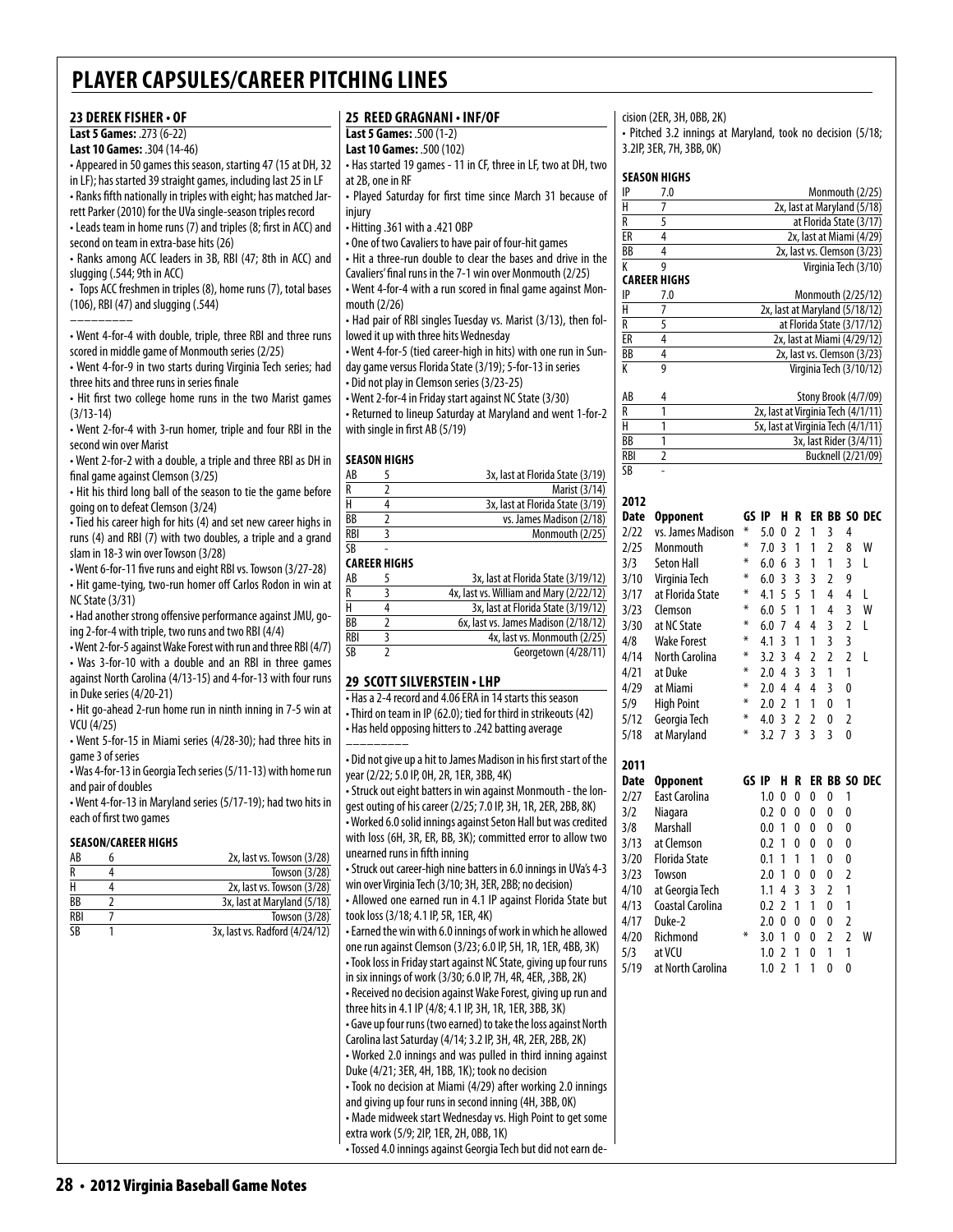| 31 JUSTIN THOMPSON • RHP                                                                                                       | 3/3          |
|--------------------------------------------------------------------------------------------------------------------------------|--------------|
| · Second-Team All-ACC selection as relief pitcher                                                                              | 3/4          |
| • Named to midseason watch list for NCBWA Stopper of Year                                                                      | 3/9          |
| Award                                                                                                                          | 3/10         |
| • Fifth in the ACC with 30 appearances out of the bullpen;                                                                     | 3/11         |
| owns 19 appearances in ACC play (2nd in league)<br>. His 11 saves ranks fourth in the ACC; owns nine saves in ACC              | 3/13<br>3/18 |
| play (second in conference)                                                                                                    | 3/19         |
| · Tied for fifth in UVa single-season history with 11 saves                                                                    | 3/23         |
| (needs three to reach third place)                                                                                             | 3/25         |
| • Had not allowed a run in last 11 outings (15.0 IP) prior to                                                                  | 3/28         |
| May 13 vs. GT                                                                                                                  | 3/31         |
|                                                                                                                                | 4/1          |
| • Earned the win with a season-high 3.0 innings in relief                                                                      | 4/8<br>4/9   |
| against William and Mary (2/22; 3.0 IP, 3H, 1R, 0ER, 4BB, 2K)<br>• Worked in all three games of VT series; did not allow a run | 4/15         |
| - Pitched perfect ninth inning to earn save in Saturday game vs.                                                               | 4/17         |
| Virginia Tech, then got final two outs Sunday and earned win                                                                   | 4/24         |
| - Got out of bases-loaded, one-out jam with no damage Tues-                                                                    | 4/25         |
| day vs. Marist to earn save                                                                                                    | 4/28         |
| · Pitched one scoreless inning in two outings against Florida                                                                  | 4/30         |
| State (3/18-19)                                                                                                                | 5/9          |
| • Recorded his third save with 2.0 innings of work including                                                                   | 5/11<br>5/12 |
| four strikeouts in the first game of the Clemson series (3/23;<br>2.0 IP, 3H, 2R, 2ER, 0BB, 4K)                                | 5/13         |
| • Notched second save of Clemson series with a scoreless ninth                                                                 | 5/17         |
| inning (3/25; 1.0 IP, 1H, 0R, 0ER, 0BB, 1K)                                                                                    | 5/19         |
| • Suffered first loss on the season and only the second of his                                                                 |              |
| career on Sunday against NC State, giving up two runs (one                                                                     | 2011         |
| earned) in 1.0 IP (4/1)                                                                                                        | Date         |
| • Earned consecutive saves against Wake Forest on Sunday<br>and Monday, giving up only one hit in 2.2 innings of work          | 2/20<br>2/26 |
| $(4/8-9)$                                                                                                                      | 3/1          |
| · Did not yield a hit in 2.0 IP against North Carolina in final                                                                | 3/8          |
| game of the weekend (4/15; 2.0 IP, 0H, 0R, 0ER, 1BB, 1K)                                                                       | 3/11         |
| - Earned his seventh save on the year with a one-hit ninth in-                                                                 | 3/16         |
| ning against Richmond (4/17)                                                                                                   | 3/18         |
| • Notched two wins in midweek games this week, going 2.2<br>scoreless innings against Radford (4/24) and 2.0 shutout in-       | 3/26<br>4/2  |
| nings at VCU (4/25)                                                                                                            | 4/9          |
| • Struck out all five batters he faced during two appearances                                                                  | 4/13         |
| in Miami series (4/28-29); notched save in Game 2                                                                              | 4/20         |
| · Picked up two saves in Georgia Tech series (5/11-12); took                                                                   | 4/23         |
| loss in Game 3 (5/13)                                                                                                          | 4/24         |
| - Saved Game 1 at Maryland (5/17), but gave up pair of ninth-                                                                  | 4/30<br>5/13 |
| inning runs to take the loss in Game 3 vs. Terps                                                                               | 5/15         |
| <b>SEASON HIGHS</b>                                                                                                            | 5/21         |
| IP<br>William and Mary (2/22)<br>3.0                                                                                           |              |
| Н<br>Georgia Tech (5/13)<br>5                                                                                                  | 2010         |
| R<br>$\overline{\mathbf{3}}$<br>Georgia Tech (5/13)<br>ER<br>Clemson (3/23)<br>3                                               | Date         |
| William and Mary (2/22)<br>ВB<br>4                                                                                             | 3/6<br>3/30  |
| 4<br>K<br>Clemson (3/23)                                                                                                       | 4/3          |
| <b>CAREER HIGHS</b>                                                                                                            | 4/6          |
| IP<br>at Georgia Tech (4/9/11)<br>4.1                                                                                          | 4/14         |
| $\overline{\mathsf{H}}$<br>5<br>at Georgia Tech (4/9/11)<br>at Georgia Tech (4/9/11)<br>R<br>4                                 | 4/18         |
| ER<br>3<br>2x, last vs. Georgia Tech (5/13/12)                                                                                 | 4/21         |
| William and Mary (2/22/12)<br>ВB<br>4                                                                                          | 4/28<br>5/2  |
| at Georgia Tech (4/9/11)<br>К<br>8                                                                                             | 5/4          |
|                                                                                                                                | 5/22         |
| 2012<br>Date<br>GS IP<br>ΗR<br>ER BB SO DEC<br>Opponent                                                                        | 5/27         |
| 2/18<br>vs. James Madison<br>0.1<br>0<br>0<br>0<br>1<br>0                                                                      | 6/13         |

2/22 William and Mary 3.0 3 1 0 4 2 W 2/28 Liberty 1.0 0 0 0 0 1

| 3/3                                                                                                     | <b>Wright State</b>     | 1.0        | 1              | 0              | 0                   | 0              | 0                   |              |
|---------------------------------------------------------------------------------------------------------|-------------------------|------------|----------------|----------------|---------------------|----------------|---------------------|--------------|
| 3/4                                                                                                     | Seton Hall              | 1.1        | 1              | 1              | 1                   | 1              | 1                   |              |
| 3/9                                                                                                     | Virginia Tech           | 1.0        | 1              | 0              | 0                   | 0              | $\overline{2}$      |              |
| 3/10                                                                                                    | Virginia Tech           | 1.0        | 0              | 0              | 0                   | 0              | $\overline{2}$      | S            |
| 3/11                                                                                                    | Virginia Tech           | 0.2        | 0              | 0              | 0                   | 0              | 1                   | W            |
| 3/13                                                                                                    | Marist                  | 0.2        | 0              | 0              | 0                   | 0              | 0                   | S            |
| 3/18                                                                                                    | at Florida State        | 0.2        | 1              | 0              | 0                   | 0              | 0                   |              |
| 3/19                                                                                                    | at Florida State        | 0.1        | 1              | 0              | 0                   | 0              | 0                   |              |
| 3/23                                                                                                    | Clemson                 | 2.0        | 3              | $\overline{2}$ | $\overline{2}$      | 0              | 4                   | S            |
| 3/25                                                                                                    | Clemson                 | 1.0        | 1              | 0              | 0                   | 0              | 1                   | S            |
| 3/28                                                                                                    | Towson                  | 1.0        | 0              | 0              | 0                   | 0              | 2                   |              |
| 3/31                                                                                                    | at NC State             | 0.2        | 1              | 0              | 0                   | 0              | 1                   |              |
| 4/1                                                                                                     | at NC State             | 1.0        | 4              | 2              | 1                   | 2              | 0                   | L            |
| 4/8                                                                                                     | <b>Wake Forest</b>      | 1.0        | 0              | 0              | 0                   | 0              | 0                   | S<br>Ś       |
| 4/9                                                                                                     | <b>Wake Forest</b>      | 1.2        | 1              | 0              | 0                   | 1              | 3                   |              |
| 4/15                                                                                                    | North Carolina          | 2.0        | 0              | 0              | 0                   | 1              | 1                   |              |
| 4/17                                                                                                    | Richmond                | 1.0        | 1              | 0              | 0                   | 0              | 1                   | S            |
| 4/24                                                                                                    | Radford                 | 2.2        | 2<br>1         | 0              | 0                   | 0              | 0                   | W            |
| 4/25                                                                                                    | at VCU                  | 2.0        |                | 0              | 0                   | 0              | 1                   | W            |
| 4/28<br>4/30                                                                                            | at Miami<br>at Miami    | 0.2<br>1.0 | 0<br>0         | 0<br>0         | 0<br>0              | 0<br>0         | $\overline{2}$<br>3 | S            |
| 5/9                                                                                                     | <b>High Point</b>       | 1.0        | 1              | 0              | 0                   | 0              | 1                   |              |
| 5/11                                                                                                    | Georgia Tech            | 1.0        | 0              | 0              | 0                   | 0              | 1                   | S            |
| 5/12                                                                                                    | Georgia Tech            | 1.0        | 0              | 0              | 0                   | 0              | 3                   | S            |
| 5/13                                                                                                    | Georgia Tech            | 2.0        | 5              | 3              | 3                   | 0              | $\overline{2}$      | L            |
| 5/17                                                                                                    | at Maryland             | 1.1        | 3              | 1              | 1                   | 0              | 1                   | S            |
| 5/19                                                                                                    | at Maryland             | 0.2        | 3              | 2              | $\overline{2}$      | 0              | 0                   | L            |
|                                                                                                         |                         |            |                |                |                     |                |                     |              |
| 2011                                                                                                    |                         |            |                |                |                     |                |                     |              |
| Date                                                                                                    | <b>Opponent</b>         | GS IP      | H              | R              |                     |                |                     | ER BB SO DEC |
| 2/20                                                                                                    | vs. Arkansas State      | 2.0        | 1              | $\overline{2}$ | $\overline{2}$      | $\overline{2}$ | 0                   |              |
| 2/26                                                                                                    | East Carolina           | 1.1        | 0              | 0              | 0                   | 0              | 3                   |              |
| 3/1                                                                                                     | <b>William and Mary</b> | 3.0        | 3              | 0              | 0                   | 0              | 3                   |              |
|                                                                                                         |                         |            |                |                |                     |                |                     |              |
|                                                                                                         | Marshall                | 1.2        | $\overline{2}$ | 0              | 0                   | 0              | $\overline{2}$      |              |
|                                                                                                         | at Clemson              | 2.1        | 0              | 0              | 0                   | 1              | 4                   |              |
|                                                                                                         | James Madison           | 2.0        | 1              | 0              | 0                   | 0              | 1                   |              |
|                                                                                                         | <b>Florida State</b>    | 3.2        | 1              | 0              | 0                   | $\overline{2}$ | 3                   | W            |
| 3/8<br>3/11<br>3/16<br>3/18<br>3/26                                                                     | Maryland-2              | 1.1        | 2              | 0              | 0                   | 1              | 1                   |              |
|                                                                                                         | at Virginia Tech        | 1.1        | 0              | 0              | 0                   | 0              | 1                   |              |
|                                                                                                         | at Georgia Tech         | 4.1        | 5              | 4              | 3                   | 0              | 8                   | W            |
|                                                                                                         | Coastal Carolina        | 1.0        | $\overline{2}$ | 1              | 1                   | 1              | 1                   |              |
|                                                                                                         | Richmond                | 1.0        | 1              | 0              | 0                   | 0              | 1                   |              |
|                                                                                                         | NC State-2              | 1.2        | 1              | 0              | 0                   | 1              | 0                   |              |
|                                                                                                         | <b>NC State</b>         | 0.1        | 1              | 2              | 2                   | 1              | 0                   |              |
|                                                                                                         | at Boston College       | 2.2        | 3              | 1              | 1                   | 0              | 3                   | L            |
|                                                                                                         | Miami                   | $1.0\,$    | 1              | 1              | 1                   | 0              | 1                   |              |
|                                                                                                         | Miami                   | 0.2        | 1              | 0              | 0                   | 0              | 0                   |              |
| 4/2<br>4/9<br>4/13<br>4/20<br>4/23<br>4/24<br>4/30<br>5/13<br>5/15<br>5/21                              | at North Carolina       | 1.1        | 2              | 0              | 0                   | 1              | 2                   |              |
|                                                                                                         |                         |            |                |                |                     |                |                     |              |
| 2010                                                                                                    |                         |            |                |                |                     |                |                     |              |
|                                                                                                         | <b>Opponent</b>         | GS IP      | H.             | R              |                     |                |                     | ER BB SO DEC |
|                                                                                                         | Dartmouth               | 2.0        | 1              | 0              | 0                   | 0              | 0                   |              |
|                                                                                                         | Towson                  | $2.0\,$    | 0              | 0              | 0                   | 0              | 3                   |              |
|                                                                                                         | at NC State             | $0.0\,$    | 1              | 0              | 0                   | 0              | 0                   |              |
|                                                                                                         | James Madison           | 2.1        | 1              | 0              | 0                   | $\overline{2}$ | 7                   | W            |
|                                                                                                         | at VMI                  | 1.2        | 2              | 3              | 3                   | 1              | 3                   |              |
|                                                                                                         | Virginia Tech           | 0.1        | 0              | 0              | 0                   | 0              | 0                   |              |
|                                                                                                         | George Mason            | 2.2        | 1              | 0              | 0                   | $\overline{2}$ | 4                   | W            |
|                                                                                                         | Georgetown<br>at Duke   | 3.1<br>1.0 | 2<br>2         | 0<br>2         | 0<br>$\overline{2}$ | 1<br>0         | 3<br>1              | W            |
|                                                                                                         | VCU                     | 1.0        | 1              | 0              | 0                   | 0              |                     |              |
|                                                                                                         | at Miami                | 2.2        | 2              | 2              | 2                   | 0              | $\overline{2}$<br>2 |              |
|                                                                                                         | vs. Florida State       | $1.0\,$    | 1              | 1              | 1                   | 1              | 1                   |              |
| Date<br>3/6<br>3/30<br>4/3<br>4/6<br>4/14<br>4/18<br>4/21<br>4/28<br>5/2<br>5/4<br>5/22<br>5/27<br>6/13 | <b>Oklahoma</b>         | 0.2        | 2              | 2              | 2                   | 1              | $\overline{2}$      |              |
|                                                                                                         |                         |            |                |                |                     |                |                     |              |

| Date     |                                                                                   | GS IP<br>H.<br>R<br>ER BB SO DEC                                                                                                                                                                                                                                                                                                                                                                                                                                                                                                                                                                                                                                                       |
|----------|-----------------------------------------------------------------------------------|----------------------------------------------------------------------------------------------------------------------------------------------------------------------------------------------------------------------------------------------------------------------------------------------------------------------------------------------------------------------------------------------------------------------------------------------------------------------------------------------------------------------------------------------------------------------------------------------------------------------------------------------------------------------------------------|
| 3/10     | <b>Opponent</b><br>Navy                                                           | 1.0<br>0<br>0<br>1<br>0<br>1                                                                                                                                                                                                                                                                                                                                                                                                                                                                                                                                                                                                                                                           |
| 3/18     | Canisius                                                                          | 1.1<br>1<br>0<br>1<br>0<br>0                                                                                                                                                                                                                                                                                                                                                                                                                                                                                                                                                                                                                                                           |
| 4/1      | Norfolk State                                                                     | 1.1<br>$\mathbf{1}$<br>0<br>1<br>0                                                                                                                                                                                                                                                                                                                                                                                                                                                                                                                                                                                                                                                     |
|          | Maryland                                                                          | 0<br>$\mathbf{1}$<br>1.0<br>0<br>0<br>1                                                                                                                                                                                                                                                                                                                                                                                                                                                                                                                                                                                                                                                |
| 4/5      |                                                                                   | 0<br>1<br>$2.0 \t1$<br>0<br>0<br>0                                                                                                                                                                                                                                                                                                                                                                                                                                                                                                                                                                                                                                                     |
| 4/8      | <b>Stony Brook</b>                                                                |                                                                                                                                                                                                                                                                                                                                                                                                                                                                                                                                                                                                                                                                                        |
| 4/18     | at Boston College                                                                 | 0<br>0<br>0.1<br>0<br>0<br>0                                                                                                                                                                                                                                                                                                                                                                                                                                                                                                                                                                                                                                                           |
| 4/22     | Georgetown                                                                        | 1<br>$1.0\,$ $0$<br>0<br>0<br>0                                                                                                                                                                                                                                                                                                                                                                                                                                                                                                                                                                                                                                                        |
|          | 33 NICK HOWARD . INF/RHP<br>Last 5 Games: .000 (0-0)<br>Last 10 Games: .000 (0-1) | • Has made 17 appearances out of the bullpen                                                                                                                                                                                                                                                                                                                                                                                                                                                                                                                                                                                                                                           |
|          | season (.215 BAA)                                                                 | • Owns 33 strikeouts and just six walks in 37.1 innings this                                                                                                                                                                                                                                                                                                                                                                                                                                                                                                                                                                                                                           |
|          |                                                                                   | • Has allowed only five extra-base hits (4 2B, 1 3B)                                                                                                                                                                                                                                                                                                                                                                                                                                                                                                                                                                                                                                   |
|          |                                                                                   | • Has pitched in five of UVa's seven games since the exam                                                                                                                                                                                                                                                                                                                                                                                                                                                                                                                                                                                                                              |
|          |                                                                                   | break; has not allowed a run in that time (11.0 IP)                                                                                                                                                                                                                                                                                                                                                                                                                                                                                                                                                                                                                                    |
|          |                                                                                   | • Also has appeared in 24 games in the field, starting 11 of                                                                                                                                                                                                                                                                                                                                                                                                                                                                                                                                                                                                                           |
|          | them (10 at DH, one at third base)                                                |                                                                                                                                                                                                                                                                                                                                                                                                                                                                                                                                                                                                                                                                                        |
|          |                                                                                   |                                                                                                                                                                                                                                                                                                                                                                                                                                                                                                                                                                                                                                                                                        |
|          |                                                                                   | • Made first career start at plate in tie with James Madison,                                                                                                                                                                                                                                                                                                                                                                                                                                                                                                                                                                                                                          |
|          | going 1-for-3 at DH (2/18)                                                        |                                                                                                                                                                                                                                                                                                                                                                                                                                                                                                                                                                                                                                                                                        |
|          |                                                                                   | . Went 2-for-3 with two runs in win over Seton Hall (3/3)                                                                                                                                                                                                                                                                                                                                                                                                                                                                                                                                                                                                                              |
|          |                                                                                   | • Went 2-for-4, scored twice in Saturday win over Virginia Tech                                                                                                                                                                                                                                                                                                                                                                                                                                                                                                                                                                                                                        |
| (3/10)   |                                                                                   |                                                                                                                                                                                                                                                                                                                                                                                                                                                                                                                                                                                                                                                                                        |
|          |                                                                                   | • Struck out three and held Monmouth scoreless in 1.1 IP (2/26)                                                                                                                                                                                                                                                                                                                                                                                                                                                                                                                                                                                                                        |
|          |                                                                                   | • Worked 2.1 scoreless innings out of bullpen vs. Marist (3/14)                                                                                                                                                                                                                                                                                                                                                                                                                                                                                                                                                                                                                        |
|          |                                                                                   | • Pitched 3.0 innings out of pen against VMI; struck out six                                                                                                                                                                                                                                                                                                                                                                                                                                                                                                                                                                                                                           |
|          |                                                                                   |                                                                                                                                                                                                                                                                                                                                                                                                                                                                                                                                                                                                                                                                                        |
| (3/21)   |                                                                                   |                                                                                                                                                                                                                                                                                                                                                                                                                                                                                                                                                                                                                                                                                        |
|          |                                                                                   | • Was 3-for-4 with two runs and RBI in win over Towson (3/27)                                                                                                                                                                                                                                                                                                                                                                                                                                                                                                                                                                                                                          |
|          |                                                                                   | • Went 1-for-3 with three runs, one RBI and two walks while                                                                                                                                                                                                                                                                                                                                                                                                                                                                                                                                                                                                                            |
|          |                                                                                   | pitching a solid 4.1 innings in relief to earn his first career win,                                                                                                                                                                                                                                                                                                                                                                                                                                                                                                                                                                                                                   |
|          |                                                                                   | over Towson (3/28; 4.1 IP, 5H, 2R, 2ER, 0BB, 4K)                                                                                                                                                                                                                                                                                                                                                                                                                                                                                                                                                                                                                                       |
|          |                                                                                   | • Pitched three scoreless innings in relief and hit a single in his                                                                                                                                                                                                                                                                                                                                                                                                                                                                                                                                                                                                                    |
|          | lone at-bat against JMU (4/4)                                                     |                                                                                                                                                                                                                                                                                                                                                                                                                                                                                                                                                                                                                                                                                        |
|          |                                                                                   | - Went 3-for-5 and drove in one run in first game of Wake For-                                                                                                                                                                                                                                                                                                                                                                                                                                                                                                                                                                                                                         |
|          | est series (4/7)                                                                  |                                                                                                                                                                                                                                                                                                                                                                                                                                                                                                                                                                                                                                                                                        |
|          |                                                                                   | • Made first two ACC pitching appearances against Wake out                                                                                                                                                                                                                                                                                                                                                                                                                                                                                                                                                                                                                             |
|          |                                                                                   |                                                                                                                                                                                                                                                                                                                                                                                                                                                                                                                                                                                                                                                                                        |
|          | of the bullpen (4/8-9)                                                            |                                                                                                                                                                                                                                                                                                                                                                                                                                                                                                                                                                                                                                                                                        |
|          |                                                                                   |                                                                                                                                                                                                                                                                                                                                                                                                                                                                                                                                                                                                                                                                                        |
|          |                                                                                   |                                                                                                                                                                                                                                                                                                                                                                                                                                                                                                                                                                                                                                                                                        |
|          |                                                                                   |                                                                                                                                                                                                                                                                                                                                                                                                                                                                                                                                                                                                                                                                                        |
|          |                                                                                   | North Carolina (4/14; 3.1 IP, 3H, 1R, OER, OBB, 1K)                                                                                                                                                                                                                                                                                                                                                                                                                                                                                                                                                                                                                                    |
|          |                                                                                   |                                                                                                                                                                                                                                                                                                                                                                                                                                                                                                                                                                                                                                                                                        |
|          |                                                                                   |                                                                                                                                                                                                                                                                                                                                                                                                                                                                                                                                                                                                                                                                                        |
|          |                                                                                   | mond (4/17; 2.2 IP, 3H, 1R, 1ER, 1BB, 3K)<br>· Retired all five batters he faced against High Point (5/9)                                                                                                                                                                                                                                                                                                                                                                                                                                                                                                                                                                              |
|          |                                                                                   |                                                                                                                                                                                                                                                                                                                                                                                                                                                                                                                                                                                                                                                                                        |
|          |                                                                                   |                                                                                                                                                                                                                                                                                                                                                                                                                                                                                                                                                                                                                                                                                        |
|          |                                                                                   | in Friday game; 4.0 scoreless innings in series (5/11/13)                                                                                                                                                                                                                                                                                                                                                                                                                                                                                                                                                                                                                              |
|          |                                                                                   |                                                                                                                                                                                                                                                                                                                                                                                                                                                                                                                                                                                                                                                                                        |
|          |                                                                                   | at Maryland last Friday (5/17); retired 16 of 19 batters                                                                                                                                                                                                                                                                                                                                                                                                                                                                                                                                                                                                                               |
|          | SEASON/CAREER HIGHS                                                               |                                                                                                                                                                                                                                                                                                                                                                                                                                                                                                                                                                                                                                                                                        |
|          |                                                                                   |                                                                                                                                                                                                                                                                                                                                                                                                                                                                                                                                                                                                                                                                                        |
| AB       | 5                                                                                 |                                                                                                                                                                                                                                                                                                                                                                                                                                                                                                                                                                                                                                                                                        |
| R        | 3                                                                                 |                                                                                                                                                                                                                                                                                                                                                                                                                                                                                                                                                                                                                                                                                        |
| Н        | 3                                                                                 |                                                                                                                                                                                                                                                                                                                                                                                                                                                                                                                                                                                                                                                                                        |
| ВB       | $\overline{2}$                                                                    |                                                                                                                                                                                                                                                                                                                                                                                                                                                                                                                                                                                                                                                                                        |
| RBI      | 1                                                                                 |                                                                                                                                                                                                                                                                                                                                                                                                                                                                                                                                                                                                                                                                                        |
| SB       | 1                                                                                 |                                                                                                                                                                                                                                                                                                                                                                                                                                                                                                                                                                                                                                                                                        |
|          | SEASON/CAREER HIGHS                                                               |                                                                                                                                                                                                                                                                                                                                                                                                                                                                                                                                                                                                                                                                                        |
| IP       | 5.1                                                                               |                                                                                                                                                                                                                                                                                                                                                                                                                                                                                                                                                                                                                                                                                        |
| Н        | 5                                                                                 |                                                                                                                                                                                                                                                                                                                                                                                                                                                                                                                                                                                                                                                                                        |
| R        | 3                                                                                 |                                                                                                                                                                                                                                                                                                                                                                                                                                                                                                                                                                                                                                                                                        |
| ER<br>BB | 3<br>1                                                                            | - Pitched 2.0 scoreless innings and hit the first triple of his ca-<br>reer against GW; also scored a run and drove in another (4/11)<br>· Pitched 3.1 innings without giving up an earned run vs.<br>- Struck out three and gave up one run in 2.2 IP against Rich-<br>• Worked in all three games of Georgia Tech series; earned win<br>· Fired career-long 5.1 innings of scoreless relief in UVa's win<br>Wake Forest (4/7)<br>Towson (3/28)<br>2x, last vs. Wake Forest (4/7)<br>2x, last vs. Towson (3/28)<br>5x, last vs. North Carolina (4/13)<br>Virginia Tech (3/10)<br>at Maryland (5/17)<br>Towson (3/28)<br>at VCU (4/25)<br>at VCU (4/25)<br>6x, last at Maryland (5/17) |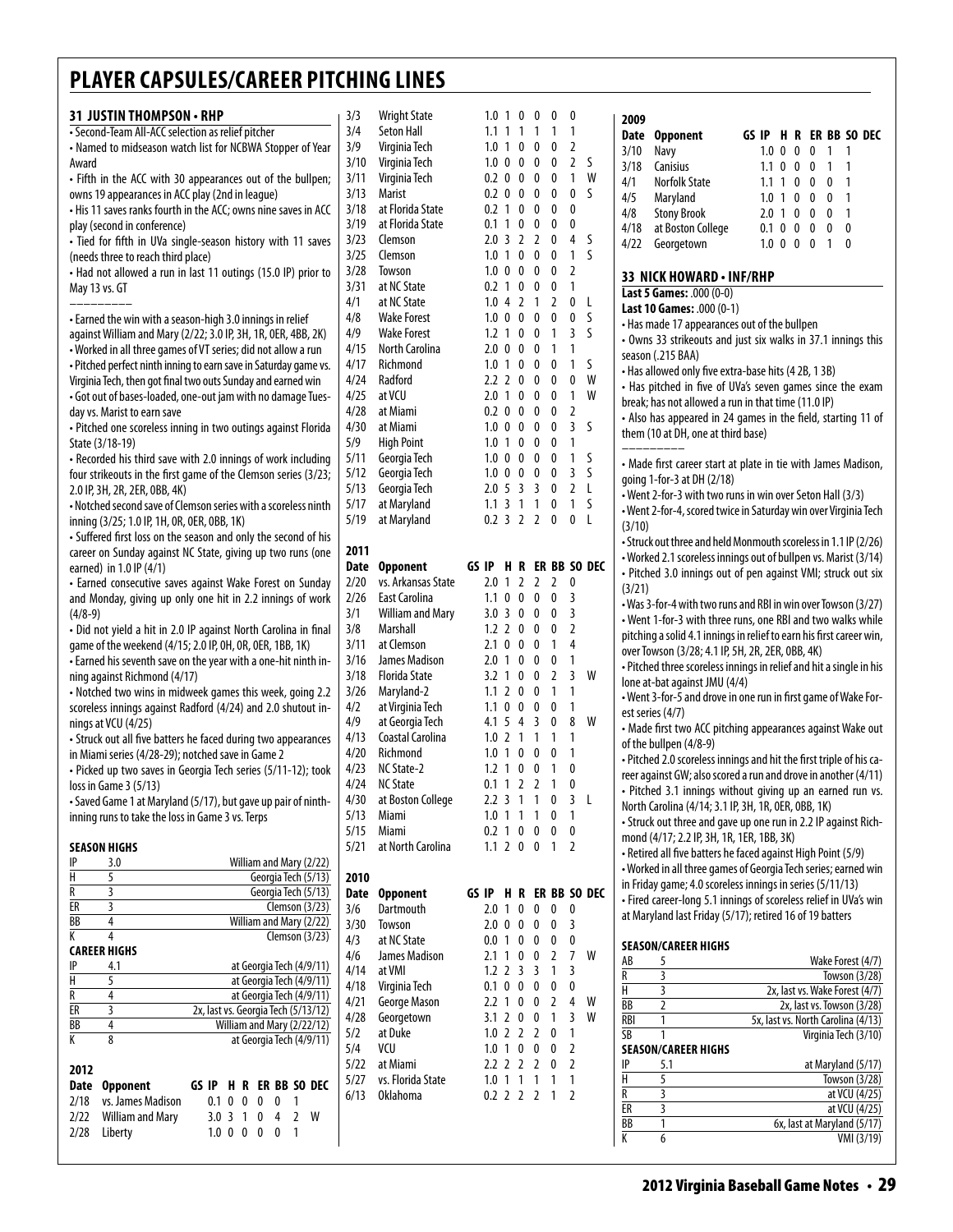**career Highs**

over Monmouth (2/26)

**Season/career Highs**

double

 $\overline{\text{SR}}$ 

• Posted first career hit vs. Marist (3/14), a pinch-hit RBI

AB 1 3x, last vs. George Washington (4/11)  $R = 1$  Monmouth (2/26) H 1 Marist (3/14)<br>BB 1 Monmouth (2/26)  $Monmouth (2/26)$ RBI 1 Marist (3/14)

#### **2012**

| Date | Opponent          | GS IP |     | н              | R |   |   |                | ER BB SO DEC |
|------|-------------------|-------|-----|----------------|---|---|---|----------------|--------------|
| 2/26 | Monmouth          |       | 1.1 | 1              | 0 | 0 | 0 | 3              |              |
| 3/14 | Marist            |       | 2.1 | 2              | 0 | 0 | 0 | 2              |              |
| 3/21 | VMI               |       | 3.0 | 3              | 0 | 0 | 0 | 6              |              |
| 3/28 | Towson            |       | 4.1 | 5              | 2 | 2 | 0 | 4              | W            |
| 4/4  | JMU               |       | 3.0 | $\overline{2}$ | 0 | 0 | 1 | 3              |              |
| 4/8  | Wake Forest       |       | 0.2 | 0              | 0 | 0 | 1 | 1              |              |
| 4/9  | Wake Forest       |       | 0.0 | 1              | 0 | 0 | 1 | 0              |              |
| 4/11 | George Washington |       | 2.0 | 1              | 0 | 0 | 0 | 3              |              |
| 4/14 | North Carolina    |       | 3.1 | 3              | 1 | 0 | 0 | 1              |              |
| 4/17 | Richmond          |       | 2.2 | 3              | 1 | 1 | 1 | 3              |              |
| 4/24 | Radford           |       | 2.0 | 1              | 1 | 1 | 1 | 0              |              |
| 4/25 | at VCU            |       | 1.2 | 4              | 3 | 3 | 0 | 3              |              |
| 5/9  | <b>High Point</b> |       | 1.2 | 0              | 0 | 0 | 0 | $\overline{2}$ |              |
| 5/11 | Georgia Tech      |       | 1.0 | 0              | 0 | 0 | 0 | 1              | w            |
| 5/12 | Georgia Tech      |       | 2.0 | 0              | 0 | 0 | 0 | 0              |              |
| 5/13 | Georgia Tech      |       | 1.0 | 1              | 0 | 0 | 0 | 0              |              |
| 5/18 | at Maryland       |       | 5.1 | 2              | 0 | 0 | 1 | 1              | W            |

#### **34 artielewicki • rhp**

• Has appeared in 14 games, starting 11

• Had great fall season; was one of staff's most improved pitchers

• Second on team with 66.0 IP

• Owns 3-1 record with 2.82 ERA in nine ACC starts (.225 BAA)

• Batters are hitting .230 against him (ninth in ACC)

• Has made four straight strong starts; notched back-to-back wins in ACC play over Duke and Miami but took no decisions against Georgia Tech and Maryland

––––––––– • Made first career start against Liberty on 2/28 (3.0 IP, 5H, 5R, 4ER, 2BB, 2K); took loss in that game

• Made first appearance of 2012 in tie with James Madison, striking out two in 2.2 innings of work (2/18)

• Started at JMU (3/6) and worked 3.2 shutout innings before walking bases loaded (3.2 IP, 4ER, 2H, 3BB, 3K)

• Was strong in Sunday start vs. Virginia Tech (3/11); worked career-high 5.0 innings in a no decision (1R, 0ER, 3H, 0BB, 5K) • Gave up one run and struck out three in 2.1 innings of work against Florida State (3/19)

• Earned his first career win with 6.0-inning outing on Sunday against Clemson (3/25; 6.0 IP, 6H, 2R, 2ER, 2BB, 4K)

• Allowed two runs and struck out four in 5.1 innings of work against NC State but got a no-decision (4/1)

• Started against Wake Forest, giving up six hits and two runs in 3.1 innings of work (4/9; 3.1 IP, 6H, 2R, 2ER, 0BB, 1K)

• Took the loss against North Carolina after giving up six hits and four runs in 4.1 IP (4/15); all runs came in second inning • Picked up win against Duke after working into eighth inning

for first time in career (7.0 IP, 3R, 2ER, 6H, 1BB, 1K) • Notched second straight win after 6.1 strong innings in start at Miami (4/30; 2ER, 3H, 1BB, 5K)

• Worked 7.0 innings against Georgia Tech in a no decision (5/13; 2ER, 4H, 3BB, 2K)

• Fired 6.2 strong innings, retired 16 straight batters at one point and did not allow an earned run in no decision vs. Maryland (5/19; 4R, 0ER, 3H, 0BB, 5K)

#### **season Highs**

| IP | 7.0 | 2x, last vs. Georgia Tech (5/13)   |
|----|-----|------------------------------------|
|    |     | 3x, last at Duke (4/21)            |
| R  |     | Liberty (2/28)                     |
| FR |     | 3x, last vs. North Carolina (4/15) |
| BB |     | 2x, last vs. Georgia Tech (5/13)   |
|    |     | 3x, last at Maryland (5/19)        |
|    |     |                                    |

| IP          | 7.0<br>2x, last vs. Georgia Tech (5/13)                         |                                |     |                |                |                |                |                |                                       |  |  |  |
|-------------|-----------------------------------------------------------------|--------------------------------|-----|----------------|----------------|----------------|----------------|----------------|---------------------------------------|--|--|--|
| Ĥ           | $\overline{6}$                                                  | 3x, last at Duke (4/21/12)     |     |                |                |                |                |                |                                       |  |  |  |
| R           | 5<br>Liberty (2/28/12)                                          |                                |     |                |                |                |                |                |                                       |  |  |  |
| ER          | $\overline{4}$                                                  |                                |     |                |                |                |                |                | 3x, last vs. North Carolina (4/15/12) |  |  |  |
| BB          | $\overline{\overline{3}}$                                       |                                |     |                |                |                |                |                | 2x, last vs. Georgia Tech (5/13/12)   |  |  |  |
| K           | $\overline{5}$                                                  | 3x, last at Maryland (5/19/12) |     |                |                |                |                |                |                                       |  |  |  |
|             |                                                                 |                                |     |                |                |                |                |                |                                       |  |  |  |
| 2012        |                                                                 |                                |     |                |                |                |                |                |                                       |  |  |  |
| Date        | <b>Opponent</b>                                                 | GS IP                          |     | H              | R              |                |                |                | <b>ER BB SO DEC</b>                   |  |  |  |
| 2/18        | vs. James Madison                                               |                                | 2.2 | 3              | $\overline{2}$ | 1              | 1              | $\overline{2}$ |                                       |  |  |  |
| 2/22        | <b>William and Mary</b>                                         |                                | 3.1 | $\overline{2}$ | $\mathbf{1}$   | 1              | 1              | $\overline{2}$ |                                       |  |  |  |
| 2/28        | Liberty                                                         | ¥                              | 3.0 | 5              | 5              | 4              | $\overline{2}$ | $\overline{2}$ | L                                     |  |  |  |
| 3/6         | at James Madison                                                | ⋇                              | 3.2 | $\overline{2}$ | 4              | 4              | 3              | 3              |                                       |  |  |  |
| 3/11        | Virginia Tech                                                   | ∗                              | 5.0 | 3              | 1              | 0              | 0              | 5              |                                       |  |  |  |
| 3/19        | at Florida State                                                |                                | 2.1 | 3              | 1              | 1              | 1              | 3              |                                       |  |  |  |
| 3/25        | Clemson                                                         | ⋇                              | 6.0 | 6              | $\overline{2}$ | $\overline{2}$ | $\overline{2}$ | 4              | W                                     |  |  |  |
| 4/1         | at NC State                                                     | ∗                              | 5.1 | 5              | $\overline{2}$ | $\overline{2}$ | 1              | 4              |                                       |  |  |  |
| 4/9         | <b>Wake Forest</b>                                              | ⋇                              | 3.1 | 6              | $\overline{2}$ | $\overline{2}$ | 0              | 1              |                                       |  |  |  |
| 4/15        | North Carolina                                                  | ⋇                              | 4.1 | 6              | $\overline{4}$ | 4              | 1              | $\overline{3}$ | L                                     |  |  |  |
| 4/21        | Duke                                                            | ⋇                              | 7.0 | 6              | $\overline{3}$ | $\overline{2}$ | 1              | 1              | W                                     |  |  |  |
| 4/30        | at Miami                                                        | ⋇                              | 6.1 | 3              | $\overline{2}$ | 2              | 1              | 5              | W                                     |  |  |  |
| 5/13        | Georgia Tech                                                    | ⋇                              | 7.0 | $\overline{4}$ | $\overline{2}$ | $\overline{2}$ | 3              | $\overline{2}$ |                                       |  |  |  |
| 5/19        | at Maryland                                                     | ⋇                              | 6.2 | 3              | 4              | 0              | 0              | 5              |                                       |  |  |  |
| 2011        |                                                                 |                                |     |                |                |                |                |                |                                       |  |  |  |
| <b>Date</b> | <b>Opponent</b>                                                 | GS IP                          |     | н              | R              |                | ER BB          |                | SO DEC                                |  |  |  |
| 3/5         | Cornell                                                         |                                | 1.1 | 0              | 0              | 0              | 0              | 2              |                                       |  |  |  |
| 3/13        | at Clemson                                                      |                                | 1.0 | 0              | 0              | 0              | 0              | 0              |                                       |  |  |  |
| 3/16        | James Madison                                                   |                                | 0.0 | 0              | 0              | 0              | $\overline{2}$ | 0              |                                       |  |  |  |
| 3/20        | <b>Florida State</b>                                            |                                | 2.0 | 1              | 1              | 1              | 1              | 3              | L                                     |  |  |  |
| 3/23        | Towson                                                          |                                | 1.0 | $\Omega$       | 0              | $\Omega$       | 0              | $\overline{2}$ |                                       |  |  |  |
| 4/10        | at Georgia Tech                                                 |                                | 1.0 | 0              | 0              | 0              | 0              | 1              |                                       |  |  |  |
| 4/15        | Duke                                                            |                                | 1.0 | 0              | 0              | 0              | 1              | 1              |                                       |  |  |  |
| 5/3         | at VCU                                                          |                                | 1.0 | 0              | 0              | 0              | 1              | 0              |                                       |  |  |  |
| 5/19        | at North Carolina                                               |                                | 1.0 | 0              | 0              | 0              | 1              | 1              |                                       |  |  |  |
|             | 37 THOMAS WOODRUFF . INF                                        |                                |     |                |                |                |                |                |                                       |  |  |  |
|             | Last 5 Games: .000 (0-0)                                        |                                |     |                |                |                |                |                |                                       |  |  |  |
|             | Last 10 Games: .000 (0-0)                                       |                                |     |                |                |                |                |                |                                       |  |  |  |
|             | • Has appeared in six games                                     |                                |     |                |                |                |                |                |                                       |  |  |  |
|             | • Walked and scored a run in his first career appearance, a win |                                |     |                |                |                |                |                |                                       |  |  |  |

#### **38 mike papi • OF/inf**

**Last 5 Games:** .000 (0-0) **Last 10 Games:** .000 (0-0) • Has appeared in 35 games, including 28 starts (27 in RF, one at DH) • Fifth on team with eight doubles • Posted 9-game hit streak from March 3-17 ––––––––– • Recorded a hit and two runs in his first career start/appearance in game against Boston College (2/17) • Had a pair of hits and reached base four times in win over Coastal Carolina (2/18) • Hit a two-run walk-off single in the 11th inning to beat William and Mary (2/22) • Stole first two bases in win over Monmouth (2/24) • Went 4-for-8 with two doubles, four RBI during Wright State/Seton Hall weekend (3/3-4) • Was 3-for-5 with two runs, two RBI in win at JMU (3/6) • Went 4-for-13 (.308) in Virginia Tech series • Was 3-for-3 with two runs in win over VMI (3/21) • Hit his eighth double of the season on Tuesday against Towson (3/27); took the day off on Wednesday • Had pinch-hit single and scored in on Saturday vs. NC State (3/31) •Went 1-for-3 in Sunday start at DH versus Wake Forest (4/8) • Recorded a hit and scored a run in the UVa's nine-run fourth inning against George Washington; also drove in a run (4/11) • Hit first career home run off the right-field foul pole against

#### **Season/career Highs**

Richmond and also scored twice (4/17)

| AB                     | 4x, last vs. Towson (3/27)  |
|------------------------|-----------------------------|
| R                      | Monmouth (2/24)             |
| Н                      | 2x, last vs. VMI (3/21)     |
| ВB                     | 4x, last vs. Clemson (3/25) |
| <b>RBI</b>             | Wright State (3/3)          |
| $\overline{\text{SB}}$ | Monmouth (2/24)             |

#### **30** • 2012 Virginia Baseball Game Notes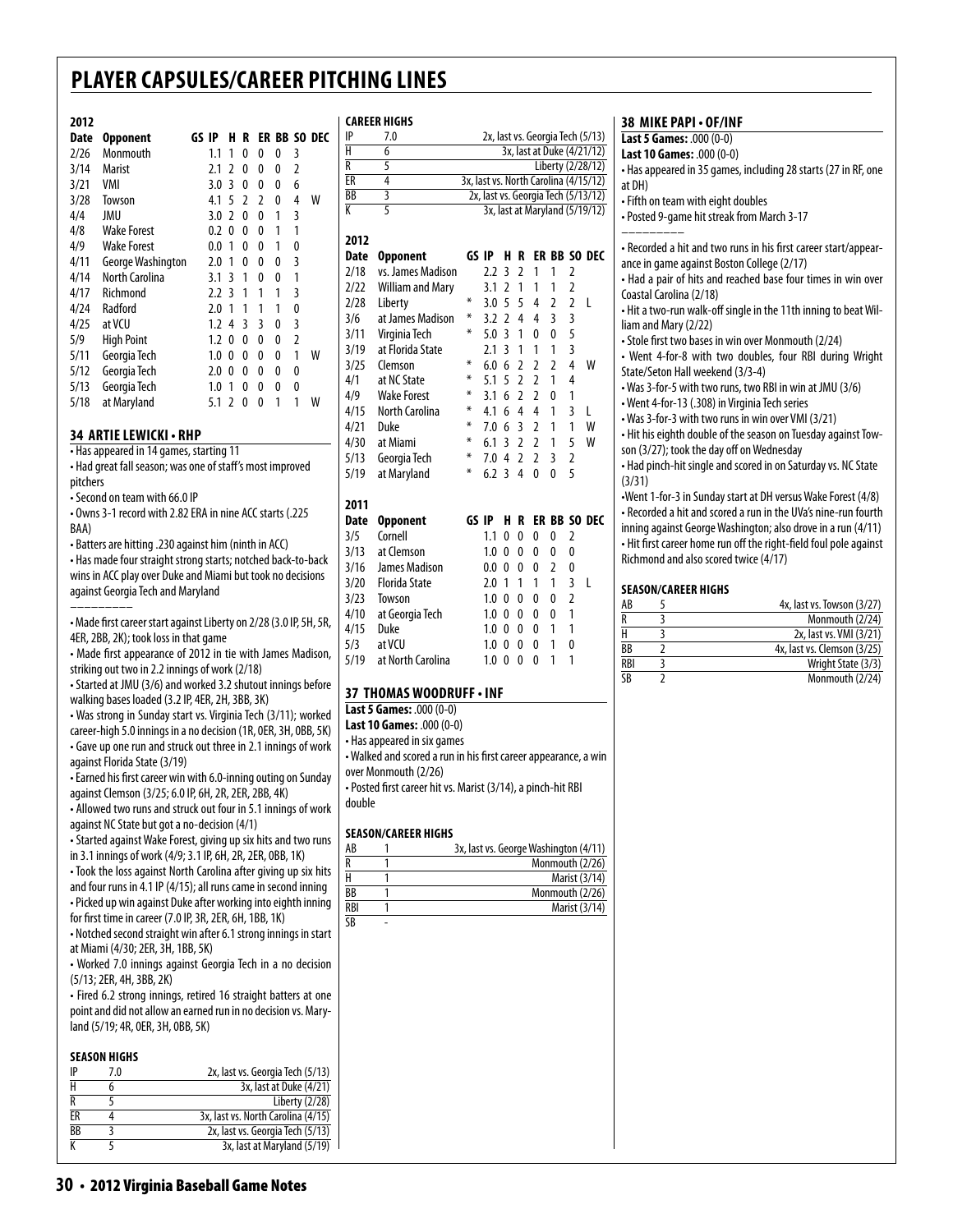|                         | 39 AUSTIN YOUNG · RHP                                             |                                     |                                  |                         |                |   | 2011           |      |                                                                   |                                      |                   |                       |                |                |                                     |
|-------------------------|-------------------------------------------------------------------|-------------------------------------|----------------------------------|-------------------------|----------------|---|----------------|------|-------------------------------------------------------------------|--------------------------------------|-------------------|-----------------------|----------------|----------------|-------------------------------------|
|                         | . Has made 19 appearances this year out of the bullpen, total-    |                                     |                                  |                         |                |   | Date           |      | <b>Opponent</b>                                                   | GS IP H R ER BB SO DEC               |                   |                       |                |                |                                     |
|                         | ing 28.0 innings                                                  |                                     |                                  |                         |                |   | 3/2            |      | Niagara                                                           |                                      |                   | $0.2 \t0 \t0 \t0 \t0$ |                | <sup>2</sup>   |                                     |
|                         | • Had pitched four straight scoreless outings before allowing     |                                     |                                  |                         |                |   | 3/4            |      | Rider                                                             |                                      | 2.0 1 0 0         |                       | $\overline{1}$ | 2              |                                     |
|                         | run against High Point on Wednesday                               |                                     |                                  |                         |                |   | 3/22           |      | Towson                                                            |                                      |                   | 1.0 0 0 0 0           |                | $\overline{2}$ |                                     |
|                         |                                                                   |                                     |                                  |                         |                |   |                |      |                                                                   |                                      |                   |                       |                |                |                                     |
|                         | • Made first appearance of the season by coming out of the        |                                     |                                  |                         |                |   |                |      | 46 NATHANIEL ABEL · LHP                                           |                                      |                   |                       |                |                |                                     |
|                         | bullpen to clinch the win against Coastal Carolina (2/18; 1.0     |                                     |                                  |                         |                |   |                |      | • Has made seven appearances out of the bullpen                   |                                      |                   |                       |                |                |                                     |
|                         | IP, 2H, 1R, 1ER, 0BB, 1K)                                         |                                     |                                  |                         |                |   |                |      | • Made first career appearance against Monmouth (2/26),           |                                      |                   |                       |                |                |                                     |
|                         | - Struck out two en route to a perfect inning against Mon-        |                                     |                                  |                         |                |   |                |      | striking out the lone batter he faced                             |                                      |                   |                       |                |                |                                     |
|                         | mouth $(2/25)$                                                    |                                     |                                  |                         |                |   |                |      | - Retired both batters faced, striking out one, in relief appear- |                                      |                   |                       |                |                |                                     |
|                         | • Earned first career win at JMU (3/6); worked three shutout      |                                     |                                  |                         |                |   |                |      | anced against Marist (3/14)                                       |                                      |                   |                       |                |                |                                     |
|                         | innings, facing nine batters and striking out four                |                                     |                                  |                         |                |   |                |      | · Pitched perfect inning in relief against Towson (3/28)          |                                      |                   |                       |                |                |                                     |
|                         | • Earned first ACC outing vs. Virginia Tech (3/11)                |                                     |                                  |                         |                |   |                |      | . Closed out the ninth inning against JMU without allowing an     |                                      |                   |                       |                |                |                                     |
|                         | • Worked 2.1 scoreless innings in win over Marist (3/13)          |                                     |                                  |                         |                |   |                |      | earned run (4/4; 1.0 IP, 1H, 2R, 0ER, 2BB, 1K)                    |                                      |                   |                       |                |                |                                     |
|                         | • Tossed 2.0 perfect innings to keep Clemson at bay on Sunday     |                                     |                                  |                         |                |   |                |      | - Pitched a one-hit seventh inning to hold the Colonials score-   |                                      |                   |                       |                |                |                                     |
| (3/25)                  |                                                                   |                                     |                                  |                         |                |   |                |      | less on Wednesday (4/11)                                          |                                      |                   |                       |                |                |                                     |
|                         | • Pitched another perfect inning aginst Towson (3/27)             |                                     |                                  |                         |                |   |                |      |                                                                   |                                      |                   |                       |                |                |                                     |
|                         | • Pitched twice in NC State series, allowing a run in 2.2 innings |                                     |                                  |                         |                |   | 2012           |      |                                                                   |                                      |                   |                       |                |                |                                     |
|                         | • Came out of bullpen to pitch 2.0 innings against Wake Forest    |                                     |                                  |                         |                |   | Date           |      | <b>Opponent</b>                                                   | GS IP H R ER BB SO DEC               |                   |                       |                |                |                                     |
|                         | (4/7; 2.0 IP, 3H, 1R, 1ER, 0BB, 2K)                               |                                     |                                  |                         |                |   | 2/26           |      | Monmouth                                                          |                                      |                   | $0.1 \t0 \t0 \t0$     | 0              | $\overline{1}$ |                                     |
|                         | • Took loss in first game against North Carolina after giving up  |                                     |                                  |                         |                |   | 2/28           |      | Liberty                                                           |                                      | 0.1 1 0 0         |                       | $\overline{1}$ | 0              |                                     |
|                         | solo homer in 10th inning (4/13; 1.0 IP, 3H, 1R, 1ER, 0BB, 2K)    |                                     |                                  |                         |                |   | 3/14           |      | <b>Marist</b>                                                     |                                      | $0.2 \t0 \t0 \t0$ |                       | $\mathbf{0}$   | $\mathbf{1}$   |                                     |
|                         | • Went a career-long 3.2 innings in relief against Richmond       |                                     |                                  |                         |                |   | 3/19           |      | at Florida State                                                  |                                      | $1.0$ 2 3 3       |                       | $\mathbf{1}$   | 0              |                                     |
|                         | (4/17; 3.2 IP, 4H, 2ER, 0BB, 3K)                                  |                                     |                                  |                         |                |   | 3/28           |      | Towson                                                            |                                      | 1.0 0 0 0         |                       | 0              | 1              |                                     |
|                         | • Worked four straight scoreless outings over 10-day span         |                                     |                                  |                         |                |   | 4/4            |      | James Madison                                                     |                                      | $1.0 \t1 \t2 \t0$ |                       | $\overline{2}$ | $\mathbf{1}$   |                                     |
|                         | against Duke, Radford, VCU and Miami, totaling 4.2 IP             |                                     |                                  |                         |                |   | 4/11           |      | George Washington                                                 |                                      | 1.0 1 0 0         |                       | $\mathbf{0}$   | $\mathbf{0}$   |                                     |
|                         |                                                                   |                                     |                                  |                         |                |   |                |      |                                                                   |                                      |                   |                       |                |                |                                     |
|                         | <b>SEASON HIGHS</b>                                               |                                     |                                  |                         |                |   |                |      | 47 WHIT MAYBERRY - RHP                                            |                                      |                   |                       |                |                |                                     |
| IP                      | 3.2                                                               |                                     |                                  | Richmond (4/17)         |                |   |                |      | . Out for season with elbow injury; had surgery on April 3        |                                      |                   |                       |                |                |                                     |
| $\overline{H}$          | 4                                                                 |                                     |                                  | Richmond (4/17)         |                |   |                |      | • Struck out 24 (third on team) and walked only six               |                                      |                   |                       |                |                |                                     |
| $\overline{R}$          | 3                                                                 |                                     | at Florida State (3/17)          |                         |                |   |                |      | • Didn't allow a runner to pass first base through four innings   |                                      |                   |                       |                |                |                                     |
| ER<br><b>BB</b>         | 3<br>1                                                            |                                     | 3x, last at Florida State (3/17) | at Florida State (3/17) |                |   |                |      | in win over Coastal Carolina (2/18; 6.0 IP, 6H, 2R, 2ER, 0BB, 1K) |                                      |                   |                       |                |                |                                     |
| К                       | 4                                                                 |                                     | at James Madison (3/6)           |                         |                |   |                |      | • Recorded second win of the season by pitching six shutout       |                                      |                   |                       |                |                |                                     |
|                         | <b>CAREER HIGHS</b>                                               |                                     |                                  |                         |                |   |                |      | innings against Monmouth (2/26; 6.0 IP, 6H, 0R, 0ER, 0BB, 3K)     |                                      |                   |                       |                |                |                                     |
| IP                      | 3.0                                                               |                                     | at James Madison (3/6/12)        |                         |                |   |                |      | • Worked 6.0 innings against Wright State (3/3; 8H, 3ER, 0BB,     |                                      |                   |                       |                |                |                                     |
| $\overline{\mathsf{H}}$ | 2                                                                 | 3x, last at Florida State (3/17/12) |                                  |                         |                |   | 7K)            |      |                                                                   |                                      |                   |                       |                |                |                                     |
| R                       | 3                                                                 |                                     | at Florida State (3/17/12)       |                         |                |   |                |      | • Fired 5.2 innings against Virginia Tech in first career Friday  |                                      |                   |                       |                |                |                                     |
| ER                      | 3                                                                 |                                     | at Florida State (3/17/12)       |                         |                |   |                |      | start - struck out first five batters of game; walked first four  |                                      |                   |                       |                |                |                                     |
| <b>BB</b>               | 1                                                                 | 3x, last at Florida State (3/17/12) |                                  |                         |                |   |                |      | batters of the season (3ER, 7H, 7K; no decision)                  |                                      |                   |                       |                |                |                                     |
| К                       | 4                                                                 |                                     | at James Madison (3/6/12)        |                         |                |   |                |      | <b>SEASON HIGHS</b>                                               |                                      |                   |                       |                |                |                                     |
|                         |                                                                   |                                     |                                  |                         |                |   | IP             |      | 6.0                                                               |                                      |                   |                       |                |                | 3x, last vs. Wright State (3/3)     |
| 2012                    |                                                                   |                                     |                                  |                         |                |   | Н              |      | 8                                                                 |                                      |                   |                       |                |                | Wright State (3/3)                  |
|                         | Date Opponent                                                     | GS IP H R ER BB SO DEC              |                                  |                         |                |   | R              |      | 3                                                                 |                                      |                   |                       |                |                | 3x, last at Florida State (3/19)    |
|                         | 2/18 at Coastal Carolina                                          |                                     | 1.0 2 1 1 0 1                    |                         |                |   | ER             |      | 3                                                                 |                                      |                   |                       |                |                | 3x, last at Florida State (3/19)    |
| 2/25                    | Monmouth                                                          |                                     | 1.0 0 0 0                        | $\bf{0}$                | $\overline{2}$ |   | BB             |      | 4                                                                 |                                      |                   |                       |                |                | Virginia Tech (3/9)                 |
| 3/6                     | at James Madison                                                  | $3.0 \t0 \t0$                       | 0                                | 1                       | $\overline{4}$ | W | K              |      | 7                                                                 |                                      |                   |                       |                |                | 2x, last vs. Virginia Tech (3/9)    |
| 3/11                    | Virginia Tech                                                     |                                     | $0.1$ 1 2 0                      | 0                       | 0              |   |                |      | <b>CAREER HIGHS</b>                                               |                                      |                   |                       |                |                |                                     |
| 3/13                    | Marist                                                            | 2.1 2 0                             | 0                                | $\mathbf{1}$            | 2              |   | IP             |      | 6.0                                                               |                                      |                   |                       |                |                | 3x, last vs. Wright State (3/3/12)  |
| 3/17                    | at Florida State                                                  | $1.2 \t2 \t3$                       | 3                                | $\mathbf{1}$            | 2              |   | Н              |      | 8                                                                 |                                      |                   |                       |                |                | Wright State (3/3/12)               |
| 3/19                    | at Florida State                                                  | $0.2 \t0 \t1$                       | $\overline{1}$                   | 0                       | $\mathbf{1}$   |   | R              |      | 5                                                                 |                                      |                   |                       |                |                | at VMI (4/14/11)                    |
| 3/25                    | Clemson                                                           | $2.0 \t0 \t0$                       | 0                                | 0                       | 0              |   | ER             |      | 4                                                                 | 2x, last vs. Florida State (3/20/11) |                   |                       |                |                |                                     |
| 3/27                    | Towson                                                            | $1.0 \t0 \t0$                       | 0                                | 0                       | $\mathbf{1}$   |   | BB             |      | 4                                                                 |                                      |                   |                       |                |                | Virginia Tech (3/9/12))             |
| 3/30                    | at NC State                                                       |                                     | $2.0$ 2 1 1                      | 0                       | $\overline{2}$ |   | $\overline{K}$ |      | 7                                                                 |                                      |                   |                       |                |                | 2x, last vs. Virginia Tech (3/9/12) |
| 4/1                     | at NC State                                                       | $0.2$ 1 0                           | 0                                | 1                       | 0              |   |                |      |                                                                   |                                      |                   |                       |                |                |                                     |
| 4/8                     | <b>Wake Forest</b>                                                | 2.0 3 1                             | 1                                | 0                       | 2              |   | 2012           |      |                                                                   |                                      |                   |                       |                |                |                                     |
| 4/13                    | North Carolina                                                    | $1.0 \t3 \t1$                       | $\overline{1}$                   | 0                       | $\mathbf{2}$   | L |                | Date | <b>Opponent</b>                                                   | GS IP H R ER BB SO DEC               |                   |                       |                |                |                                     |
| 4/17                    | Richmond                                                          |                                     | 3.2 4 2 2                        | 0                       | 3              |   | 2/18           |      | at Coastal Carolina                                               | ⋇                                    | $6.0 \t6 \t2 \t2$ |                       | 0              | 4              | W                                   |
| 4/20                    | at Duke                                                           |                                     | $1.0 \t0 \t0 \t0$                | 0                       | $\overline{2}$ |   | 2/26           |      | Monmouth                                                          | ⋇                                    | 6.0600            |                       | 0              | 3              | W                                   |
| 4/24                    | Radford                                                           |                                     | $1.1$ 2 0 0                      | 0                       | 3              |   | 3/3            |      | <b>Wright State</b>                                               | ⋇                                    | 6.0833            |                       | 0              | $\overline{7}$ |                                     |
| 4/25                    | at VCU                                                            |                                     | 1.2 2 0 0                        | 0                       | 0              |   | 3/9            |      | Virginia Tech                                                     | ⋇                                    | 5.2 7 3 3         |                       | 4              | 7              |                                     |
| 4/29                    | at Miami                                                          |                                     | 0.2 0 0 0                        | 0                       | 0              |   | 3/19           |      | at Florida State                                                  | *                                    | $3.1$ 4 3 3       |                       | $\overline{2}$ | 3              |                                     |
| 5/9                     | <b>High Point</b>                                                 |                                     | $1.0$ 1 1 1 1                    |                         | $\mathbf{1}$   |   |                |      |                                                                   |                                      |                   |                       |                |                |                                     |
|                         |                                                                   |                                     |                                  |                         |                |   |                |      |                                                                   |                                      |                   |                       |                |                |                                     |
|                         |                                                                   |                                     |                                  |                         |                |   |                |      |                                                                   |                                      |                   |                       |                |                |                                     |
|                         |                                                                   |                                     |                                  |                         |                |   |                |      |                                                                   |                                      |                   |                       |                |                |                                     |
|                         |                                                                   |                                     |                                  |                         |                |   |                |      |                                                                   |                                      |                   |                       |                |                |                                     |

| Date | <b>Opponent</b>      | GS IP |     | Н              | R              |                |                |                | ER BB SO DEC |
|------|----------------------|-------|-----|----------------|----------------|----------------|----------------|----------------|--------------|
| 2/20 | vs. UAB              |       | 1.2 | 4              | 3              | 2              | 0              | 1              |              |
| 2/24 | VMI                  |       | 2.2 | 3              | 0              | 0              | 0              | $\overline{2}$ | W            |
| 2/27 | East Carolina        |       | 0.2 | 1              | 0              | 0              | 1              | 1              |              |
| 3/4  | Cornell              | ∗     | 5.0 | 6              | 1              | 1              | 1              | 3              | W            |
| 3/12 | at Clemson           |       | 2.0 | $\overline{2}$ | 1              | 1              | 1              | $\overline{2}$ | W            |
| 3/18 | <b>Florida State</b> |       | 0.1 | 1              | 0              | 0              | 1              | 0              |              |
| 3/20 | <b>Florida State</b> |       | 1.0 | 3              | 4              | 4              | 0              | 1              |              |
| 3/23 | Towson               | ∗     | 5.0 | 4              | 0              | 0              | 1              | 4              | W            |
| 4/1  | at Virginia Tech     |       | 3.0 | $\overline{2}$ | 1              | 1              | 0              | 4              | S            |
| 4/13 | Coastal Carolina     |       | 1.1 | 1              | 0              | 0              | 0              | 1              |              |
| 4/17 | Duke-2               |       | 1.0 | 2              | 1              | 1              | 0              | 2              |              |
| 4/20 | Richmond             |       | 3.0 | 3              | 0              | 0              | $\overline{2}$ | 4              |              |
| 5/3  | at VCU               |       | 1.0 | $\mathbf{0}$   | 0              | 0              | 0              | 0              |              |
|      |                      |       |     |                |                |                |                |                |              |
|      |                      |       |     |                |                |                |                |                |              |
| 2010 |                      |       |     |                |                |                |                |                |              |
| Date | <b>Opponent</b>      | GS IP |     | н              | R              |                |                |                | ER BB SO DEC |
| 2/20 | at East Carolina     |       | 0.2 | 0              | 0              | 0              | 0              | 0              |              |
| 2/24 | George Washington    |       | 1.1 | 1              | 0              | 0              | 0              | 2              |              |
| 2/28 | Rhode Island         |       | 1.0 | 0              | 0              | 0              | 0              | 2              |              |
| 3/13 | at Florida State     |       | 2.0 | 1              | 2              | 2              | $\overline{2}$ | 3              |              |
| 3/17 | at James Madison     |       | 1.1 | $\overline{2}$ | 1              | 1              | 0              | $\overline{2}$ |              |
| 3/21 | Boston College       |       | 2.0 | 4              | 0              | 0              | 0              | 3              |              |
| 3/27 | Clemson-1            |       | 1.1 | 1              | 3              | 3              | $\overline{2}$ | 0              | L            |
| 3/31 | Towson               |       | 1.0 | 3              | $\overline{2}$ | $\overline{2}$ | 1              | 2              |              |
| 4/7  | Radford              | ⋇     | 5.0 | 3              | 1              | 1              | 1              | $\overline{2}$ | W            |
| 4/14 | at VMI               | ⋇     | 3.2 | 6              | 5              | 4              | 1              | 3              | L            |
| 4/21 | George Mason         | ⋇     | 3.0 | 4              | $\overline{2}$ | 1              | 1              | 1              |              |
| 4/28 | Georgetown           | ⋇     | 1.2 | 3              | 1              | 1              | 2              | 4              |              |